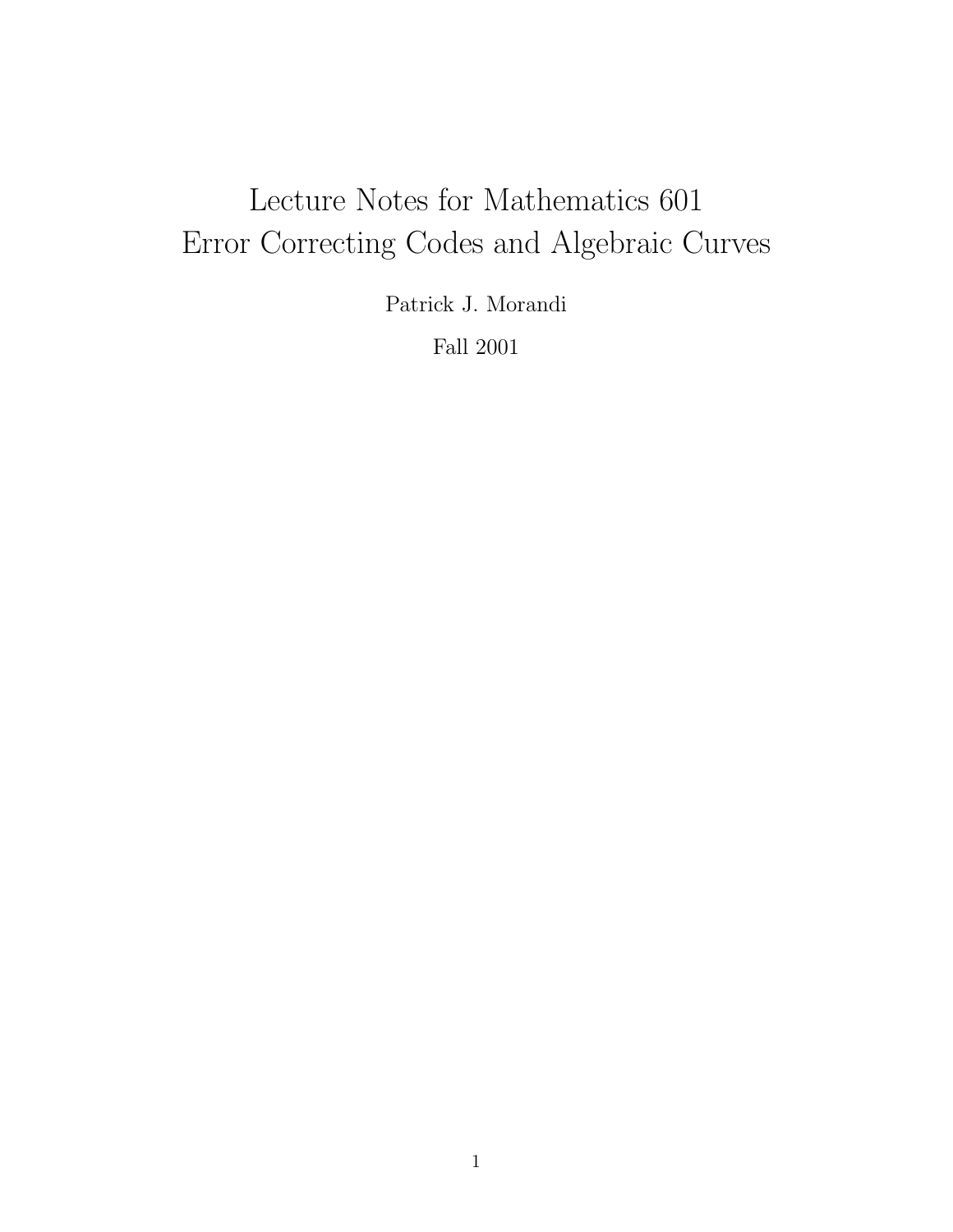## Contents

| $\mathbf{1}$     | Introduction to Coding Theory                          | 3              |
|------------------|--------------------------------------------------------|----------------|
|                  | 1.1                                                    | 3              |
|                  | 1.2                                                    | 3              |
|                  | 1.3                                                    | $\overline{5}$ |
|                  | 1.4                                                    | $\overline{5}$ |
|                  | 1.5                                                    | 8              |
|                  | 1.6                                                    | 10             |
|                  | 1.7                                                    | 12             |
| $\overline{2}$   | Introduction to Algebraic Geometry                     | 15             |
|                  | 2.1                                                    | 15             |
|                  | 2.2                                                    | 16             |
|                  | 2.3                                                    | 18             |
|                  | 2.4                                                    | 21             |
|                  | 2.5                                                    | 23             |
| 3                | Algebraic Function Fields and Discrete Valuation Rings | 25             |
|                  | 3.1                                                    | 26             |
|                  | 3.2                                                    | 31             |
|                  | 3.3                                                    | 32             |
| 4                | Divisors and the Riemann-Roch Theorem                  | 35             |
|                  | 4.1                                                    | 35             |
|                  | 4.2                                                    | 43             |
|                  | 4.3                                                    | 45             |
| 5 <sup>5</sup>   | Goppa Codes                                            | 48             |
|                  | 5.1                                                    | 50             |
| $\boldsymbol{6}$ | <b>Examples of Function Fields</b>                     | 54             |
|                  | 6.1                                                    | 54             |
|                  | 6.2                                                    | 55             |
|                  | 6.3                                                    | 56             |
|                  | 6.4                                                    | 60             |
| 7                | The Hasse-Weil Theorem                                 | 64             |
|                  | 7.1                                                    | 64             |
|                  | 7.2                                                    | 65             |
|                  | 7.3                                                    | 66             |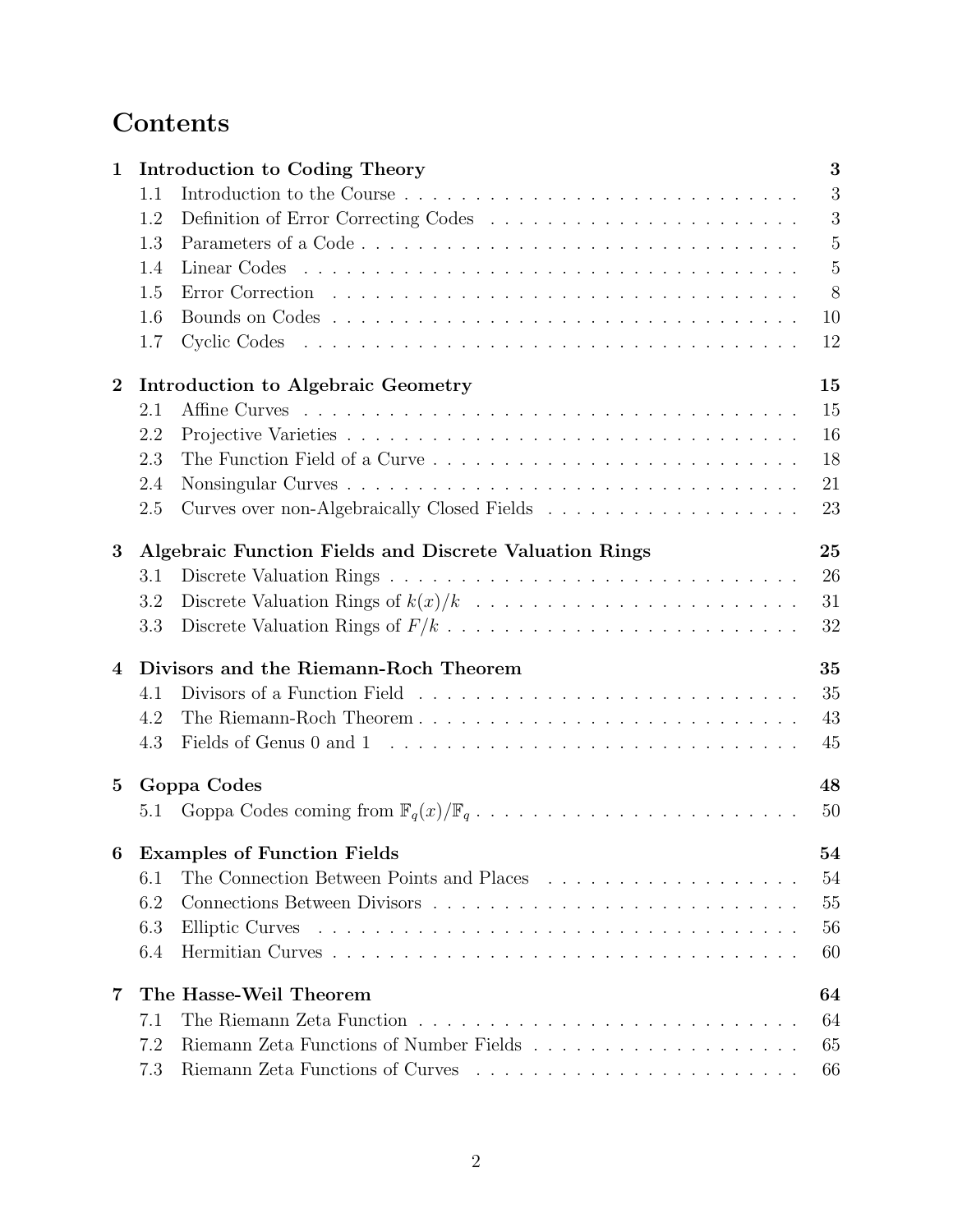### 1 Introduction to Coding Theory

#### 1.1 Introduction to the Course

This course will discuss error correcting codes and connections with algebraic geometry. When coding theory began in the 1940s, the main mathematical technique was linear algebra. Later, ring theory was used, notably the theory of polynomial rings and quotient rings. In the 1970s, Goppa discovered a method for producing codes from algebraic curves, and his class of curves gave some nice theoretical results in the theory of error correcting codes. After spending some time on the basics of coding theory, we will develop the theory of algebraic curves and algebraic function fields in order to define Goppa codes and prove some results about their error correction capability. This will require spending some time on the basics of algebraic geometry, allowing non-algebraically closed base fields. However, since we will concentrate on curves, we will be able to bypass much of the difficult machinery of algebraic geometry. In fact, it is possible to work purely field theoretically, as does the book of Stichtenoth. However, I believe that this is too narrow a viewpoint, and that thinking geometrically gives better insight.

One aspect where Goppa codes are beneficial is in finding asymptotic bounds on codes. Without describing what this means, it is necessary to be able to produce long codes. One of the most important class of codes, BCH codes, can produce long codes but at the expense of requiring the use of increasingly large finite fields. Goppa codes, which can be viewed as a generalization of BCH codes, get around this problem.

Finding long Goppa codes reduces the problem of finding algebraic curves with many rational points. We will see that, for any algebraic curve over a finite field, there is an analogue of the Riemann Zeta function. (There is also such an analogue for every algebraic number field.) The Riemann hypothesis, which states that the Riemann Zeta's nontrivial zeros lie on the line  $\text{Re}(s) = \frac{1}{2}$ , and which remains unproven, was proved by André Weil for the Zeta functions associated to curves over a finite field. We shall see how this fact leads to a bound on the number of rational points of a curve, and what implications this has for coding theory.

There is a website for this course. The URL is math.nmsu.edu/∼pmorandi/math601.

#### 1.2 Definition of Error Correcting Codes

Let F be a finite field and let  $F<sup>n</sup>$  be the collection of all *n*-tuples over F. This is an *n*dimensional F-vector space. A code over F is a (nonempty) subset of  $F<sup>n</sup>$ . It does not have to be a subspace although all of our examples will be subspaces. We will sometimes write elements of  $F<sup>n</sup>$  as strings of elements without using commas or parentheses. The elements of a code are called *codewords*, and the elements of  $F<sup>n</sup>$  are called *words*.

Before we give some notation, we will follow the normal practice of writing  $\mathbb{F}_q$  for the unique, up to isomorphism, field with  $q$  elements.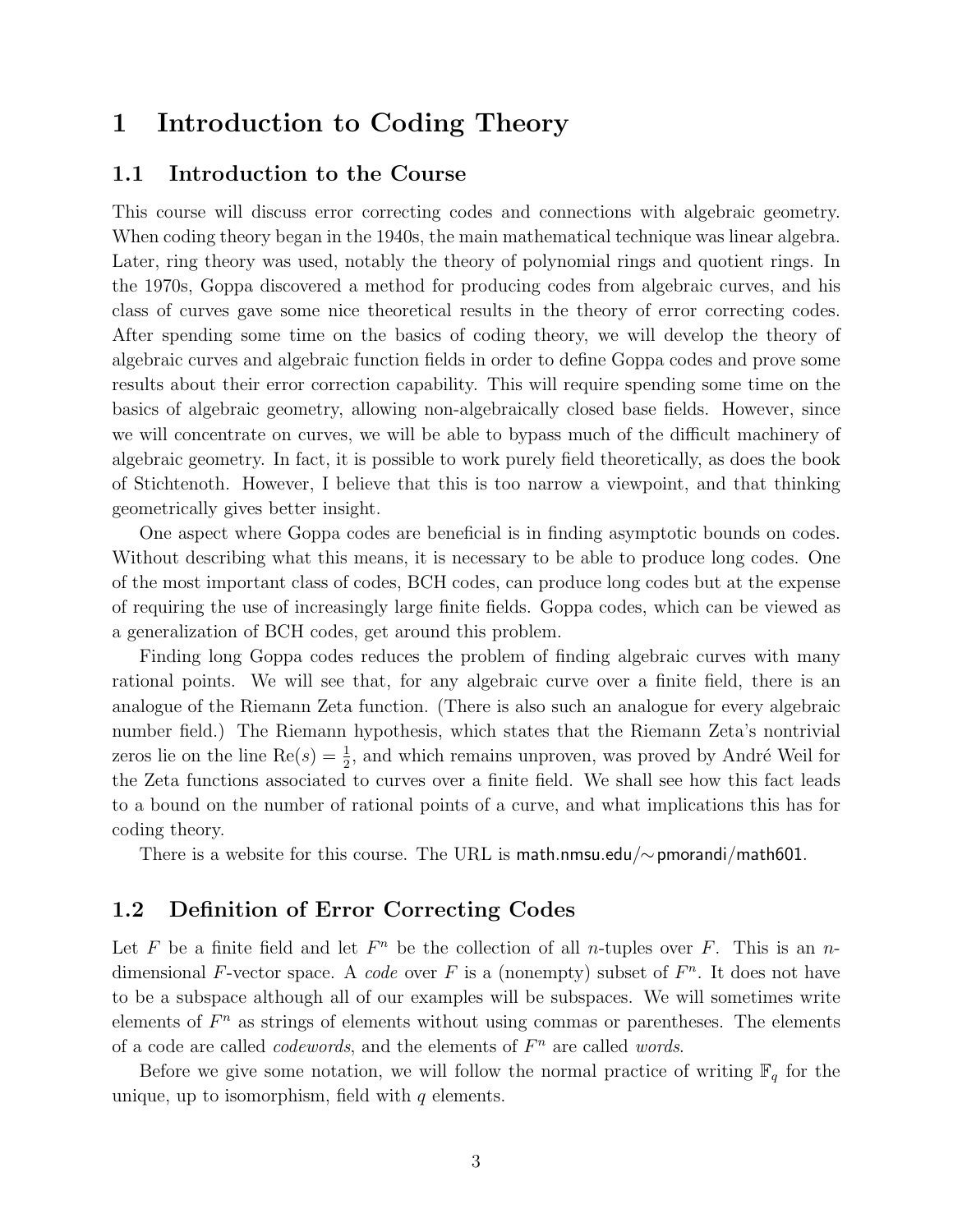**Example 1.1.** Let  $F = \mathbb{F}_2$ . Then  $\{0, 1\}$  is a code in F and  $\{00, 11\}$  is a code in  $F^2$ . Likewise,  $\{000, 111\}$  is a code in  $F^3$  and  $\{00000, 11111\}$  is a code in  $F^5$ .

Example 1.2. Let

$$
H = \left(\begin{array}{cccccc} 0 & 0 & 0 & 1 & 1 & 1 & 1 \\ 0 & 1 & 1 & 0 & 0 & 1 & 1 \\ 1 & 0 & 1 & 0 & 1 & 0 & 1 \end{array}\right).
$$

Then the kernel of  $H$  is a code in  $F<sup>7</sup>$ . This is called the *Hamming code*, and was the first real example of an error correcting code. We will investigate this code further in a little while.

The important property of a code is its ability to correct errors. Let us discuss this idea starting with an example. In 1979 the Mariner 9 spacecraft took black and white pictures of Mars. These pictures were created by using 64 shades of grey. Each pixel of a photograph was assigned a shade of grey. Each picture consisted of a 600 by 600 grid of pixels. Thus, to transmit one photograph, the spacecraft had to send 360,000 pieces of data, each piece representing the color of a pixel. Suppose that the shades of grey were represented by a number from 1 to 64 in binary. Thus, we could represent any color with a string of six binary digits. If, in transmission, an error was made, then NASA would incorrectly color the corresponding pixel. Since electromagnetic activity can easily cause such errors, this would be a problem. NASA wanted an encoding system that would take received data, perform some sort of test, and determine if the received data was the same as that send, and, if not, determine what was the actual transmitted data. What they did was to encode each color as a string of 32 binary digits. Of the  $2^{32}$  possible strings, 64 of them were valid codewords.

Suppose that a codeword is transmitted, but errors are made. One can recognize that an error is made if one sees that the received word is not a codeword. The main principle of error detection, Maximum Likelihood Detection (MLD) assumes that few errors are more likely than many errors. Therefore, the codeword that differs from the received word in the fewest number of components is the most likely transmitted codeword. All error correcting schemes use this principle. For example, with the code {000, 111}, if 101 is received, then MLD would assume that 111 was transmitted. However, with {00, 11}, if 01 or 10 was transmitted, then MLD would not distinguish between 00 and 11. Even worse, with the code  $\{0,1\}$ , if a codeword is transmitted but an error is made, the error cannot be detected because all elements of F are codewords.

To make more precise the notion of closeness of words, we define a metric on  $F<sup>n</sup>$ . The function  $d: F^n \times F^n \to \mathbb{Z}$  defined by  $d(u, v)$  is equal to the number of components in which u and v vary. In other words, if  $x_i$  is the *i*-th component of a vector x, then

$$
d(u, v) = |\{i : u_i \neq v_i\}|.
$$

The function d is in fact a metric. To see this, note that the property  $d(u, v) \geq 0$  and  $d(u, v) = 0$  if and only if  $u = v$  is clear. Similarly,  $d(u, v) = d(v, u)$  is clear. The triangle inequality is not hard, but is not completely obvious. We need to show that if  $u, v, w \in F<sup>n</sup>$ ,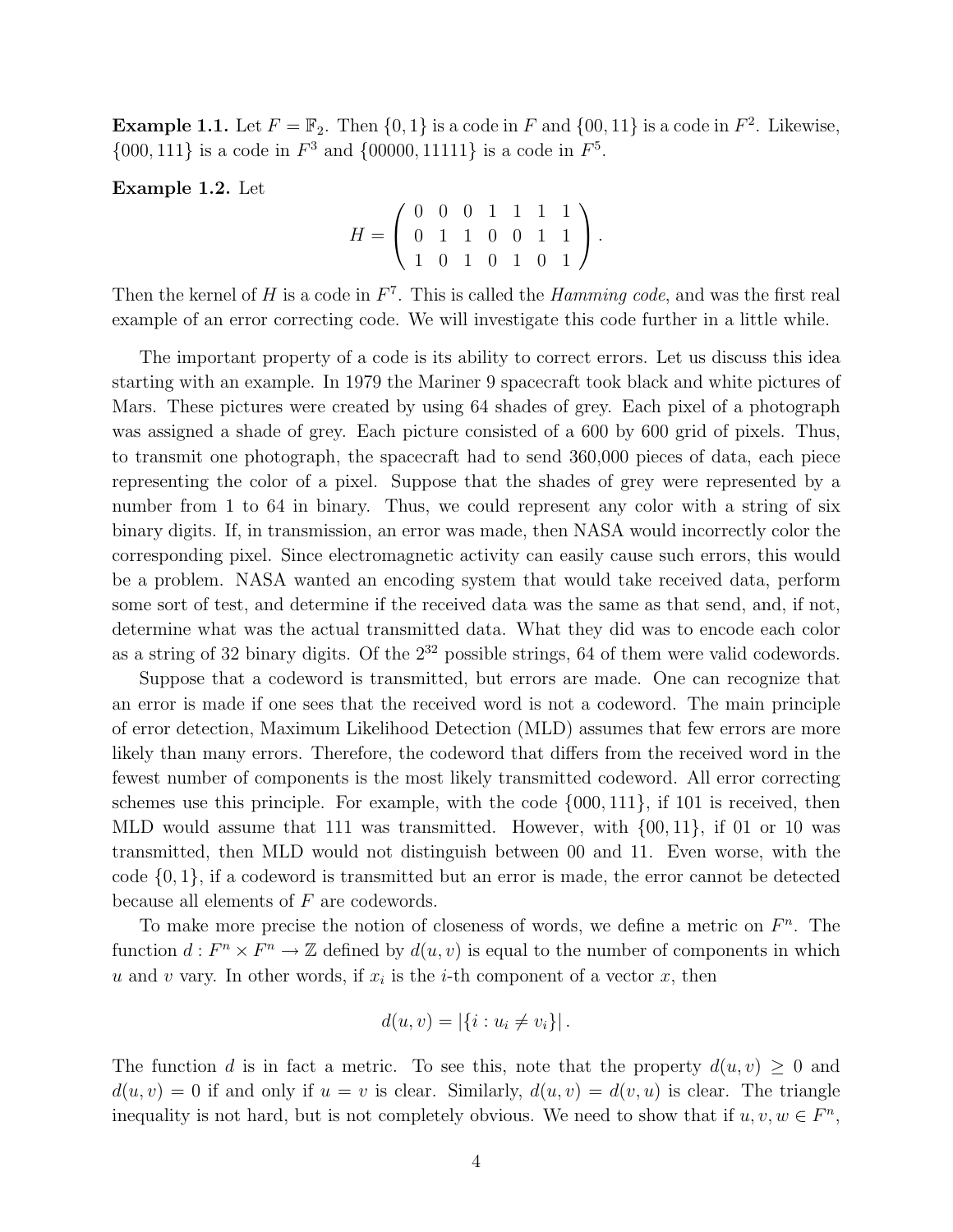then  $d(u, w) \leq d(u, v) + d(v, w)$ . Then

$$
d(u, w) = |\{i : u_i \neq w_i\}|.
$$

We note that  $\{i : u_i \neq w_i\}$  is a subset of  $\{i : u_i \neq v_i\} \cup \{i : v_i \neq w_i\}$  since if  $u_i = v_i$  and  $v_i = w_i$ , then  $u_i = w_i$ . Thus,

$$
d(u, w) = |\{i : u_i \neq w_i\}| \leq |\{i : u_i \neq v_i\} \cup \{i : v_i \neq w_i\}|
$$
  
\n
$$
\leq |\{i : u_i \neq v_i\}| + |\{i : v_i \neq w_i\}| = d(u, v) + d(v, w).
$$

This metric will play a quiet but important role in coding theory.

#### 1.3 Parameters of a Code

There are some important parameters attached to a code C over  $F = \mathbb{F}_q$ . The first, called the *length* of the code, is the value of n for which C is a subset of  $F<sup>n</sup>$ . The next, which we will label  $k$ , is defined as

$$
k = \log_q(|C|).
$$

If C is a subspace of  $F<sup>n</sup>$ , then  $k = \dim_F(C)$ , and so k is the *dimension* of the code. To define the final parameter, we need some preliminary concepts. The third invariant is labeled d and is the distance of the code C. It is defined as

$$
d := \min \left\{ d(u, v) : u \neq v \in C \right\}.
$$

It should not be a problem that we are using d both for the metric and for the distance of a code. These three parameters are then positive integers. The parameters, in order  $n, k, d$ , of the codes of the first example are  $(2, 1, 2), (3, 1, 2),$  and  $(5, 1, 5)$ , respectively. With a little calculation, we see that the parameters of the Hamming code are  $(7, 4, 3)$ . Occasionally we will refer to a code with parameters  $n, k$ , and  $d$  as an  $(n, k, d)$ -code.

#### 1.4 Linear Codes

A code that is a subspace of  $F<sup>n</sup>$  is said to be a *linear code*. All of the codes we will consider in this course will be linear codes. We will view the elements of  $F<sup>n</sup>$  as row matrices. There are some useful matrices attached to a linear code  $C \subseteq F<sup>n</sup>$ . The first is called a *generator matrix.* It is a matrix G whose rows form a basis for C. This is an  $k \times n$  matrix, and its row space is equal to C. The code C is then given, in terms of  $G$ , by

$$
C = \left\{ vG : v \in F^k \right\}.
$$

The second matrix is called a *parity check matrix*. This is a matrix  $H$  of full rank for which C is the right nullspace of  $H^T$ . That is,  $u \in C$  if and only if  $uH^T = 0$ . Alternatively,  $u \in C$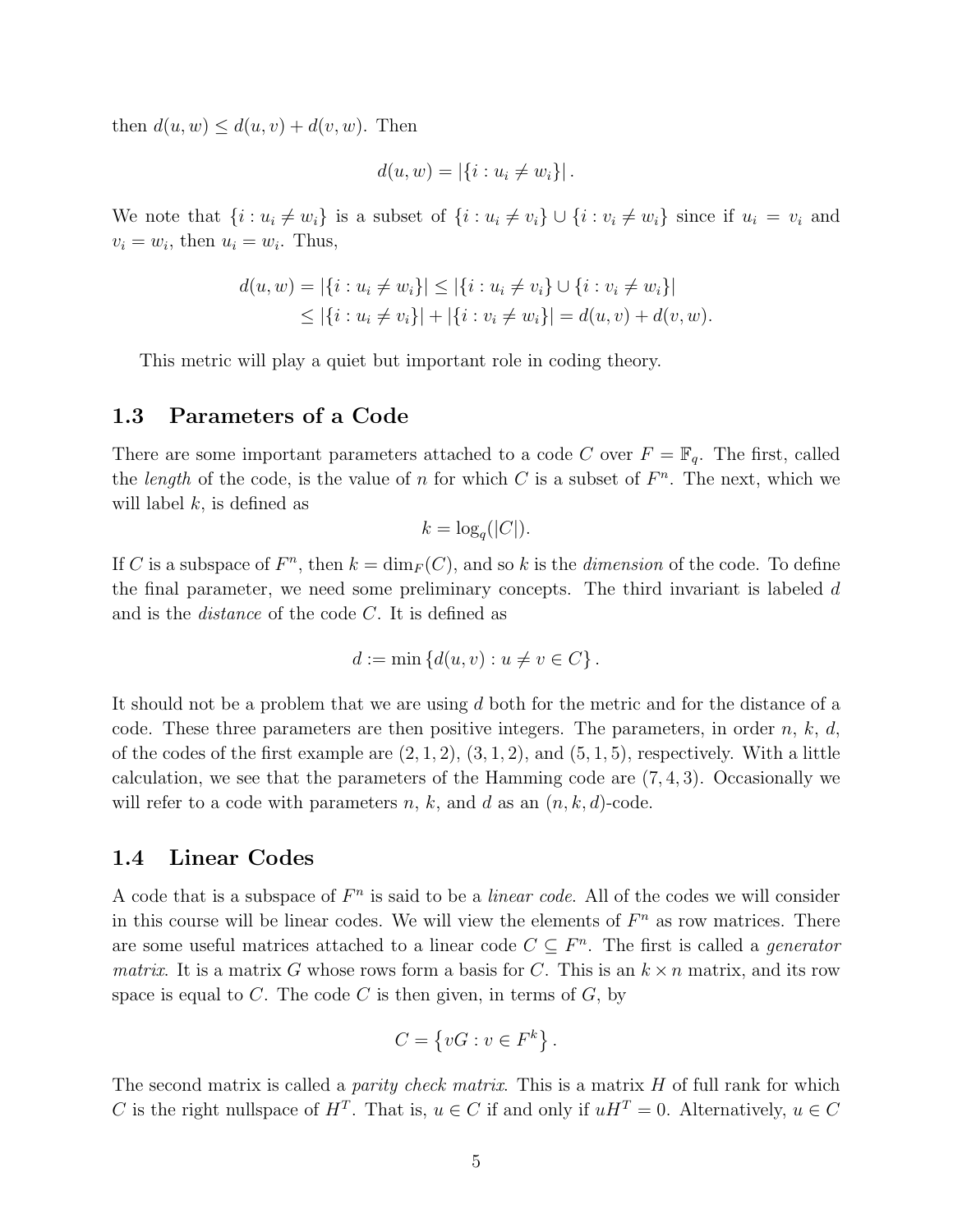if  $Hu^T = 0$ . Thus, by rethinking about codewords as column matrices, C is the nullspace of *H*. It is then an  $(n - k) \times n$  matrix. Moreover,  $GH^T = 0$  since  $xGH^T = 0$  for all  $x \in F^k$ .

To see the symmetry of these matrices, we first give some notation. We will use  $\cdot$  for the "usual dot product" on  $F^n$ ; that is,  $u \cdot v = \sum_i u_i v_i$ . This is no longer an inner product since  $u \cdot u = 0$  can occur with  $u \neq 0$ , for instance, if  $F = \mathbb{F}_2$  and u has an even number of components equal to 1. In terms of matrix multiplication,  $u \cdot v = uv^T$ . Mimicking what is done for inner product spaces, we define the *dual code*  $C^{\perp}$  of a code C by

$$
C^{\perp} = \{ u \in F : u \cdot v = 0 \text{ for all } v \in C \}.
$$

We claim that H is a generator matrix for  $C^{\perp}$  and G is a parity check matrix for  $C^{\perp}$ . To prove this, we first note the following matrix properties: if A is an  $r \times s$  matrix, then (i) if  $Ax = 0$  for all  $x \in F^s$ , then  $A = 0$ , and (ii) if  $yA = 0$  for all  $y \in F^r$ , then  $A = 0$ . These are both straightforward to prove. As for the claim, first note that the row space of  $H$  is contained in  $C^{\perp}$ . For, if  $x \in F^{n-k}$ , then  $xH \cdot v = (xH)v^{T} = x(vH^{T})^{T} = x \cdot 0 = 0$  for all  $v \in C$ . This implies that  $\dim(C^{\perp}) \geq n - k = n - \dim(C)$ . However, if  $u \in C^{\perp}$ , then  $0 = u \cdot xG = u(xG)^T = uG^T x^T$  for all  $x \in F^k$ . Therefore,  $uG^T = 0$ , and so  $C^{\perp}$  is contained in the right nullspace of G. Because G has rank k and is a  $k \times n$  matrix, its nullspace has dimension  $n - k$ . Thus,  $\dim(C^{\perp}) \leq n - k$ , and so both inequalities yield  $\dim(C^{\perp}) = n - k$ . Furthermore, this equality shows that the row space of H is  $C^{\perp}$  and that  $C^{\perp}$  is the right nullspace of G. This finishes the proof of the claim.

**Example 1.3.** Let C be the Hamming code. Then C has parity check matrix  $H$ , as defined earlier. A simple calculation shows that {1110000, 0101010, 1001100, 1101001} form a basis for C. Thus, we may take

$$
G = \left(\begin{array}{cccccc} 1 & 1 & 1 & 0 & 0 & 0 & 0 \\ 0 & 1 & 0 & 1 & 0 & 1 & 0 \\ 1 & 0 & 0 & 1 & 1 & 0 & 0 \\ 1 & 1 & 0 & 1 & 0 & 0 & 1 \end{array}\right)
$$

as a generator matrix for C. The code  $C^{\perp}$  is then the nullspace of G, which has basis {0111100, 1101001, 1011010}. Thus,

$$
C^{\perp} = \{0000000, 0111100, 1101001, 1011010, 1010101, 1100110, 0001111\}.
$$

Having a linear code allows us to give an alternative description of the distance of a code. First of all, we define the weight of a word to be  $w(u) = d(u, 0)$ , the number of nonzero components of u. Then since  $d(u, v) = w(u - v)$ , we see that

$$
d = \min \{w(x) : x \in C, x \neq 0\}.
$$

By listing out the elements of the Hamming code, it is easy to see that the smallest weight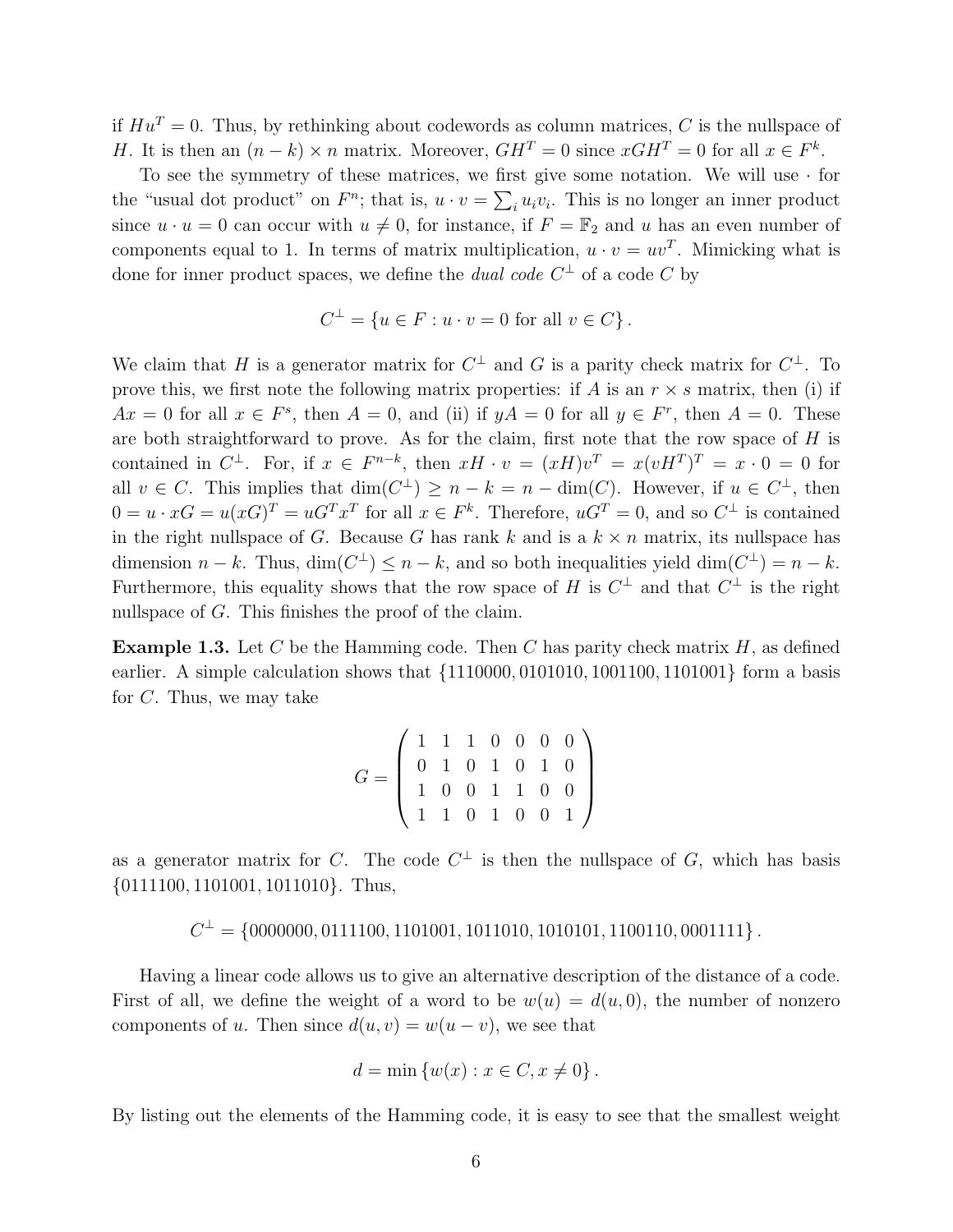of a codeword is 3. For the dual code to the Hamming code, the listing of its elements shows that  $C^{\perp}$  has distance 4.

Example 1.4. The extended Golay code, discovered by Golay, the codiscoverer of the Hamming code, has generator matrix

|       |          | -0                  | - () |                  |                     |                |                |                |                                       |  |  |  |           |  |                     |          |                |                                       |                  |  |
|-------|----------|---------------------|------|------------------|---------------------|----------------|----------------|----------------|---------------------------------------|--|--|--|-----------|--|---------------------|----------|----------------|---------------------------------------|------------------|--|
|       |          | $0 \t1 \t0$         |      | $\overline{0}$   | $0 \quad 0$         | $\Box$ 0       |                |                | 0 0 0 0 0 1 1 1 0 1 1 1 0 0 0         |  |  |  |           |  |                     |          |                | $\overline{1}$                        | $\left( \right)$ |  |
|       |          | $0 \quad 0 \quad 1$ |      | $\left( \right)$ | $0 \quad 0$         | $\overline{0}$ |                |                | 0 0 0 0 0 1 1 0 1 1 1 0 0 0 1         |  |  |  |           |  |                     |          |                | $\left( \right)$                      |                  |  |
|       |          | $0 \quad 0 \quad 0$ |      |                  | 1 0 0               |                |                |                | 0 0 0 0 0 0 1 0 1 1 1 0 0             |  |  |  |           |  | $0\quad1$           |          | $\Box$ 0       | -1                                    |                  |  |
|       | $\theta$ | $0\quad 0$          |      |                  | $0 \t1 \t0$         |                |                |                | 0 0 0 0 0 0 1 1 1 1 0 0 0 1 0         |  |  |  |           |  |                     |          | $\overline{1}$ | $\overline{1}$                        | - ()             |  |
| $G =$ |          | $0 \quad 0 \quad 0$ |      |                  | $0 \quad 0 \quad 1$ |                |                |                | 0 0 0 0 0 0 1 1 1 0 0 0 1             |  |  |  |           |  | $0 \quad 1 \quad 1$ |          |                | $\left( \right)$                      |                  |  |
|       | $\theta$ | $0 \quad 0$         |      |                  |                     |                |                |                | 0 0 0 1 0 0 0 0 0 1 1 0 0 0 1 0 1 1 0 |  |  |  |           |  |                     |          |                | $\overline{1}$                        |                  |  |
|       | $\Omega$ | $0\quad 0$          |      |                  |                     |                |                |                | 0 0 0 0 1 0 0 0 0 1 0 0 0 1 0 1 1 0 1 |  |  |  |           |  |                     |          |                | $\begin{array}{cc} 1 & 1 \end{array}$ |                  |  |
|       |          | $0\quad 0\quad 0$   |      |                  |                     |                |                |                | 0 0 0 0 0 1 0 0 0 1 0 0 1 0 1 1 0 1 1 |  |  |  |           |  |                     |          |                | $\overline{1}$                        | $\left( \right)$ |  |
|       |          | $0 \quad 0 \quad 0$ |      |                  | $0 \quad 0 \quad 0$ | $\overline{0}$ |                |                | 0 0 1 0 0 1 0 1 0 1 1 0 1 1 1         |  |  |  |           |  |                     |          |                | $\bigcirc$                            | -0               |  |
|       |          | $0\quad 0\quad 0$   |      |                  | $0 \quad 0 \quad 0$ | $\Box$ 0       |                |                | 0 0 0 1 0 1 1 0 1 1 0 1 1 1 0         |  |  |  |           |  |                     |          |                | $\bigcup$                             | 0                |  |
|       |          | $\Omega$            |      | $\Omega$         | $\Omega$            | $\Omega$       | $\overline{0}$ | $\overline{0}$ | 0 0 1 1 0 1 1                         |  |  |  | $0\quad1$ |  |                     | $\Omega$ | $\Omega$       |                                       |                  |  |

This is a  $12 \times 24$  matrix. It can be viewed in the form  $|B \nvert A$  with A and B both  $12 \times 12$ matrices. In fact,  $G = [I_{12} | A]$ , where

$$
A = \left(\begin{array}{ccccccccccccc} 0 & 1 & 1 & 1 & 1 & 1 & 1 & 1 & 1 & 1 & 1 & 1 & 1 \\ 1 & 1 & 1 & 0 & 1 & 1 & 1 & 0 & 0 & 0 & 1 & 0 \\ 1 & 1 & 0 & 1 & 1 & 1 & 0 & 0 & 0 & 1 & 0 & 1 \\ 1 & 0 & 1 & 1 & 1 & 0 & 0 & 0 & 1 & 0 & 1 & 1 \\ 1 & 1 & 1 & 1 & 0 & 0 & 0 & 1 & 0 & 1 & 1 & 0 \\ 1 & 1 & 1 & 0 & 0 & 0 & 1 & 0 & 1 & 1 & 0 & 1 \\ 1 & 1 & 0 & 0 & 0 & 1 & 0 & 1 & 1 & 0 & 1 & 1 \\ 1 & 0 & 0 & 1 & 0 & 1 & 1 & 0 & 1 & 1 & 1 & 0 \\ 1 & 0 & 1 & 0 & 1 & 1 & 0 & 1 & 1 & 1 & 0 & 0 \\ 1 & 1 & 0 & 1 & 1 & 0 & 1 & 1 & 1 & 0 & 0 & 0 \\ 1 & 0 & 1 & 1 & 0 & 1 & 1 & 1 & 0 & 0 & 0 & 1 \end{array}\right).
$$

The Golay code is the code  $C$ , where  $C$  is the row space of  $G$ . The matrix  $G$  has rank 12, so the code has dimension 12. Thus, there are  $2^{12} = 4096$  codewords. This code has distance 8, which can be verified in a hopelessly tedious manner by calculating the weight of all 4095 nonzero codewords, or by proving some facts, by induction, about the rows of G. One sees that the distance is at most 8 since the last row has weight exactly 8.

The Voyager spacecrafts visited Jupiter, Saturn, Uranus, and Neptune, taking pictures of each planet and their moons. The following picture was taken by Voyager 2. The photographs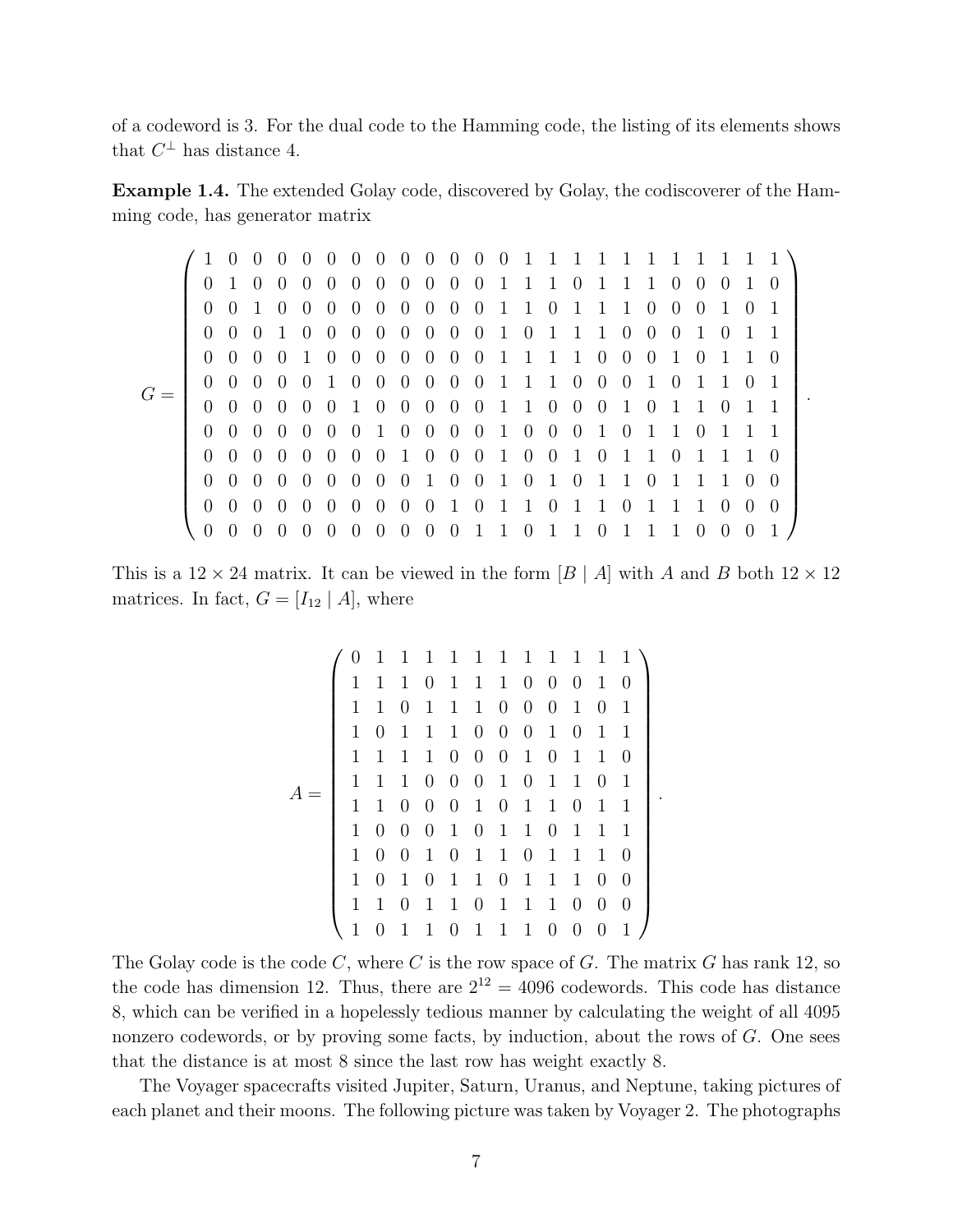taken by these spacecrafts utilized the Golay code to encode the data representing the pictures. A photograph consists of a rectangular grid, and at each grid point, or pixel, a color is given. For the Voyager spacecrafts, the use of the Golay code allowed the photos to be made with up to 4096 colors. Each color was represented as a codeword in the Golay code. To send the information representing one picture, each pixel was described by the codeword representing the color of that pixel. This codeword was a 24-tuple of binary digits. Since the Golay code has distance 8, it can correct up to three errors. Thus, each codeword transmitted could have up to three errors without losing any data.

#### 1.5 Error Correction

We make formal the meaning of an error correcting code, and we shall shortly see the connection between the distance and the error correction capabilities of the code.

**Definition 1.5.** A code C is s-error detecting if whenever at least one but at most s errors are made in any codeword, then the resulting word is not a codeword.

From this definition and that of the distance of a code, it is clear that a code of distance d can detect up to  $d-1$  errors. A more important definition for us is that of error correcting.

**Definition 1.6.** A code C is said to be t-error correcting if a word is a distance at most t from some codeword, then its distance from every other codeword is greater than t.

To help to understand this definition, suppose that a codeword  $v$  is transmitted and at most  $t$  errors are made, meaning at most  $t$  components of the codeword are changed, resulting in a word w. If the code is t-error correcting, then since w is a distance of at most t from v, then the distance from w to any other codeword is greater than t. Therefore, v is the closest codeword to w. Using MLD, we would correct  $w$  to  $v$ , and thus recover the correct codeword.

**Example 1.7.** The code  $\{0,1\}$  cannot correct any errors, nor can  $\{00,11\}$ . However, {000, 111} can correct 1 error. If 111 is transmitted but one error is made, the result has distance 2 from 000. The same is true starting with 000. The code {00000, 11111} can correct two errors.

Example 1.8. The Hamming code can correct one error. Moreover, there is a nice decoding algorithm, if  $F = \mathbb{F}_2$ . Suppose that v is a codeword, and one error is made in transmitting v, resulting in a word w. Then  $w = v + e_i$ , where  $e_i$  is the *i*-th standard basis vector of  $F<sup>7</sup>$ . Multiplying by the Hamming matrix H, we get  $Hw = H(v + e_i) = Hv + He_i = He_i$ . Now, an easy calculation shows that  $He_i$  is the *i*-th column of  $H$ . Therefore, if we identify which column of H is  $Hw$ , then we will determine i. Once we know i, we can recover v as  $v = w + e_i$ . This example illustrates an aspect of coding theory; we would like codes that can correct errors and for which there is an efficient decoding algorithm.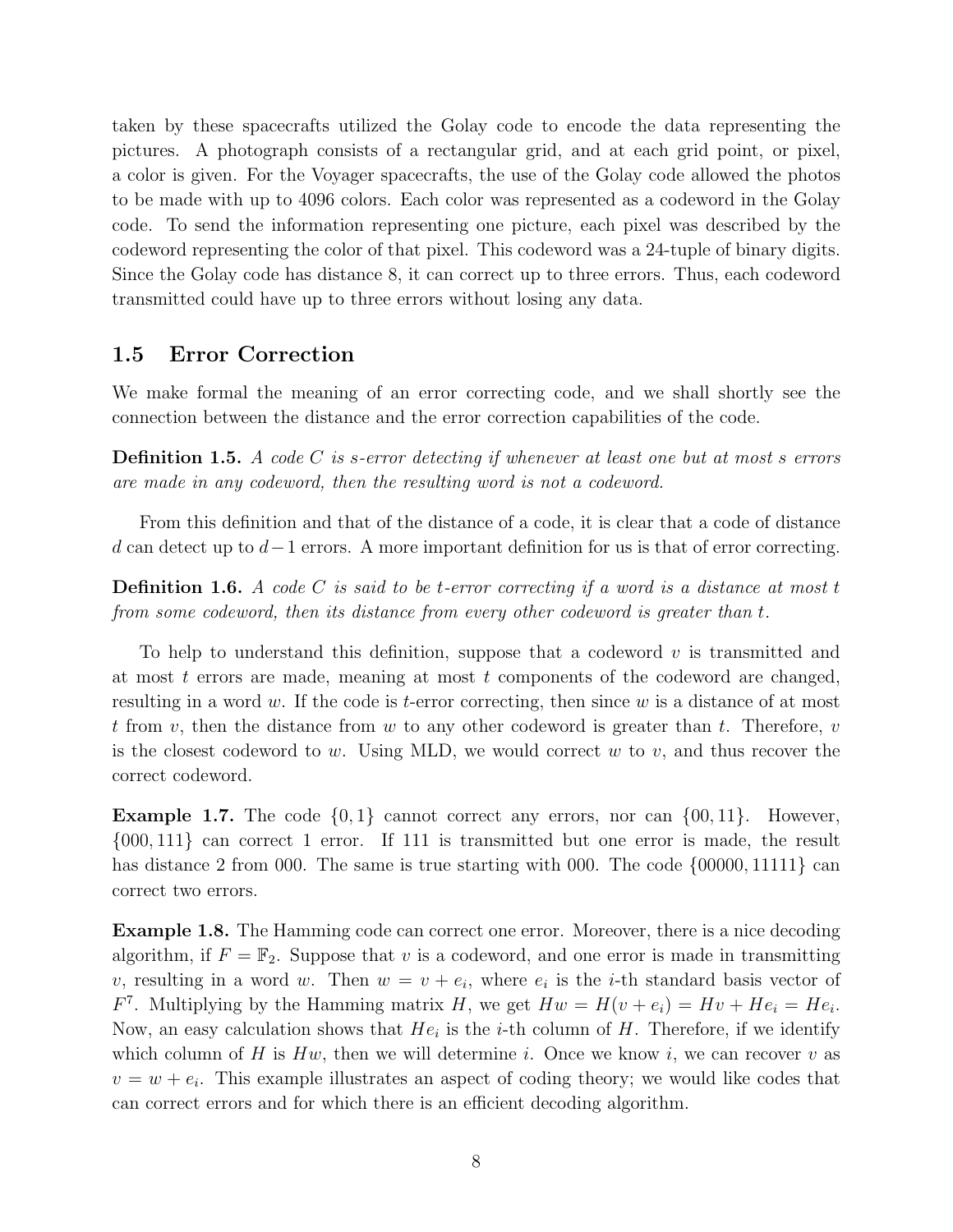We know show the relation between the distance and the error correction capability of a code.

**Theorem 1.9.** Suppose that a code C has distance d. Then C is t-error correcting for  $t = |(d - 1)/2|$  but is not  $(t + 1)$ -error correcting.

*Proof.* We give a metric-theoretic proof of this fact. Let  $t = |(d - 1)/2|$ . Suppose that w is a word a distance at most t from v. We need to prove that w is a distance greater than t from any other codeword. Suppose that u is another codeword. If  $d(w, u) \leq t$ , then consider the closed disks of radius t centered at v and u, respectively. Then w is in both disks. By the triangle inequality, we have

$$
d(v, u) \le d(v, u) + d(u, w) \le 2t < d,
$$

a contradiction to the definition of d. Therefore,  $d(w, u) > t$ , so the code is indeed terror correcting. To see that C is not  $(t + 1)$ -error correcting, let  $u, v$  be codewords with  $d(u, v) = d$ . Note that  $d = 2t + 1$  or  $d = 2t + 2$ , depending on whether d is odd or even. If we change  $t + 1$  of the components of u that differ from those of v to make them equal to the corresponding components of v, then we obtain a word w with  $d(u, w) = t + 1$  but  $d(w, v) = d(u, v) - (t + 1) = d - (t + 1) \le t + 1$ . This shows that C is not  $(t + 1)$ -error correcting.  $\Box$ 

From this theorem it is clear that the Hamming code is 1-error correcting since its distance is 3.

If we have a linear code  $C$  with parity check matrix  $H$ , we can use cosets to help decode. Given a word w, the *syndrome* of w is  $Hw$ . Therefore, the syndrome is 0 exactly when the word is a codeword. The possible syndromes are in 1-1 correspondence with the cosets of C, since  $C + u = C + w$  if and only if  $Hu = Hw$ . If a codeword v is incorrectly transmitted as w, then  $e = w - v$  is the error word. We have  $He = Hw$ , so e and w have the same syndrome. Since  $C + w = C + e$ , we look in the coset  $C + w$  for the smallest weight vector; this is our error word  $e$  by MLD. To use this coset decoding, we need a list of syndromes and corresponding smallest weight error vectors. These vectors are called coset leaders. For example, the following table would be the coset decoding table for the Hamming code.

| Syndrome | Coset Leader |
|----------|--------------|
| 000      | 0000000      |
| 001      | 1000000      |
| 010      | 0100000      |
| 011      | 0010000      |
| 100      | 0001000      |
| 101      | 0000100      |
| 110      | 0000010      |
| 111      | 0000001      |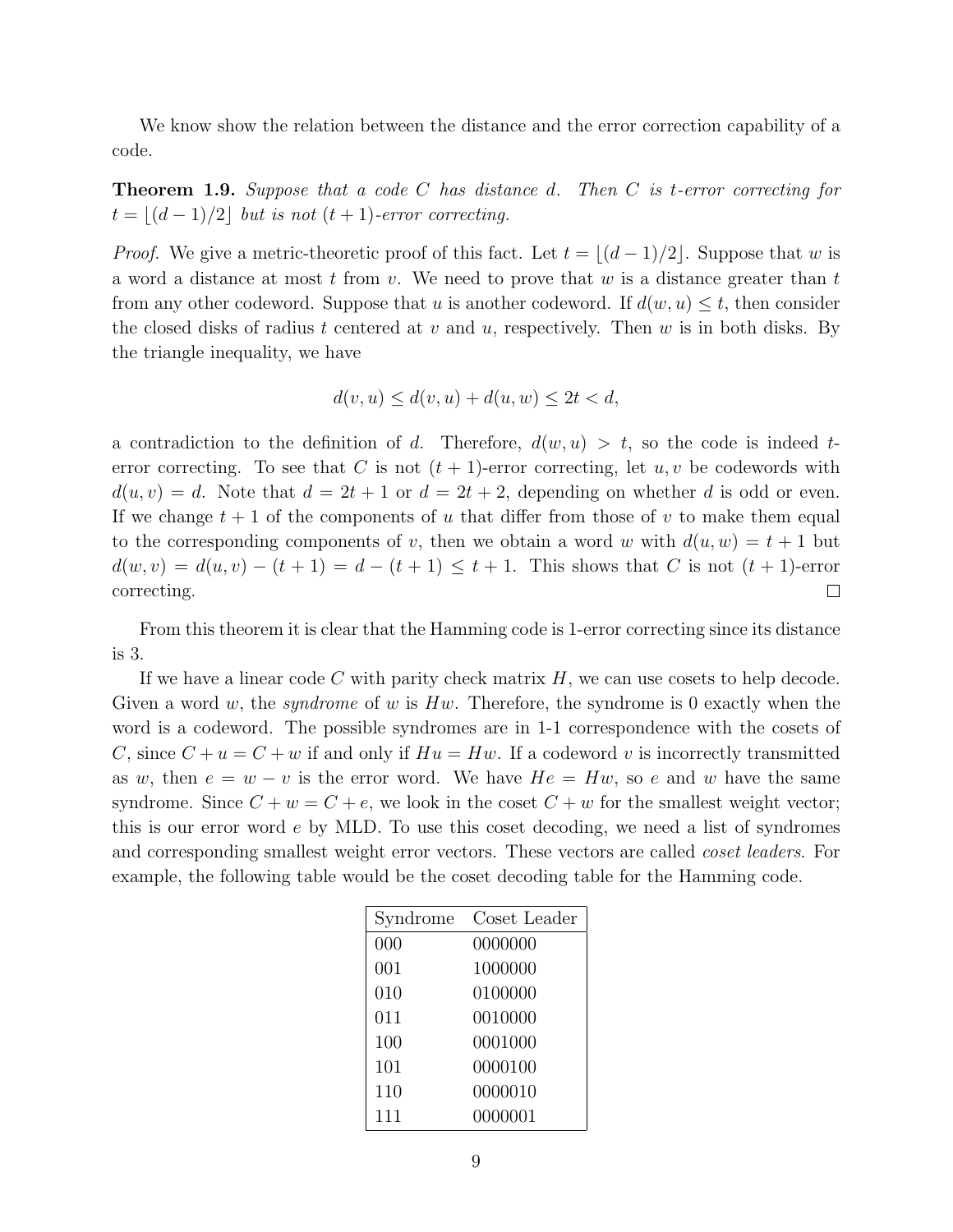The Maple worksheet *cosets.mws*, available on the class website, will produce this table.

#### 1.6 Bounds on Codes

Suppose you have to transmit two pieces of information. You could use the code  $\{0, 1\}$ , but that would give you no error correction. You could use {000, 111} to be able to correct one error, or up to  $\frac{1}{3}$  of the digits. You could use  $\{00000, 11111\}$  and correct up to two errors, or  $\frac{2}{5}$  of the digits. In general, by making the strings longer, we can have better error correction. However, longer codewords mean more effort in sending, receiving, and decoding. So, we would like to have codes as short as possible with as good error correction as possible. What restrictions are there? Are there any relationships between the parameters  $n, k$ , and d? There are several relationships, all that give upper bounds or lower bounds for d. To state some of these bounds, we set  $A_q(n, d)$  to be the largest size of a code of length n and distance d. Much of coding theory has been to determine the values of this function and in determining the asymptotic behavior of  $A_q(n, d)$  as a function of  $\delta = d/n$  as  $n \to \infty$ .

To help in some of the proofs, we first give a counting argument. Consider the sphere of radius r centered at a word v. To pick a word a distance i from v, we need to change i of the components of *i*; there are  $\binom{n}{i}$  $\binom{n}{i}$  choices for these components. Each component can be changed in  $q-1$  ways since  $|F|=q$ . Therefore, there are  $\binom{n}{i}$  $\binom{n}{i}(q-1)^i$  total words a distance of *i* from *v*. Therefore, the sphere contains a total of  $\sum_{i=0}^{r} \binom{n}{i}$  $\binom{n}{i}(q-1)^i$  words.

There are many bounds on codes, although we restrict our attention to just three. The first bound gives a lower bound of the size of a code with given parameters  $n$  and  $d$ . Most bounds give upper bounds.

#### Proposition 1.10 (Gilbert-Varshamov Bound).

$$
A_q(n,d) \ge \frac{q^n}{\sum_{i=0}^{d-1} {n \choose i} (q-1)^i}.
$$

*Proof.* Let C be a code of maximal size of length n and distance d. The spheres of radius  $d-1$  centered at codewords then cover the entire space of words, since if there is a word a distance of at least d from every codeword, then we could add it to  $C$  without changing  $n$ or d. If M is the size of this code, then from our calculation of the size of spheres, we have  $M \cdot \sum_{i=0}^{d-1} \binom{n}{i}$  $\binom{n}{i}(q-1)^i \geq q^n$ , which yields the bound.  $\Box$ 

This bound says that there exists a code of length n and distance d, and with  $M$  elements, such that  $M \geq q^n / \left(\sum_{i=0}^{d-1} {n \choose i} \right)$  $\binom{n}{i}(q-1)^i$ . It does not say anything about arbitrary codes.

**Proposition 1.11 (Singleton Bound).** Let C be a code with parameters n, k, and d. Then  $d \leq n - k + 1$ . Therefore,  $A_q(n, d) \leq q^{n-d+1}$ .

*Proof.* Consider the function  $\varphi : C \to F^{n-d+1}$  given by  $\varphi(x_1, \ldots, x_n) = (x_1, \ldots, x_{n-d+1})$ . In other words,  $\varphi$  removes the last  $d-1$  components of a codeword. Since every codeword of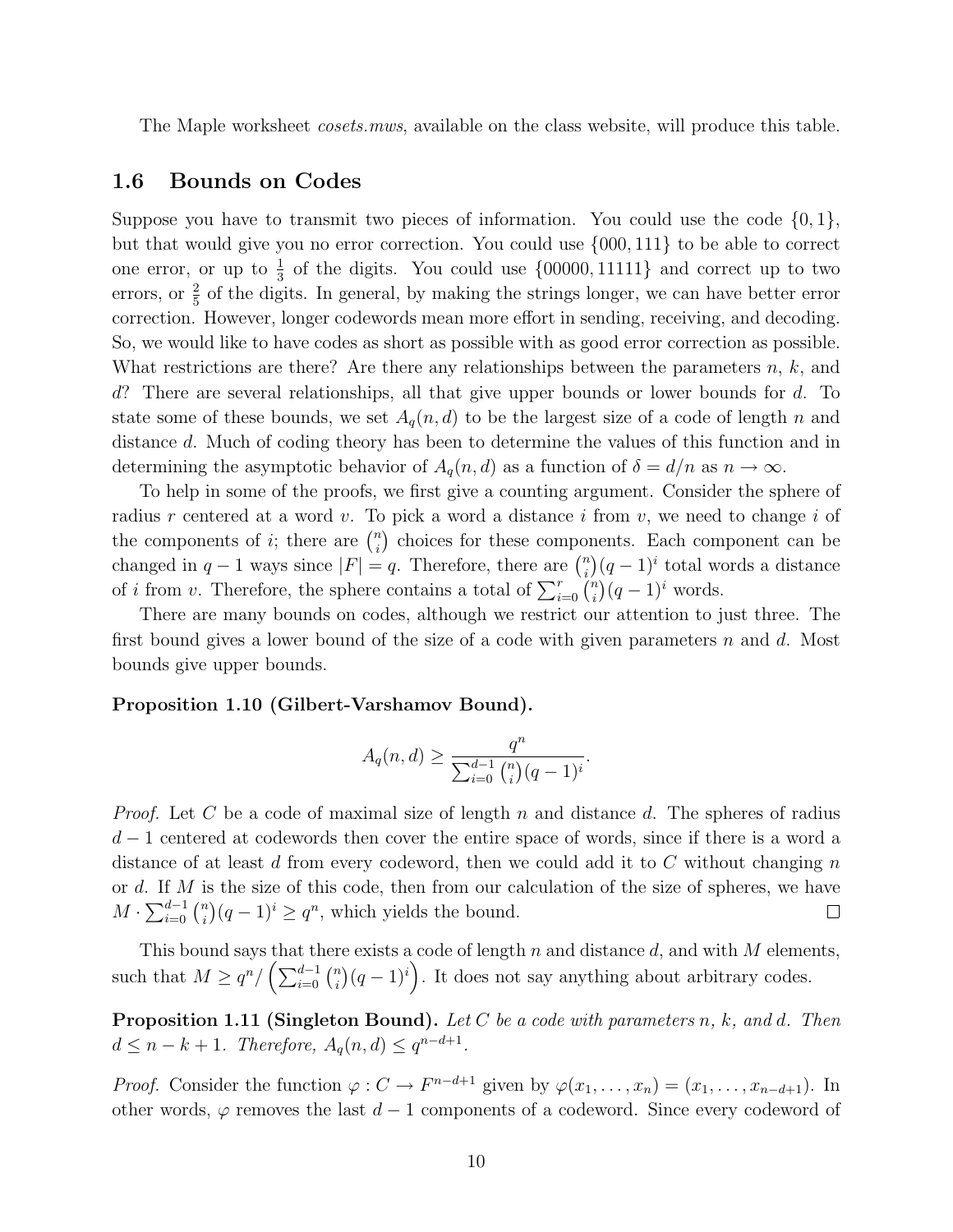C has weight at least d, the function  $\varphi$  is 1-1. Consequently,  $|C| \leq |F^{n-d+1}|$ . Since this is true for any code of length n and distance d, we have  $A_q(n,d) \leq |F^{n-d+1}| = q^{n-d+1}$ . Taking logarithms to the base q, we get  $k \leq n - d + 1$ , or  $d \leq n - k + 1$ .  $\Box$ 

If a code C satisfies  $d = n - k + 1$ , then the code is said to be an *MDS code* (maximum distance separable).

The following bound is also called the sphere packing bound.

#### **Proposition 1.12 (Hamming Bound).** If  $t = \lfloor (d - 1)/2 \rfloor$ , then

$$
A_q(n,d) \le \frac{q^n}{\sum_{i=0}^t {n \choose i} (q-1)^i}.
$$

*Proof.* Suppose that we have a code with length n and distance d, and for which it has M codewords. Let  $v$  be a codeword, and consider the sphere of radius  $t$  centered at  $v$ . As we have seen this sphere contains  $\sum_{i=0}^{t} \binom{n}{i}$  $\binom{n}{i}(q-1)^i$  words. Since the code can correct t errors, the spheres of radius t centered at codewords are disjoint. Therefore, since there are  $q^n$  total words,

$$
q^n \le M \sum_{i=0}^t \binom{n}{i} (q-1)^i
$$

,

or

$$
M \le \frac{q^n}{\sum_{i=0}^t \binom{n}{i} (q-1)^i}.
$$

Since this is true for any such code, we get the Hamming bound.

These last two codes give an upper bound, in terms of n and  $d$ , of the number of elements of any code with length  $n$  and distance  $d$ .  $\Box$ 

The codes Goppa constructed from algebraic curves yield a better asymptotic lower bound than the Gilbert-Varshamov bound. By asymptotic bounds, we mean the investigation of

$$
\limsup_{n\to\infty}\frac{\log_q(A_q(n,d))}{n}.
$$

The reason for considering asymptotic bounds comes from Shannon's channel coding theorem. If we define the *information rate* of a code to be  $k/n$ , then the theorem says that given any  $\varepsilon > 0$ , there is a code with information rate at least R for which the probability of incorrect decoding of a received word is less than  $\varepsilon$ . However, in order to make the probability of incorrect decoding low with a fixed  $k/n$ , then n must be large. This theorem is not stated quite correctly; there is a limit on how large the information rate can be; this limit is called the capacity of the channel. A description of this can be found in Roman's book.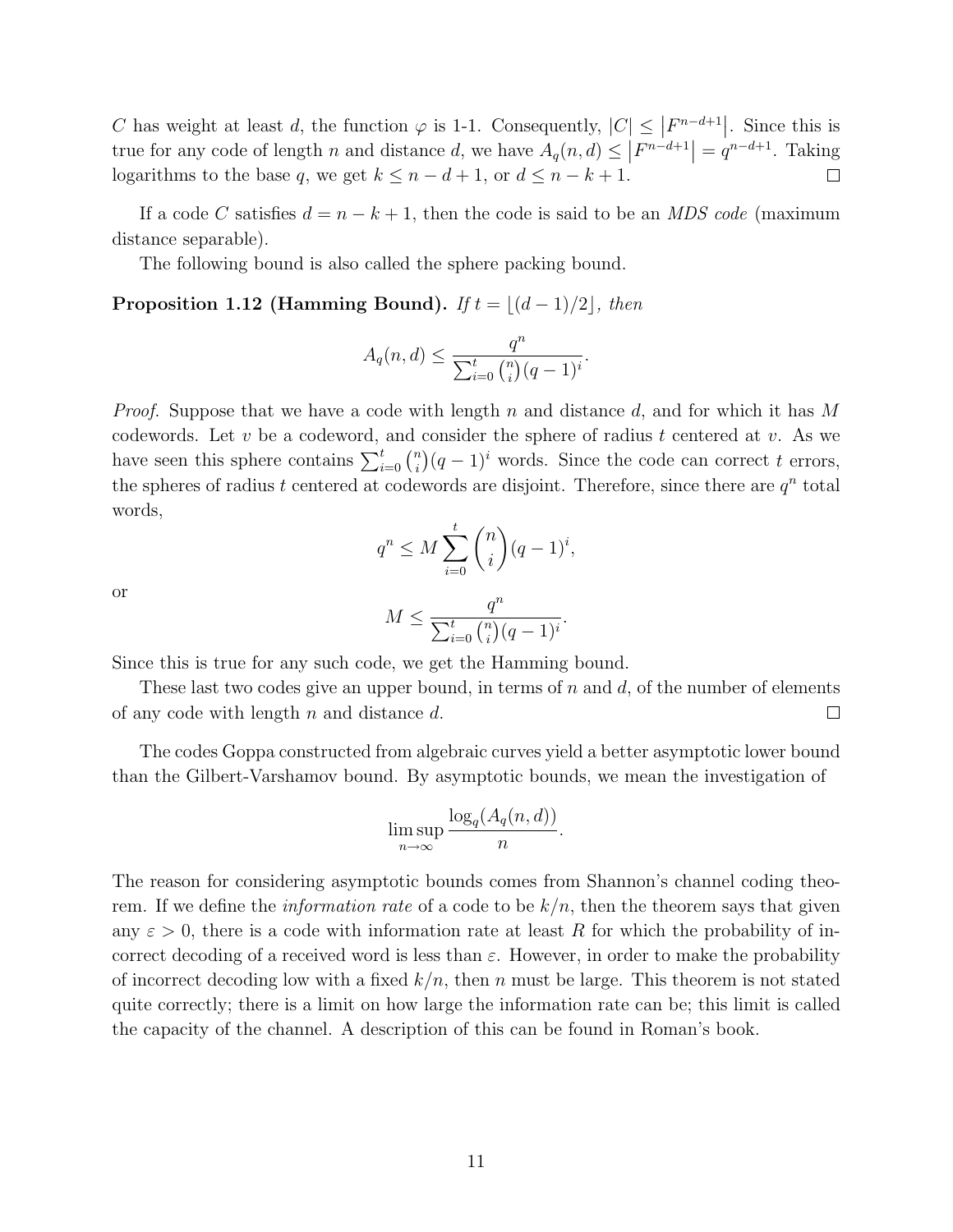#### 1.7 Cyclic Codes

To define some of the important classes of codes, we first define cyclic codes. First of all, let  $\sigma: F^n \to F^n$  be the *shift map*; that is,  $\sigma(x_1, \ldots, x_n) = (x_n, x_1, x_2, \ldots, x_{n-1})$ . A code C is said to be cyclic provided that  $\sigma(C) = C$ . To give an alternate description of cyclic codes, first consider the F-algebra of polynomials  $F[x]$ . We may view  $F<sup>n</sup>$  as a subspace of  $F[x]$  via the map  $\varphi : (a_0, \ldots, a_{n-1}) \mapsto a_0 + a_1 x + \cdots + a_{n-1} x^{n-1}$ . Then  $F^n$  is mapped isomorphically onto the subspace of polynomials of degree less than n. We can interpret  $\sigma$  with respect to this embedding. Since  $\sigma(a_0, \ldots, a_{n-1}) = (a_{n-1}, a_0, \ldots, a_{n-2})$ , we have

$$
\varphi\left(\sigma(a_0,\ldots,a_{n-2})\right) = a_{n-1} + a_0x + \cdots + a_{n-2}x^{n-1} = a_{n-1} + x(a_0 + \cdots + a_{n-2}x^{n-2})
$$
  

$$
\equiv x(a_0 + \cdots + a_{n-2}x^{n-2} + a_{n-1}x^{n-1}) \bmod (x^n - 1).
$$

Because of this, if we view  $F^n \cong F[x]/(x^n - 1)$ , then  $\sigma$  corresponds to multiplication by x. Therefore, a code  $C \subseteq F[x]/(x^n - 1)$  is cyclic if and only if  $xC = C$ . Since C is already an F-vector space, this additional condition is equivalent to that C be an ideal of  $F[x]/(x^{n}-1)$ . Now, since  $F[x]$  is a PID, every ideal of  $F[x]/(x^{n} - 1)$  is principal and is generated by a divisor of  $x^n - 1$ . Thus, cyclic codes of length n are in 1-1 correspondence with divisors of  $x^n-1$ .

Suppose that  $x^n - 1$  factors as  $x^n - 1 = g(x)h(x)$ . Consider the code  $C = (g(x))/(x^n - 1);$ that is, C is the code consisting of all polynomial cosets that are multiples of  $g(x)$ . If  $g(x) = g_0 + g_1 x + \cdots + x^{n-k}$ , then  $\left\{\overline{g(x)}, \overline{xg(x)}, \ldots, \overline{x^{k-1}g(x)}\right\}$  is a basis for C, where  $\overline{f(x)} = f(x) + (x^n - 1)$ . Therefore,  $k = n - \deg(g(x))$ . We call  $g(x)$  the *generator polynomial* of the code.

Let K be a finite extension field of F. If  $\alpha_1, \ldots, \alpha_t \in K$ , let  $f_i(x)$  be the minimal polynomial over F of  $\alpha_i$ , and let  $g(x)$  be the least common multiple of the  $f_i(x)$ . Then  $g(x)$ is the monic polynomial of least degree for which each  $\alpha_i$  is a root. We then can use  $g(x)$  to build a cyclic code of length *n*, where *n* is <u>any</u> integer for which  $g(x)$  divides  $x<sup>n</sup> - 1$ . This code then consists of all polynomial cosets  $p(x)$  for which  $p(\alpha_i) = 0$  for all i. Note that for  $g(x)$  to divide  $x^n - 1$ , we need each  $\alpha_i$  to be a root of  $x^n - 1$ ; that is, we need  $\alpha_i^n = 1$ .

Recall from the theory of finite fields, the multiplicative group of any finite field is cyclic. A generator of the multiplicative group  $F^*$  is called a *primitive element* of F. If  $\alpha$  is a primitive element of  $\mathbb{F}_{n+1}$ , then all powers of  $\alpha$  are roots of  $x^n - 1$ , and we can use powers of alpha to build a code of length n. Note that  $n + 1$  must be a power of a prime for  $\mathbb{F}_{n+1}$ to exist.

Example 1.13. With a rearrangement of its digits, the Hamming code is an example of a cyclic code. To see this, let  $\alpha$  be a primitive root of  $\mathbb{F}_8$ . Since we may view  $\mathbb{F}_8$  as  $\mathbb{F}_8 = \mathbb{F}_2[x]/(x^3 + x + 1)$ , we can view its elements as 3-tuples over  $\mathbb{F}_2$ . The nonzero elements  $1, \alpha, \ldots, \alpha_6$  of  $\mathbb{F}_8$  then correspond to the columns of the Hamming matrix H. By reordering the columns if necessary, we view  $H = (1, \alpha, \dots, \alpha^6)$ , where we think of these elements as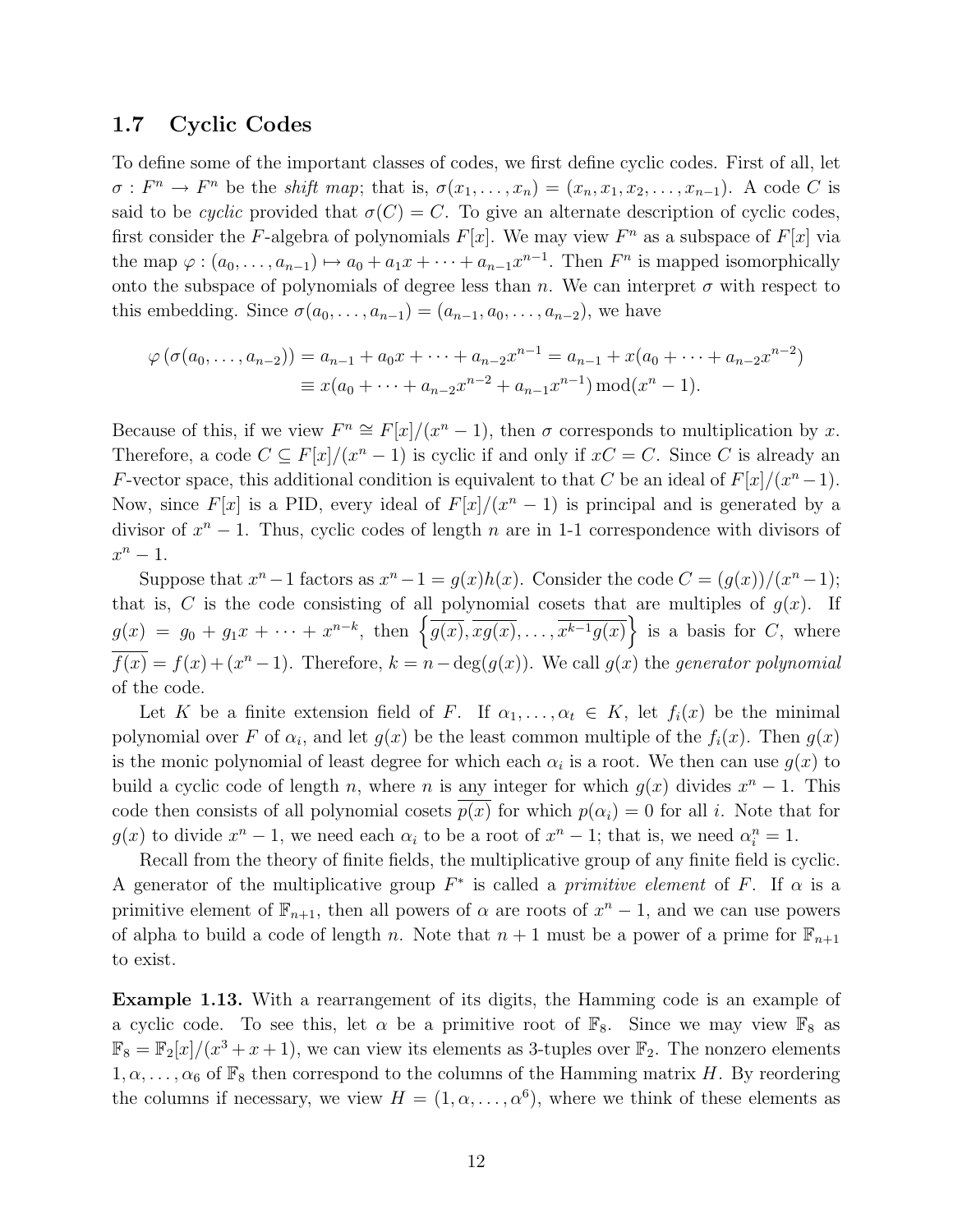column vectors. For example, if  $\alpha = \overline{x}$ , then

$$
\alpha^0 = 100,
$$
  
\n
$$
\alpha^1 = 010,
$$
  
\n
$$
\alpha^2 = 001,
$$
  
\n
$$
\alpha^3 = 110,
$$
  
\n
$$
\alpha^4 = 011,
$$
  
\n
$$
\alpha^5 = 111,
$$
  
\n
$$
\alpha^6 = 101.
$$

Therefore, we have

$$
H = \left( \begin{array}{cccccc} 1 & 0 & 0 & 1 & 0 & 1 & 1 \\ 0 & 1 & 0 & 1 & 1 & 1 & 0 \\ 0 & 0 & 1 & 0 & 1 & 1 & 1 \end{array} \right).
$$

The condition for a vector  $v = (a_0, \ldots, a_6)$  to be in the (rearranged) Hamming code is

$$
0 = Hv = (1, \alpha, \dots, \alpha_6) \cdot \left( \begin{array}{c} a_0 \\ a_1 \\ \vdots \\ a_6 \end{array} \right) = a_0 + a_1 \alpha + \dots + a_6 \alpha^6.
$$

Therefore, by viewing v as a polynomial  $v(x) \in \mathbb{F}_2[x]$  of degree at most 6, we see that v is a codeword if and only if  $v(\alpha) = 0$ . In fact, the generator polynomial is then the minimal polynomial of  $\alpha$ , which is  $x^3 + x + 1$ .

**Example 1.14 (BCH Codes).** Let  $n = q^m - 1$ , and let  $\alpha$  be a primitive element of the field  $\mathbb{F}_{q^m}$ . If e is a positive integer with  $e \leq n$ , we can use the elements  $\alpha, \alpha^2, \ldots, \alpha^{e-1}$  to build a code. This code is then the set of polynomial cosets  $p(x)$  with  $p(\alpha) = p(\alpha^2) = \cdots =$  $p(\alpha^{e-1}) = 0$ . While we do not show it here, this code has distance at least e, and so can correct  $|(e - 1)/2|$  errors. The integer e is called the *designated distance* of the code, and is a lower bound of the actual distance.

**Example 1.15 (Reed-Solomon Codes).** Let  $n = q - 1$  and let  $\alpha$  be a primitive element of  $\mathbb{F}_q$ . Then the code of all polynomial cosets  $p(x)$  with  $p(\alpha) = p(\alpha^2) = \cdots = p(\alpha^{d-1}) = 0$ is called a Reed-Solomon code. By the claim of the previous example, the distance of this code is at least d. The generator polynomial is  $g(x) = (x - \alpha) \cdots (x - \alpha^{d-1})$ , so  $k = n - \deg(g(x)) = n - d + 1$ . Therefore, by the Singleton bound, the distance of the code is exactly d, and the code is an MDS code.

**Example 1.16.** Suppose  $n = 7$  and  $d = 4$ . The Reed-Solomon Code we get from this data has  $k = 4$ . The resulting code is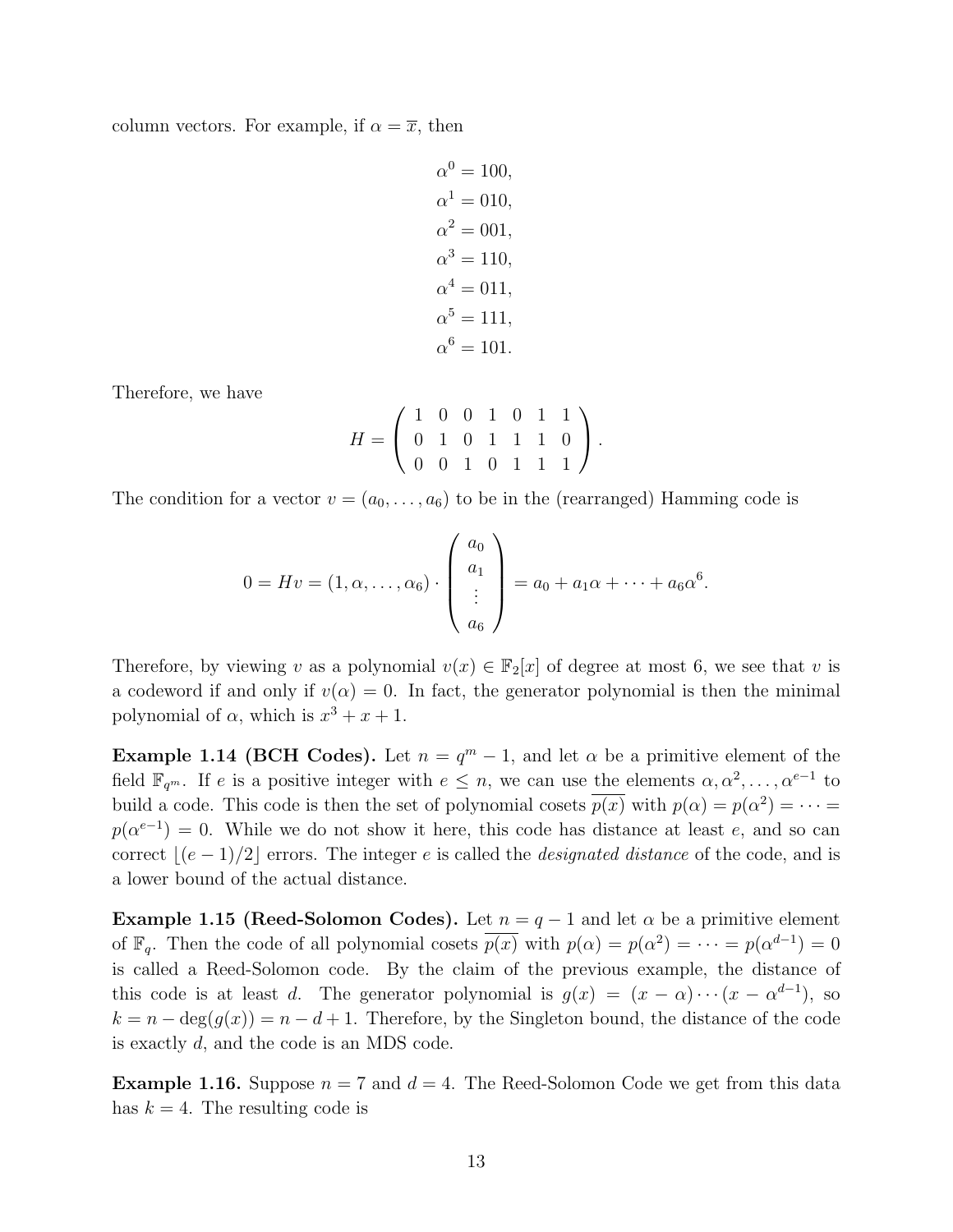We now consider some specific examples of BCH codes.

**Example 1.17.** Consider  $\mathbb{F}_{16} = \mathbb{F}_{2}[x]/(x^{4} + x + 1)$ , the splitting field over  $\mathbb{F}_{2}$  of  $x^{4} + x + 1$ . A short calculation shows that any root  $\alpha$  of  $x^4 + x + 1$  is a primitive element of  $\mathbb{F}_{16}$ . To see this, recall that since  $\mathbb{F}_{16}^*$  has order 15, Lagrange's theorem implies that  $\alpha$  is a primitive element provided that  $\alpha^3 \neq 1$  and  $\alpha^5 \neq 1$ . Since the minimal polynomial of  $\alpha$  is  $x^4 + x + 1$ , which does not divide  $x^3 - 1$  or  $x^5 - 1$ , neither of these polynomials has  $\alpha$  as a root. We consider the BCH code of all polynomials cosets having  $\alpha, \alpha^2, \ldots, \alpha^6$  as roots. Then  $n = 15$ . To calculate k, we calculate the generator polynomial  $g(x)$ . This is the least common multiple of the minimal polynomials of the six roots. The minimal polynomial of  $\alpha$  and  $\alpha^2$  is  $x^4 + x + 1$ . The minimal polynomial of  $\alpha^3$  and  $\alpha^6$  is  $x^4 + x^3 + x^2 + x + 1$  and the minimal polynomial of  $\alpha^5$  is  $x^2 + x + 1$ . One way to find these is to note that every element of  $\mathbb{F}_{16}$  is a root of  $x^{16} - x$ . If you factor this into irreducible polynomials, you need to check which irreducible has a given  $\alpha^{i}$  as a root. Alternatively, you can find the generator polynomial by using the Maple worksheet generator.mws, which is available on the course website. In any case, we get  $g(x) = x^{10} + x^8 + x^5 + x^4 + x^2 + x + 1$ . This has degree 10, so  $k = n - \deg(g(x)) = 5$ . This code can correct three errors since the designated distance is 7.

**Example 1.18.** Consider the code built from the same field  $\mathbb{F}_{16}$  but with designated distance 5. Then the code comes from the roots  $\alpha, \alpha^2, \alpha^3, \alpha^4$ . In this case, the generator polynomial is  $x^8 + x^7 + x^6 + x^4 + 1$ , and so  $n = 15$  and  $k = 15 - 8 = 7$ . By lowering the designated distance, we have increased the dimension of the code.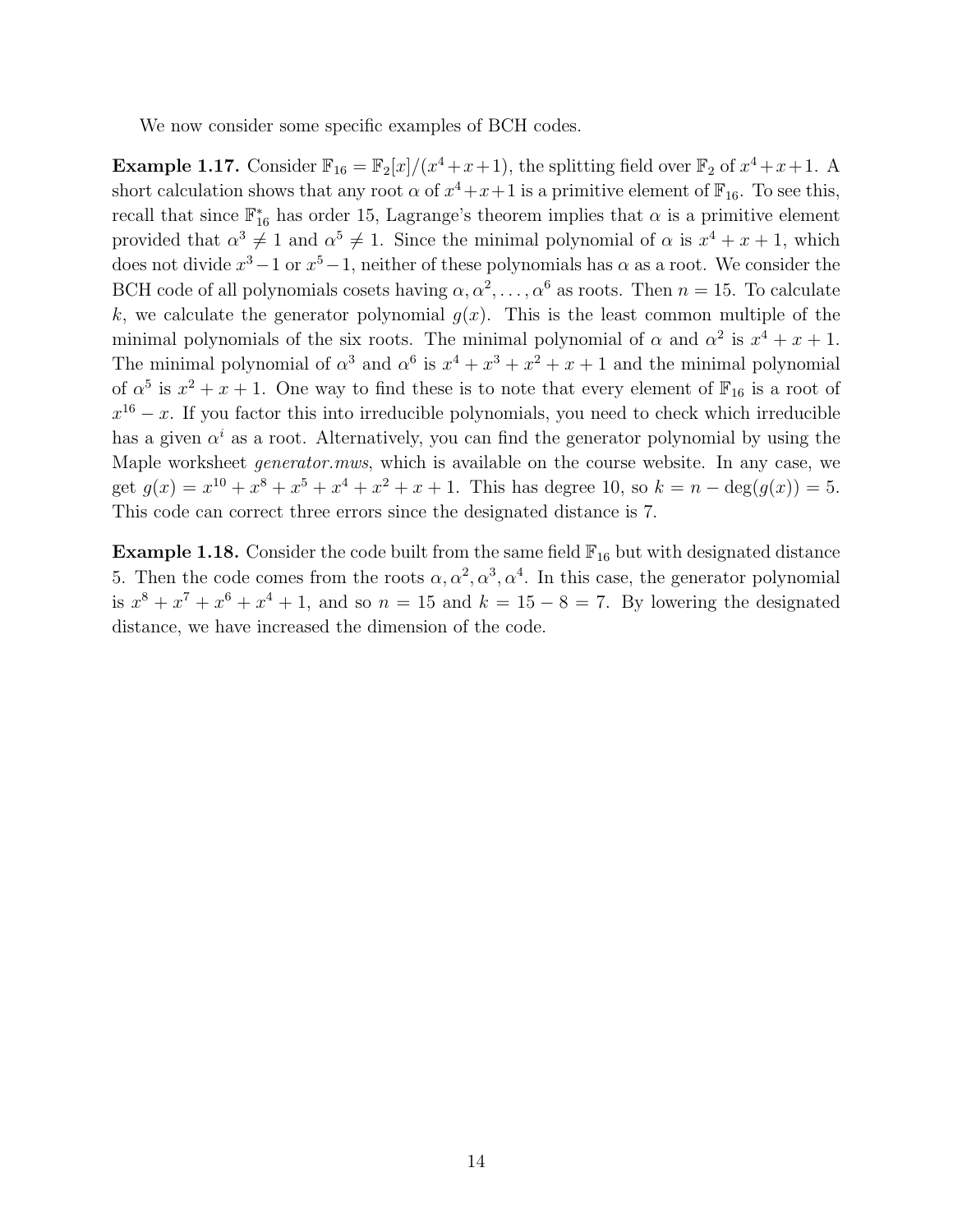## 2 Introduction to Algebraic Geometry

While the error correcting codes defined by Goppa can be described purely in terms of fields, they are better understood by also viewing them geometrically. We will discuss the basic concepts of algebraic geometry and see how the study of (nonsingular projective) algebraic curves is equivalent to the study of algebraic function fields in one variable. Furthermore, by thinking of fields, we will help to justify why we need to discuss projective curves instead of restricting only to affine curves. A brief treatment of the concepts of algebraic geometry needed for coding theory can be found in the book Codes and Curves, by Walker.

To do algebraic geometry we need to use algebraically closed fields. Recall that a field  $k$  is algebraically closed if every nonconstant polynomial in  $k[x]$  has a root in k. The fundamental theorem of algebra states that  $\mathbb C$  is algebraically closed. Neither  $\mathbb R$  nor  $\mathbb Q$  is algebraically closed as  $x^2 + 1$  has no root in either field. Nor is any finite field F algebraically closed, for if  $F = \{a_1, \ldots, a_n\}$ , then  $(x - a_1) \cdots (x - a_n) + 1$  has no root in F. If F is an arbitrary field, then it has an algebraic extension that is algebraically closed; this field is called an algebraic closure of F. Such a field is unique up to isomorphism.

#### 2.1 Affine Curves

Let k be an algebraically closed field. We denote the polynomial ring over  $k$  in 2 variables by  $k[x, y]$ . Algebraic geometry studies solutions to polynomial equations. We define the *affine* place  $\mathbf{A}^2(k)$  to be the set  $k^2$  of all pairs over k. If it is not important to keep track of the field k, we will write  $\mathbf{A}^2$  in place of  $\mathbf{A}^2(k)$ . If  $P = (a, b) \in \mathbf{A}^2$  and  $f \in k[x, y]$ , we will denote by  $f(P)$  the evaluation of f at P. If  $f \in k[x, y]$ , then the *affine curve*  $f = 0$  is defined to be

$$
Z(f) = \{ P \in \mathbf{A}^2 : f(P) = 0 \} .
$$

This set is sometimes called the zero set of f.

**Example 2.1.** The curve  $y = x^2$  in  $\mathbf{A}^2$  is a parabola. In general, a conic section is the zero set of a polynomial of degree 2. For instance,  $x^2 + y^2 = 1$  is a circle and  $xy = 1$  is a hyperbola. The curve  $y^2 = x^3$  is sometimes called a cuspidal cubic curve.

**Example 2.2.** An elliptic curve is a curve given by an equation  $y^2 = f(x)$ , where  $f(x)$  is a cubic polynomial with no repeated roots. For example,  $y^2 = x^3 - x$  is an elliptic curve.

**Example 2.3.** A hyperelliptic curve is a curve given by an equation  $y^2 = f(x)$ , where  $f(x)$ is a polynomial of degree at least 4 and with no repeated roots. For example,  $y^2 = x^5 - 1$  is an elliptic curve over C, or over any algebraically closed field of characteristic not 5.

**Example 2.4.** Suppose that  $k = \mathbb{R}$ , a field that is not algebraically closed. There are no solutions to the equation  $x^2 + y^2 + 1 = 0$  over  $\mathbb{R}$ , so  $Z(x^2 + y^2 + 1)$  is empty. However, if  $k = \mathbb{C}$ , then there are solutions, including  $(i, 0)$ . It is to have solutions to polynomial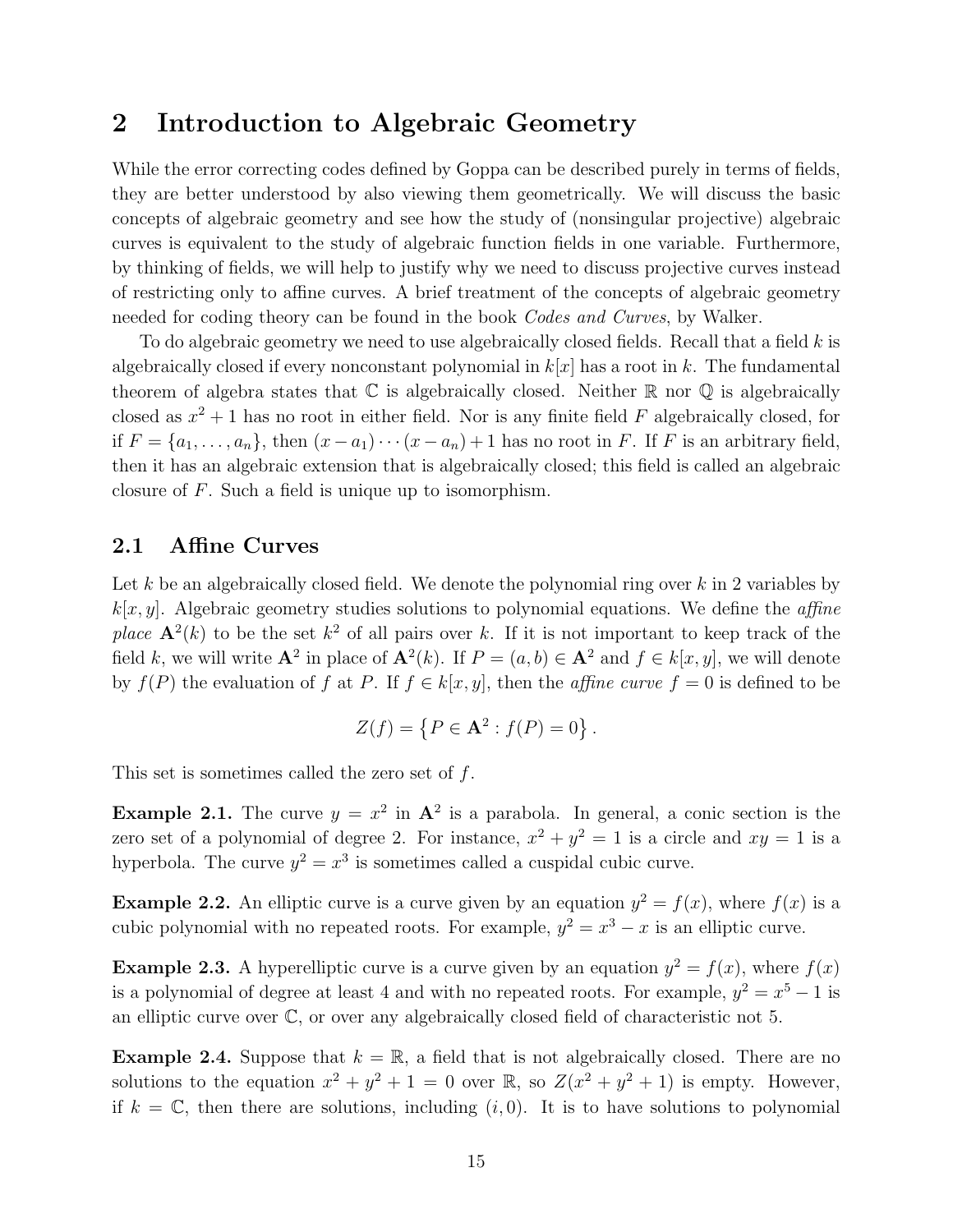equations that the base field is assumed to be algebraically closed. If  $f(x, y)$  is a polynomial over an algebraically closed field k, and if  $b \in k$ , then  $f(x, b)$  is a polynomial in the one variable x. If  $f(x, b)$  is not constant, then it has roots in k, and so  $f(x, y) = 0$  has solutions in  $\mathbf{A}^2(k)$ .

If X is an algebraic curve over  $k$ , then the ideal of X is

$$
I(X) = \{ f \in k[x, y] : f(P) = 0 \text{ for all } P \in X \}.
$$

If  $f(x,y) = p(x,y)^{e_1} \cdots p_n(x,y)^{e_n}$  is the factorization of a polynomial f into irreducible factors, then it is easy to see that  $I(Z(f)) = (p_1 \cdots p_n)$ . Moreover, the *coordinate ring* of X is the quotient ring  $\Gamma(X) = k[x, y]/I(X)$ . One way of thinking about the coordinate ring is to consider it the ring of polynomial functions on  $X$ . For, two polynomials f and g induce the same function  $X \to k$  precisely when  $f - g \in I(X)$ , which is equivalent to the cosets  $\overline{f}$ and  $\bar{q}$  being equal.

A topological space is said to be irreducible if it cannot be written as the union of two proper subcurves. If  $f = gh$ , then  $Z(f) = Z(g) \cup Z(h)$ . From this, if f is a squarefree polynomial, it follows that  $Z(f)$  is irreducible if and only if f is irreducible. Alternatively, X is irreducible if and only if  $\Gamma(X)$  is an integral domain.

#### 2.2 Projective Varieties

For students who have studied topology, the construction of projective varieties parallels that of constructing the real projective plane. We define an equivalence relation  $\sim$  on  $\mathbf{A}^3 \setminus \{(0,0,0)\}\$ by defining that  $(a, b, c) \sim (a', b', c')$  if there is a nonzero scalar  $\lambda$  with  $a' = \lambda a, b' = \lambda b$ , and  $c' = \lambda c$ . Geometrically, the equivalence class of a point is the line through the origin that passes through the point. We will write  $(a : b : c)$  for the equivalence class of  $(a, b, c)$ , and  $\mathbf{P}^2$  will denote the set of all equivalence classes. This is the *projective* plane. Note that  $(a : b : c)$  represents a point in the projective plane only if at least one of the coordinates is nonzero.

Note that polynomial functions are not well defined on points of projective space. However, we can get around this problem. A polynomial  $f \in k[x, y, z]$  is said to be *homogeneous* if every monomial of f has the same degree. Alternatively, f is homogeneous if there is an integer m with  $f(\lambda x, \lambda y, \lambda z) = \lambda^m f(x, y, z)$  for all  $\lambda \in k$ . If f is homogeneous and  $P \in \mathbf{P}^2$ , then the equation  $f(P) = 0$  is well defined; in other words, if  $P \sim Q$ , then  $f(P) = 0$  if and only if  $f(Q) = 0$ . Therefore, we can define zero sets of collections of homogeneous polynomials. If f is a homogeneous polynomial, then the *projective curve*  $f = 0$  is the zero set

$$
Z(f) = \{ P \in \mathbf{P}^n : f(P) = 0 \}.
$$

We define a projective curve to be irreducible in exactly the same way as for affine curves; if f is a squarefree homogeneous polynomial, then it follows that  $Z(f)$  is irreducible if and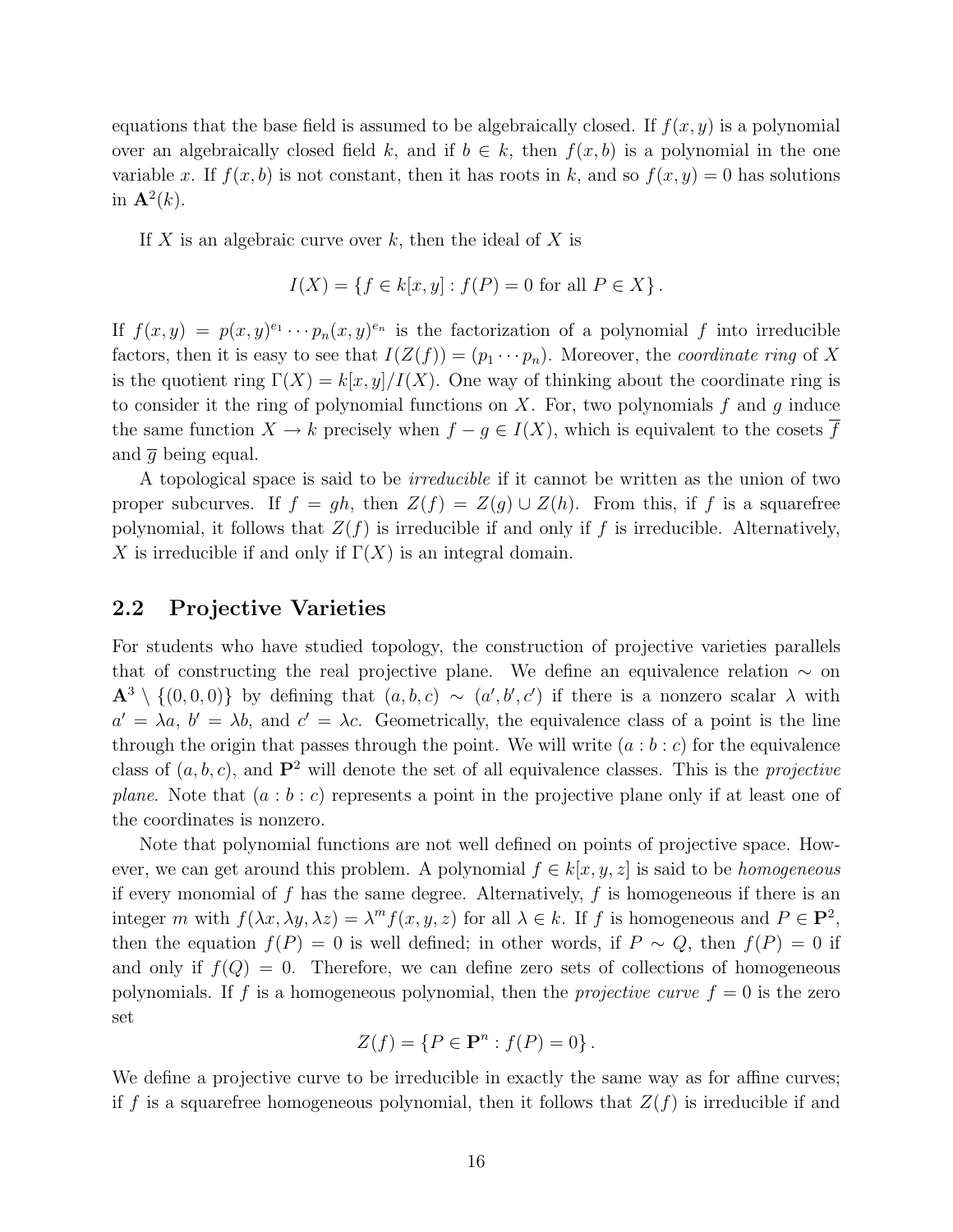only if  $f$  is irreducible.

We can define a coordinate ring for projective curves. If  $X$  is a projective curve, then  $I(X)$  is defined to be

 $I(X) = \langle \{f \in k[x, y, z] : f \text{ is homogeneous and } f(P) = 0 \text{ for all } P \in X\}\rangle.$ 

The homogeneous coordinate ring  $S(X)$  is the quotient ring  $k[x, y, z]/I(X)$ . As with affine curves, a projective curve is irreducible if and only if its ideal is a prime ideal, and this happens exactly when  $S(X)$  is an integral domain.

**Example 2.5.** Consider the projective parabola X given by  $yz = x^2$ . If  $(a : b : c) \in X$ , then  $bc = a^2$ . If  $c \neq 0$ , then by dividing by c, we may assume that  $c = 1$ . Then,  $(a, b)$  is on the affine parabola  $y = x^2$ . On the other hand, if  $c = 0$ , then  $a = 0$ , and  $b \neq 0$  for  $(a : b : c)$  to be a valid point. Then, by dividing by b, we have the point  $(0:1:0)$ . Thus, we can think of X as the union of the affine parabola  $y = x^2$  and the extra point  $(0:1:0)$ . Note that the affine parabola is obtained by setting  $z = 1$  in the equation  $yz = x^2$ . Moreover, there is another affine parabola inside X, and this other curve contains  $(0:1:0)$ . If we set  $y=1$ , then we have the equation  $z = x^2$ , which again represents a parabola. The point  $(0:1:0)$ is a point of this affine parabola. The purpose of considering this second affine parabola is that any point of X is a point on some affine curve in X.

**Example 2.6.** Let X be the projective elliptic curve  $y^2z = x^3 - xz^2$ . The affine elliptic curve  $y^2 = x^3 - x$  is an affine curve in X; we can map it into X via  $(a, b) \mapsto (a : b : 1)$ . The image is  $X - \{(0:1:0)\}\;$  if  $(a:b:c) \in X$  and  $c=0$ , then the equation  $y^2z = x^3 - xz^2$ forces  $a = 0$ . Then  $b \neq 0$  since  $(a : b : c) \in \mathbf{P}^2$ . Thus, we may divide by b to assume  $b = 1$ , and so the only point on X for which  $c = 0$  is  $(0:1:0)$ . As with the previous example, the affine equation is obtained from the projective equation by setting  $z = 1$ .

Example 2.7. In the previous examples we started with a projective curve and found an affine curve inside it. In this example we start with an affine curve and produce a projective curve. Let Y be the curve  $y = x^3$ . By adding a third variable z, we can use  $y - x^3$  to get the homogeneous polynomial  $yz^2 - x^3$ . The affine curve Y sits inside the projective curve  $yz^2 = x^3$ as in the previous examples. Similarly,  $y^2 + 1 = x^4$  yields the homogeneous polynomial  $y^2z^2 + z^4 = x^4$ . What we are doing is adding enough copies of z to each monomial so that each has degree equal to the highest degree of a monomial of the original polynomial. To have a formula for doing this, if  $f(x, y)$  has degree d, then  $z^{d} f(x/z, y/z)$  is the homogenization of  $f(x, y)$ . The resulting projective curve is called the projective closure of the affine curve  $f = 0$ . In general, if  $Z(f)$  is a projective curve, then any point of the form  $(a : b : 0)$  of  $Z(f)$  is called a point at infinity. If  $g(x, y) = f(x, y, 1)$ , then  $Z(f)$  is the union of the affine curve  $q = 0$  and the points of infinity. The polynomial  $q(x, y)$  is called a dehomogenization of  $f(x, y, z)$  (at the variable z).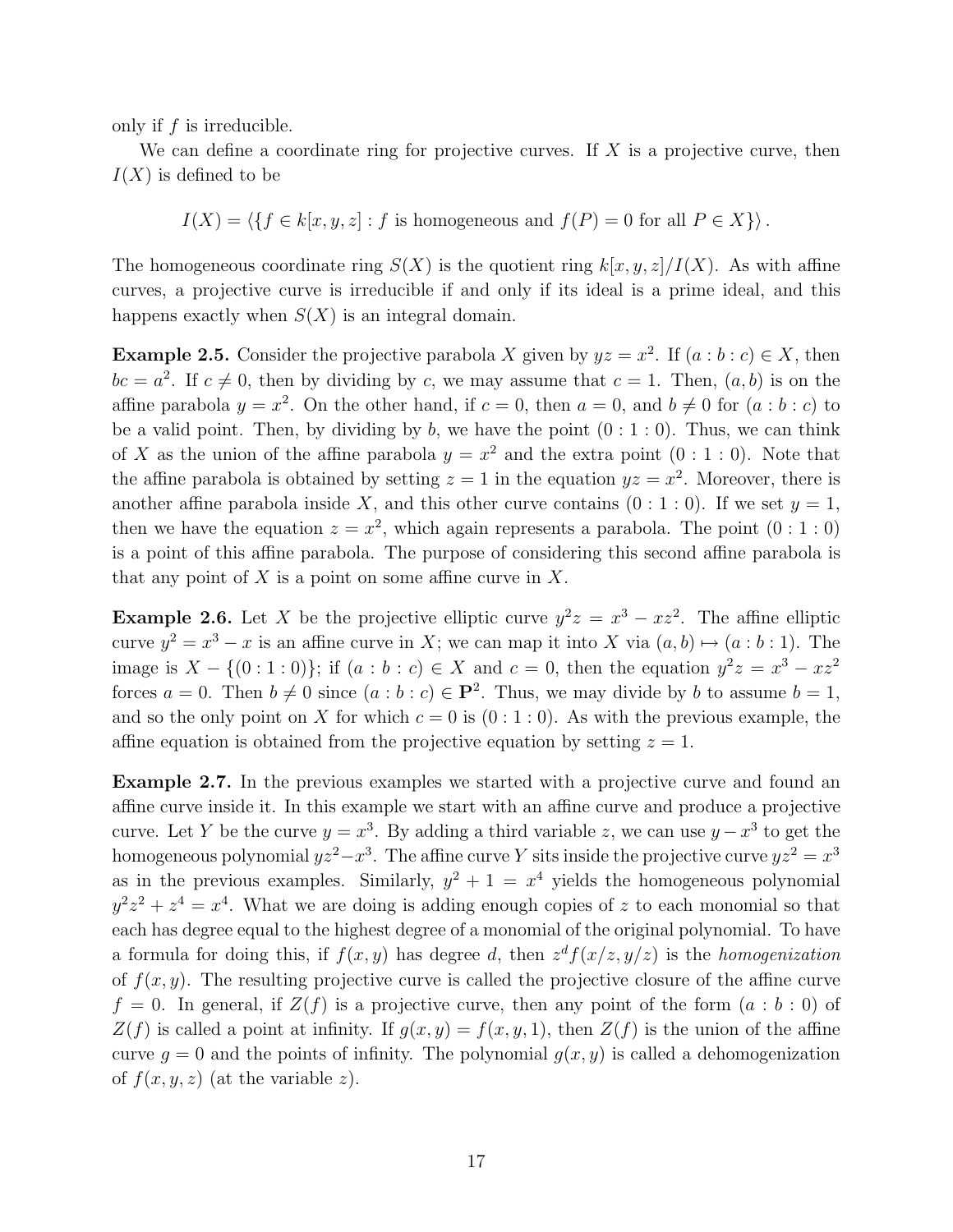Note that if  $f^h(x, y, z)$  is the homogenization of  $f(x, y)$ , then  $f(x, y) = f^h(x, y, 1)$ . Conversely, if  $q(x, y, z)$  is homogeneous of degree d, and if  $f(x, y) = q(x, y, 1)$ , then

$$
g(x, y, z) = z^{\deg(g) - \deg(f)} f^h(x, y).
$$

We do not, in general, recover  $g(x, y, z)$  by homogenizing  $g(x, y, 1)$  since this polynomial may have smaller degree than the degree of  $g(x, y, z)$ . For example, if  $g(x, y, z) = z^2 + xz + yz$ , then  $g(x, y, 1) = 1 + x + y$  has degree 1 while  $g(x, y, z)$  has degree 2.

#### 2.3 The Function Field of a Curve

Suppose that an affine curve X is irreducible. Then its coordinate ring  $\Gamma(X)$  is an integral domain, and so has a quotient field, which we denote by  $k(X)$ . This is the field

$$
k(X) = \{ g/h : g, h \in \Gamma(X), h \neq 0 \}.
$$

Let  $\overline{x}$  and  $\overline{y}$  be the images of x and y in  $\Gamma(X)$ . The definition of  $\Gamma(X)$  shows that  $\Gamma(X)$  =  $k[\overline{x}, \overline{y}]$ . That is,  $\Gamma(X)$  is generated as a k-algebra by  $\overline{x}$  and  $\overline{y}$ . The field  $k(X)$  then contains the field  $k(\bar{x}, \bar{y})$  generated by  $\bar{x}$  and  $\bar{y}$ . Since the quotient field of an integral domain is the smallest field containing the domain, we see that  $k(X) = k(\overline{x}, \overline{y})$ . Therefore,  $k(X)$  is the field extension of k generated by two elements u, v, and subject to the relation  $f(u, v) = 0$ .

To give other another view of the function field, suppose that  $X$  is the zero set of the irreducible polynomial  $f(x, y)$ . If we define an equivalence relation  $\sim$  on the ring

$$
S = \{g(x, y)/h(x, y) : g, h \in k[x, y], h \notin (f)\}\
$$

by  $g/h \sim g'/h'$  if  $gh' - g'h \in (f) \subseteq k[x, y]$ , then  $k(X) \cong S/\sim$ . To verify this interpretation, note that an arbitrary element of  $k(X)$  is of the form  $\overline{g}/\overline{h}$  with  $g, h \in k[x, y]$ , where we continue to write bars to represent the image of a polynomial in  $\Gamma(X)$ . When are  $\overline{g}/h$  and  $g'/h'$  equal in  $k(X)$ ? Since  $k(X)$  is the quotient field of  $\Gamma(X)$ , this occurs exactly when  $\overline{g}h' = g'h$ . Finally, this occurs when  $gh' - g'h = 0$ , or  $gh' - g'h \in (f)$ .

We may define a topology on a curve by defining a set to be open if it is empty, or if its complement is finite. Thus, proper closed sets are finite. This is a special example of the Zariski topology on an algebraic variety; curves are special examples of varieties. We will view  $k(X)$  as the field of rational functions defined an open subset of the curve X; a rational function is simply a function that can be represented as a quotient of polynomials.

**Example 2.8.** The function field of the affine parabola  $y = x^2$  is the quotient field of  $k[x, y]/(y - x^2)$ . This ring is isomorphic to  $k[t]$ , the rational function field in one variable t; they are isomorphic via the map that sends t to  $x + (y - x^2)$ . Therefore, the function field is isomorphic to  $k(t)$ .

**Example 2.9.** The coordinate ring of the curve  $X = Z(y^2 - x^3)$  is  $k[x, y]/(y^2 - x^3)$ . This ring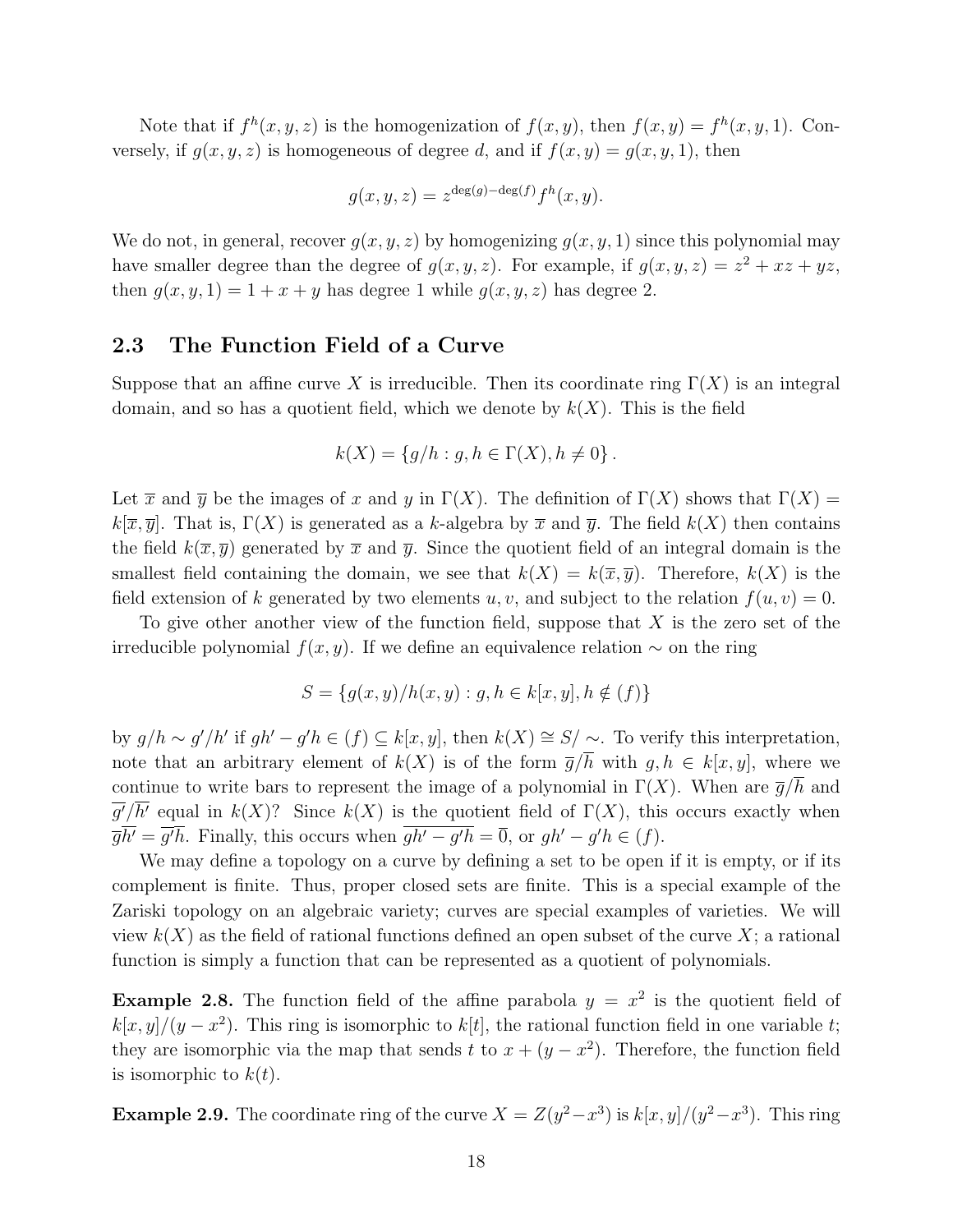is isomorphic to  $k[t^2, t^3]$ , a subring of  $k[t]$ . These rings are isomorphic via the map  $\overline{x} \mapsto t^2$ and  $\overline{y} \mapsto t^3$ . The function field of this curve is then the quotient field of  $k[t^2, t^3]$ , which is  $k(t)$ . Note that  $y/x$  represents a rational function on X as does  $x^2/y$ . Furthermore, these functions agree since  $y/x = x^2/y$  in  $k(X)$ . Therefore, a rational function can be represented in more than one way as a quotient of polynomials.

**Example 2.10.** The coordinate ring of the elliptic curve  $y^2 = x^3 - x$  is  $k[x, y]/(y^2 - x^3 - x)$ . We claim that its function field is isomorphic to  $k(t) \left(\sqrt{t^3-t}\right)$ . To see this, note that the coordinate ring is  $k[\overline{x}, \overline{y}]$ , and so its function field is  $k(\overline{x}, \overline{y})$ . That is, the function field is generated as an extension field of k by  $\overline{x}$  and  $\overline{y}$ . Now, we have  $\overline{y}^2 = \overline{x}^3 - \overline{x}$ . Therefore  $\overline{y}$  is algebraic over  $k(\overline{x})$ , and so  $k(\overline{x}, \overline{y}) = k(\overline{x})(\overline{y}) \cong k(\overline{x}) \left(\sqrt{\overline{x}^3 - \overline{x}}\right)$ . The element  $\overline{x}$  cannot be algebraic over k, so  $k(\overline{x}) \cong k(t)$ , the rational function field in t.

Let  $f(x, y, z)$  be an irreducible homogeneous polynomial, and let  $X = Z(f)$ . We can also define a function field of X. Let  $\sim$  be the equivalence relation on the set

 ${g(x, y, z)}/{h(x, y, z)} : g, h \in k[x, y, z]$  are homogeneous of the same degree,  $h \notin (f) \cup \{0\}$ 

given by  $g/h \sim g'/h'$  if and only if  $gh' - g'h \in (f)$ . The function field  $k(X)$  is then the set of equivalence classes, under the natural operations.

Note that any  $f/g \in k(X)$  determines a well defined function on an open subset of X: if g, h are both homogeneous of degree d, then if  $\lambda$  is nonzero, then

$$
\frac{g(\lambda a, \lambda b, \lambda c)}{h(\lambda a, \lambda b, \lambda c)} = \frac{\lambda^d g(a, b, c)}{\lambda^d h(a, b, c)} = \frac{g(a, b, c)}{h(a, b, c)}.
$$

The function  $g/h$  is defined for all points P except when  $h(P) = 0$ . We may then think of  $k(X)$  in much the same way as we think of the function field of an affine curve.

We now show that the function field of a projective curve can be calculated by finding the function field of an affine curve.

**Proposition 2.11.** Let  $f(x, y, z)$  be an irreducible homogeneous polynomial. Let  $X = Z(f)$ be a projective curve and if U is the affine curve  $Z(f(x, y, 1))$ , then  $k(X) \cong k(U)$ .

*Proof.* We will define a ring homomorphism  $\varphi : \Gamma(U) \to k(X)$  and show that  $\varphi$  is injective. Thus,  $\varphi$  induces a homomorphism  $k(U) \to k(X)$ , which necessarily is injective. We will then be done by showing that this map is surjective. To define  $\varphi$ , write  $q(x, y) = f(x, y, 1)$ . For  $h(x, y) \in k[x, y]$ , define  $\varphi(\overline{h}) = h(x/z, y/z)$ . Note that if deg(h) = d, then  $h(x/z, y/z)$  =  $h^{h}(x, y, z)/z^{d}$ , and this represents an element of  $k(X)$ . This map is well defined, since if  $h' - h \in (g)$ , then  $h' = h + gl$  for some  $l \in k[x, y]$ . Then  $h'(x/z, y/z) = h(x/z, y/z) +$  $g(x/z, y/z)l(x/z, y/z)$ . By our hypothesis on f, we have  $g(x/z, y/z) = f(x, y, z)/z^{\text{deg}(f)}$ . Therefore,  $g(x/z, y/z)l(x/z, y/z) = 0$  in  $k(X)$  by the definition of  $k(X)$ . Thus,  $\varphi(\overline{h}) =$  $\varphi(h')$ ; this proves that  $\varphi$  is well defined. It is a simple exercise to see that  $\varphi$  is a ring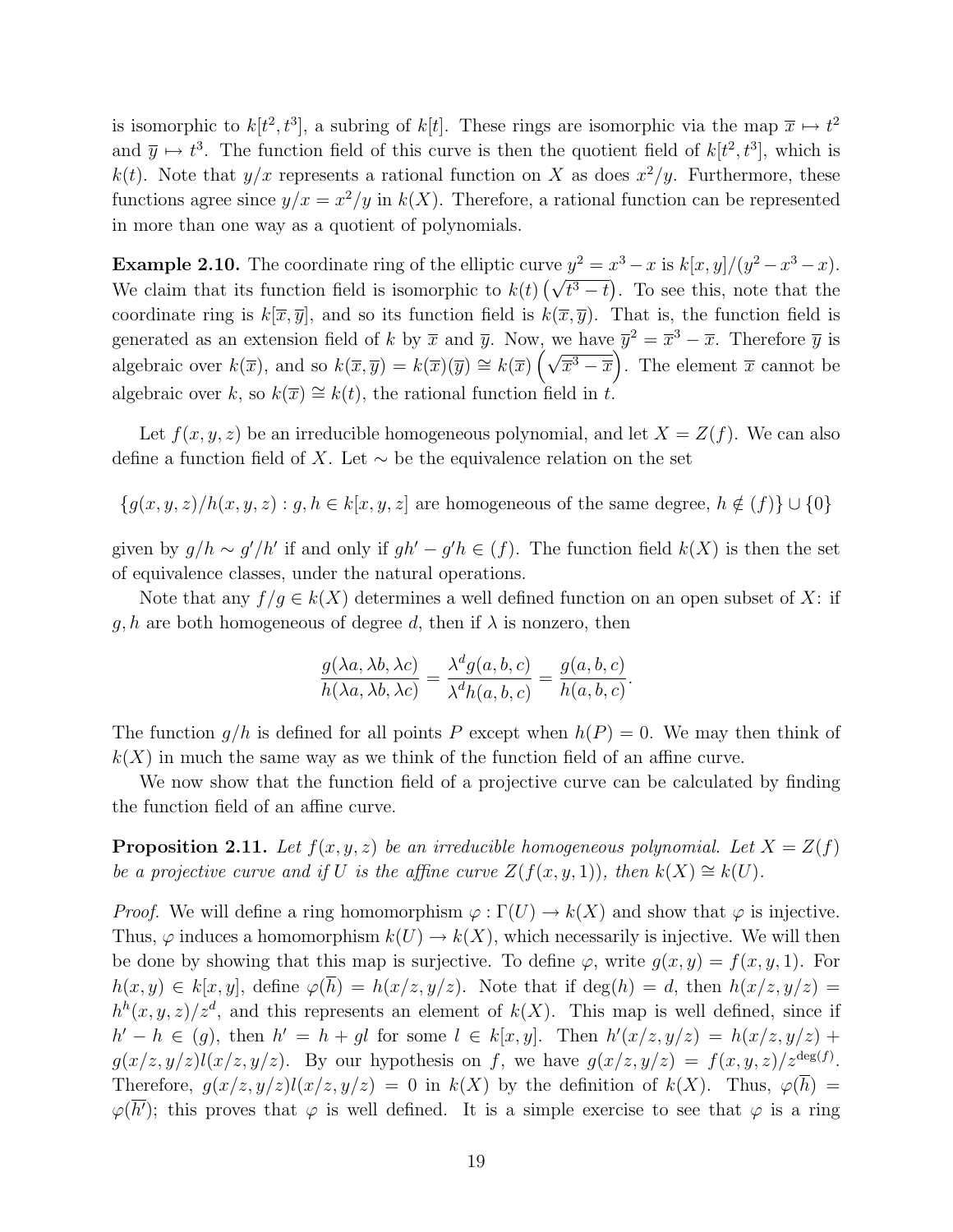homomorphism. To prove injectivity, suppose that  $\varphi(h) = 0$ . Then  $h(x/z, y/z) = 0$  in  $k(X)$ . Note that  $h(x/z, y/z) = h^h(x, y, z)/z^{\deg(h)}$ . For this to be zero in  $k(X)$ , we have  $h^{h}(x, y, z) = f(x, y, z) m(x, y, z)$  for some m. Dehomogenizing, we get

$$
h(x, y, z) = hh(x, y, 1) = f(x, y, 1)m(x, y, 1)
$$
  
= g(x, y)m(x, y, 1).

Therefore,  $\overline{h} = 0$ . Thus,  $\varphi$  is injective. For surjectivity, every element of  $k(X)$  is represented by a quotient  $h(x, y, z)/l(x, y, z)$  of homogeneous polynomials of the same degree. Let their common degree be d. Then  $h(x, y, z) / l(x, y, z) = z^d h(x, y, 1) / z^d l(x, y, 1) =$  $h(x, y, 1)/l(x, y, 1)$ . This represents an element of  $k(U)$ , and this element maps via  $\varphi$  to  $h(x, y, z)/l(x, y, z)$ . Therefore,  $\varphi$  is surjective, and so  $k(U) \cong k(Z)$ .  $\Box$ 

**Example 2.12.** Let X be the projective parabola  $yz = x^2$ . The affine parabola  $Y =$  $Z(y - x^2)$  is obtained from dehomogenizing  $yz - x^2$ . Therefore,  $k(X) = k(Y) \cong k(t)$ . Similarly, the function field of  $yz^2 = x^3$  is  $k(t)$ , and the function field of the projective elliptic curve  $y^2z = x^3 - xz^2$  is  $k(t) (\sqrt{t^3 - t})$ .

There are important subrings of the function field of a curve. First, if  $X$  is a projective or affine curve, then

$$
k[X] = \{ \varphi \in k(X) : \varphi \text{ is defined at every point of } X \}.
$$

This is called the *ring of regular functions* on  $X$ , and is the ring of globally defined rational functions on X. If X is affine, then one can show that  $k[X] \cong \Gamma(X)$ , but that if X is projective, then  $k[X] = k$ . Next, let  $P \in X$ . Then the local ring of X at P is the set

$$
\mathcal{O}_P(X) = \{ \varphi \in k(X) : \varphi \text{ is defined at } P \}.
$$

This is the ring of regular functions defined locally at P. For  $\varphi(P)$  to be defined,  $\varphi$  must be defined in an open neighborhood of P, since if  $\varphi = g/h$ , then  $P \notin Z(h)$ , and so  $\varphi$  is defined on the open neighborhood  $h \neq 0$  of P. For convenience, we will typically write  $\mathcal{O}_P$  in place of  $\mathcal{O}_P(X)$ . It is a local ring; its unique maximal ideal is

$$
M_P = \{ \varphi \in \mathcal{O}_P : \varphi(P) = 0 \}.
$$

A short exercise shows that  $M_P$  is an ideal of  $\mathcal{O}_P$ . Furthermore, if  $\varphi \in \mathcal{O}_P \setminus M_P$ , then we may write  $\varphi = f/g$  with  $f(P) \neq 0$ . Then  $g/f \in \mathcal{O}_P$  is an inverse for  $\varphi$ . Therefore, since every element outside  $M_P$  is a unit,  $M_P$  is the unique maximal ideal of  $\mathcal{O}_P$ . If  $Y = Z(f)$  is an affine curve, then  $\mathcal{O}_P(Y) = \{ \overline{g}/\overline{h} \in k(Y) : h(P) \neq 0 \}.$ 

**Proposition 2.13.** Let P be a point of an irreducible affine curve  $X = Z(f)$ , and let  $\mathfrak{m}_P = \{g \in k[X] : g(P) = 0\}.$  Then  $\mathcal{O}_P = k[X]_{\mathfrak{m}_P}.$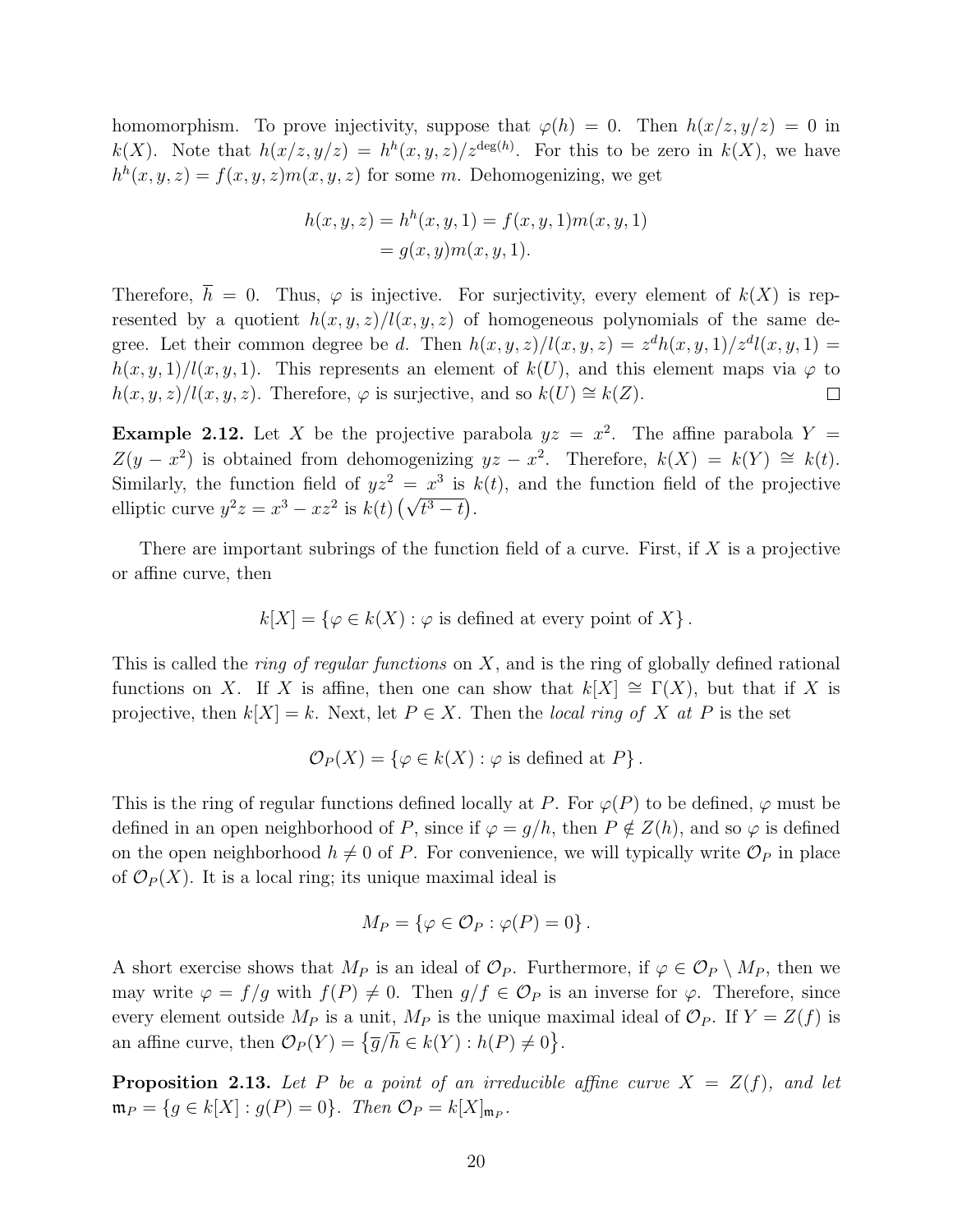*Proof.* By definition,  $k[X] \subseteq \mathcal{O}_P$ . Moreover, everything in  $k[X] \setminus \mathfrak{m}_P$  is invertible in  $\mathcal{O}_P$ , so  $k[X]_{\mathfrak{m}_P} \subseteq \mathcal{O}_P$ . Conversely, let  $\varphi \in \mathcal{O}_P$ . Then we may write  $\varphi = g/h$  with  $g, h \in k[X],$  by the definition of  $k(X)$ . Since  $\varphi$  is defined at P, we have  $h(P) \neq 0$ . Therefore,  $h \notin \mathfrak{m}_P$ , so  $g/h \in k[X]_{\mathfrak{m}_P}$ . Thus,  $\mathcal{O}_P = k[X]_{\mathfrak{m}_P}$ .  $\Box$ 

It is not hard to show that if  $P = (a, b)$ , then  $\mathfrak{m}_P$  is generated by the images in  $k[X]$  of the polynomials  $x - a$  and  $y - b$ .

Let  $X = Z(f)$  be an irreducible projective curve, and let  $Y = Z(g)$  be the affine curve obtained by dehomogenizing f. We have seen that  $k(X) = k(Y)$ . If  $P \in Y$ , the definition of local ring then shows that  $\mathcal{O}_P(X) = \mathcal{O}_P(Y)$ . Therefore, the local ring at a point can be determined from the previous proposition.

**Example 2.14.** The line  $X = Z(y)$  has function field  $k(t)$ . We determine the local rings of points on X. Let  $P = (a, 0) \in X$ . Note that  $\Gamma(X) = k[x, y]/(y) \cong k[t]$ , and  $k(X)$ is the quotient field of this ring. The isomorphism  $k(X) \cong k(t)$  sends the image of a polynomial  $f(x, y)$  to  $f(t, 0)$ . We claim that  $\mathcal{O}_P(X) = k[t]_{(t-a)}$ , the localization of  $k[t]$  at the maximal ideal  $(t - a)$ . For,  $g(x, y)/h(x, y) \in \mathcal{O}_P(X)$  if  $h(a, 0) \neq 0$ . Therefore,  $h(t, 0)$  is not divisible by  $t - a$ , and so  $g(t, 0)/h(t, 0) \in k[t]_{(t-a)}$ . The reverse inclusion is easy since  $g(t,0)/h(t,0) \in k[t]_{(t-a)}$  is defined at P since  $t-a$  does not divide  $h(t,0)$ .

#### 2.4 Nonsingular Curves

To have a complete correspondence between function fields and projective curves, we must restrict to nonsingular curves. Suppose that  $f(x, y, z)$  is a homogeneous polynomial. It defines a projective curve X in  $\mathbf{P}^2$ , and we refer to it as a plane curve. By recalling formulas for tangent lines from calculus, we say that the curve X is nonsingular at a point  $P \in X$  if at least one of the three partial derivatives  $\partial f/\partial x$ ,  $\partial f/\partial y$ , or  $\partial f/\partial z$  do not vanish at P. If X is nonsingular at every point  $P$ , then we say that X is a nonsingular curve. Similarly, an affine curve  $g = 0$  is nonsingular at a point P if  $\partial g/\partial x$  and  $\partial g/\partial y$  do not both vanish at P, and the curve itself is nonsingular if it is nonsingular at all its points.

**Example 2.15.** The affine parabola  $y = x^2$  is nonsingular, for the partial derivatives of  $y - x^2$  are  $-2x$  and 1; neither vanish simultaneously. Similarly,  $Z(y - x^3)$  and  $Z(x^2 + y^2 - 1)$ are nonsingular. However,  $Z(y^2 - x^3)$  is singular at the origin.

**Example 2.16.** Consider the projective parabola  $yz = x^2$ . The partial derivatives are  $-2x$ , z, y; they only simultaneously vanish at  $(0,0,0)$ , which does not represent a point in  $\mathbf{P}^2$ . Therefore, the parabola is nonsingular. However, the projective closure of the cubic curve  $y = x^3$  is  $X = Z(yz^2 - x^3)$ . Here, the partial derivatives are  $-3x^2$ ,  $z^2$ ,  $2yz$ , which vanishes at  $(0:1:0) \in X$ . Therefore, this curve has a singularity. Note that the singularity occurs at the point at infinity.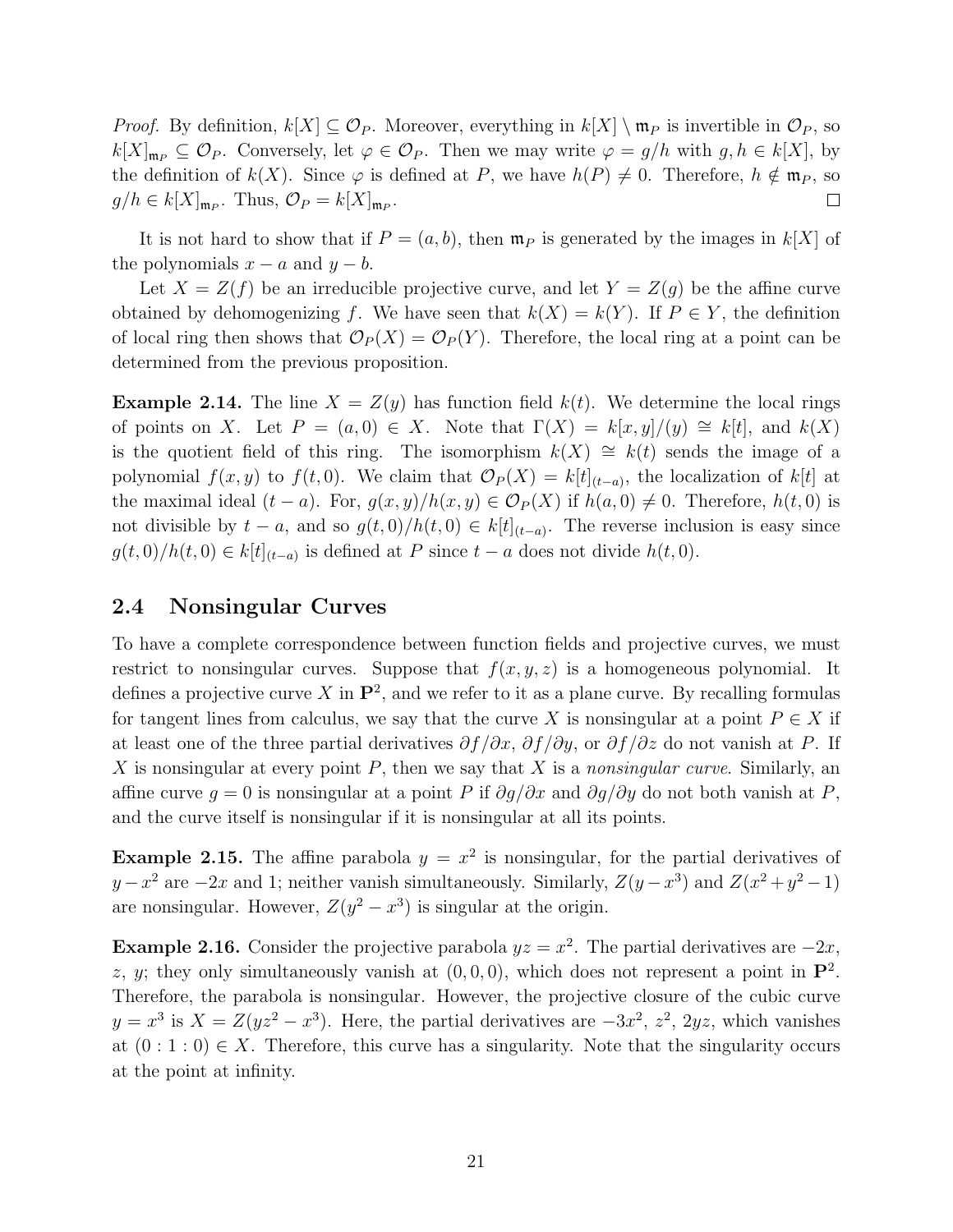**Example 2.17.** The elliptic curve  $X = Z(y^2z - x^3 + xz^2)$  is nonsingular if the characteristic of k is not 2. To see this, the three partial derivatives of  $y^2z - x^3 + xz^2$  are  $-3x^2 + z^2$ ,  $2yz$ , and  $y^2 + 2xz$ . It is easy to see that all three partials vanish only at  $x = y = z = 0$ , and so there is no point on X for which this happens. In fact, if  $y^2 = f(x)$  is any elliptic curve, where  $f(x)$  is a cubic polynomial with no repeated roots, then this curve is nonsingular. For, a point  $P = (a, b)$  on the curve satisfies  $b^2 = f(a)$ . The partials of  $y^2 - f(x)$  are  $-f'(x)$  and 2y; for these to vanish at P, we must have  $b = 0$  and  $f'(a) = 0$ . Then  $f(a) = f'(a) = 0$ , and this cannot happen since a would then be a multiple root of  $f(x)$ .

Example 2.18. Any hyperelliptic curve is nonsingular, as long as the characteristic of the base field is not 2. The argument of the previous example works word for word to prove that a hyperelliptic curve is nonsingular.

By making use of some theorems from Math 582, we can now begin to give the connection between function fields and curves. We first note that a commutative ring is said to have dimension 1 if all nonzero prime ideals are maximal. It is not an obvious result, but the coordinate ring of an affine curve has dimension 1. Also, the local ring at a point on any curve also has dimension 1. The general result is that the geometric dimension of an affine algebraic variety is equal to the ring theoretic dimension of its coordinate ring, and that these are also equal to the transcendence degree over k of the function field  $k(X)$ . Next, if X is a curve, then  $\mathcal{O}_P(X)$  is a local Noetherian domain of dimension 1 for any  $P \in X$ . We have already remarked that its dimension is 1. It is Noetherian because the coordinate ring of an affine curve is a quotient ring of  $k[x, y]$ . The coordinate ring is then Noetherian, and since  $\mathcal{O}_P(X)$  is a localization of the coordinate ring, it is also Noetherian. We have seen above that  $\mathcal{O}_P(X)$  is a local ring. Let A be a local domain with maximal ideal M, and set  $F = A/M$ , a field. Then A is a discrete valuation ring if and only if it is Noetherian, dimension 1, and  $\dim_F(M/M^2) = 1$ . Note that  $F = k$  for  $A = \mathcal{O}_P(X)$ ; this can be seen indirectly in the proof below.

**Theorem 2.19.** Let  $X = Z(f)$  be an irreducible curve. Then  $P \in X$  is nonsingular if and only if  $\mathcal{O}_P(X)$  is a discrete valuation ring of  $k(X)$ .

*Proof.* By the remarks above, it is enough to prove that  $P$  is nonsingular if and only if  $\dim_k(M_P/M_P^2) = 1$ , where  $M_P$  is the maximal ideal of  $\mathcal{O}_P$ . Let  $M = (x - a, y - b)$ , a maximal ideal of  $k[x, y]$ . Define a map  $\theta : M \to k^2$  by

$$
\theta(g) = (\frac{\partial g}{\partial x}(P), \frac{\partial g}{\partial y}(P)).
$$

We note that  $\theta$  yields a vector space isomorphism  $M/M^2 \cong k^2$ . The polynomial f yields the 1-dimensional subspace  $V = ((f) + M^2) / M^2$  of  $M/M^2$ , and  $\theta(V)$  has dimension 1 if and only if P is nonsingular, and it has dimension 0 otherwise. Recall that  $k[X] \cong k[x, y]/(f)$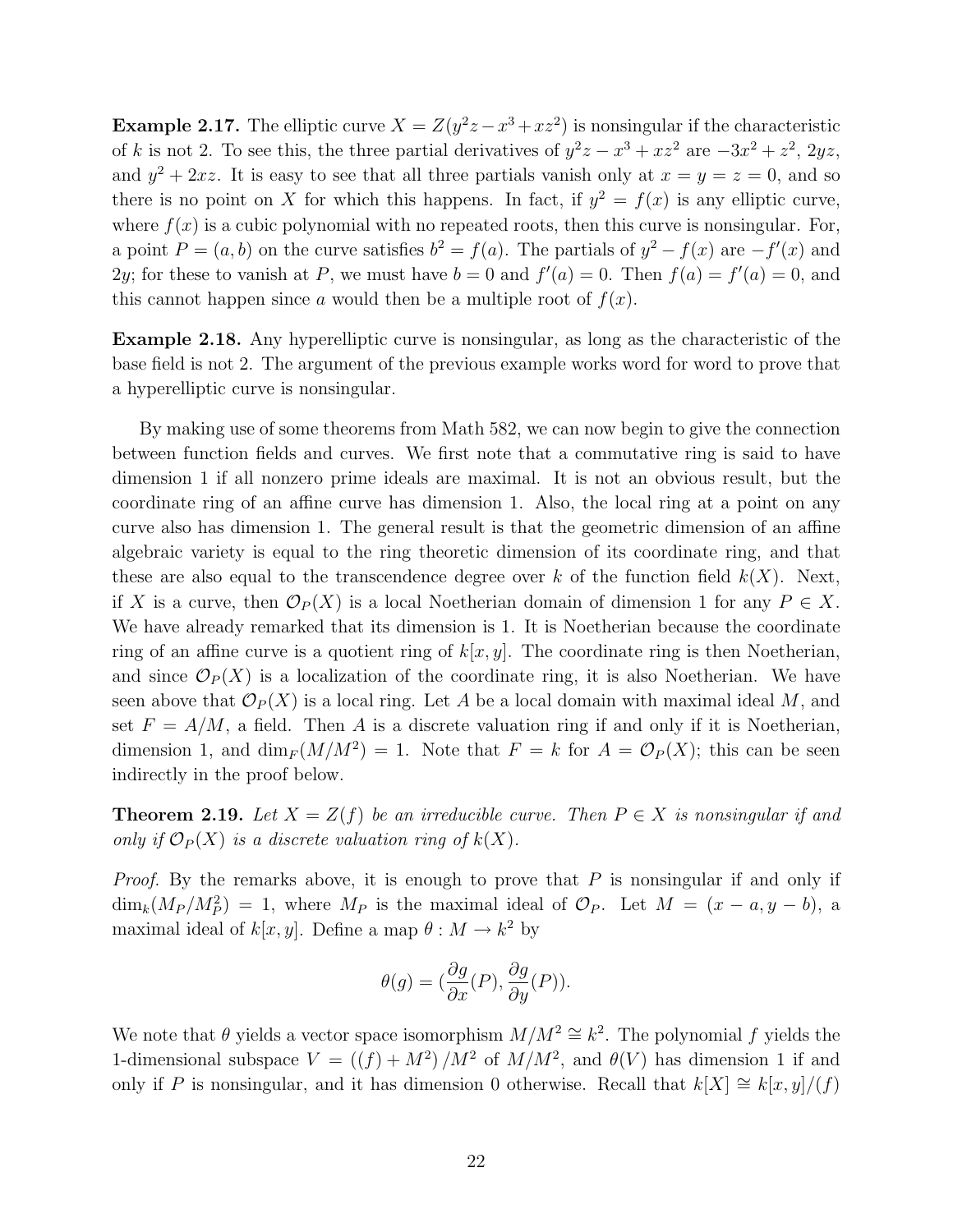and  $\mathcal{O}_P = k[X]_{\mathfrak{m}_p}$ , where  $\mathfrak{m}_P = \{g \in k[X] : g(P) = 0\} = M/(f)$ . Then

$$
\mathfrak{m}_P/\mathfrak{m}_P^2 = M/(f)/\left(M^2 + (f)/\right)(f) \cong M/\left(M^2 + (f)\right)
$$

The maximal ideal  $M_P$  of  $\mathcal{O}_P$  is then  $\mathfrak{m}_P \mathcal{O}_P$ , and so  $M_P / M_P^2 \cong \mathfrak{m}_P / \mathfrak{m}_P^2$  by a Math 582 exercise. Thus,

$$
M_P/M_P^2 \cong \mathfrak{m}_P/\mathfrak{m}_P^2 \cong M/((f)+M^2) \cong (M/M^2)\big)/V
$$

by one of the homomorphism theorems of vector space theory. Therefore,  $M_P / M_P^2$  has dimension 1 if and only if  $P$  is nonsingular.  $\Box$ 

**Example 2.20.** The curve  $X = Z(y^2 - x^3)$  is singular at the origin. The coordinate ring of X is  $k[t^2, t^3]$ , and so the local ring at the origin is  $k[t^2, t^3]_{(t^2,t^3)}$ . This is a proper subring of the discrete valuation ring  $k[t]_{(t)}$ . By another characterization of discrete valuation rings, a local Noetherian domain of dimension 1 is a discrete valuation ring if and only if it is integrally closed. The ring  $k[t^2, t^3]_{(t^2,t^3)}$  is not integrally closed since t is integral over it; t satisfies the polynomial  $T^2 - t^2$ . However,  $t \notin k[t^2, t^3]_{(t^2,t^3)}$ , which shows that this ring is not integrally closed.

#### 2.5 Curves over non-Algebraically Closed Fields

Classical algebraic geometry uses algebraically closed fields in order to have solutions to polynomial equations. However, in several situations, including coding theory, we need to work with arbitrary fields.

Let k be an arbitrary field, and let K be an algebraically closed extension field of  $k$ . An affine curve over k is a curve  $Z(f) \subseteq \mathbf{A}^2(K)$  such that  $f(x, y) \in k[x, y]$ . Similarly, a projective curve over k is a curve  $Z(f) \subseteq \mathbf{P}^2(K)$  such that  $f(x, y, z) \in k[x, y, z]$ . An affine curve  $Z(f)$  over k is said to be absolutely irreducible if  $f(x, y)$  is irreducible in  $K[x, y]$ . An analogous definition holds for projective curves.

If  $X = Z(f)$  is an affine curve over k, then its ideal over k is

$$
I(X/k) = I(X) \cap k[x, y] = \{g(x, y) \in k[x, y] : g(P) = 0 \text{ for all } P \in X\}
$$

and its k-coordinate ring is

$$
\Gamma(X/k) = k[x, y]/I(X/k).
$$

This is a subring of the coordinate ring  $\Gamma(X)$ . If X is absolutely irreducible, then the function field  $K(X)$  exists, we define the k-function field  $k(X)$  to be the quotient field of  $\Gamma(X/k)$ . Therefore, we see that  $k(X)$  is the set of all quotients of polynomials  $g(x, y)/h(x, y)$ , where  $g/h = g'/h'$  if  $gh' - g'h \in fk[x, y]$ . We similarly can define the k-function field of an irreducible projective curve. We also can define a k-version of the local ring of a point,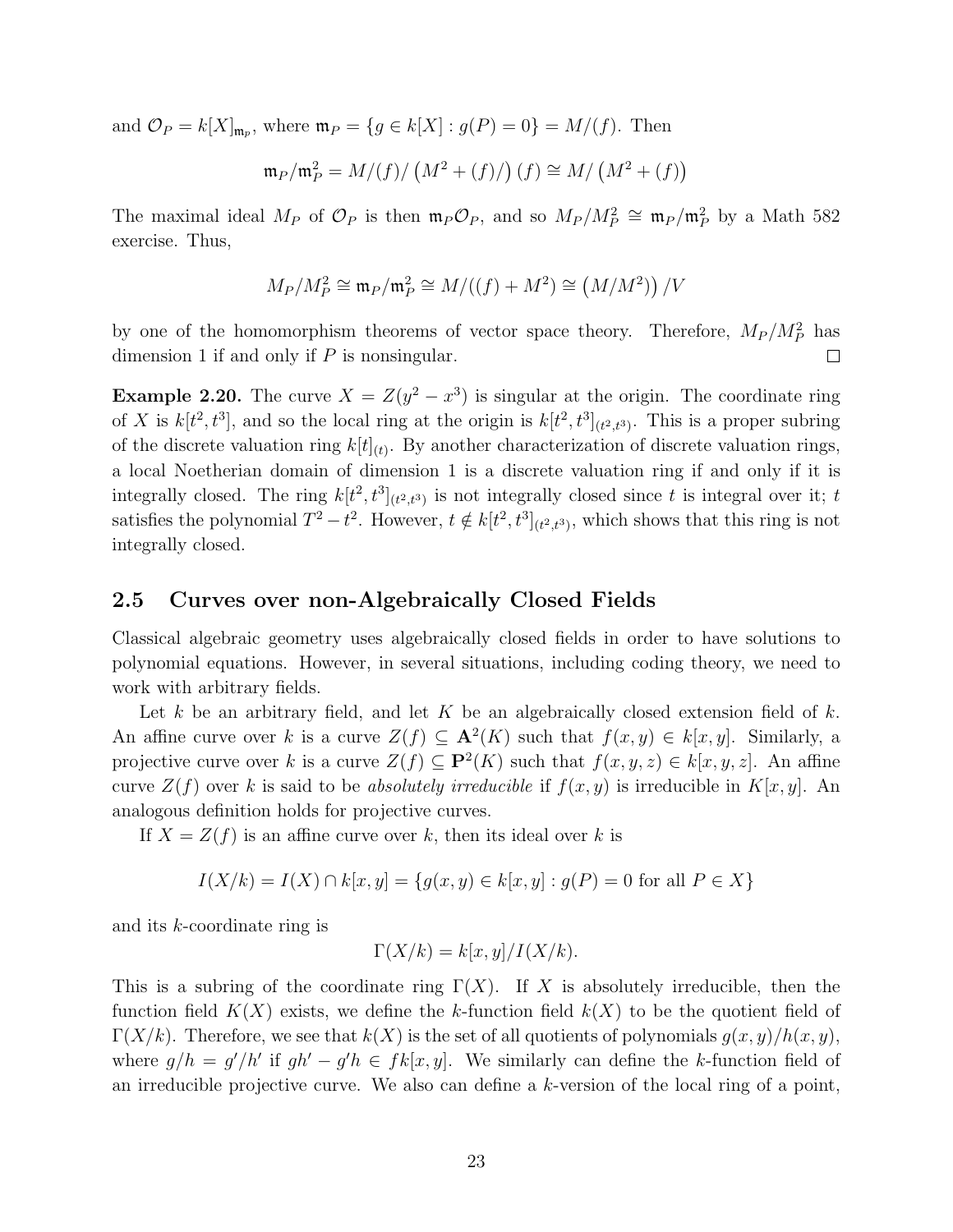which we also denote by  $\mathcal{O}_P(X/k)$ . This is the ring

$$
\mathcal{O}_P(X/k) = \{ \varphi \in k(X) : \varphi(P) \text{ is defined} \}
$$

$$
= \mathcal{O}_P(X) \cap k(X).
$$

This notation does not show the dependence on  $k$ , but this will not give us a problem since we will not consider this concept for two fields at a time.

The characterization of nonsingularity in terms of  $\mathcal{O}_P$  can be made relative to k as follows. If X is a curve over k, then  $P \in X$  is nonsingular if and only if  $\mathcal{O}_P(X/k)$  is a discrete valuation ring. The proof of this is a moderately standard use of facts about discrete valuation rings, and we won't give it here.

A point  $P = (a, b)$  on a curve X is said to be a k-rational point if  $a, b \in k$ . We write  $X(k)$  for the set of all k-rational points of X. Thus,  $X = X(K)$ . To simplify terminology, we will often refer to a K-rational point as simply a point, and use the terminology rational point to note a point whose coordinates are in  $k$  (or some other subfield of  $K$ ). A curve over k is nonsingular if it is nonsingular as a curve over K. That is, X is nonsingular if every point  $P \in \mathbf{A}^2(K)$  lying on X is nonsingular.

As we will see, a major problem in working with codes coming from algebraic geometry is to find curves over  $\mathbb{F}_q$  with lots of rational points.

**Example 2.21.** Let  $n \geq 3$  be an integer, and consider the projective curve  $x^n + y^n = z^n$ . Fermat's last theorem says that there are no Q-rational points of this curve having all nonzero coordinates.

**Example 2.22.** The projective curve  $X = Z(x^2 + y^2 + z^2)$  over R has no R-rational points. However, it has lots of C-rational points, such as  $(1:0: i)$ .

**Example 2.23.** The projective curve  $X = Z(x^2 + y^2)$  over  $\mathbb R$  is not absolutely irreducible even though  $x^2 + y^2$  is irreducible in  $\mathbb{R}[x, y]$ , since over  $\mathbb{C}$  the polynomial  $x^2 + y^2$  factors as  $(x+iy)(x-iy)$ . Therefore, the k-curve  $Z(f)$  need not be absolutely irreducible even if f is irreducible over k.

Example 2.24. We will see near the end of the course that Weil's proof of the Riemann hypothesis for curves over a finite field  $\mathbb{F}_q$  yields a bound on the number of rational points. This bound, which is in terms of the *genus q* of the curve and of the size q of the base field, says that the number  $N$  of rational points satisfies the inequality

$$
|N - (q+1)| \leq 2g\sqrt{q}.
$$

We will define the genus in the first chapter of Stichtenoth; the proof of this bound is done in Chapter 5. Let X be the curve over  $\mathbb{F}_{q^2}$  given by  $x^{q+1} + y^{q+1} = 1$ . This is called the Hermitian curve over  $\mathbb{F}_{q^2}$ . It turns out that the genus of this curve is  $g = q(q-1)/2$ , and that  $N = 1 + q^3$ , the largest possible given the bound above.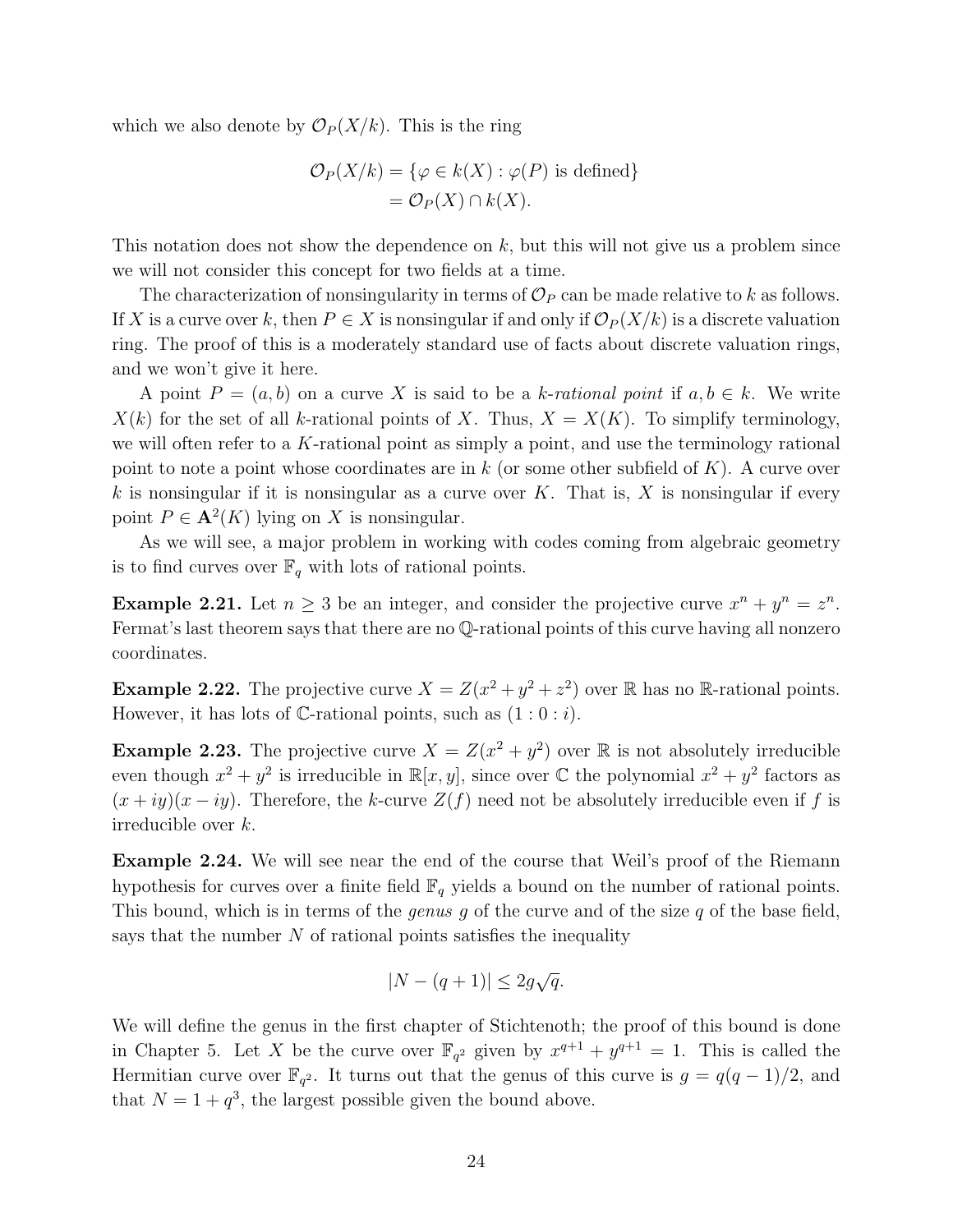## 3 Algebraic Function Fields and Discrete Valuation Rings

Let  $F/k$  be a field extension. Then F is said to be an *algebraic function field in one variable* over k if there is an element  $x \in F$  that is transcendental over k and for which  $[F : k(x)] < \infty$ . Recall that if x is transcendental over k, then the field  $k(x)$  is isomorphic to a rational function field in one variable over  $k$ . We will not distinguish between transcendental elements and variables from now on. These fields are precisely the function fields of algebraic curves defined over k. We have indicated, without full proof, why the function field of a curve is such a field. For the converse, if F is generated over  $k(x)$  by a single element y, then since y is algebraic over  $k(x)$ , there is an irreducible polynomial  $p(t) \in k(x)[t]$  for which  $p(y) = 0$ . By clearing denominators, we may view  $p(t) \in k[x][t]$ , and the equation  $p(y) = 0$  yields an equation  $f(x, y) = 0$  with f a polynomial in two variables over k. Then F is the function field of  $Z(f) \subseteq \mathbf{A}^2$ .

We note one simple but important property of algebraic function fields in one variable, which we state as a proposition.

**Proposition 3.1.** Let  $F/k$  be an algebraic function field in one variable. If  $t \in F$  is transcendental over k, then  $[F : k(t)] < \infty$ .

*Proof.* There is an  $x \in F$  transcendental over k and with  $[F : k(x)] < \infty$ . We will be done by proving that x is algebraic over  $k(t)$ , since then  $[k(t)(x):k(t)] < \infty$ , and then

$$
[F : k(t)] = [F : k(t)(x)][k(t)(x) : k(t)]
$$
  

$$
\leq [F : k(x)][k(t)(x) : k(t)]
$$

is finite since both terms are finite. To show that x is algebraic over  $k(t)$ , we know that t is algebraic over  $k(x)$ . Therefore, there are  $f_i(x) \in k(x)$  with  $t^n + f_{n-1}(x)t^{n-1} + \cdots + f_0(x) = 0$ . By writing each  $f_i(x)$  as a quotient of polynomials and then clearing denominators, we have an equation of the form  $a_n(x)t^n + a_{n-1}(x)t^{n-1} + \cdots + a_0(x) = 0$ . Viewing this equation as a polynomial in x with coefficients in  $k(t)$ , we conclude that x is algebraic over  $k(t)$ .  $\Box$ 

This proposition could also be proved by using the notion of a transcendence basis. A (finite) transcendence basis of a field extension  $K/k$  is a set  $\{t_1, \ldots, t_n\}$  of elements of K such that  $t_1$  is transcendental over k, and  $t_{i+1}$  is transcendental over  $k(t_1, \ldots, t_i)$  for each  $i \geq 1$ , and for which K is algebraic over  $k(t_1, \ldots, t_n)$ . The number of elements of a transcendence basis is uniquely determined, and is called the transcendence degree of  $K/k$ . For an algebraic function field in one variable  $F/k$ , the transcendence degree is 1. If t is transcendental over k, then  $\{t\}$  is a transcendence basis for  $F/k$  by the uniqueness of transcendence degree. Therefore, every element of F is algebraic over  $k(t)$ , including the element x of the proof of the proposition. Moreover,  $F$  is finitely generated over  $k$ , so it is also finitely generated over  $k(x)$ ; thus, as F is algebraic over  $k(x)$ , we see that  $[F: k(x)] < \infty$ .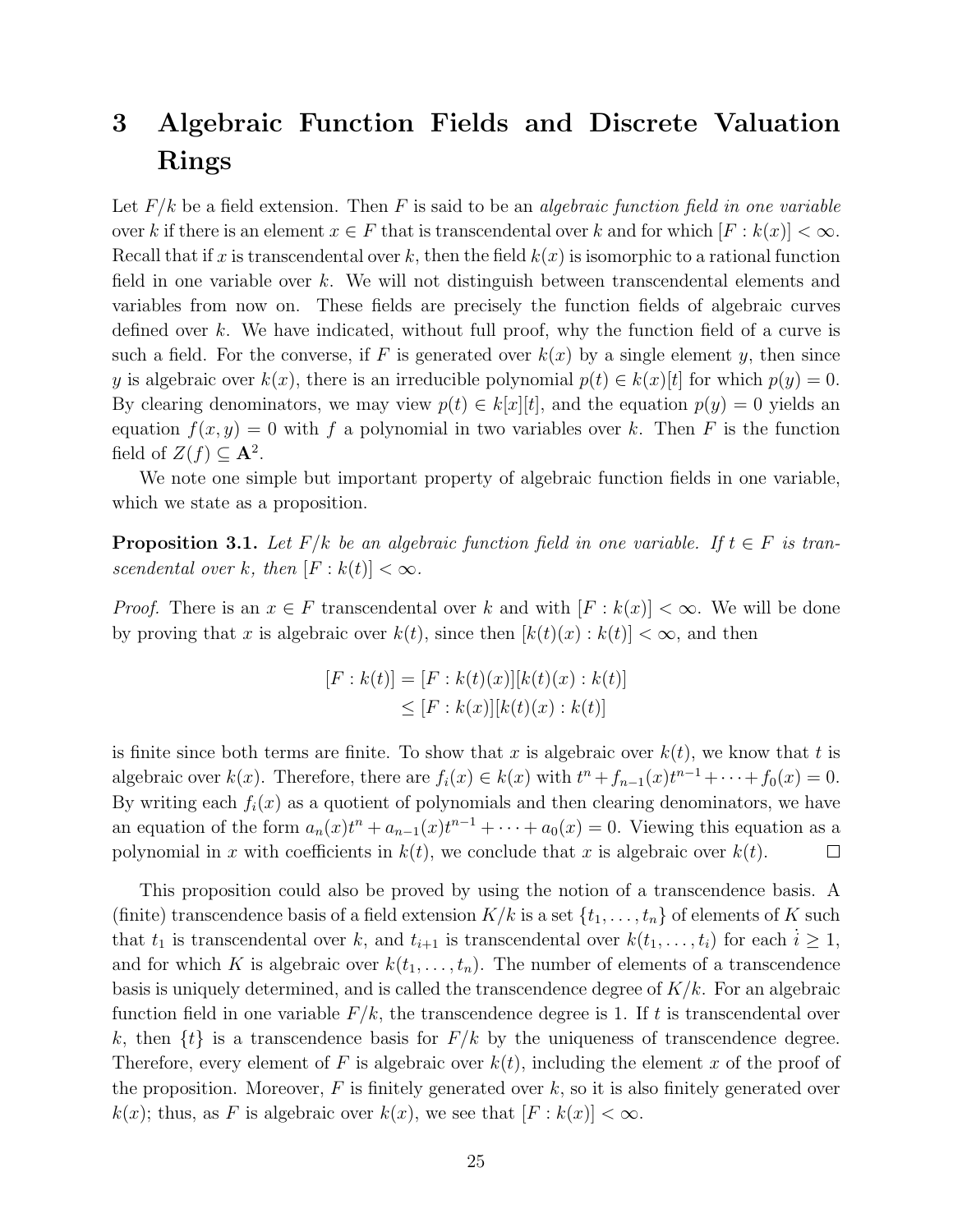Let  $F/k$  be an algebraic function field in one variable. If  $k'$  is the algebraic closure of  $k$ in F, then k' is called the *field of constants* of  $F/k$ . Recall that k' is the set of all elements of F that are algebraic over k. We will see the reason for calling elements of  $k'$  constants once we interpret elements of  $F$  as functions. Now we prove that  $k'$  is a finite dimensional extension of k. This is a special case of a theorem from field theory says that if  $F/k$  is a finitely generated field extension, then the algebraic closure of  $k$  in  $F$  is a finite extension of k.

**Proposition 3.2.** Let  $F/k$  be an algebraic function field in one variable. If k' is the field of constants of  $F/k$ , then  $[k':k] < \infty$ .

*Proof.* Let  $x \in F$  be transcendental over k. Then  $[F : k(x)] < \infty$  by the previous result. We claim that  $[k' : k] \leq [F : k(x)]$ . Once we prove this, then we will have proved the proposition. Let  $\{t_1, \ldots, t_n\} \subseteq k'$  be a linearly independent set over k. We claim it is also linearly independent over  $k(x)$ . For, if there is an equation  $\sum_i t_i f_i(x) = 0$  with  $f_i(x) \in k(x)$ , by clearing denominators, we may assume that  $f_i(x) \in k[x]$ . Write  $f_i(x) = \sum_j a_{ij} x^j$  with  $a_{ij} \in k$ . Then  $\sum_{i,j} t_i a_{ij} x^j = 0$ , which we may write as  $\sum_j (\sum_i a_{ij} t_i) x^j = 0$ . This would show that x is algebraic over k' unless all coefficients are 0, a contradiction since  $k'/k$  is algebraic and x is transcendental over k. So,  $\sum_i a_{ij} t_i = 0$  for each j. Since  $a_{ij} \in k$  and the  $t_i$  are independent over k, each  $a_{ij} = 0$ . This shows that each  $f_i(x) = 0$ , and so the claim that  $\{t_1, \ldots, t_n\}$  is independent over  $k(x)$ . Therefore,  $n \leq [F : k(x)]$ . This forces  $[k':k] \leq [F:k(x)],$  as desired.  $\Box$ 

If  $f(x, y) \in k[x, y]$  is an absolutely irreducible polynomial and  $X = Z(f)$  is the corresponding curve over k, then k is the field of constants of  $k(X)/k$ . We probably will not use this result, and we will not prove it. A proof can be found in Section 22 of my book Field and Galois Theory. That section studies function fields of affine algebraic varieties, not just algebraic curves.

#### 3.1 Discrete Valuation Rings

We note that the rational function field  $k(x)$  itself is the most simple example of an algebraic function field. One special property for  $k(x)$  is that, since this field is the quotient field of the unique factorization domain  $k[x]$ , every element  $\varphi(x)$  of  $k(x)$  can be uniquely represented in the form

$$
\varphi(x) = \frac{p_1(x)^{e_1} \cdots p_n(x)^{e_n}}{q_1(x)^{f_1} \cdots q_m(x)^{f_m}},
$$

where  $p_i, \ldots, p_n, q_1, \ldots, q_m$  are distinct irreducible polynomials, n and m are positive integers, and each exponent  $e_i$  and  $f_i$  is nonnegative. We note that we may need to use 0 exponents to write an element in this form. The element  $\varphi$  defines a function to k whose domain is a subset of k; we may talk of zeros and poles of  $\varphi$ : a zero of  $\varphi$  is obviously an element a with  $\varphi(a) = 0$ . A pole of  $\varphi$  is an element b for which the denominator of  $\varphi$  is 0. Such an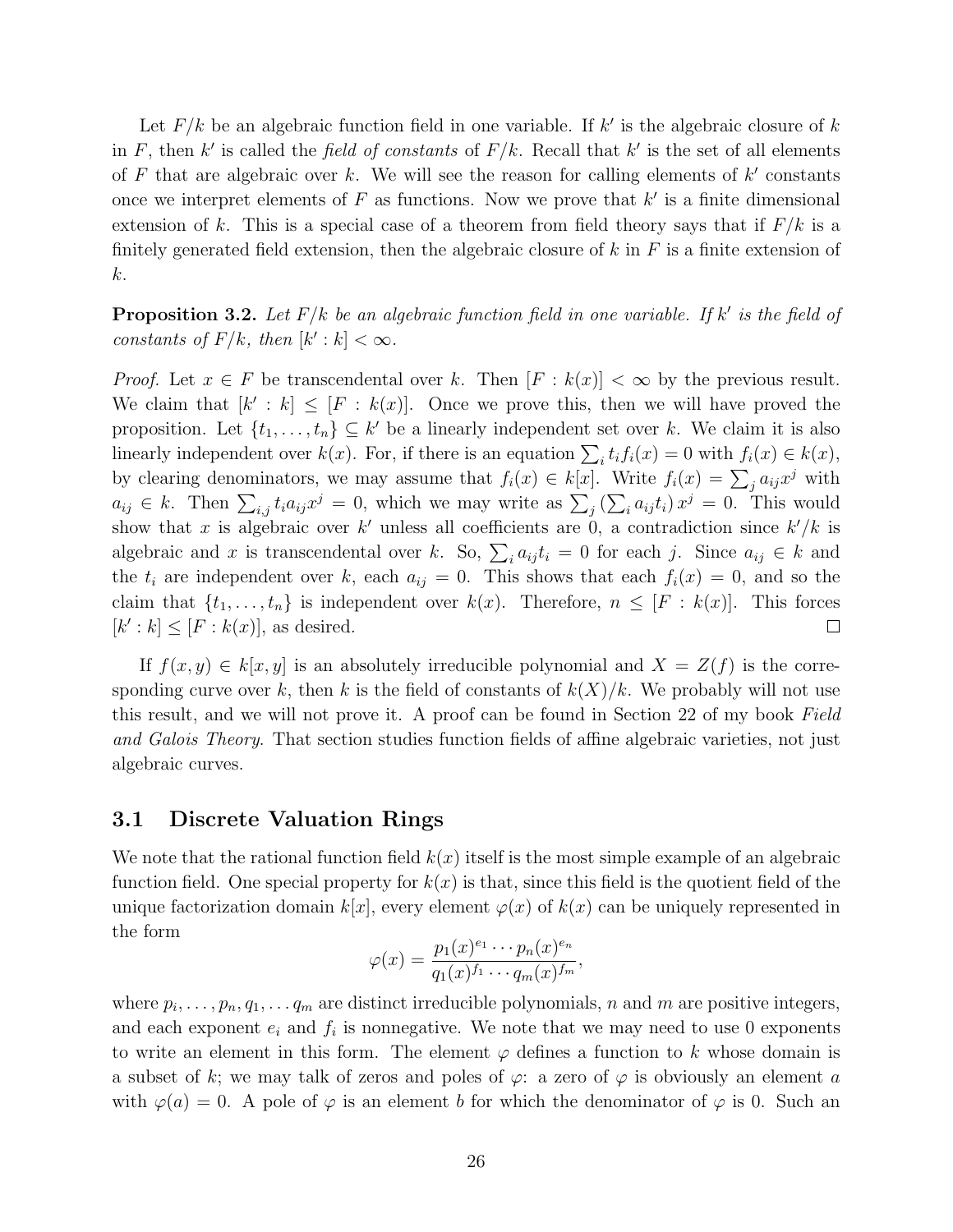element is a point at which  $\varphi$  is not defined. If b is a pole, then the denominator of  $\varphi$  can be written in the form  $(x - b)^r \sigma(x)$  for some polynomial  $\sigma$  for which b is not a root, and for some integer  $r \geq 1$ . We then see that, while  $\varphi(x)$  is not defined at b, the rational function  $(x - b)^r \varphi(x)$  is both defined and nonzero at b. We then define the order of the pole b to be r. Similarly, a zero a of  $\varphi$  has order s if  $\varphi(x) = (x - a)^s \tau(x)$ , where  $\tau(x)$  is a rational function defined at a and for which  $\tau(a) \neq 0$ .

The problem of Riemann is to determine, given points  $P_1, \ldots, P_n, Q_1, \ldots, Q_m$  of a curve X and positive integers  $e_1, \ldots, e_n, f_1, \ldots, f_m$ , which functions  $\varphi \in k(X)$  have a zero at  $P_i$  of order at least  $e_i$  and a pole at  $Q_i$  of order at most  $f_i$ . While this problem is well defined for curves whose function field is  $k(x)$ , it is not well defined for other curves. One point of the first chapter of Stichtenoth is to define what is a zero and a pole of a rational function on a curve. For this we need to discuss in some detail the concept of a discrete valuation ring. Before giving the definitions, we give two examples, one from number theory and the other from algebraic geometry.

**Example 3.3.** Let  $p$  be a prime number. We can write every rational number in the form  $p^n \frac{a}{b}$  $\frac{a}{b}$ , where  $n \in \mathbb{Z}$  and where a and b are integers neither divisible by p. The exponent n is uniquely determined, this is a consequence of unique factorization. We define a function  $v_p: \mathbb{Q}^* \to \mathbb{Z}$  by  $v_p(x) = n$  if  $x = p^n \frac{a}{b}$  $\frac{a}{b}$ , as above. We point out two properties of this function. Let  $x, y \in \mathbb{Q}^*$ . Then  $v_p(xy) = v_p(x) + v_p(y)$ . This follows from the laws of exponents and from the definition of a prime, that implies that if  $u, v$  are not divisible by  $p$ , then neither is uv. Second, if  $x + y \neq 0$ , then  $v_p(x + y) \geq \min\{v_p(x), v_p(y)\}\)$ . To see why this is true, write  $x=p^n\frac{a}{b}$  $\frac{a}{b}$  and  $y = p^m \frac{c}{d}$  $\frac{c}{d}$ . For sake of argument, suppose that  $n \geq m$ . Then

$$
x + y = p^n \frac{a}{b} + p^m \frac{c}{d} = p^m (p^{n-m} \frac{a}{b} + \frac{c}{d})
$$

$$
= p^m \left(\frac{p^{n-m}ad + bc}{bd}\right).
$$

The denominator bc is not divisible by p since neither b nor c is divisible by p. The numerator may or may not be divisible by p. Therefore,  $v_p(x + y) \ge m = \min\{v_p(x), v_p(y)\}\.$  By using the function  $v_p$ , we can define a subring of  $\mathbb Q$  by

$$
\mathcal{O}_p = \{x \in \mathbb{Q}^* : v_p(x) \ge 0\} \cup \{0\}
$$

$$
= \left\{\frac{a}{b} : a, b \in \mathbb{Z}, p \nmid b\right\}.
$$

Moreover,  $\mathcal{O}_p$  has an ideal  $M_p$  defined by

$$
M_p = \{x \in \mathbb{Q}^* : v_p(x) > 0\} \cup \{0\}
$$
  
=  $\left\{\frac{a}{b} : a, b \in \mathbb{Z}, p \mid a, p \nmid b\right\}.$ 

Furthermore, every element of  $\mathcal{O}_p \setminus M_p$  is a unit in  $\mathcal{O}_p$ , as such an element has the form  $\frac{a}{b}$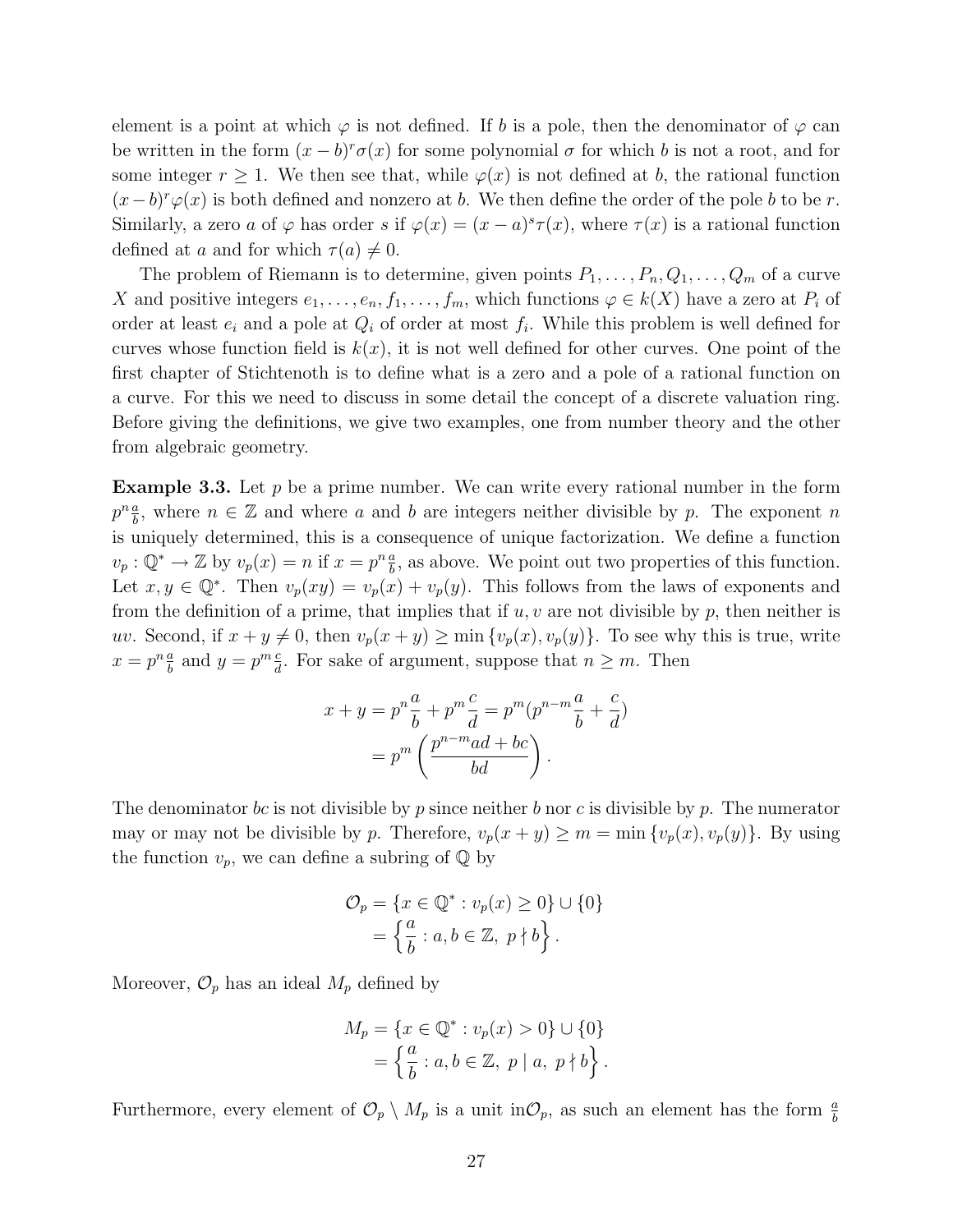with both  $a, b$  not divisible by p. Then  $\frac{b}{a} \in \mathcal{O}_p$  is the inverse of  $\frac{a}{b}$  in  $\mathcal{O}_p$ . Thus,  $\mathcal{O}_p$  is a local ring with unique maximal ideal  $M_p$ . This ring is sometimes called the p-adic valuation ring of Q. The residue field  $\mathcal{O}_p/M_p$  is isomorphic to  $\mathbb{F}_p$  via the map  $\frac{a}{b} \mapsto \overline{a} \cdot (\overline{b})^{-1}$ .

**Example 3.4.** Let  $p(x)$  be an irreducible polynomial in  $k[x]$ . Every rational function in  $k(x)$  can be written in the form  $p(x)^n \frac{a(x)}{b(x)}$  $\frac{a(x)}{b(x)}$ , where  $a(x)$  and  $b(x)$  are polynomials neither divisible by  $p(x)$ . We define a function  $v_p : k(x)^* \to \mathbb{Z}$  by  $v_p(\varphi(x)) = n$  if  $\varphi(x) = p(x)^n \frac{a(x)}{b(x)}$  $b(x)$ as above. With the same arguments as in the previous example, we see that  $v_p(f(x)g(x)) =$  $v_p(f(x)) + v_p(g(x))$  and  $v_p(f(x) + g(x)) \ge \min\{v_p(f(x)), v_p(g(x))\}$  for all  $f(x), g(x) \in k(x)^*$ . Also, we have a local ring

$$
\mathcal{O}_{p(x)} = \{ \varphi(x) \in k(x)^* : v_p(\varphi(x)) \ge 0 \} \cup \{ 0 \}
$$
  
= 
$$
\left\{ \frac{a(x)}{b(x)} : a(x), b(x) \in k[x], p(x) \nmid b(x) \right\}
$$

with unique maximal ideal

$$
M_p = \{\varphi(x) \in k(x)^* : v_p(\varphi(x)) > 0\} \cup \{0\}
$$
  
=  $\left\{\frac{a(x)}{b(x)} : a(x), b(x) \in k[x], p(x) | a(x), p(x) \nmid b(x)\right\}.$ 

Finally, we note that  $\mathcal{O}_p/M_p \cong k[x]/(p(x))$  via the map  $\frac{a(x)}{b(x)} \mapsto \overline{a(x)} \cdot (\overline{b(x)})^{-1}$ . This field is a finite dimensional field extension of k; recall that, up to isomorphism,  $k[x]/(p(x))$  is the field extension of k obtained by adjoining to k a root of the polynomial  $p(x)$ , so its dimension over k is equal to the degree of  $p(x)$ .

We now give definitions of a discrete valuation ring and a discrete valuation. These definitions are equivalent, in some sense, as the previous examples indicate, although we make this equivalence more precise below.

**Definition 3.5.** A discrete valuation ring of a field F is a principal ideal domain  $R \subseteq F$ such that for every  $a \in F^*$ , either  $a \in R$  or  $a^{-1} \in R$ .

**Definition 3.6.** A discrete valuation on a field F is a nonzero function  $v : F^* \to \mathbb{Z}$  satisfying the properties (i)  $v(ab) = v(a) + v(b)$  for all  $a, b \in F^*$  and (ii)  $v(a + b) \ge \min\{v(a), v(b)\}$ for all  $a, b \in F^*$  with  $a + b \neq 0$ .

A discrete valuation is then a group homomorphism from the multiplicative group of  $F^*$ to the additive group  $\mathbb{Z}$ . Our assumption that v is nonzero means v is not identically equal to 0. Since the image of v is a nonzero subgroup of  $\mathbb{Z}$ , this image is  $n\mathbb{Z}$  for some  $n > 1$ . By replacing the function v by  $\frac{1}{n}v$ , we assume that v is surjective. To connect these definitions, first let  $v$  be a discrete valuation on a field  $F$ . Set

$$
\mathcal{O}_v = \{ a \in F^* : v(a) \ge 0 \} \cup \{ 0 \} .
$$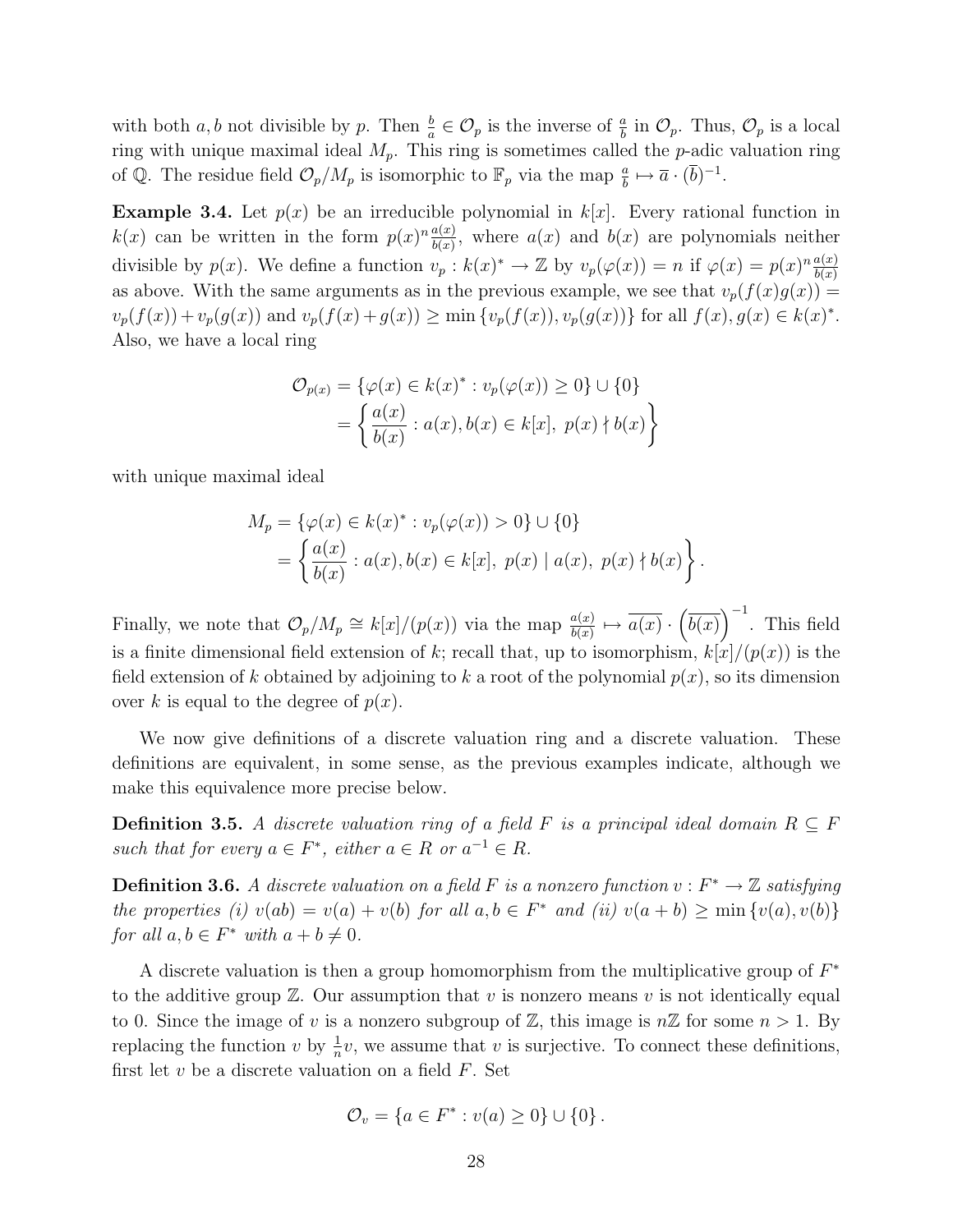The definition of a discrete valuation implies that  $\mathcal{O}_v$  is a subring of F. We call  $\mathcal{O}_v$  the valuation ring of v. Furthermore, if  $M_v$  is defined by

$$
M_v = \{ a \in F^* : v(a) > 0 \} \cup \{ 0 \},
$$

then  $M_v$  is an ideal of  $\mathcal{O}_v$ . Moreover, every element a of  $\mathcal{O}_v \setminus M_v$  satisfies  $v(a) = 0$ , and since this implies that  $v(a^{-1}) = 0$ , the element a is a unit of  $\mathcal{O}_v$ . This shows that  $M_v$  is the unique maximal ideal of  $\mathcal{O}_v$ . We claim that  $\mathcal{O}_v$  is a discrete valuation ring. One property is easy to prove. Let  $a \in F^*$ . Since v is a homomorphism,  $v(a^{-1}) = -v(a)$ . Therefore, either  $v(a) \geq 0$  or  $v(a^{-1}) \geq 0$ ; this implies that  $a \in \mathcal{O}_v$  or  $a^{-1} \in \mathcal{O}_v$ . To finish the claim, we need to show that  $\mathcal{O}_v$  is a principal ideal domain. Let I be a nonzero ideal of  $\mathcal{O}_v$ . Let  $n = \min \{v(a) : a \in I, a \neq 0\}$ , and pick  $a \in I$  with  $v(a) = n$ . We claim that  $I = a\mathcal{O}_v$ . The inclusion  $a\mathcal{O}_v \subseteq I$  is clear. For the reverse inclusion, let  $x \in I$ . Then  $v(x) \geq n$  by definition of *n*. Then  $v(xa^{-1}) \geq 0$ , so  $xa^{-1} \in \mathcal{O}_v$ . Therefore,  $x \in a\mathcal{O}_v$ . Therefore,  $I \subseteq a\mathcal{O}_v$ , and so  $I = a\mathcal{O}_v$ , as desired. This finishes the proof that  $\mathcal{O}_v$  is a discrete valuation ring.

We now show that every discrete valuation ring of a field  $F$  is the valuation ring of some discrete valuation on F. Let R be a discrete valuation ring of F. We first note that R is a local ring with unique maximal ideal  $M = \{r \in R : r \notin R^*\}$ , the set of nonunits of R. To prove this it suffices to show that M is an ideal of R. It is clear that if  $x \in M$  and  $r \in R$ , then  $xr \in M$ . It is also clear that if  $x \in M$ , then  $-x \in M$ . So, we are left to prove that if  $x, y \in M$ , then  $x + y \in M$ . It is enough to assume that both x and y are nonzero. Since R is a discrete valuation ring, either  $xy^{-1} \in R$  or  $yx^{-1} = (xy^{-1})^{-1} \in R$ . Suppose that  $xy^{-1} \in R$ . Then  $x = yr$  for some  $r \in R$ . Then  $x + y = yr + y = y(1 + r)$ . This cannot be a unit since it is a multiple of the nonunit y. Therefore,  $x + y \in M$ . Therefore, M is an ideal of R, and so M is the unique maximal ideal of R.

We define a valuation v on F as follows. First, for  $x \in R$  with  $x \neq 0$ , set  $v(x) = n$  if  $x \in M^n \setminus M^{n+1}$ . That is,  $v(x) = n$  if n is the maximum integer satisfying  $x \in M^n$ . We view  $R = M^0$  in this definition. To prove that v is well defined on R, we need to prove that there is such a maximum integer for any nonzero x. This amounts to proving that  $\bigcap_{n=1}^{\infty} M^n = (0)$ . We do this in the following lemma.

**Lemma 3.7.** Let R be a local principal ideal domain. If M is the maximal ideal of R, then  $\bigcap_{n=1}^{\infty} M^n = (0).$ 

*Proof.* Let  $J = \bigcap_{n=1}^{\infty} M^n$ , an ideal of R. Since R is a principal ideal domain, there is an  $a \in R$  with  $J = aR$ . Write  $M = tR$  for some  $t \in R$ . Then  $M^n = t^nR$ . For each n there is an  $r_n \in R$  with  $a = t^n r_n$ . In particular,  $tr_1 = t^n r_n$  for each n. Since R is a domain,  $r_1 = t^{n-1} r_n$ . This shows that  $r_1 \in J$ . If we write  $r_1 = as$ , then  $a = tr_1 = tas$ . If  $a \neq 0$ , then cancelling a gives  $1 = ts$ . This forces  $t \in M$  to be a unit, which is false. Therefore,  $a = 0$ , and so  $J=0.$  $\Box$ 

We point out that this lemma is an easy special case of the Krull intersection theorem, which states that if R is a local Noetherian ring with maximal ideal M, then  $\bigcap_{n=1}^{\infty} M^n = (0)$ .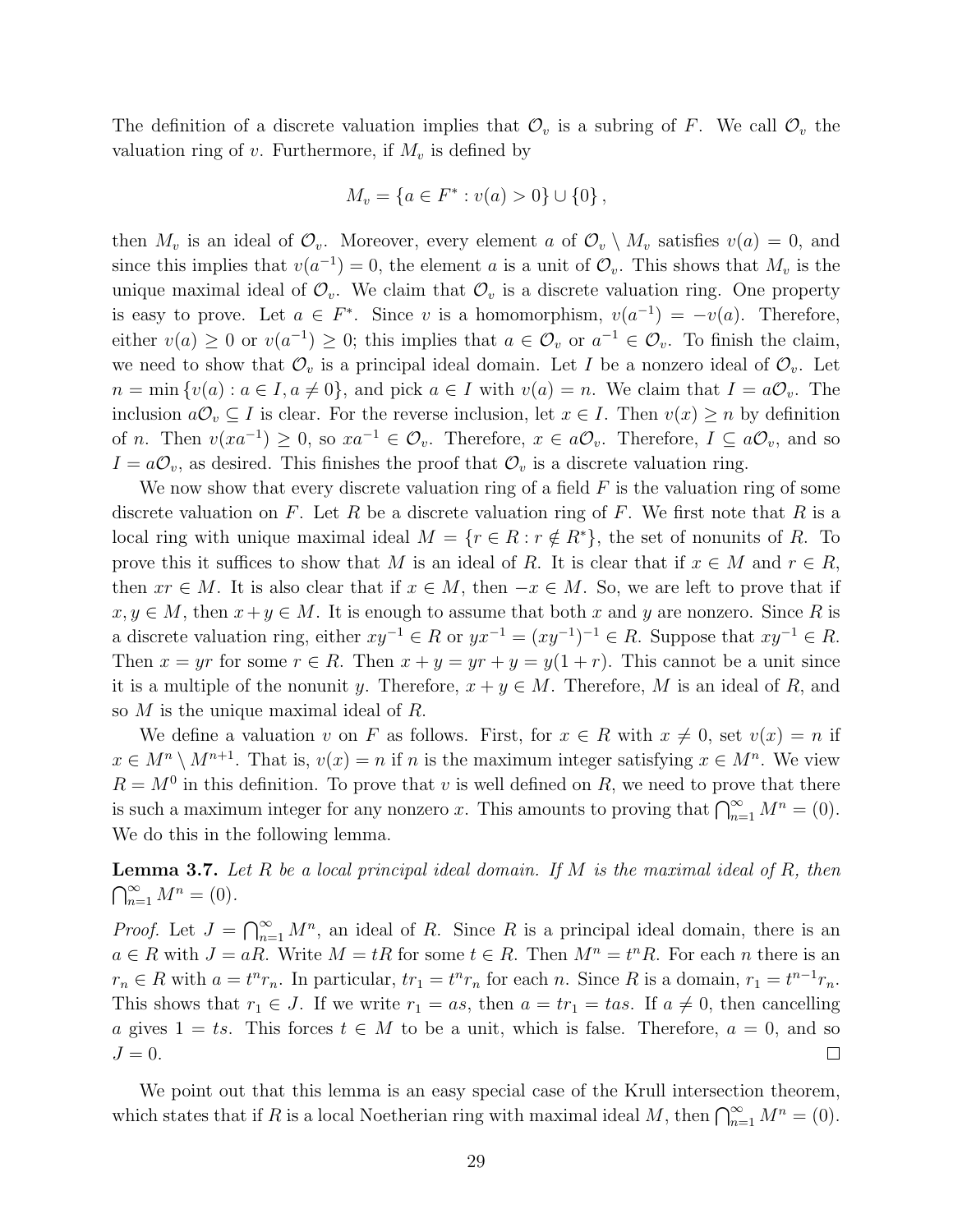As we pointed out before the lemma, we now have a well defined function  $v : R \setminus \{0\} \to \mathbb{Z}$ defined by  $v(x) = n$  if  $x \in M^n \setminus M^{n+1}$ . Since R is a principal ideal domain, there is a  $t \in M$  with  $M = tR$ . Then  $M^n = t^nR$ . Therefore, each nonzero  $x \in R$  can be written uniquely in the form  $x = t^n u$  for some unit  $u \in R^*$ . From this fact it is easy to prove that v is a discrete valuation. First, if  $x, y \in R$ , then  $x = t^n u$  and  $y = t^m w$  for some nonnegative integers  $n, m$  and units  $u, w$ . Then  $xy = t^{n+m}(uw)$ . Since u and w are units, the product uw is also a unit. Then  $v(xy) = n + m = v(x) + v(y)$ . Second, suppose that  $n \geq m$ . Then  $x + y = t^m(t^{n-m}u + w)$ . If we write  $t^{n-m}u + w = t^rs$  for some unit s, then  $x + y = t^{m+r}s$ , and so  $v(x + y) = m + r \ge m = \min\{v(x), v(y)\}\.$  We extend v to  $F^*$  by defining  $v(a/b) = v(a) - v(b)$ . This is well defined; if  $a/b = c/d$ , then  $ad = bc$ . Therefore,  $v(ad) = v(bc)$ , or  $v(a) + v(d) = v(b) + v(c)$ , so  $v(a) - v(b) = v(c) - v(d)$ . We have prove that  $v(xy) = v(x) + v(y)$  and  $v(x + y) \ge \min\{v(x), v(y)\}\$ for  $x, y \in R$ . A short argument shows that these properties hold for  $x, y \in F^*$ , which will prove that v is a discrete valuation ring.

We point out some more properties of a discrete valuation ring of  $F$ . First, we will show that a discrete valuation ring O of F is integrally closed in F. Recall that if  $R \subseteq S$  are commutative rings, an element  $a \in S$  is said to be *integral* over R if a satisfies an equation of the form  $a^n + r_{n-1}a^{n-1} + \cdots + r_0 = 0$  with each  $r_i \in R$ . That is, a is integral over R if a satisfies a monic polynomial equation with coefficients in  $R$ . A ring  $R$  with quotient field  $F$ is said to be *integrally closed* if whenever  $a \in F$  is integral over R, then  $a \in R$ .

#### **Lemma 3.8.** Let  $\mathcal O$  be a discrete valuation ring of a field F. Then  $\mathcal O$  is integrally closed.

*Proof.* Let  $a \in F$  be integral over  $\mathcal{O}$ . Then there are  $r_i \in \mathcal{O}$  with  $a^n + r_{n-1}a^{n-1} + \cdots + r_0 = 0$ . Let v be a valuation on F whose valuation ring is  $\mathcal{O}$ . Then from the equation  $-a^n =$  $r_{n-1}a^{n-1} + \cdots + r_0$ , we have

$$
nv(a) = v(-a^n) \ge \min_{0 \le i \le n-1} \left\{ v(r_i a^i) \right\} = \min_{0 \le i \le n-1} \left\{ v(r_i) + iv(a) \right\}.
$$

If this minimum occurs at  $i = j$ , then  $nv(a) \ge v(r_i) + iv(a) \ge iv(a)$ , since  $r_i \in \mathcal{O}$ . Then  $(n-i)v(a) \geq 0$ , which forces  $v(a) \geq 0$ . Thus,  $a \in \mathcal{O}$ , as desired.  $\Box$ 

We will use the following lemma to help describe the discrete valuation rings of  $k(x)/k$ , although it has other uses.

**Lemma 3.9.** Let  $\mathcal O$  be a discrete valuation ring of F. Then  $\mathcal O$  is a maximal subring of F. That is, if A is a ring with  $\mathcal{O} \subseteq A \subseteq F$ , then  $A = \mathcal{O}$  or  $A = F$ .

*Proof.* Suppose that A is a ring with  $\mathcal{O} \subset A \subseteq F$ . Let  $a \in A \setminus \mathcal{O}$ . Then  $a^{-1} \in \mathcal{O}$ . Suppose that t is a *uniformizer* of  $\mathcal{O}$ . Then  $a^{-1} \in t\mathcal{O}$ , so  $a^{-1} = t^n u$  for some unit  $u \in \mathcal{O}$ . So,  $a = t^{-n}u^{-1}$ . Because  $\mathcal{O} \subseteq A$ , we see that  $t^{n-1}ua = t^{-1} \in A$ . We use this to prove that  $A = F$ . Let  $x \in F$  be nonzero, and set  $m = v(x)$ . Then  $t^{-m}x \in \mathcal{O}$ . So,  $x = t^m c$  for some  $c \in \mathcal{O}$ . However, since  $t \in \mathcal{O}$  and  $t^{-1} \in A$ , both are in  $A$ , so  $t^m \in A$ . Thus,  $x = t^m c \in A$ , which proves that  $A = F$ .  $\Box$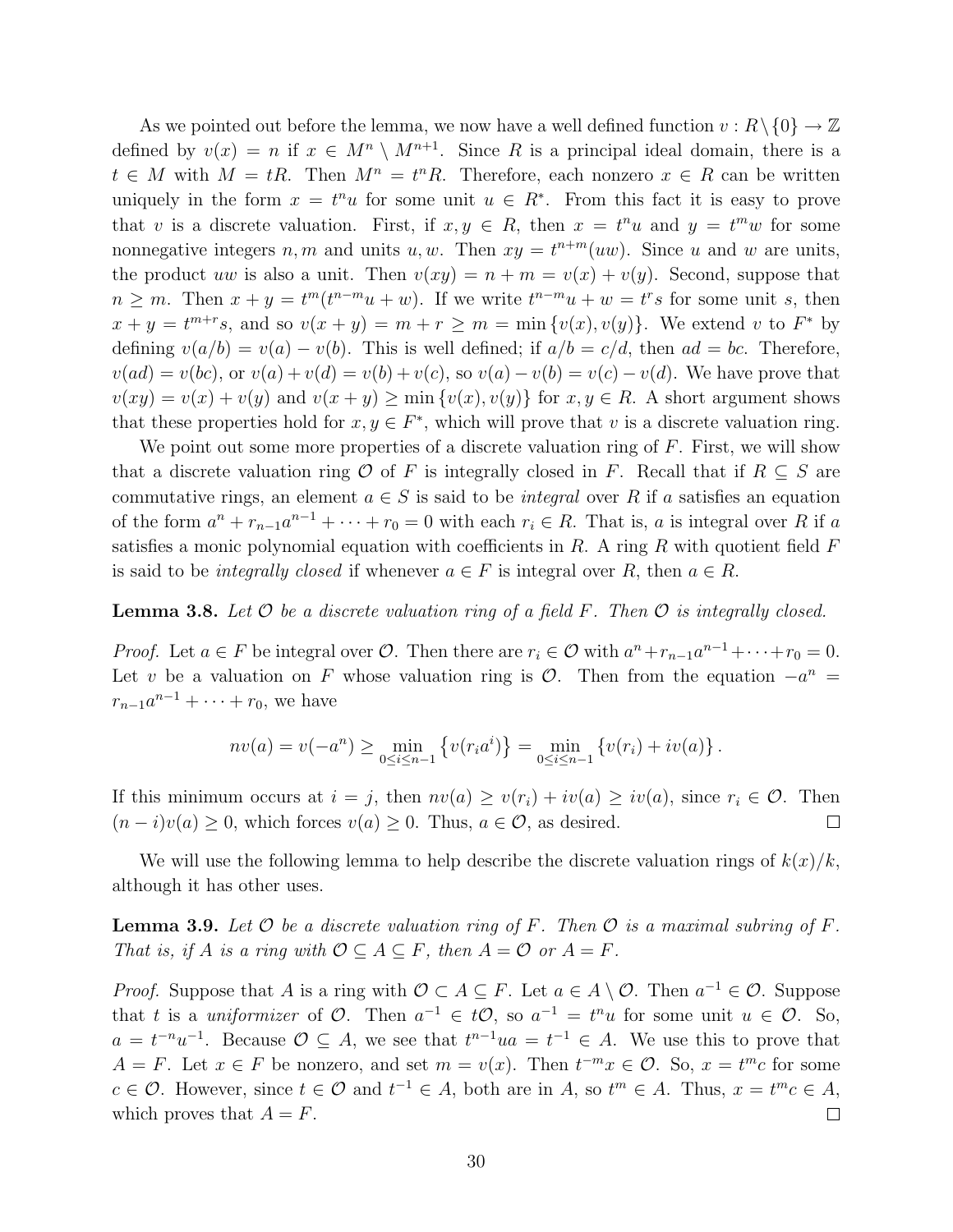We finish this section by discussing valuation rings of a field and of a subfield. Let  $K/F$ be a finite dimensional extension of fields, and let  $\mathcal O$  be a discrete valuation ring of K. Suppose also that v is a discrete valuation of K whose valuation ring is  $\mathcal{O}$ . It is immediate to see that  $v|_F$  is a valuation on F once we see that  $v|_F$  is not identically 0. If  $v|_F$  is the 0 function, then  $F \subseteq \mathcal{O}$ . Since K is algebraic over F, every element of Kwould be integral over O, which would force  $K = \mathcal{O}$  since O is integrally closed. This is false; thus,  $v|_F$  is nontrivial. The valuation ring of  $v|_F$  is clearly  $F \cap \mathcal{O}$ . We will use this in the following way. Let  $F/k$  be an algebraic function field in one variable, and let  $x \in F$  be transcendental over k. Then  $F/k(x)$  is a finite extension. If  $\mathcal O$  is a discrete valuation ring of F, then  $\mathcal O \cap k(x)$  is a discrete valuation ring of  $k(x)$ . We will be able use this idea once we know what are the discrete valuation rings of  $k(x)$ . We describe these rings in the next section.

#### 3.2 Discrete Valuation Rings of  $k(x)/k$

In this section we determine the discrete valuation rings of  $k(x)/k$ . Recall that we have shown that if k is algebraically closed, then  $k(x)$  is the function field of the affine curve  $Z(y)$ , and that there is a 1-1 correspondence between points  $(a, 0)$  on this curve and the discrete valuation rings  $k[x]_{(x-a)}$  of  $k(x)$ . We generalize this example by allowing k to be arbitrary. We will see more valuation rings, which correspond to non-rational points of  $Z(y)$ .

Let  $O$  be a discrete valuation ring of  $k(x)/k$ . Then  $x \in O$  or  $x^{-1} \in O$ . We first assume that  $x \in \mathcal{O}$ . Then  $k[x] \subseteq \mathcal{O}$ . Let P be the maximal ideal of  $\mathcal{O}$ , and set  $M = P \cap k[x]$ , a prime ideal of  $k[x]$ . Then  $k[x]_M \subseteq \mathcal{O}$  since  $k[x] \setminus M \subseteq \mathcal{O} \setminus P$  and  $\mathcal{O} \setminus P = \mathcal{O}^*$  is the set of units of  $\mathcal{O}$ . Since  $\mathcal{O} \neq k(x)$ , the ideal M is nonzero. Since nonzero prime ideals of k[x] are maximal, we now know that M is maximal. Therefore,  $M = (p(x))$  for some irreducible polynomial  $p(x)$ . We have seen that  $k[x]_{(p(x))}$  is a discrete valuation ring of  $k(x)$ . Moreover, since  $k[x]_{(p(x))} \subseteq \mathcal{O}$  and since discrete valuation rings are maximal subrings of their quotient field, we have  $\mathcal{O} = k[x]_{(p(x))}$ . This proves that any discrete valuation ring of  $k(x)/k$  that contains x is of the form  $k[x]_{(p(x))}$ . Now suppose that  $x \notin \mathcal{O}$ . Then  $x^{-1} \in \mathcal{O}$ ; furthermore,  $x^{-1} \in P$  else x is a unit in  $\mathcal{O}$ , and then  $x \in \mathcal{O}$ . We consider the ring  $k[x^{-1}]$ , which is isomorphic to the polynomial ring  $k[x]$  via the map  $f(x^{-1}) \longmapsto f(x)$ . Thus, we may think of  $x^{-1}$  as the variable of the polynomial ring  $k[x^{-1}]$ . By the previous argument,  $M = k[x^{-1}] \cap P$  is a maximal ideal of  $k[x^{-1}]$ . However,  $x^{-1} \in M$ , so  $(x^{-1}) \subseteq M$ . However,  $x^{-1}$  is clearly irreducible, so  $M = (x^{-1})$ . Continuing to mimic the argument above, this forces  $\mathcal{O} = k[x^{-1}]_{(x^{-1})}$ . We have thus shown that the discrete valuation rings of  $k(x)/k$  are

$$
\{k[x]_{(p(x))}: p(x) \in k[x] \text{ is irreducible}\} \cup \{k[x^{-1}]_{(x^{-1})}\}.
$$

To make a geometric correspondence, if  $X = \mathbf{A}^1(K)$  with K an algebraic closure of k, and if  $a \in K$  is a point of X, let  $p(x)$  be the minimal polynomial of a over k. Then  $p(x)$  is an irreducible polynomial, and arguments similar to those we saw earlier show that  $\mathcal{O}_P(X/k)$  =  $k[x]_{(p(x))}$ . Since every irreducible polynomial  $p(x)$  has a root in K, every valuation ring of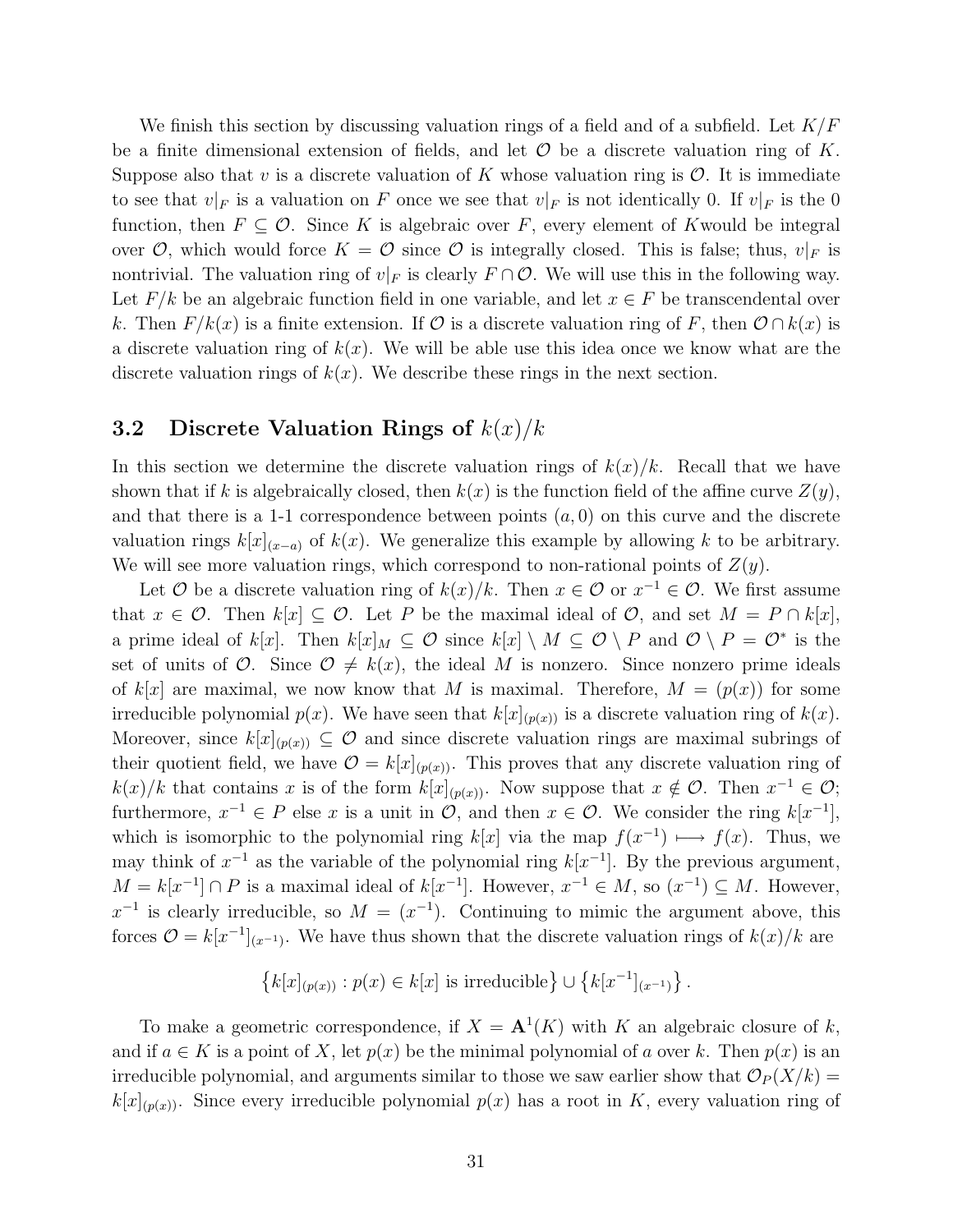the form  $k[x]_{(p(x))}$  occurs as the local ring of a point of X. These account for all but one of the discrete valuation rings of  $k(x)/k$ . If we consider the projective line  $\mathbf{P}^1(K)$ , by viewing  $A^1 \subset P^1$  via  $a \mapsto (a : 1)$ , then we have accounted for the local rings of all but one point, the point  $(1:0)$ . If we view  $\mathbf{A}^1$  inside  $\mathbf{P}^1$  in a different way, via  $a \longmapsto (1:a)$ , then these two copies have a great deal of overlap. If  $a \neq 0$ , then  $(a : 1) = (1 : a^{-1})$ . Therefore, if we interpret  $x \in k(x)$  as the rational function for which  $x(a:1) = a$ , then  $x(1: a^{-1}) = a$ . Therefore,  $x^{-1}(1 : a^{-1}) = a$ . Thus,  $x^{-1}$  acts as the "variable" on the second affine piece. This indicates that replacing the first affine line by the second should correspond to replacing  $x$  by  $x^{-1}$ . Since the valuation ring of  $(0:1)$  is  $k[x]_{(x)}$ , by this symmetry argument, the valuation ring of  $(1:0)$  is  $k[x^{-1}]_{(x^{-1})}$ . Therefore, by considering the projective line instead of the affine line, we account for all discrete valuation rings of  $k(x)/k$ .

#### 3.3 Discrete Valuation Rings of  $F/k$

Let  $F/k$  be an algebraic function field in one variable. A discrete valuation ring of F that contains k is said to be a discrete valuation ring of  $F/k$ . If k is a finite field, then an exercise shows that any discrete valuation ring of  $F$  contains  $k$ . Therefore, in this case, any discrete valuation ring of F is also a discrete valuation ring of  $F/k$ .

**Lemma 3.10.** Let  $\mathcal O$  be a discrete valuation ring of  $F/k$ . If  $k'$  is the field of constants of  $F/k$ , then  $k' \subseteq \mathcal{O}$ .

*Proof.* Let  $a \in F$  be algebraic over k. We wish to show that  $a \in \mathcal{O}$ . Since a is algebraic over k, there are  $\alpha_i \in k$  with  $a^n + \alpha_{n-1}a^{n-1} + \cdots + \alpha_0 = 0$ . Note that each  $\alpha_i \in k$ . Thus, a is integral over  $\mathcal O$ . Since  $\mathcal O$  is integrally closed in F, we see that  $a \in \mathcal O$ , as desired.  $\Box$ 

A place of  $F/k$  is a maximal ideal of a discrete valuation ring of  $F/k$ . Let  $\mathbf{P}_F$  be the set of all places of  $F/k$ . This set takes the place of an algebraic curve; if k is algebraically closed, then there is a 1-1 correspondence between points on a nonsingular projective curve  $X$  and places of  $k(X)/k$ . To mimic the notation of algebraic curves, we typically denote places of  $F/k$  by P, and we denote the valuation ring corresponding to the place P by  $\mathcal{O}_P$ . Since  $\mathcal{O}_P$ is a discrete valuation ring,  $P = t\mathcal{O}_P$  for some t; such an element is called a uniformizer of  $\mathcal{O}_P$ . Given a place P, the *residue field* of P is defined as

$$
k(P) = \mathcal{O}_P/P.
$$

Furthermore, we define the *degree* of P by  $deg(P) = [k(P) : k]$ . The field k is a subfield of k(P), since k is a subring of  $\mathcal{O}_P$ , and  $k \cap P = (0)$ . Thus,  $k \cong k/(0)$  embeds in  $\mathcal{O}_P/P = k(P)$ .

**Proposition 3.11.** Let F/k be an algebraic function field in one variable, and let  $P \in \mathbf{P}_F$ . If  $x \in P$ , then  $\deg(P) \leq [F : k(x)] < \infty$ .

*Proof.* First note that any element  $a \in k'$  is a unit in  $\mathcal{O}_P$  since both a and  $a^{-1}$  are in  $\mathcal{O}_P$ . Thus, if  $x \in P$ , then x is transcendental over k, so  $[F : k(x)] < \infty$ . We are left to prove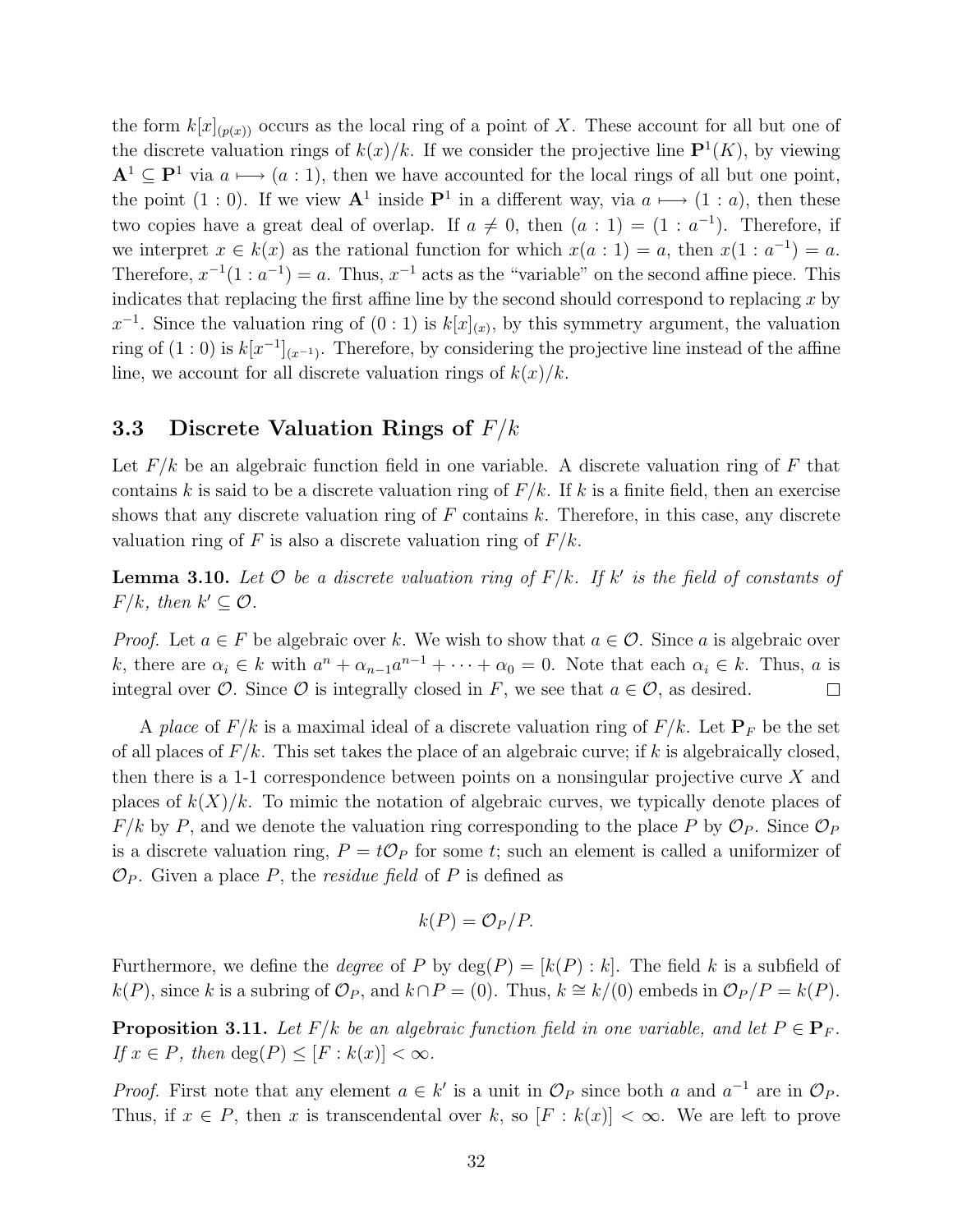that  $\deg(P) \leq [F : k(x)]$ . Let  $a_1, \ldots, a_n \in \mathcal{O}_P$  such that their images  $\overline{a_1}, \ldots, \overline{a_n}$  in  $k(P)$  are linearly independent over k. We claim that  $\{a_1, \ldots, a_n\}$  is linearly independent over  $k(x)$ . Note that since  $x \in P \subseteq \mathcal{O}_P$ , we have  $k[x] \subseteq \mathcal{O}_P$ . Furthermore,  $P \cap k[x] = (x)$  since  $x \in P$ and (x) is a maximal ideal of  $k[x]$ . Thus,  $k[x]_{(x)} \subseteq \mathcal{O}_P$ . Since  $k[x]_{(x)}$  is a discrete valuation ring of  $k(x)$ , we have  $\mathcal{O}_P \cap k(x) = k[x]_{(x)}$ . The residue field of the valuation ring  $k[x]_{(x)}$ is k, since  $k[x]_{(x)}/xk[x]_{(x)} \cong k$ . Now, to prove our claim, suppose that there are  $c_i \in k(x)$ with  $\sum_i c_i a_i = 0$ . If v is the valuation on  $k(x)$  corresponding to the valuation ring  $k[x]_{(x)}$ , by dividing through by the coefficient  $c_i$  that has smallest value with respect to  $v$ , we may assume that the  $c_i$  are elements of the valuation ring  $k[x]_{(x)}$ , and that at least one has value 0. Reducing modulo P, we have  $\sum_i \overline{c_i} \cdot \overline{a_i} = 0$ . Now,  $\overline{c_i}$  lie not just in the residue field  $k(P) = \mathcal{O}_P/P$ , but in fact the lie in the residue field k of  $k[x]_{(x)}$ . Therefore, this equation is a linear dependence relation over k of the  $\overline{a_i}$ . Since  $\{\overline{a_1}, \ldots, \overline{a_n}\}$  is independent over k, each  $\overline{c_i} = 0$ . However, one of the  $c_i$  has value 0, so  $\overline{c_i} \neq 0$ . This contradiction shows that  ${a_1, \ldots, a_n}$  is linearly independent over  $k(x)$ , as desired.  $\Box$ 

Let  $f \in F$ . We view f as a function on  $P_F$  by defining  $f(P) = \overline{f} \in \mathcal{O}_P/P = k(P)$  if  $f \in \mathcal{O}_P$ . If  $f \notin \mathcal{O}_P$ , then we do not define  $f(P)$ . We call P a zero of f if  $f(P) = 0$  and P a pole of f if  $f(P)$  is not defined. Since  $f(P) = 0$  if and only if  $f \in P$ , and  $f(P)$  is not defined if and only if  $f \notin \mathcal{O}_P$ , if  $v_P$  is the valuation of F corresponding to  $\mathcal{O}_P$ , then P is a zero of f if and only if  $v_P(f) > 0$  and P is a pole of f if and only if  $v_P(f) < 0$ . If P is a zero of f, then the positive integer  $v_P(f)$  is called the *order of the zero P*. If P is a pole of f, then the positive integer  $-v_P(f)$  is called the *order of the pole P*. Note that P is a zero of f if and only if P is a pole of  $f^{-1}$ . We will prove that every nonconstant  $f \in F$  has only finitely many zeros and only finitely many poles. In fact, we will give much more detailed information about the number of zeros and poles and their orders.

If  $F = k(x)$ , then these definitions of zero and pole are the same as we gave earlier, as is the definitions of order. For, if  $\varphi(x) = g(x)/h(x)$  is a rational function having a zero of order r at a, then  $g(x) = (x - a)^{r} g_1(x)$  for some polynomial  $g_1(x)$  with  $g_1(a) \neq 0$ . Also, we assume that  $g(x)/h(x)$  is in reduced form, so  $h(a) \neq 0$ . If v is the valuation corresponding to the discrete valuation ring  $k[x]_{(x-a)}$ , then  $v(\varphi(x)) = v(g(x)) - v(h(x)) = r$ , since  $x-a$  generates the maximal ideal P of this valuation ring, and so  $\varphi(x) \in P^r \setminus P^{r+1}$ . The argument for poles is similar.

We now show that every  $f \in F$  has at least one zero and at least one pole, provided that f is not a constant. We use a theorem from the handout on Dedekind domains: if  $K/F$  is a finite extension, if A is a Dedekind domain of  $F$ , and if B is the integral closure of  $K$ , then B is a Dedekind domain. Recall that a discrete valuation ring is a special example of a Dedekind domain, being nothing more than a Dedekind domain that is also a local ring.

**Proposition 3.12.** Let  $x \in F$  be nonconstant. Then x has at least one zero and at least one pole.

*Proof.* Let  $x \in F$  be nonconstant, and consider the finite extension  $F/k(x)$ . Let B be the integral closure of  $k[x]_{(x)}$  in F. Then B is a Dedekind domain of F. If M is a maximal ideal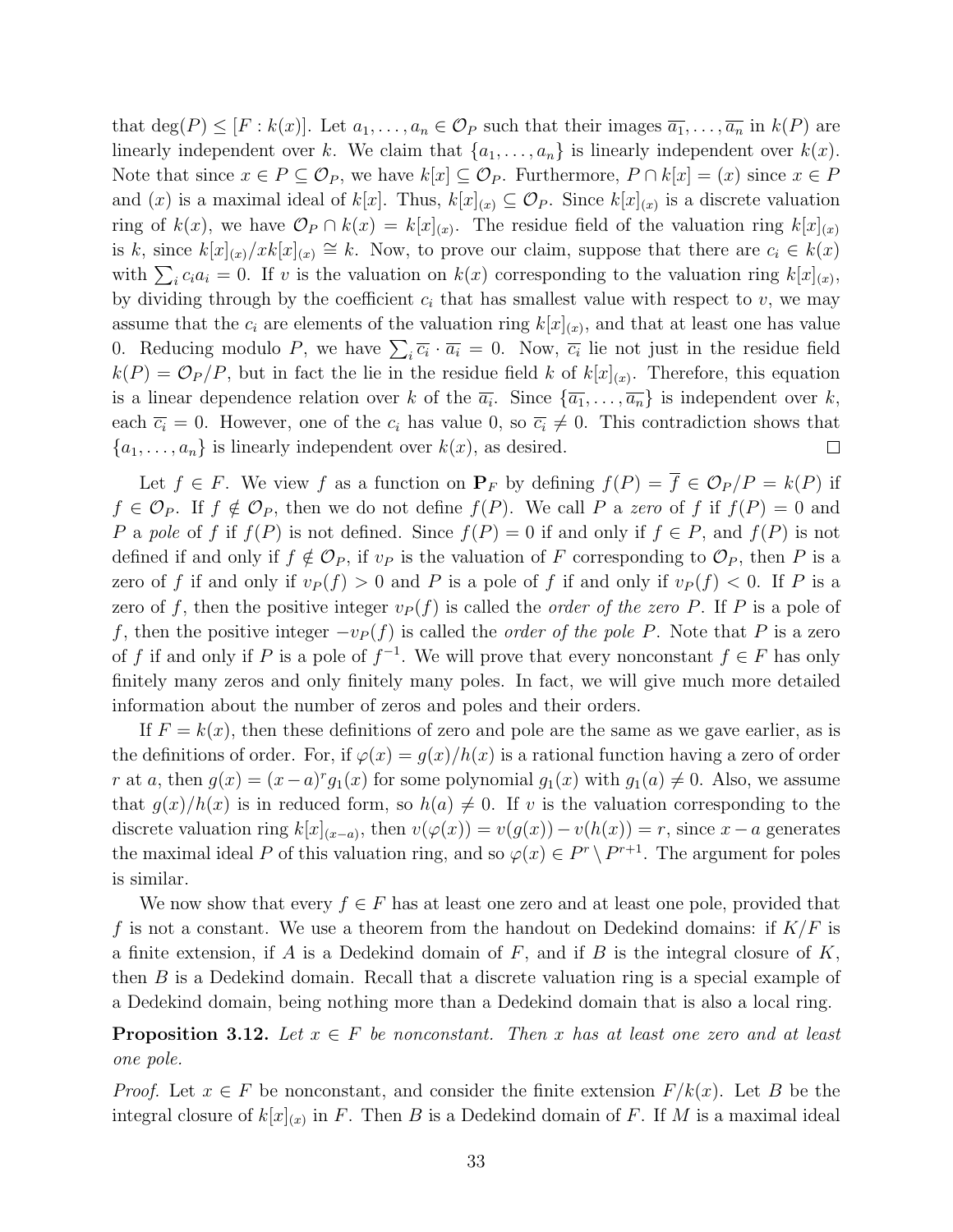of B, then  $B_M$  is a discrete valuation ring. Moreover,  $M \cap k[x]_{(x)}$  is a nonzero prime ideal of  $k[x]_{(x)}$ , so  $M \cap k[x]_{(x)} = xk[x]_{(x)}$ . Therefore,  $x \in M$ . Thus, if we set  $B_M = \mathcal{O}_P$  with  $P \in \mathbf{P}_F$ , then  $x \in P$ , as  $M = P \cap B$ . Therefore, P is a zero of x. By using the same argument with x replaced by  $x^{-1}$ , we see that  $x^{-1}$  has a zero Q. Then Q is a pole of x.  $\Box$ 

Let  $F/k$  be an algebraic function field in one variable, and let  $k'$  be the field of constants. For any  $P \in \mathbf{P}_F$ , we have seen that  $k' \subseteq \mathcal{O}_P$ . The field  $k'$  then embeds in the residue field  $\mathcal{O}_P/P = k(P)$  via  $f \mapsto f+P$ . Therefore, if  $f \in k'$  is nonzero,  $v_P(f) = 0$  for all P. Therefore,  $f(P) = f + P \in k(P)$  is equal to f under the embedding  $k' \subseteq \mathcal{O}_P$ . Thus, by viewing f as a function on  $\mathbf{P}_F$ , it is a constant function. This justifies our naming k' to be the field of constants.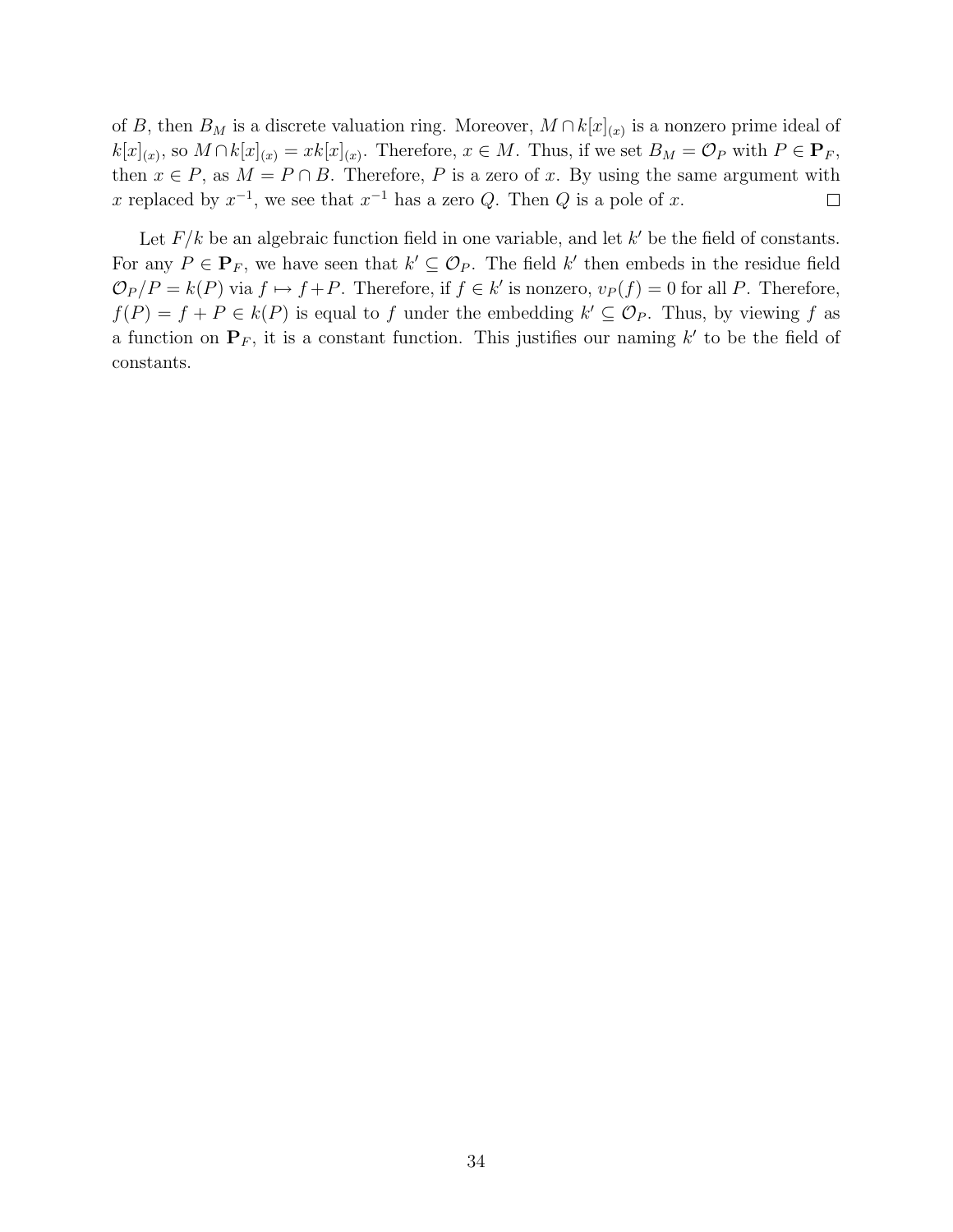### 4 Divisors and the Riemann-Roch Theorem

In algebraic number theory the main ring of study is the ring of integers in an algebraic number field F. This is the integral closure A of  $\mathbb Z$  in F. The ring A is a Dedekind domain. Associated to A is the group of fractional ideals, a group under multiplication (of ideals). The principal ideals form a subgroup, and the resulting quotient group is called the ideal class group of A. The study of this group has important consequences. For example,  $A$  is a unique factorization domain if and only if the class group is 0. We start by discussing the geometric analogue of this notion, which are divisors, principal divisors, and divisor classes.

#### 4.1 Divisors of a Function Field

Let  $F/k$  be an algebraic function field in one variable. By replacing k by the field of constants, we will assume that k is the exact constant field of  $F/k$  in this chapter. Recall notation we used in the previous chapter:  $P_F$  is the set of places of  $F/k$ . If  $P \in \mathbf{P}_F$ , then  $\mathcal{O}_P$  is the corresponding discrete valuation ring and  $v_P$  is the discrete valuation associated to  $\mathcal{O}_P$ .

**Definition 4.1.** Let  $F/k$  be an algebraic function field in one variable. A divisor is an element of the free Abelian group on  $P_F$ . That is, a divisor is a finite sum  $\sum n_P P$ , where  $n_P \in \mathbb{Z}$  and  $P \in \mathbf{P}_F$ .

As part of this definition, two divisors  $\sum_{P} n_{P} P$  and  $\sum_{P} m_{P} P$  are equal if and only if  $n_P = m_P$  for all P. In particular,  $\sum_P n_P P = 0$  if and only if each  $n_P = 0$ . If  $D = \sum_P n_P P$ is a divisor, we define the *support* of D to be  $\text{supp}(D) = \{P : n_P \neq 0\}$ . This is a finite subset of  $P_F$ . If  $P \in P_F$  and D is a divisor, we set  $v_P(D)$  to be the coefficient of P in D. Then  $v_P(D) = 0$  for all but finitely many P. There is a partial ordering  $\leq$  on the set  $D_F$ of divisors of  $F/k$ , given by  $D \leq E$  if  $v_P(D) \leq v_P(E)$  for all  $P \in \mathbf{P}_F$ . A divisor is said to be *positive* if  $D \geq 0$ . Note that a divisor need not be positive or negative. For example, if  $P, Q \in \mathbf{P}_F$ , then the divisor  $P - Q$  is neither positive or negative. The *degree* of a divisor is defined as  $\deg(D) = \sum_P v_P(D) \deg(P)$ . This is a finite sum since only finitely many  $v_P(D)$ are nonzero and since  $deg(P)$  is finite for any P. If D is a positive divisor, then  $deg(D) \geq 0$ . Furthermore, if  $D \leq E$ , then  $deg(D) \leq deg(E)$ .

**Lemma 4.2.** Let D and E be divisors on  $F/k$ . Then  $\deg(D+E) = \deg(D) + \deg(E)$  and  $deg(-D) = - deg(D)$ . Thus, the degree map is a group homomorphism from  $D_F$  to  $\mathbb{Z}$ .

*Proof.* Let  $D = \sum_{P} n_{P} P$  and  $E = \sum_{P} m_{P} P$ . Then  $D + E = \sum_{P} (n_{P} + m_{P}) P$ . Thus,

$$
\deg(D + E) = \sum_{P} (n_P + m_P) \deg(P) = \sum_{P} n_P \deg(P) + \sum_{P} m_P \deg(P)
$$
  
= 
$$
\deg(D) + \deg(E).
$$

Also,  $deg(-D) = \sum_P -n_P deg(P) = -\sum_P n_P deg(P)$ , so  $deg(-D) = -deg(D)$ .  $\Box$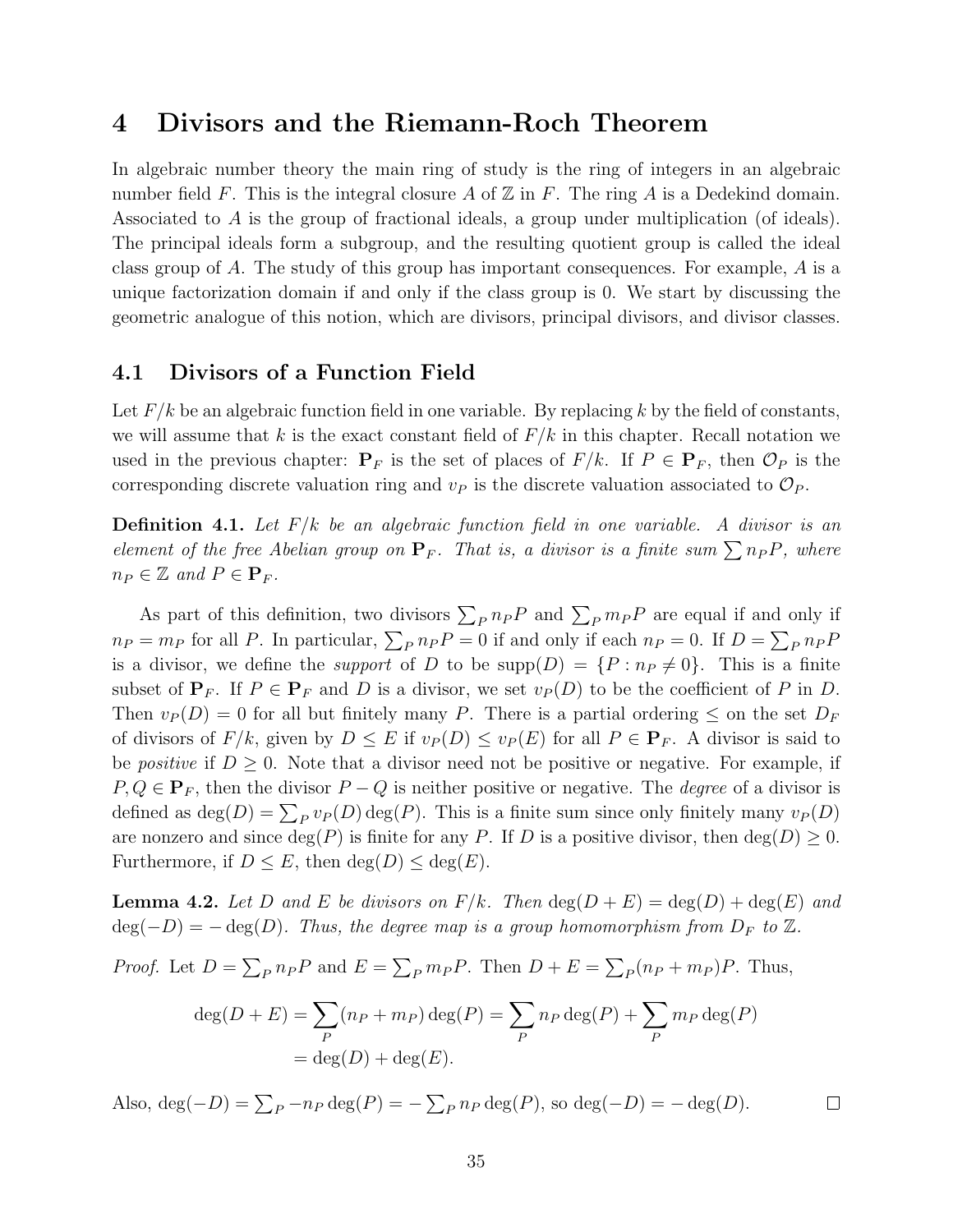**Definition 4.3.** Let  $f \in F^*$ . The divisor  $(f)$  of f is defined as  $(f) = \sum_P v_P(f)P$ . The zero divisor of f is  $(f)_0 = \sum_{v_P(f)>0} v_P(f)P$  and the pole divisor is  $(f)_{\infty} = \sum_{v_P(f)<0} -v_P(f)P$ .

A divisor D is said to be *principal* if  $D = (f)$  for some  $f \in F^*$ . If f is a constant, then  $v_P(f) = 0$  for all P, so  $(f) = 0$ . Note that  $(f) = (f)_0 - (f)_{\infty}$ . In order to see that the definition above makes sense, we need to prove that any  $f \in F^*$  has only finitely many zeros and only finitely many poles. This result is perhaps the most important theorem leading up to the Riemann-Roch theorem. The following lemma will allow us to use one of the results in the Dedekind domain handout in proving this theorem.

**Lemma 4.4.** Let  $F/k$  be an algebraic function field in one variable, and let  $x \in F$  be transcendental over k. Let  $\mathcal O$  be a discrete valuation ring of  $F/k$  with maximal ideal P such that  $x \in P$ . Then  $\mathcal{O} \cap k(x) = k[x]_{(x)}$ .

*Proof.* Since  $x \in P \subseteq \mathcal{O}$ , and since  $k \subseteq \mathcal{O}$  by hypothesis,  $k[x] \subseteq \mathcal{O}$ . Let  $M = P \cap k[x]$ , a prime ideal of k[x]. We have  $x \in M$ , so  $(x) \subseteq M$ . However, x is irreducible in k[x], so  $(x)$  is a maximal ideal. Thus,  $M = (x)$ . Furthermore, since  $k[x] \setminus (x) \subseteq \mathcal{O} \setminus P = \mathcal{O}^*$ , the group of units of  $\mathcal{O}$ , we have  $k[x]_{(x)} \subseteq \mathcal{O}$ . Finally, as  $k[x]_{(x)}$  is a discrete valuation ring,  $k[x]_{(x)} = \mathcal{O}$ since discrete valuation rings are maximal subrings of their quotient fields.  $\Box$ 

**Theorem 4.5.** Let  $x \in F \setminus k$ . Then  $\deg((x)_0) = \deg((x)_\infty) = [F : k(x)]$ . Therefore, x has only finitely many zeros and only finitely many poles.

*Proof.* Let  $x \in F$  be nonconstant. Suppose that  $P_1, \ldots, P_t$  are zeros of x. Thus,  $x \in P_i$ for each *i*. By the previous lemma,  $\mathcal{O}_{P_i}$  contains  $k[x]_{(x)}$ . Conversely, if P is a point with  $k[x]_{(x)} \subseteq \mathcal{O}_P$ , then  $x \in P$ , since  $\mathcal{O}_P \cap k[x]_{(x)} = xk[x]_{(x)}$ . The zeros of x are then precisely those P for which  $\mathcal{O}_P$  contains  $k[x]_{(x)}$ . We proved in the Dedekind domain handout that there are only finitely many discrete valuation rings of  $F$  that contain the discrete valuation ring  $k[x]_{(x)}$ . Therefore, x has only finitely many zeros. Moreover, if  $P_i$  is a zero of order  $e_i$ , then  $v_{P_i}(x) = e_i$ . Let B be the integral closure of  $k[x]_{(x)}$  in F. If  $M_i = P_i \cap B$ , then  $xB = M_1^{e_1} \cdots M_t^{e_t}$ , which was proved in the handout. Thus, by the handout,  $[F: k(x)] =$  $\sum_i e_i f_i$ , where  $f_i = [B/M_i : k[x]_{(x)}/xk[x]_{(x)}]$ . The field  $k[x]_{(x)}/xk[x]_{(x)}$  is equal to k, and  $B/M_i = \mathcal{O}_{P_i}/P_i = k(P_i)$ . Thus,  $f_i = \deg(P_i)$ . Therefore,  $[F : k(x)] = \sum_i e_i \deg(P_i)$ , and since  $(x)_0 = \sum_i e_i P_i$ , we have  $deg((x)_0) = [F : k(x)]$ . Finally, the pole divisor of x is equal to the zero divisor of  $x^{-1}$ . Thus, this argument, applied to  $x^{-1}$ , shows that  $deg((x)_{\infty}) = deg((x^{-1})_0) = [F : k(x)].$  $\Box$ 

**Corollary 4.6.** Let  $f \in F^*$ . Then  $deg((f)) = 0$ .

*Proof.* In the previous theorem we proved that  $deg((x)_0) = deg((x)_{\infty})$ . Since  $(x) = (x)_0$  –  $(x)_{\infty}$  and the degree function preserves addition,  $deg((x)) = deg((x)_0)) - deg((x)_{\infty})) =$ 0.  $\Box$ 

**Corollary 4.7.** Let D be a divisor with  $deg(D) = 0$ . Then the following conditions are equivalent.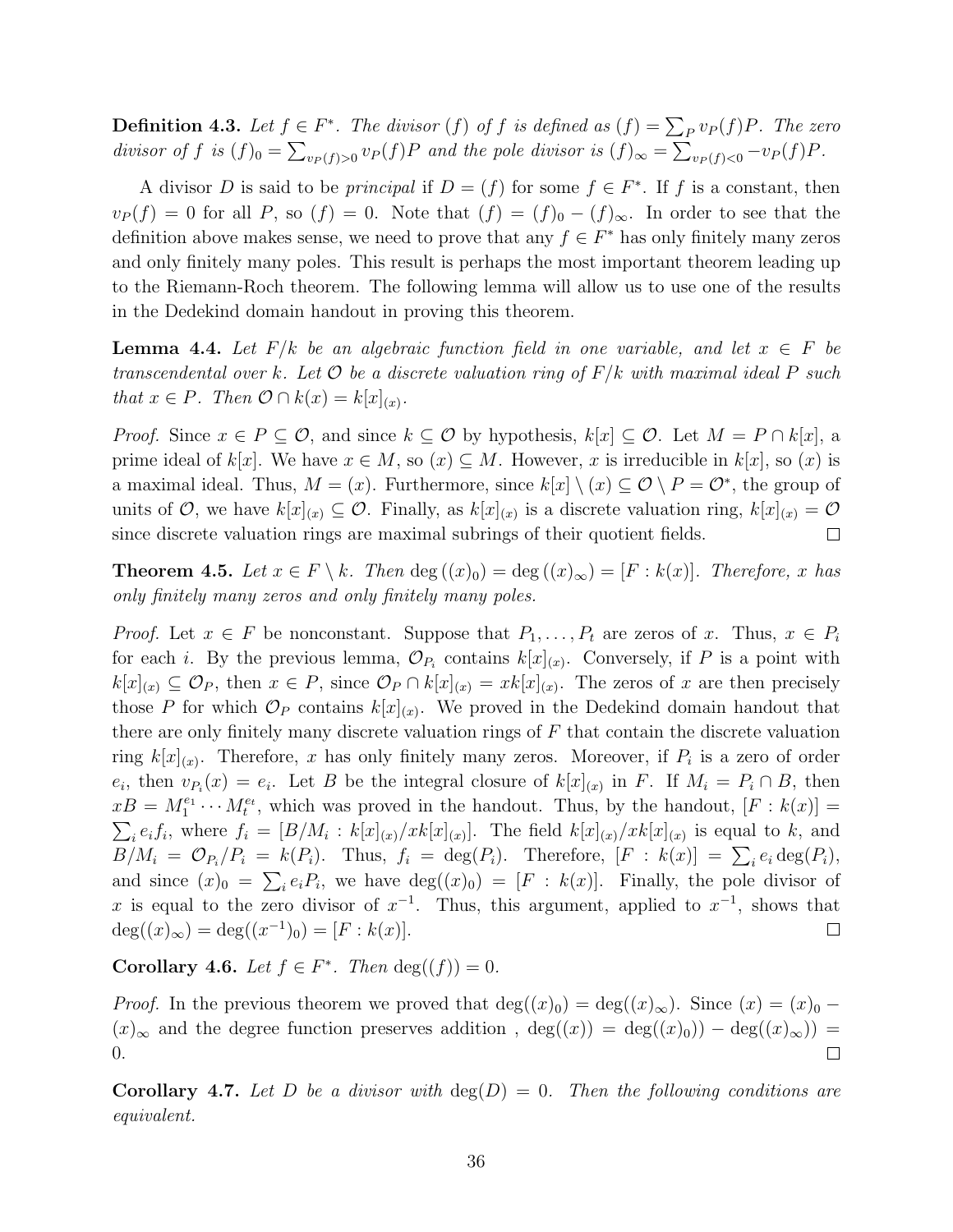- 1. D is principal,
- 2. dim $(D) \geq 1$ ,
- 3.  $\dim(D) = 1$ .

*Proof.* We have seen in an example that if  $D = (f)$  is principal, then  $L(D) = f^{-1}k$ . Therefore,  $\dim(D) = 1$ . This proves  $(1) \implies (3)$ . The proof of  $(3) \implies (2)$  is obvious. Finally, for  $(2) \implies (1)$ , suppose that  $\dim(D) \geq 1$ . Take  $f \in L(D)$  be nonzero. Then  $D + (f) \geq 0$ . This is then a positive divisor of degree equal to  $deg(D) = 0$  by Corollary 4.6. This forces  $D + (f) = 0$ , so  $D = -(f) = (f^{-1})$  is principal.  $\Box$ 

By using principal divisors, we can define a new group. First, note that  $(f) + (g) = (fg)$ and  $-(f) = (f^{-1})$ . Therefore, the set of principal divisors is a subgroup of  $D<sub>F</sub>$ . The *divisor* class group  $C_F$  is defined to be the quotient group of  $D_F$  modulo the subgroup of principal divisors. If D and E are divisors that have the same divisor class in  $C_F$ , then we say that D and E are equivalent. In other words, D is equivalent to E if there is an  $f \in F^*$  with  $D = E + (f)$ . We will write  $D \sim E$  if D and E are equivalent.

**Definition 4.8.** Let D be a divisor on  $F/k$ . Then  $L(D) = \{f \in F^* : D + (f) \ge 0\} \cup \{0\}$ .

**Example 4.9.** If 0 is the trivial divisor, then  $L(0) = k$ . To see this, if  $f \in L(0)$  is nonzero. then  $(f) + 0 \ge 0$ , so  $(f) \ge 0$ . Therefore,  $v_P(f) \ge 0$  for all  $P \in \mathbf{P}_F$ . This forces f to have no poles. Since any nonconstant function has a pole,  $f$  must be a constant. Conversely, if  $f$  is a constant, then  $(f) = 0$ , so  $(f) + 0 \ge 0$ . This proves the equality  $L(0) = k$ .

**Example 4.10.** Let  $D < 0$  be a negative divisor. Then  $L(D) = 0$ . For, if  $f \in L(D)$ was nonzero, then  $D + (f) \geq 0$ . However, this would force  $deg(D + (f)) \geq 0$ . Since  $\deg(D+(f)) = \deg(D) + \deg((f)) = \deg(D) < 0$  by Corollary 4.6, this is impossible. Thus,  $f=0.$ 

**Example 4.11.** Let  $D = (f)$  be a principal divisor. We claim that  $L(D) = f^{-1}k$ . First, it is clear that  $f^{-1}k \subseteq L(D)$  since if a is any constant, then  $(af^{-1}) + (f) = (f^{-1}) + (f) = 0$ . Conversely, if  $g \in L(D)$ , then  $(g) + (f) \geq 0$ . Then  $(gf)$  is a positive divisor. This forces gf to be a constant since any nonconstant function has a pole. So,  $gf = a$  for some  $a \in k$ , and so  $g = af^{-1} \in f^{-1}k$ .

**Example 4.12.** Let  $F = k(x)$ , and let  $P_{\infty}$  correspond to the discrete valuation ring  $k[x^{-1}]_{(x^{-1})}$ . We first note that if  $v_{\infty}$  is the valuation that corresponds to this ring, then  $v_{\infty}(f(x)) = -\deg(f(x))$  for any  $f(x) \in k[x]$ . To see this, we have  $v_{\infty}(x^{-1}) = 1$  since  $x^{-1}$ is a generator of  $P_{\infty}$ . Therefore,  $v_{\infty}(x) = -1 = -\deg(x)$ . For  $f(x) = a_n x^n + \cdots + a_0$ a polynomial of degree *n*, we can write  $f(x) = x^n(a_n + a_{n-1}x^{-1} + \cdots + a_0x^{-n})$ . The second term has value 0 since  $v_{\infty}(a_n) = 0$  and all other terms have positive value. Thus,  $v_{\infty}(f(x)) = v_{\infty}(x^n) = -n = -\deg(f(x)).$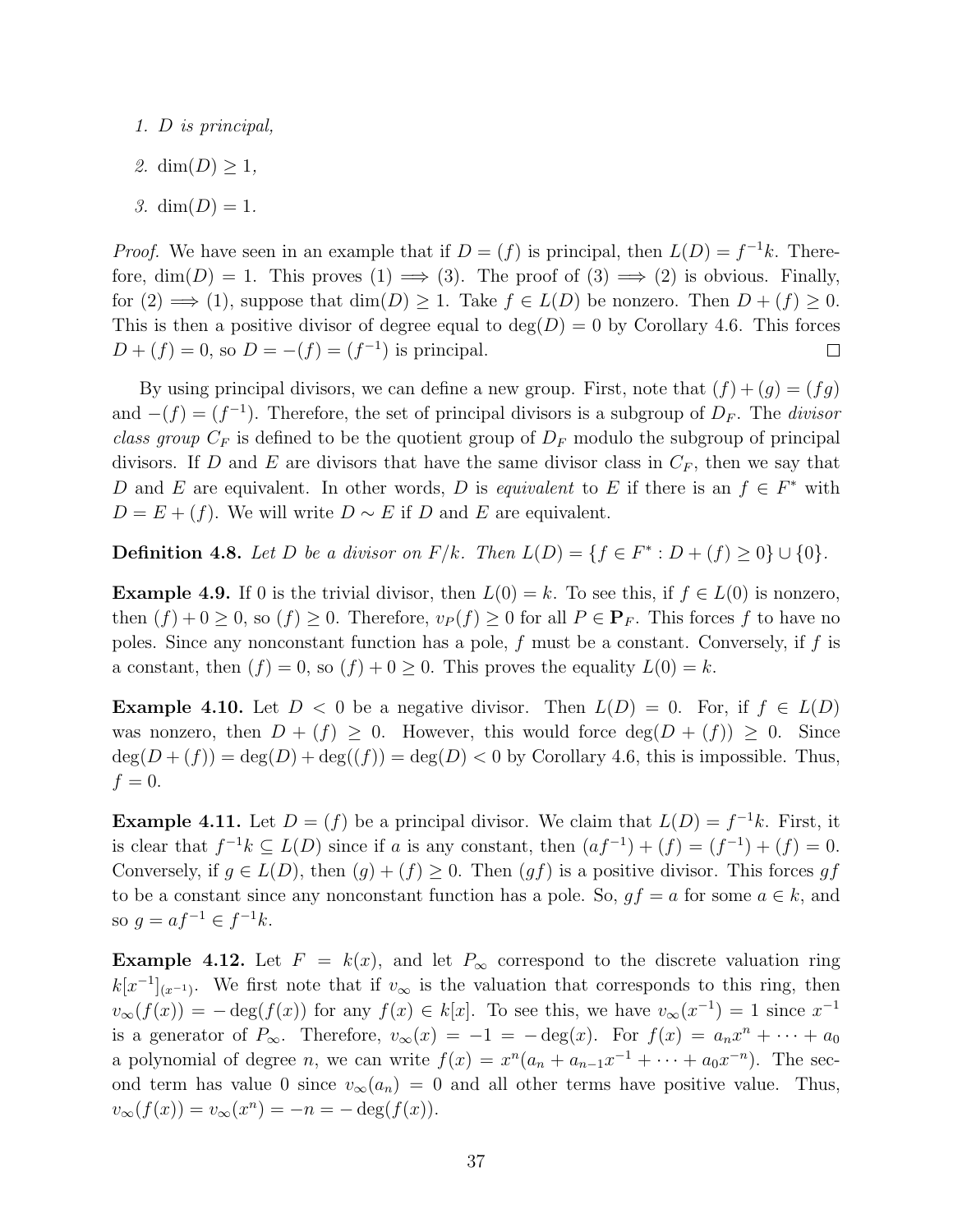Let *n* be a positive integer, and consider the divisor  $nP_{\infty}$ . Then

$$
L(nP_{\infty}) = \{ \varphi(x) \in k(x) : (\varphi(x)) + nP_{\infty} \ge 0 \}.
$$

This means  $\varphi(x) \in L(nP_{\infty})$  if and only if  $v_{\infty}(\varphi(x)) \geq -n$  and  $v_{P}(\varphi(x)) \geq 0$  for all  $P \neq P_{\infty}$ . If we write  $\varphi(x) = f(x)/g(x)$  in reduced form, then for any irreducible factor  $p(x)$  of  $g(x)$ , we have  $v_{p(x)}(\varphi(x)) < 0$ ; since this is impossible, we see that  $g(x) = 1$ . Therefore,  $\varphi(x) \in k[x]$ . By our description of  $v_{\infty}$ , we then see that  $L(nP_{\infty}) = \{f(x) \in k[x] : \deg(f(x)) \leq n\}$ . This is a k-vector space with basis  $\{1, x, \ldots, x^n\}$ , so its dimension is  $n + 1$ . Note that  $\deg(P_\infty) = 1$ , so deg(n $P_{\infty}$ ) = n. In other words, we see that  $\dim_k(L(nP_{\infty})) = 1 + \deg(nP_{\infty})$ .

**Example 4.13.** Let  $F = k(x)$ , and let  $a_1, \ldots, a_n \in k$ . Consider  $P_1, \ldots, P_n$  corresponding, respectively, to the irreducible polynomials  $x - a_1, \ldots, x - a_n$ . We calculate  $L(D)$ , where  $D = e_1 P_1 + \cdots + e_n P_n$ , given positive integers  $e_i$ . Let  $\varphi(x) \in L(D)$ . Then  $v_{P_i}(\varphi(x)) \geq -e_i$ . Write  $\varphi(x) = f(x)/g(x)$  in reduced form; thus,  $f(x)$  and  $g(x)$  have no common term. Then the poles of  $\varphi(x)$  are the zeros of  $g(x)$ , and so  $a_i$  can be a zero of  $g(x)$  of order at most  $e_i$ . Note that  $a_i$  need not actually be a pole of  $\varphi(x)$ . Since  $g(x)$  can have no zeros other than the various  $a_i$ , we see that  $g(x) = (x - a_1)^{d_1} \cdots (x - a_n)^{d_n}$  with  $0 \le d_i \le e_i$  for each i. If we write  $\varphi(x) = f(x)/((x-a_1)^{d_1} \cdots (x-a_n)^{d_n}),$  then  $v_{P_i}(\varphi(x)) \geq -e_i$ , as desired. Furthermore, if P is any other place other than  $P_{\infty}$ , then  $v_P(\varphi(x)) \geq 0$  since the value of the denominator is 0. We only need to consider  $P_{\infty}$ , whose valuation  $v_{\infty}$  satisfies  $v_{\infty}(f(x)) = -\deg(f(x))$  for any polynomial  $f(x)$ . Therefore,  $v_{\infty}(\varphi(x)) = (\sum_i d_i) - \deg(f)$ . Thus,

$$
L(D) = \left\{ \frac{f(x)}{(x-a_1)^{d_1} \cdots (x-a_n)^{d_n}} : f(x) \in k[x], \ 0 \le d_i \le e_i, \deg(f) \le \sum_{i=1}^n d_i \right\}.
$$

In fact, one can give a slightly simpler description of  $L(D)$  as

$$
L(D) = \left\{ \frac{f(x)}{(x - a_1)^{e_1} \cdots (x - a_n)^{e_n}} : f(x) \in k[x], \deg(f(x)) \le \sum_{i=1}^n e_i \right\}.
$$

Therefore,  $L(D)$  is isomorphic to the space of all polynomials of degree  $\leq \sum_{i=1}^{n} e_i = \text{deg}(D)$ . This is a space of dimension  $1+\deg(D)$ . It is not a coincidence that  $\dim_k(L(D)) = 1+\deg(D)$ . We will see that this is a general fact for divisors of  $k(x)/k$  of positive degree.

We point out some simple properties about the spaces  $L(D)$ .

**Lemma 4.14.** Let  $F/k$  be an algebraic function field in one variable, and let D be a divisor on  $F/k$ .

- 1. If  $f \in F$ , then  $f \in L(D)$  if and only if  $v_P(f) \geq -v_P(D)$  for all  $P \in \mathbf{P}_F$ .
- 2. The set  $L(D)$  is a k-subspace of F.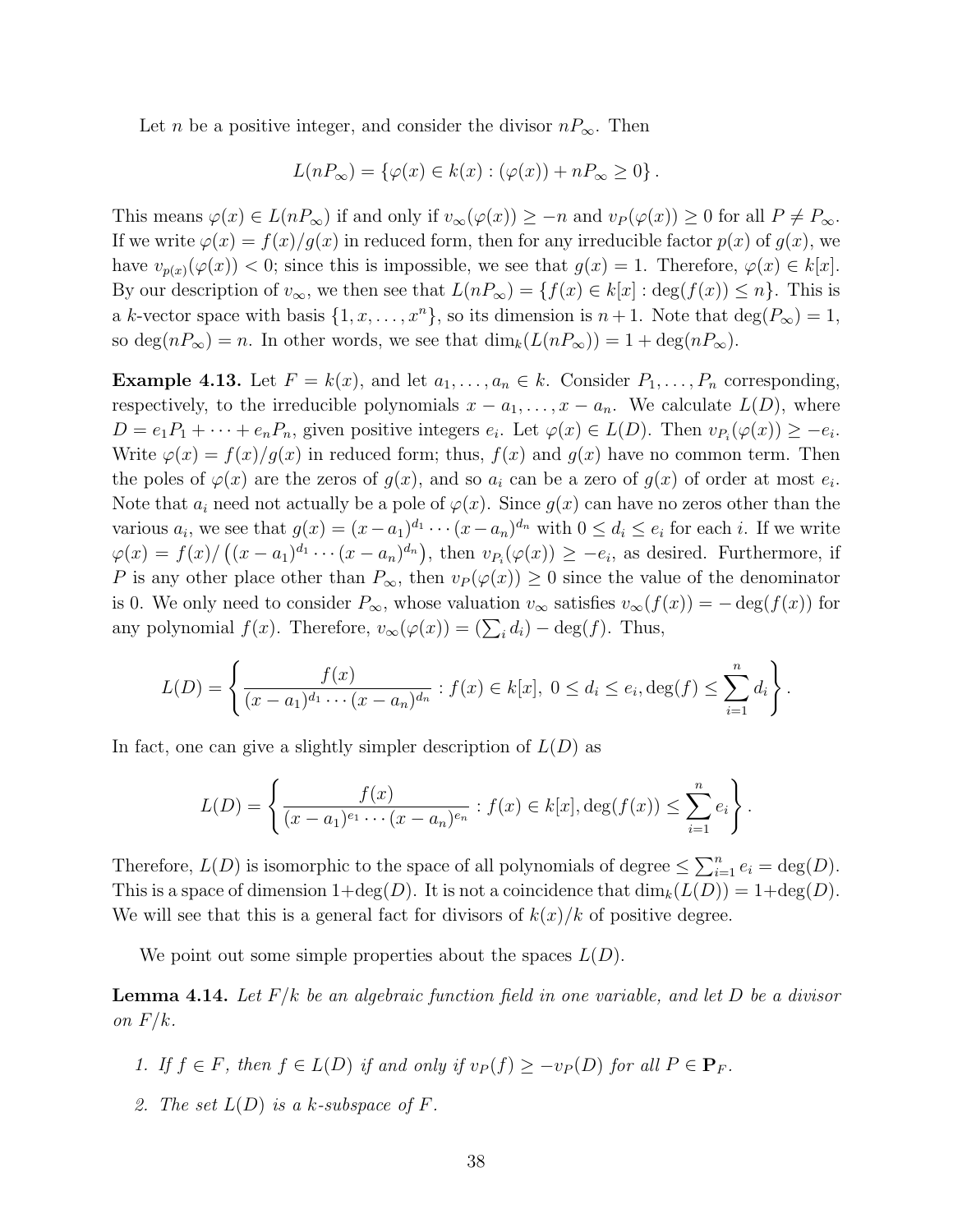3. The space  $L(D)$  is nonzero if and only if D is equivalent to a positive divisor.

4. If E is equivalent to D, then  $L(E) \cong L(D)$  as k-vector spaces.

*Proof.* (1) We have  $f \in L(D)$  if and only if  $D + (f) \geq 0$ , if and only if  $v_P(D) + v_P(f) \geq 0$ for all  $P \in \mathbf{P}_F$ , and this occurs if and only if  $v_P(f) \geq -v_P(D)$  for all  $P \in \mathbf{P}_F$ . This proves (1). For (2), let  $f, g \in L(D)$ . Then  $v_P(f) \geq -v_P(D)$  and  $v_P(g) \geq -v_P(D)$  for all P. By the definition of a discrete valuation,  $v_P(f+g) \ge \min\{v_P(f), v_P(g)\}\$ . Thus,  $v_P(f+g) \ge -v_P(D)$ for all P, so  $f + g \in L(D)$ . Also, if  $f \in L(D)$  and  $a \in k$ , then  $(af) = (a) + (f) = (f)$ . Therefore,  $D + (af) = D + (f) \ge 0$ , so  $af \in L(D)$ . Thus,  $L(D)$  is a k-vector space. To prove (3), recall that D is equivalent to  $D + (f)$  for any  $f \in F^*$ . If  $f \in L(D)$  is nonzero, then  $D + (f) \geq 0$ . This is a positive divisor equivalent to D. Conversely, if D is equivalent to a positive divisor E, then  $E = D + (f)$  for some  $f \in F^*$ , and then  $f \in L(D)$  since  $E \ge 0$ . Thus,  $L(D)$  is nonzero. This proves (3). Finally, for (4), suppose that E is equivalent to D. Then  $E = D + (f)$  for some  $f \in F^*$ . We define a map  $\varphi : L(D) \to L(E)$  by  $\varphi(x) = xf$ . Then

$$
E + (\varphi(x)) = E + (xf) = E + (x) + (f) = D + (x).
$$

Therefore,  $E + (\varphi(x)) \geq 0$  if and only if  $D + (x) \geq 0$ . Therefore,  $x \in L(D)$  if and only if  $\varphi(x) \in L(E)$ . This shows that  $\varphi$  does map  $L(D)$  to  $L(E)$  and that  $\varphi$  is surjective. The map  $\varphi$  is k-linear since  $\varphi(x+y) = (x+y)f = xf + yf = \varphi(x) + \varphi(y)$  for any  $x, y \in L(D)$  and  $\varphi(ax) = (ax)f = a(xf) = a\varphi(x)$  for any  $a \in k$ . Finally,  $\varphi$  is injective since if  $\varphi(x) = 0$ , then  $xf = 0$ . Since  $f \neq 0$  and F is a field,  $x = 0$ . Therefore,  $L(E) \cong L(D)$  as k-vector spaces. □

If D is a divisor, we set  $\dim(D) = \dim_k(L(D))$ . We will show later that  $L(D)$  is a finite dimensional k-vector space.

**Corollary 4.15.** Let  $F/k$  be an algebraic function field in one variable.

- 1. Let D be a divisor with  $deg(D) < 0$ . Then  $dim(D) = 0$ .
- 2. If E and D are equivalent divisors, then  $deg(E) = deg(D)$  and  $dim(E) = dim(D)$ .

*Proof.* To prove (1), if  $f \in L(D)$  is nonzero, then  $D+(f) \geq 0$ . Then  $\deg(D+(f)) = \deg(D)$ 0, while deg( $D + (f)$ )  $\geq 0$  since  $D + (f) \geq 0$ . This is a contradiction. Show,  $L(D) = 0$ , so  $\dim(D) = 0$ . For (2), we proved in the lemma that if E and D are equivalent, then  $L(E) \cong L(D)$ . Therefore,  $\dim(E) = \dim(D)$ . We have already seen that  $\deg(E) = \deg(D)$ since the degree of any principal divisor is 0, by Corollary 4.6.  $\Box$ 

We now start to investigate the dimensions of divisors. The next lemma shows that the quotient space  $L(E)/L(D)$  is finite dimensional, if  $D \leq E$ . This is the first step toward showing that  $L(E)$  itself is finite dimensional.

**Lemma 4.16.** Let D and E be divisors with  $D \leq E$ . Then  $L(D) \subseteq L(E)$ , and the quotient vector space  $L(E)/L(D)$  satisfies  $\dim_k(L(E)/L(D)) \leq \deg(E) - \deg(D)$ .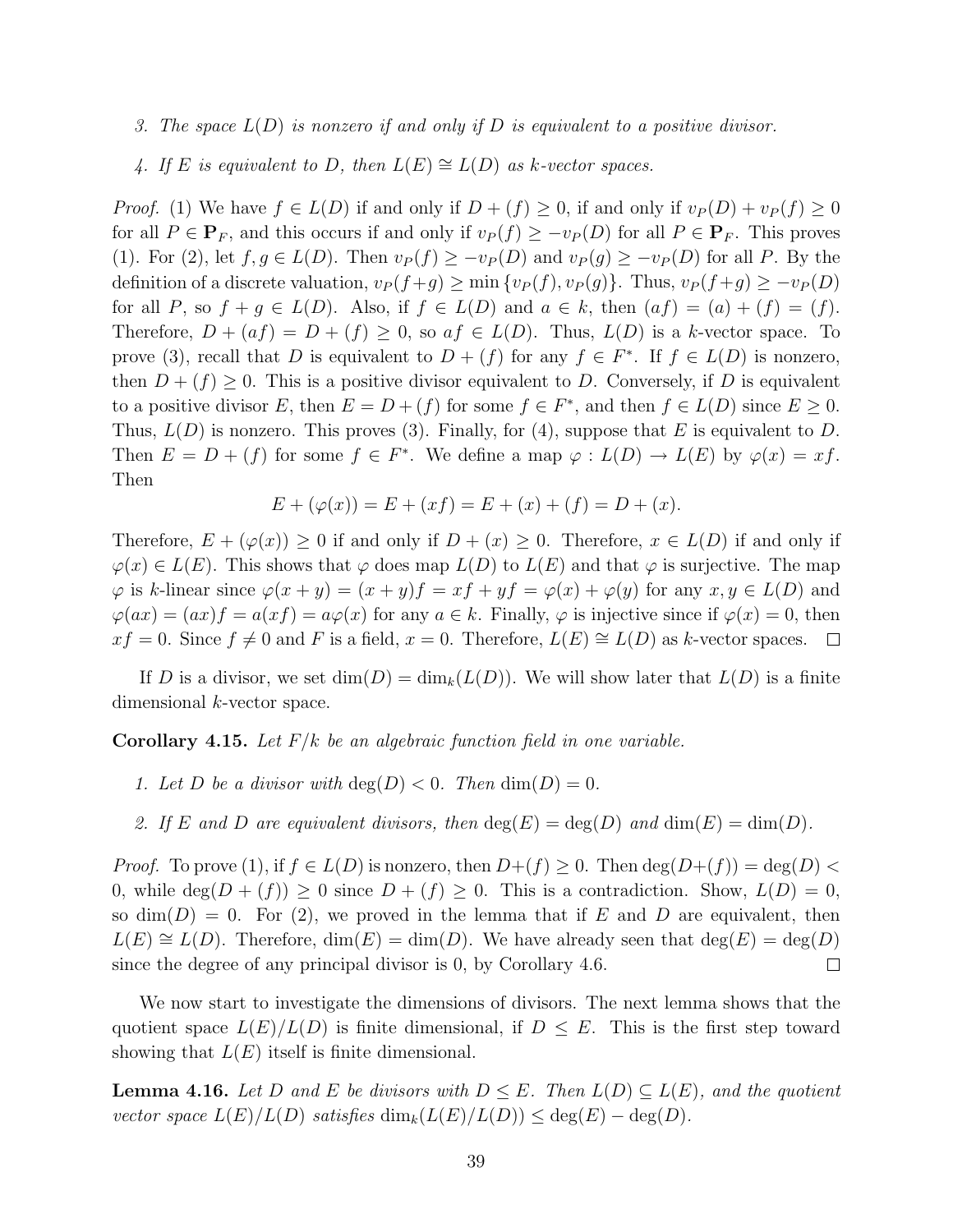*Proof.* We first suppose that  $E = D + P$  for some  $P \in \mathbf{P}_F$ . Then  $\deg(E) - \deg(D) = \deg(P)$ . Choose  $t \in F$  with  $v_P(t) = v_P(E)$ . Note that  $v_P(E) = v_P(D) + 1$ . If  $f \in L(E)$ , then  $v_Q(f) \geq -v_Q(E)$  for all Q. In particular,  $v_P(f) \geq -v_P(E) = -v_P(t)$ . Thus,  $v_P(tf) \geq 0$ . We define a map  $\varphi : L(E) \to k(P)$  by  $\varphi(f) = (tf)(P)$ . This is well defined since  $tf \in \mathcal{O}_P$ , and so  $(tf)(P) = \overline{tf} \in \mathcal{O}_P/P = k(P)$  is defined. We show that  $\varphi$  is a k-linear map, its kernel is  $L(D)$ , and that it is surjective. This will prove that  $L(E)/L(D)$  is isomorphic to a k-subspace of  $k(P)$  as k-vector spaces, and so

$$
\dim_k(L(E)/L(D)) \le \dim_k(k(P)) = \deg(P) = \deg(E) - \deg(D).
$$

First, if  $f, g \in L(E)$ , then  $\varphi(f + g) = (t(f + g))(P) = (tf + tg)(P) = (tf)(P) + (tg)(P)$ , so  $\varphi(f+g) = \varphi(f) + \varphi(g)$ . Next, if  $a \in k$ , then  $\varphi(af) = (taf)(P) = a(tf)(P) = a\varphi(f)$ . The second to last equality holds because a is a constant function; so,  $(taf)(P) = a(P)(tf)(P)$  $a(tf)(P)$ . Alternatively, with the identification of k as a subfield of  $k(P)$  under the map  $a \mapsto \overline{a}$ , we have  $(taf)(P) = \overline{taf} = \overline{a} \cdot \overline{tf} = \overline{a} \cdot \varphi(f)$ . Thus,  $\varphi$  is k-linear. Finally, to see that ker( $\varphi$ ) =  $L(D)$ , if  $f \in L(D)$ , then  $v_P(f) \ge -v_P(D) = -v_P(E) + 1$ . Thus,  $v_P(f)$  $-v_P(E) = -v_P(t)$ , so  $v_P(tf) > 0$ . Therefore,  $(tf)(P) = 0$ , so  $\varphi(f) = 0$ . Conversely, if  $f \in L(E)$  with  $\varphi(f) = 0$ , then  $(tf)(P) = 0$ , so  $v_P(tf) > 0$ . This yields  $v_P(f) > -v_P(t)$ , or  $v_P(f) \ge 1 - v_P(t) = 1 - v_P(E) = -v_P(D)$ . For any  $Q \ne P$ , we have  $v_Q(D) = v_Q(E)$ , so since  $v_Q(f) \geq -v_Q(E)$ , we have  $v_Q(f) \geq -v_Q(D)$ . All these inequalities say that  $f \in L(D)$ . This finishes the proof in the case that  $E = D + P$ .

In the general case, we may write  $E = D + P_1 + \cdots + P_n$ , with the  $P_i$  not necessarily distinct. Set  $D_i = D + P_1 + \cdots + P_i$ , so  $E = D_n$ . By the previous paragraph,  $\dim_k(L(D_{i+1})/L(D_i)) \leq \deg(P_i)$  for all i. By induction, if  $\dim_k(L(D_{i-1})/L(D)) \leq$  $deg(P_1) + \cdots + deg(P_{i-1}),$  then

$$
\dim_k(L(D_i)/L(D)) = \dim_k(L(D_i)/L(D_{i-1})) + \dim_k(L(D_{i-1})/L(D))
$$
  
\n
$$
\leq \deg(P_1) + \dots + \deg(P_{i-1}) + \deg(P_i)
$$

because

$$
L(D_i)/L(D_{i-1}) \cong \frac{L(D_i)/L(D)}{L(D_{i-1})/L(D)}
$$

and the dimension of a quotient is the difference of the dimensions of the terms. So, induction shows that  $\dim_k(L(E)/L(D)) \leq \sum_{i=1}^n \deg(P_i) = \deg(E) - \deg(D).$  $\Box$ 

If D is a divisor, we may write  $D = D_{+} - D_{-}$ , where  $D_{+}$  is the sum of the terms in D with positive coefficients and  $D_-\$  is the negative of the sum of the terms with negative coefficients. Then  $D_+$  and  $D_-$  are both positive divisors. The following result shows that the spaces  $L(D)$  are actually finite dimensional over k.

**Proposition 4.17.** Let E be a divisor. Then  $\dim(E) \leq \deg(E_+) + 1$ . Therefore,  $L(E)$  is a finite dimensional k-vector space.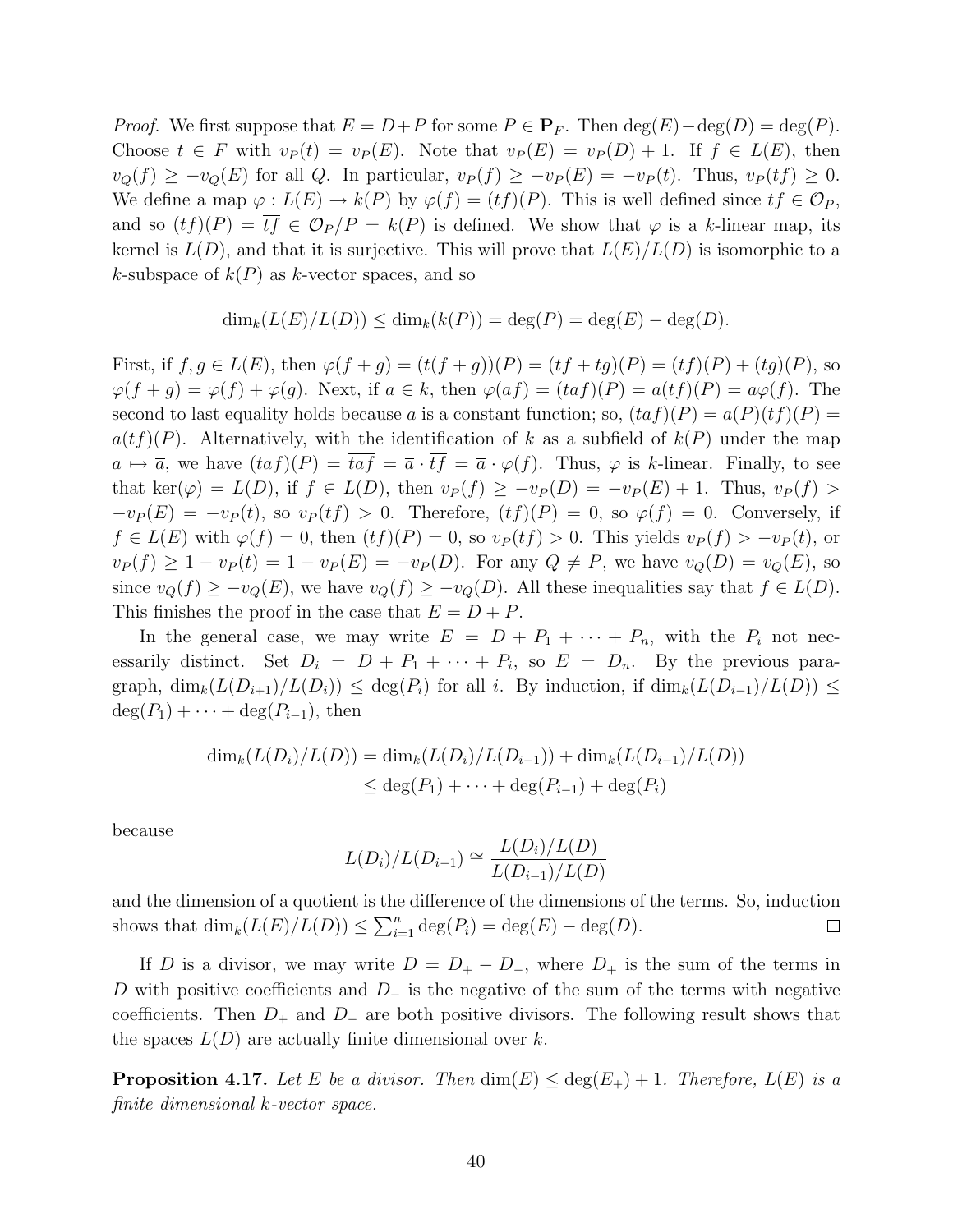*Proof.* We have  $E_+ - E = E_-,$  a positive divisor, so  $E \leq E_+$ . Therefore,  $L(E) \subseteq L(E_+)$ . It suffices to prove that  $\dim(E_+) \leq \deg(E_+) + 1$ . Therefore, by replacing E by  $E_+$ , we may assume that E is a positive divisor. By the previous lemma applied to E and  $D = 0$ , we have  $\dim_k(L(E)/L(0) \le \deg(E) - \deg(0)$ . However,  $L(0) = k$ , so  $\dim(0) = 1$ . Also,  $\deg(0) = 0$ . Thus,  $\dim_k(L(E)) = \dim_k(L(E)/L(0)) + 1 \leq \deg(E) + 1$ , as desired.  $\Box$ 

This result shows that, for a positive divisor E, we have  $\dim(E) - \deg(E) \leq 1$ . In fact, if D is any divisor with  $deg(D) > 0$ , the same inequality holds. For, if  $L(D) = 0$ , then  $\dim(D) - \deg(D) = -\deg(D) < 0$ . However, if  $f \in L(D)$  is nonzero, then  $E = D + (f)$  is positive. Since  $\dim(E) = \dim(D)$  and  $\deg(E) = \deg(D)$ , the inequality  $\dim(E) - \deg(E) \leq 1$ says that  $\dim(D) - \deg(D) \leq 1$ . Written another way,  $0 \leq 1 + \deg(D) - \dim(D)$ . This gives a lower bound for this expression. We will now show that there is an upper bound for this expression, as D ranges over all divisors.

**Lemma 4.18.** There is a constant  $\gamma$ , depending only on  $F/k$ , such that if E is any divisor of  $F/k$ , then  $\deg(E) - \dim(E) \leq \gamma$ . In particular,  $1 + \deg(E) - \dim(E)$  is bounded above by  $\gamma + 1$  for any divisor E.

*Proof.* We give a technical looking argument to prove this lemma. Let  $x \in F$  be nonconstant, and set  $B = (x)_{\infty}$ . If  $n = [F : k(x)]$ , then Theorem 4.5 shows that  $deg(B) = n$ . Let  $u_1, \ldots, u_n$ be a  $k(x)$ -basis for F. Let C be any positive divisor containing  $u_1, \ldots, u_n$ . To see that such a divisor exists, let  $\{P_1, \ldots, P_r\}$  be a set of points containing all the poles of all the  $u_i$ . For each j, let  $e_j \ge \max\{-v_{P_j}(u_i): 1 \le i \le n\}$ . Then  $v_{P_j}(u_i) \ge -e_j$  for all i. Therefore, if  $C = \sum_j e_j P_j$ , then  $u_i \in L(C)$  for each i. We next claim that, for any positive integer l, the divisor  $lB + C$  satisfies  $\dim(lB + C) \ge (l+1)n$ . To see this, we note that  $x^i u_j \in L(lB + C)$ for all j and for all i with  $0 \leq i \leq l$ . For,  $(x^i u_j) + lB + C = i(x) + (u_j) + lB + C$ . Now,  $(u_j) + C \geq 0$ . Furthermore,  $i(x) + lB = i(x)_{0} - i(x)_{\infty} + l(x)_{\infty} = i(x)_{0} + (l-i)(x)_{\infty}$ . Since  $(x)_{0}$ and  $(x)_{\infty}$  are positive, and  $0 \leq l - i$ , the divisor  $i(x) + lB$  is positive, and so  $(x^i u_j) + lB + C$ is positive. There are  $(l + 1)n$  elements in the set  $\{x^i u_j : 0 \le i \le l, 1 \le j \le n\}$ , and these elements are k-linearly independent since x is transcendental over k and the  $u_i$  are  $k(x)$ linearly independent. This proves our claim that  $\dim(lB + C) \ge (l + 1)n$ . On the other hand, Proposition 4.17 and Lemma 4.16 applied to  $E = lB + C$  and  $D = C$  shows that  $\dim(lB+C)-\dim(lB)\leq \deg(C)$ . These two inequalities show that

$$
(l+1)n \le \dim(lB + C) \le \dim(lB) + \deg(C).
$$

Written another way, as  $deg(lB) = l deg(B) = ln$ ,

$$
\deg(lB) - \dim(lB) \le \gamma
$$

if  $\gamma = n - \deg(C)$ . This holds for all positive integers l.

Let A be any divisor. Our final claim is that there are divisors  $A_1$  and D such that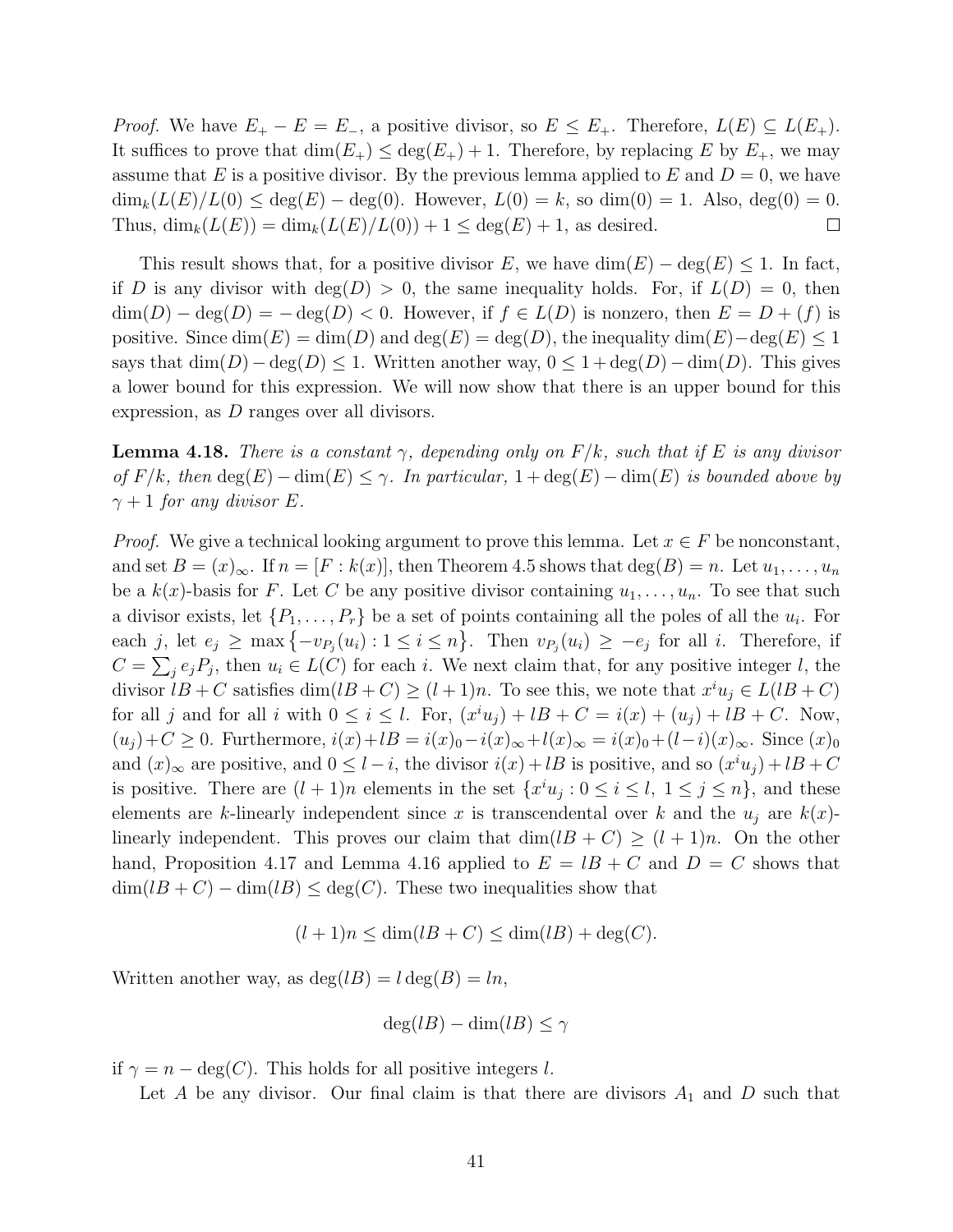$A_1 \geq A$ ,  $A_1 \sim D$ , and  $D \leq lB$  for some l. Given this claim, we have

$$
deg(A) - dim(A) \le deg(A_1) - dim(A_1)
$$
  
= deg(D) - dim(D)  

$$
\le deg(lB) - dim(lB)
$$
  

$$
\le \gamma
$$

where the first and third lines follow from Lemma 4.16, the second line holds since  $A_1$  and D are equivalent, and the final line comes from the inequality above. The only thing remaining is then to prove the claim. Choose  $A_1$  any divisor with  $A_1 \geq A$ . By Lemma 4.16, we have

$$
\dim(lB - A_1) \ge \dim(lB) - \deg(A_1)
$$
  
\n
$$
\ge \deg(lB) - \gamma - \deg(A_1)
$$
  
\n
$$
= nl - \gamma - \deg(A_1) \ge 0
$$

 $\Box$ 

if l is large enough, since  $n \geq 1$ . This finishes the proof of the lemma.

This lemma shows that max  $\{\deg(D) - \dim(D) + 1 : D \in D_F\}$  exists. We define the genus of  $F/k$  to be the integer  $g = \max \{ \deg(D) - \dim(D) + 1 : D \in D_F \}$ . By definition, we have  $g \geq deg(0) - dim(0) + 1$ . Since  $deg(0) = 0$  and  $dim(0) = 1$ , we see that  $g \geq 0$ . The definition (and existence) of  $g$  is usually stated as Riemann's theorem.

**Theorem 4.19 (Riemann's Theorem).** Let  $F/k$  be an algebraic function field in one variable and let g be its genus.

- 1. If D is any divisor of  $F/k$ , then  $\dim(D) \geq \deg(D) + 1 g$ .
- 2. There is a constant c, depending only on  $F/k$ , such that if  $deg(D) \geq c$ , then  $dim(D)$  $deg(D) + 1 - g.$

*Proof.* The first statement is just the definition of g. To see the second, by the definition of g, there is a divisor A with  $g = \deg(A) - \dim(A) + 1$ . Let  $c = \deg(A) + g$ . If  $\deg(D) \geq c$ , then

$$
\dim(D - A) \ge \deg(D - A) + 1 - g \ge \deg(D) - \deg(A) + 1 - g
$$
  
=  $\deg(D) + 1 - c \ge 1$ .

Therefore,  $L(D - A)$  is nonzero. Let  $x \in L(D - A)$  be nonzero. Set  $D' = D + (x)$ . Then  $D' \geq A$  since  $(x) + D - A \geq 0$ . Then

$$
\deg(D) - \dim(D) = \deg(D') - \dim(D') \ge \deg(A) - \dim(A) = g - 1.
$$

Therefore,  $\dim(D) \leq \deg(D) + 1 - g$ . Since the reverse inequality holds by definition of g, we have  $\dim(D) = \deg(D) + 1 - g$ .  $\Box$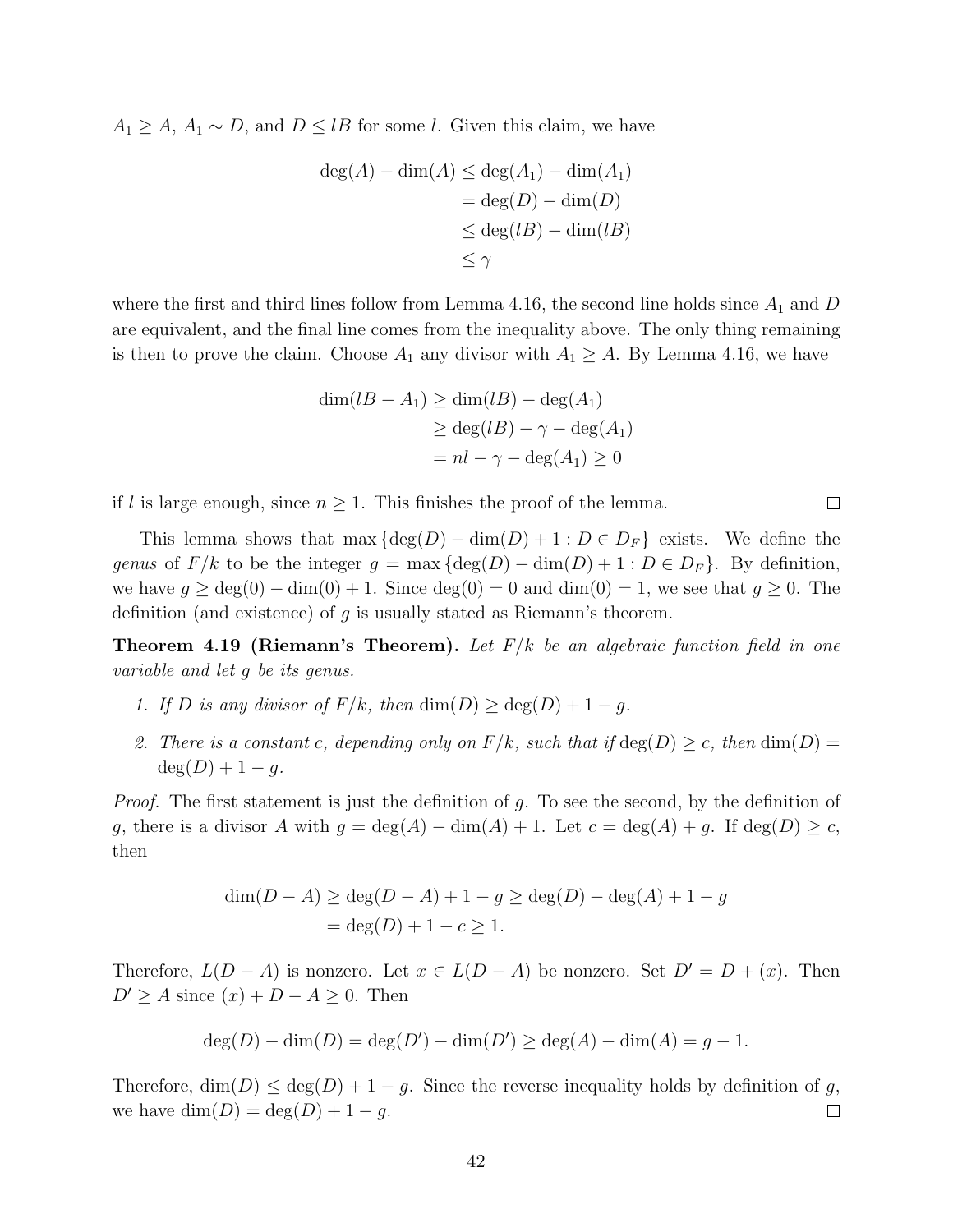### 4.2 The Riemann-Roch Theorem

Riemann's theorem is a very useful fact about divisors, but because it gives an inequality, it does not always allow us to determine the dimension of a divisor. The Riemann-Roch theorem is an improvement of this result.

**Theorem 4.20 (Riemann-Roch).** Let  $F/k$  be an algebraic function field in one variable. If C is a canonical divisor of  $F/k$ , then for any divisor D, we have  $\dim(D) = \deg(D) + 1$  $g + \dim(C - D).$ 

To save time and tedious details, we aren't going to prove this theorem in class. However, we will define what is a canonical divisor. To do this we discuss derivations and differentials. We point out that Section 3 of Chapter 4 of Stichtenoth gives the relation between differentials in the sense we will introduce with the differentials he defines in Chapter 1. A differential of  $F/k$  is a F-linear combination of formal symbols df, with  $f \in F$ . These symbols satisfy the properties  $da = 0$  if  $a \in k$ ,  $d(f + g) = df + dg$ , and  $d(fg) = gdf + f dg$ . The F-vector space of differentials is denoted  $\Omega_{F/k}$ . We formally define  $\Omega_{F/k}$  as the quotient of the F-vector space with basis all symbols of the form df for  $f \in F$ , modulo the submodule generated by all elements of the form da for  $a \in k$ , and all elements of the form  $d(f + g) - df - dg$ , and all elements of the form  $d(fg) - gdf - f dg$ . For the rest of this discussion, we assume that F contains an element  $x \in F$  transcendental over k for which  $F/k(x)$  is a separable extension. We state without proof that if k is a perfect field, then such an element exists. In particular, if  $k$  is a finite field, such an element exists. We need to know that  $\Omega_{F/k}$  is a 1-dimensional F-vector space. It is fairly easy to prove that its dimension is at most 1 (and we do so below); to see that it is nonzero, we need a little more information about  $\Omega_{F/k}$ . First, we define a related notion. If M is an F-vector space, then a k-derivation is a function  $D : F \to M$  is a k-linear function such that  $D(ab) = D(a)b + aD(b)$ for all  $a, b \in F$ . We point out the universal mapping property for  $\Omega_{F/k}$ : if  $D : F \to M$  is a derivation, then there is a unique F-linear map  $\varphi : \Omega_{F/k} \to M$  such that  $D(x) = \varphi(dx)$  for all  $x \in F$ . The proof of this fact is not hard, although we do not give it.

**Proposition 4.21.** With x as above, the F-vector space  $\Omega_{F/k}$  is one-dimensional with basis  $dx$ .

*Proof.* By assumption,  $F/k(x)$  is separable. Let  $t \in F$ . If  $p(T) \in k(x)[T]$  is the minimal polynomial of t over  $k(x)$ , then  $p(T)$  has no repeated roots. Let  $p(T) = \sum_{i=0}^{n} a_i(x) T^i$ . Then  $0 = \sum_{i=0}^{n} a_i(x) t^i$ . Applying the defining rules for  $\Omega_{F/k}$ , we see that  $d(a(x)) = a'(x) dx$ , where  $a'(x)$  is the derivative of  $a(x)$ . Thus, we have

$$
0 = \sum_{i=0}^{n} a'_i(x)t^i dx + \left(\sum_{i=0}^{n} a_i(x)it^{i-1}\right) dt = \sum_{i=0}^{n} a'_i(x)t^i dx + p'(t)dt.
$$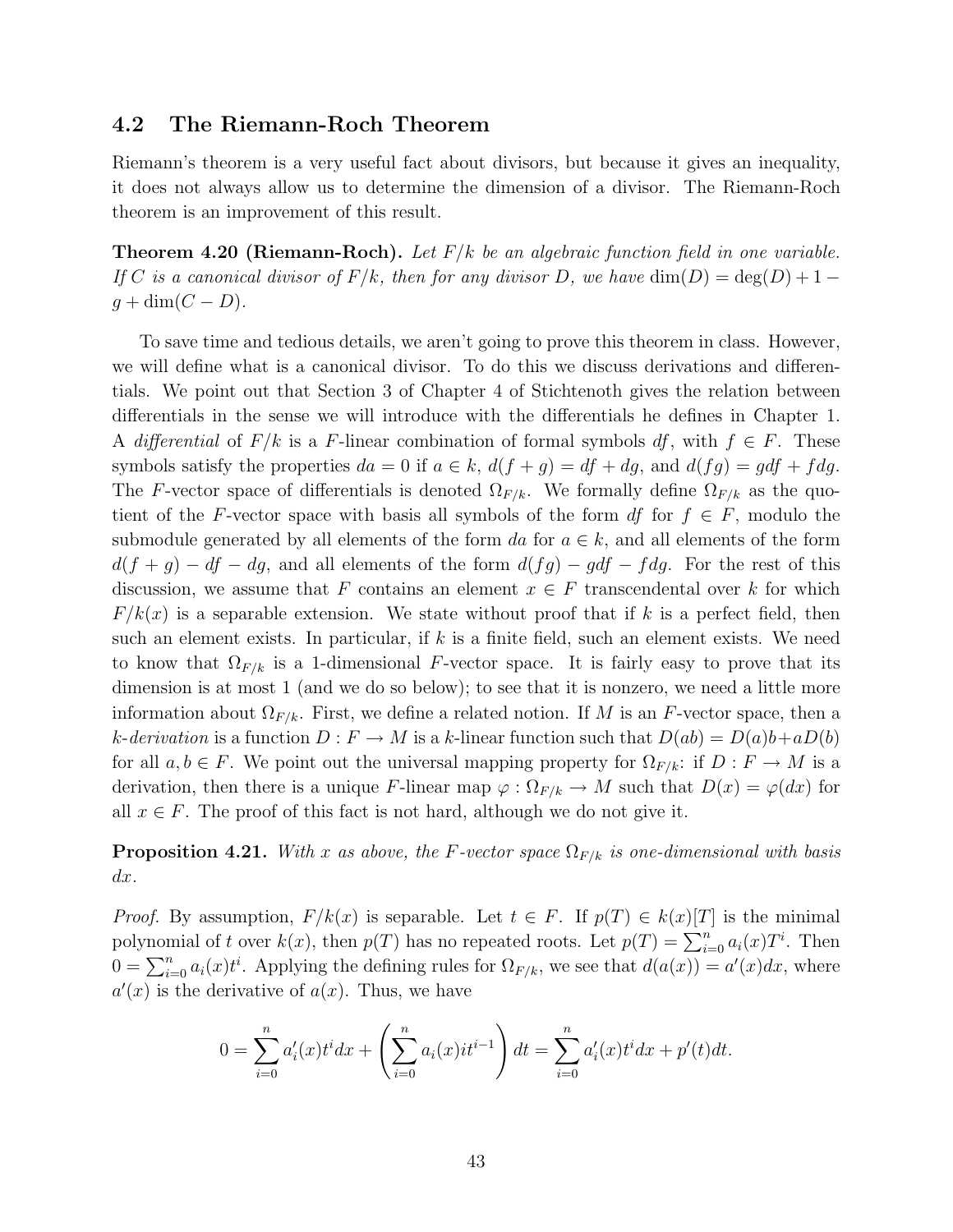Since  $p(T)$  has no repeated roots,  $p'(t) \neq 0$ . Therefore, we may solve for dt, obtaining

$$
dt = \frac{-\sum_{i=0}^{n} a_i'(x)t^i}{p'(t)}dx.
$$

Therefore,  $dt \in F dx$ . Since  $\Omega_{F/k}$  is spanned by dt for  $t \in F$ , this proves that  $\Omega_{F/k} = F dx$ . To finish the proof, we need to show that  $\Omega_{F/k}$  is nonzero. To do this we produce a nonzero derivation  $D: F \to F$ . We have the derivation  $\frac{d}{dx}$  on  $k(x)$ . The argument above actually shows that  $\frac{d}{dx}$  extends uniquely to a derivation on F. For, if  $t \in F$  and  $p(T)$  is its minimal polynomial over  $k(x)$ , then we define D by the formula

$$
D(t) = \frac{-\sum_{i=0}^{n} a'_i(x)t^i}{p'(t)}.
$$

 $\Box$ 

Let x be as above, and let  $\omega = f dx$  be a differential. We then define the divisor  $(\omega)$ of the differential  $\omega$  as follows. We first assume that  $\omega = dx$ . Let  $P \in \mathbf{P}_F$ , and let t be a generator of the ideal P such that  $dt \neq 0$ . We point out that such a t exists. For, if t is any generator of P, if  $dt \neq 0$ , then we are done. If  $dt = 0$ , write  $x = t^n u$  for some  $n \in \mathbb{Z}$  and unit u. Then  $dx = nt^{n-1}u dt + t du = t du$  since  $dt = 0$ . So,  $du \neq 0$ . Then  $d(tu) = udt + tdu = tdu \neq 0$ , and so tu is a generator of P whose differential is nonzero. Write  $dx = f dt$  for some  $f \in F$ . We write  $f = dx/dt$ . Then the coefficient of P in  $(dx)$ is  $v_P(dx/dt)$ . In other words, if we write  $(dx) = \sum_P v_P(dx)P$ , then  $v_P(dx) = v_P(dx/dt)$ . We note without proof that if  $f \in \mathcal{O}_P$ , then  $df/dt \in \mathcal{O}_P$ . From this fact it follows that the definition of  $(dx)$  is well defined. For, if t' is another generator of P, write  $t' = tu$  for some unit u. Then  $dt'/dt = u + tdu/dt \in \mathcal{O}_P$  by the previous line. Similarly,  $dt/dt' \in \mathcal{O}_P$ . Since  $dt'/dt$  and  $dt/dt'$  are inverses, each is a unit. Finally,  $dx/dt' = dx/dt \cdot dt/dt'$  differs from  $dx/dt$  by the unit  $dt/dt'$ , so  $v_P (dx/dt) = v_P (dx/dt')$ . For a general differential  $\omega = f dx$ , we set  $(\omega) = (f) + (dx)$ . Therefore, any two differentials have equivalent divisors, so the class of the divisor of a differential is uniquely determined. Any such divisor is called a canonical divisor.

**Example 4.22.** Let  $F = k(x)$ . We compute a canonical divisor of  $F/k$ . We can use x since F is obviously separable over  $k(x)$ . First, consider a point P that is the maximal ideal of  $k[x]_{(p(x))}$  for some irreducible polynomial  $p(x)$ . Then  $p(x)$  is a generator of the maximal ideal. We have  $dp(x) = p'(x)dx$ . Now, since  $p'(x)$  is not divisible by  $p(x)$ , we see that  $v_{p(x)}(p'(x)) = 0$ . Thus,  $v_{p(x)}(dx) = 0$ . This handles all but one point. The remaining point is  $P_{\infty}$ , the point at infinity. The element  $x^{-1}$  is a generator of this maximal ideal. Since  $dx^{-1} = -x^{-2}dx$  and  $v_{\infty}(f) = -\deg(f)$ , we see that  $v_{\infty}(dx) = -v_{\infty}(x^{-2}) = \deg(x^{-2}) = -2$ . Therefore, the canonical divisor  $(dx)$  is  $-2P_{\infty}$ . Since we see that deg $(-2P_{\infty}) = -2$  and its degree is  $2g - 2$ , as we will see in the next corollary, this yields  $g = 0$ . We will give another proof of this in the next section.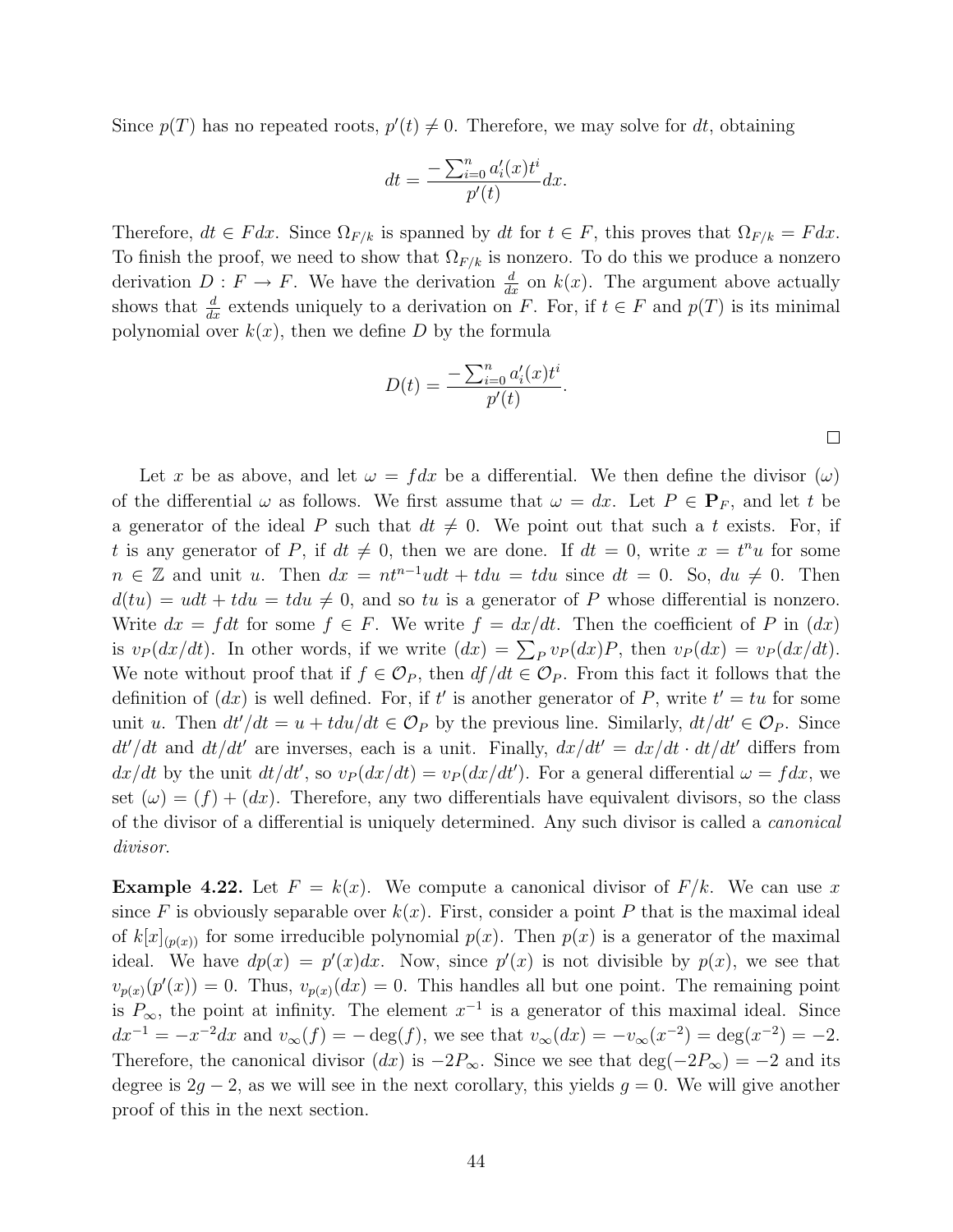We give some elementary consequences of the Riemann-Roch theorem.

Corollary 4.23. Let C be a canonical divisor of  $F/k$ . Then  $deg(C) = 2g - 2$  and  $dim(C) =$  $g$ .

*Proof.* The Riemann-Roch theorem applied to  $D = 0$  yields  $1 = 1 - g + \dim(C)$ . Therefore,  $\dim(C) = g$ . Next, applying the theorem to  $D = C$  yields  $\dim(C) = \deg(C) + 1 - g + \dim(0)$ , or  $g = \deg(C) + 1 - g + \dim(0)$ , which then gives  $\deg(C) = 2g - 2$ .  $\Box$ 

These formulas for the degree and the dimension uniquely determine the divisor class of C, as the next corollary shows.

Corollary 4.24. A divisor D is a canonical divisor if and only if  $\deg(D) = 2g - 2$  and  $\dim(D) \geq g$ .

*Proof.* Let D be a divisor with  $deg(D) = 2g - 2$  and  $dim(D) \geq g$ . If C is a canonical divisor, we need to show that  $D \sim C$ . By the Riemann-Roch theorem,  $\dim(D) = \deg(D) + 1 - g +$  $\dim(C-D)$ . Since  $\dim(D) \geq g$  and  $\deg(D) = 2g-2$ , we get  $g \leq 2g-2+1-g+\dim(C-D)$ , or  $1 \le \dim(C - D)$ . Since  $\deg(C - D) = \deg(C) - \deg(D) = 0$ , Corollary 4.7 shows that  $C - D$  is principal. Thus,  $D \sim C$ . Note that this forces dim(D) = g.  $\Box$ 

We can improve on the second statement of Riemann's theorem.

**Corollary 4.25.** If D is a divisor with  $\deg(D) > 2g - 2$ , then  $\dim(D) = \deg(D) + 1 - g$ .

*Proof.* Suppose that  $deg(D) > 2g - 2$ . Then  $deg(C - D) < 0$ , so  $dim(C - D) = 0$ . The corollary then follows from the Riemann-Roch theorem.  $\Box$ 

We will not say very much about how one can find the genus of a function field; in fact, it is difficult in general to calculate the genus. We do state without proof one fact: If  $F/k$ is the function field of the affine curve  $Z(f(x, y))$  for some polynomial  $f(x, y) \in k[x, y]$  of degree d. Then the genus g of  $F/k$  satisfies  $g \leq \frac{1}{2}$  $\frac{1}{2}(d-1)(d-2)$ , and equality holds if the projective version of this affine curve is nonsingular. We will use this below to show that the function field of an elliptic curve has genus 1.

#### 4.3 Fields of Genus 0 and 1

In this section we classify fields of genus 0 and 1. We first consider genus 0. To start, let us see a second argument for why the genus of the rational function field  $k(x)/k$  is 0. Let  $P = P_{\infty}$ , a point of degree 1. The valuation  $v_P$  corresponding to  $\mathcal{O}_P$  is given by  $v_P(\varphi(x)) = -\deg(\varphi(x))$ . If  $D = nP$ , then by Riemann's theorem, if n is large enough, then  $\dim(D) = \deg(D) + 1 - g$ . Since  $\deg(D) = n$ , it is enough to calculate  $L(D)$ . As we saw in an earlier example, the space  $L(D)$  is the set of all  $f \in k[x]$  with  $\deg(f(x)) \leq n$ , which has dimension  $n + 1$ . Then  $g = \deg(D) - \dim(D) + 1 = 0$ . Note that  $P_{\infty}$  is a rational point of  $k(x)/k$ .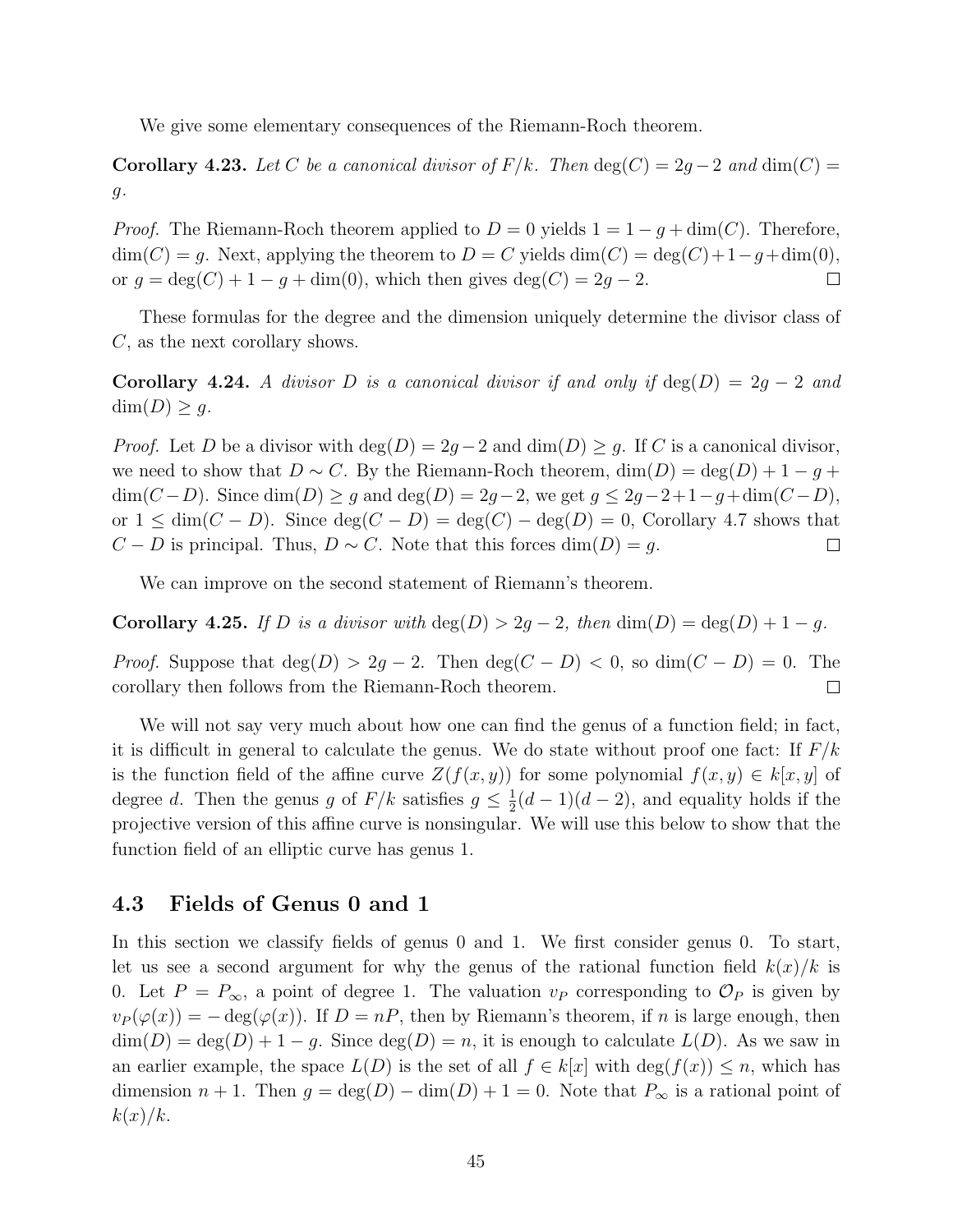For a partial converse, suppose that  $F/k$  has genus 0. Recall that we are assuming that k is the exact field of constants. Moreover, suppose that there is a *rational point*  $P \in \mathbf{P}_F$ . That is, suppose that  $\deg(P) = 1$ . By Riemann's theorem,  $\dim(P) \geq \deg(P) + 1 = 2$ . Let  $x \in L(P)$  be nonconstant. Then x exists since the set of constants has dimension 1 and  $\dim(L(P)) \geq 2$ . Because  $x \in L(P)$ , we have  $v_P(x) \geq -v_P(P) = -1$  and  $v_Q(x) \geq 0$  for all  $Q \neq P$ . As the nonconstant x must have a pole, we see that  $v_P(x) = -1$ . Then  $x^{-1} \in P$ . By Theorem 4.5,  $[F : k(x)] = deg(x)_{\infty}$ . However, since P is the only pole of x, and since  $v_P(x) = -1$ , the pole divisor  $(x)_{\infty} = P$ . So,  $deg(x)_{\infty} = deg(P) = 1$ , which shows that  $[F : k(x)] = 1$ . Therefore,  $F = k(x)$ , so F is a rational function field in one variable over k.

The assumption that F has a rational point is necessary. Let  $k = \mathbb{R}$  and let F be the function field of the curve  $x^2 + y^2 + 1 = 0$  over k. Then  $F = k(x)(\sqrt{-1-x^2})$ . It can be proven that  $F/k$  has genus 0 but that F has no rational point. Thus, F is not isomorphic to a rational function field in one variable over k. However, if  $k = \mathbb{C}$ , then the genus of  $F/k$ is also 0, but any point is a rational point, so  $k(x)(\sqrt{-1-x^2})$  is isomorphic to a rational function field in one variable. In particular, an exercise will show that  $F$  is generated over  $k$ by  $(i - x)^{-1} \sqrt{-1 - x^2}$ .

We now consider fields of genus 1. We restrict to the case char(k)  $\neq$  2. We will show that a function field  $F/k$  with a rational point has genus 1 if and only if  $F = k(x)(y)$  for some  $y \in F$  with  $y^2 = f(x)$  for some cubic polynomial  $f(x)$  with no repeated roots in k. This means that such a field is precisely the function field of an elliptic curve. First, suppose that  $F = k(x, y)$ , where x is transcendental over k, and with  $y^2 = f(x)$  for some cubic  $f(x)$  with no repeated roots. We first show that  $F/k$  has a rational point P. Consider the extension  $F/k(x)$ , a quadratic extension. Let P be any point for which  $\mathcal{O}_P$  extends the valuation ring  $k[x^{-1}]_{(x^{-1})}$  of  $k(x)$ . Let e be the ramification index and f the residue degree. Since the residue field of  $k[x^{-1}]_{(x^{-1})}$  is k, we see that  $f = \deg(P)$ . Thus, to show that P is a rational point, we need to show that  $f = 1$ . Recall from the Dedekind domain handout that  $ef \leq [F : k(x)] = 2$ . Thus, if we prove that  $e = 2$ , then  $f = 1$  is forced upon us. To see this, let  $v_P$  be the valuation corresponding to  $\mathcal{O}_P$ . Then  $v|_{k(x)} = ev_{\infty}$ , where  $v_{\infty}$ is the valuation on  $k(x)$  corresponding to  $k[x^{-1}]_{(x^{-1})}$ . Since  $v_{\infty}(\varphi(x)) = -\deg(\varphi(x))$ , and  $y^2 = f(x)$ , we have  $v_{\infty}(f(x)) = -3$ . So,  $2v(y) = v(y^2) = -3e$ . For  $v(y) \in \mathbb{Z}$ , this forces  $e = 2$ , as desired. To see that he genus is 1, let  $g(x, y) = y^2 - f(x)$ . Then g is a polynomial of degree 3. Its homogenization is  $y^2z - z^3f(x/z)$ . We have stated that the corresponding projective variety is nonsingular since  $f(x)$  has no repeated roots. Therefore, by the genus formula given earlier,  $g = \frac{1}{2}$  $\frac{1}{2}(3-1)(3-2) = 1$ . Alternatively, we could compute the genus by computing the degree of a canonical divisor  $(dx)$ . If we do so, we would see that  $deg(dx) = 0$ . Since this degree is  $2g - 2$ , we obtain  $g = 1$ .

Now suppose that  $F/k$  has genus 1 and that  $F/k$  has a rational point P. We produce  $x, y \in F$  such that x is transcendental over k and  $y^2 = f(x)$  for some cubic  $f(x)$  with no repeated roots in k. By the Riemann-Roch theorem, if  $deg(D) > 2g - 2 = 0$ , then  $\dim(D) = \deg(D) + 1 - g = \deg(D)$ . Therefore,  $\dim(nP) = n$  if  $n > 0$ . Furthermore,  $L(nP) \subseteq L((n+1)P)$  since  $(n+1)P \geq nP$ . There are then elements  $x \in L(2P) \setminus L(P)$  and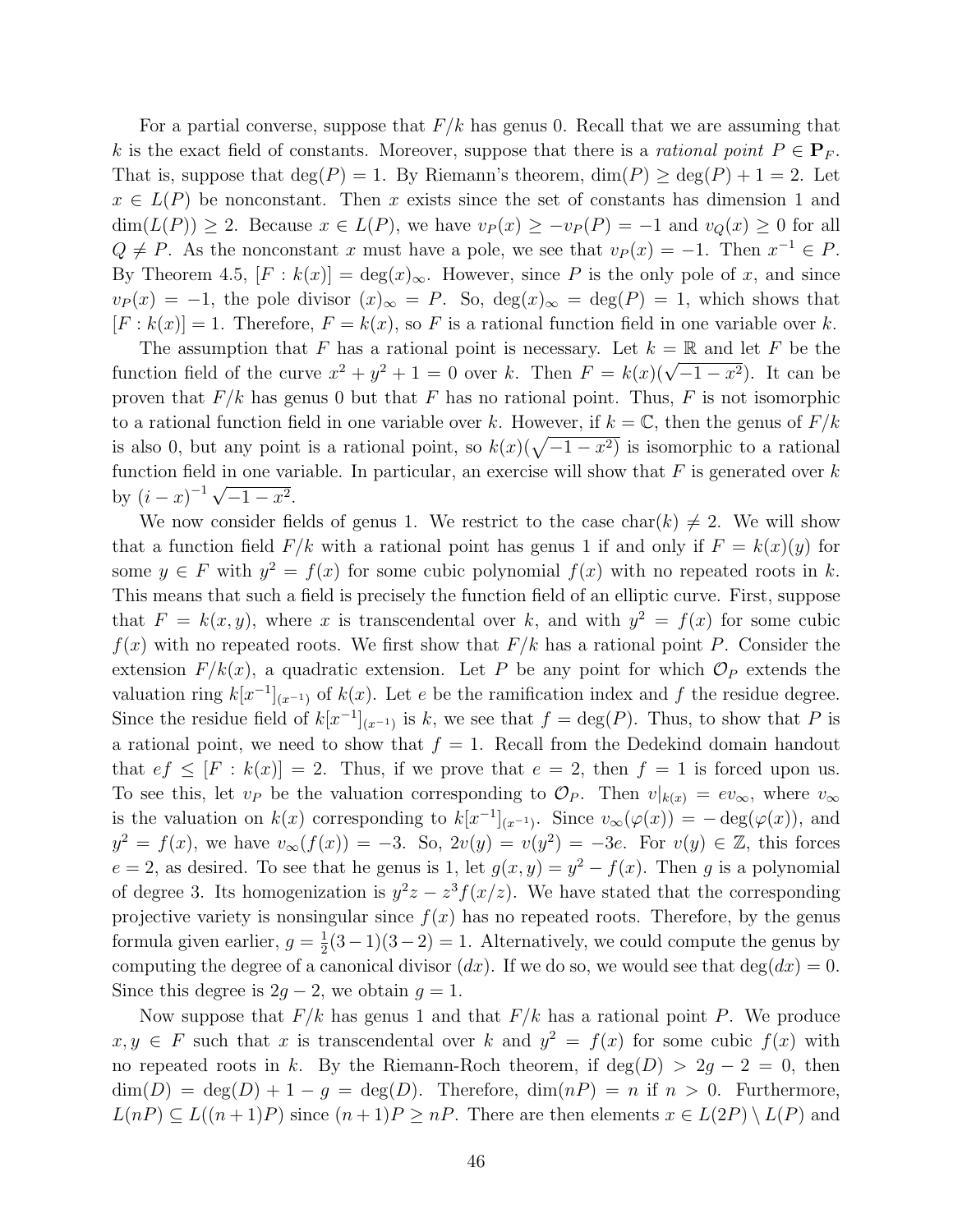$y \in L(3P) \setminus L(2P)$ . So, for all  $Q \neq P$ , we have  $v_Q(x) \geq 0$  and  $v_Q(y) \geq 0$ , while at P we have  $v_P(x) = -2$  and  $v_P(y) = -3$ . The element x is transcendental over k since it is not constant (as  $v_P(x) \neq 0$ ). Since P is the only pole of x or y, we see that  $(x)_{\infty} = 2P$  and  $(y)_{\infty} = 3P$ . From Theorem 4.5, this implies that  $[F : k(x)] = 2$  and  $[F : k(y)] = 3$ . So,  $F/k(x)$  and  $F/k(y)$  have no intermediate fields, since these degrees are prime. Therefore,  $F = k(x, y)$ . We wish to show that y satisfies a cubic over  $k(x)$ . To see this, note that the seven elements  $1, x, x^2, x^3, y, xy, y^2$  all lie in  $L(6P)$ . Since  $dim(6P) = 6$ , these elements are linearly dependent over k. There are constants with  $ay^2 + bxy + cy + dx^3 + ex^2 + hx + j = 0$ . At least one of  $a, b, c$  is nonzero since x is transcendental over k. From this it follows that  $a \neq 0$  else  $y \in k(x)$ , which is not true. By dividing by a, we may assume that  $a = 1$ . Similarly,  $d \neq 0$  else x satisfies a quadratic over  $k(y)$ , which is impossible since  $F = k(y)(x)$ and  $[F: k(y)] = 3$ . By completing the square, we have  $(y + \frac{1}{2})$  $(\frac{1}{2}(bx+c))^2 - f(x) = 0$ , where  $f(x)$  is a cubic in x. Finally, if we replace y by  $y + \frac{1}{2}$  $\frac{1}{2}(bx+c)$ , then F is still equal to  $k(x, y)$ , and  $y^2 = f(x)$ . It remains to show that  $f(x)$  has no repeated roots. If, instead, we can write  $f(x) = \alpha(x - \beta)^2(x - \gamma)$  for some  $\alpha, \beta, \gamma \in k$ , then  $(y/(x - \beta))^2 = \alpha(x - \gamma)$ . Replacing y by  $y/(x - \beta)$ , we still have that x, y generate F over k. However, since  $y^2 = \alpha(x - \gamma)$ , we see that  $x \in k(y)$ . Therefore,  $F = k(y)$ , and so F is a rational function field in one variable over k. However, this would yield  $g = 0$ , while we are assuming that  $g = 1$ . Thus,  $f(x)$  has no repeated roots in k.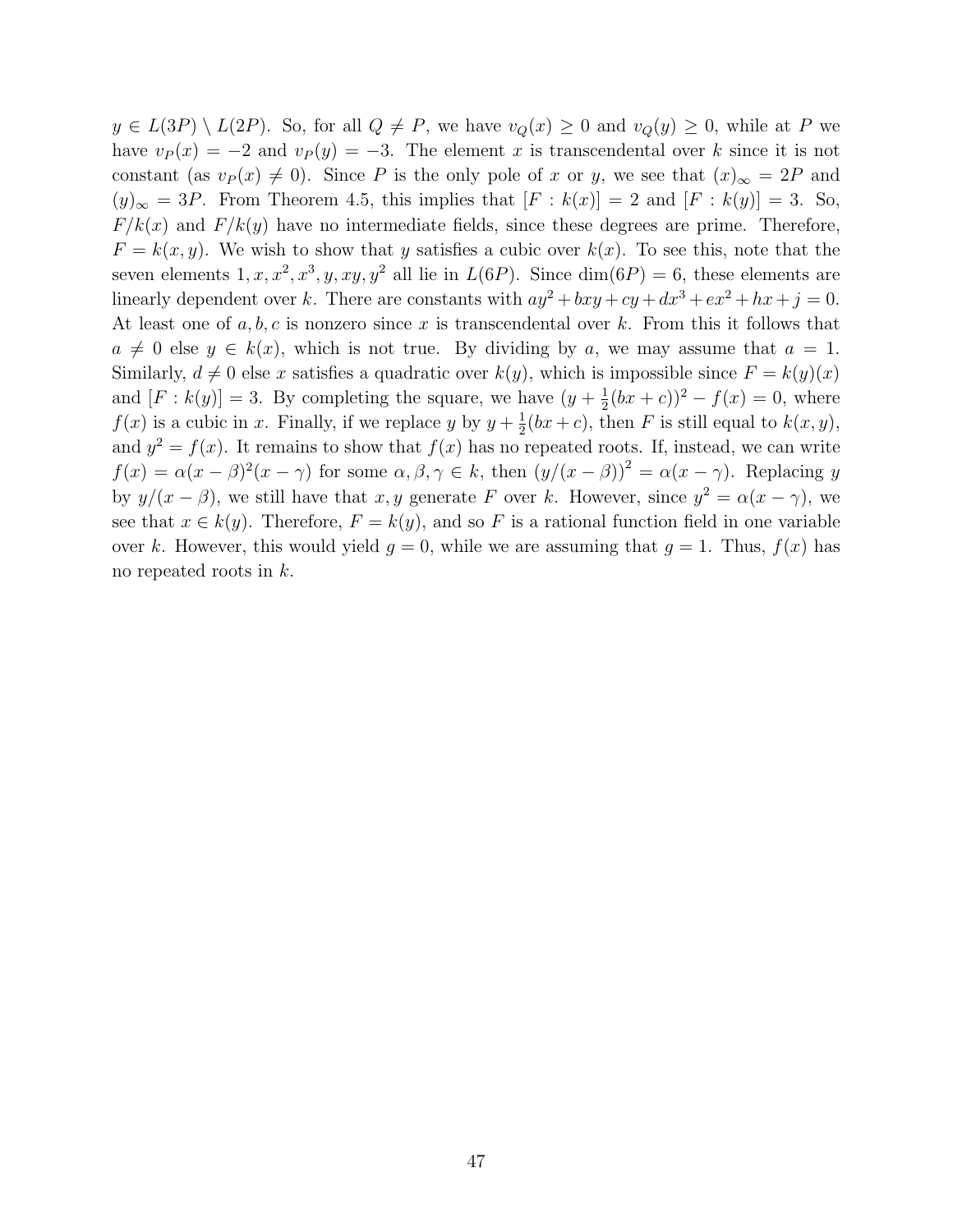# 5 Goppa Codes

We now put the Riemann-Roch theorem to work to define a class of codes. These codes were discovered by Goppa in 1981. Let  $F/\mathbb{F}_q$  be an algebraic function field in one variable. We assume that  $\mathbb{F}_q$  is the exact constant field. We denote the genus of  $F/\mathbb{F}_q$  by g. Let  $P_1, \ldots, P_n$  be rational points in  $\mathbf{P}_F$ . Recall that P is a rational point if  $\deg(P) = 1$ . Thus, the residue field of a point is  $\mathbb{F}_q$  if and only if the point is a rational point. Consider the divisor  $D = P_1 + \cdots + P_n$ , and let G be a divisor whose support is disjoint from  $\{P_1, \ldots, P_n\}$ . Define an evaluation function  $ev_D: L(G) \to \mathbb{F}_q^n$  by  $ev_D(f) = (f(P_1), \ldots, f(P_n))$ . To see that this is well defined, if  $f \in L(G)$ , then  $v_{P_i}(f) \geq 0$  since  $P_i$  is not in the support of G. Therefore,  $f(P_i)$  is defined and is an element of  $\mathbb{F}_q = \mathbb{F}_q(P_i)$  for each i. It is easy to see that  $ev_D$  is  $\mathbb{F}_q$ -linear. For addition, we have

$$
\mathrm{ev}_D(f+g) = ((f+g)(P_1), \dots, (f+g)(P_n))
$$
  
= (f(P\_1) + g(P\_1), \dots, f(P\_n) + g(P\_n)  
= (f(P\_1), \dots, f(P\_n)) + (g(P\_1), \dots, g(P\_n))  

$$
\mathrm{ev}_D(f) + \mathrm{ev}_D(g).
$$

If  $a \in \mathbb{F}_q$ , then

$$
ev_D(af) = ((af)(P_1), ..., (af)(P_n))
$$
  
=  $(a(P_1)f(P_1), ..., a(P_n)f(P_n))$   
=  $(af(P_1), ..., af(P_n)) = a ev_D \varphi(f)$ 

since a is a constant function. The image of  $ev_D$  is then a  $\mathbb{F}_q$ -subspace of  $\mathbb{F}_q^n$ .

**Definition 5.1.** With notation as above, the Goppa code  $C<sub>L</sub>(D, G)$  is the image of  $ev<sub>D</sub>$ . That is,  $C_L(D, G) = \{ (f(P_1), \ldots, f(P_n)) : f \in L(G) \}.$ 

From basic facts about divisors, we can determine the parameters of a Goppa code.

**Theorem 5.2.** The parameters of the Goppa code  $C<sub>L</sub>(D, G)$  has length  $n = \deg(D)$ , dimension  $k = \dim(G) - \dim(G - D)$ , and distance  $d \geq n - \deg(G)$ .

*Proof.* The length of the code is the number n of rational points  $P_1, \ldots, P_n$ . Since  $D =$  $\sum_{i=1}^{n} P_i$  and each  $P_i$  has degree 1, we see that  $n = \deg(D)$ . To determine the dimension, since  $ev_D$  is linear, we see that  $k = \dim(L(G)) - \dim(\ker(ev_D))$ . We show that  $ker(ev_D) =$  $L(G-D)$ . Let  $f \in \text{ker}(\text{ev}_D)$ . Then  $f(P_i) = 0$  for all i. Then  $v_{P_i}(f) \geq 1$ , so  $v_{P_i}(f) \geq 1$  $-v_{P_i}(G - D) = 1$ . If Q is any other point, then  $v_Q(f) \ge -v_Q(G) = -v_Q(G - D)$  since  $f \in L(G)$ . Therefore, we see that  $f \in L(G-D)$ . Conversely, if  $f \in L(G-D)$ , then  $f \in L(G)$ since  $G-D \leq G$ , and  $f(P_i) = 0$  for all i since  $v_{P_i}(f) \geq -v_{P_i}(G-D) = 1$ . Thus,  $f \in \text{ker}(\text{ev}_D)$ . We have then shown that  $\ker(\text{ev}_D) = L(G - D)$ , and so  $k = \dim(L(G) - \dim(L(G - D)) =$  $\dim(G) - \dim(G - D)$ . Finally, let  $ev_D(f) \in C<sub>L</sub>(D, G)$  have weight d. Then  $n - d$  of the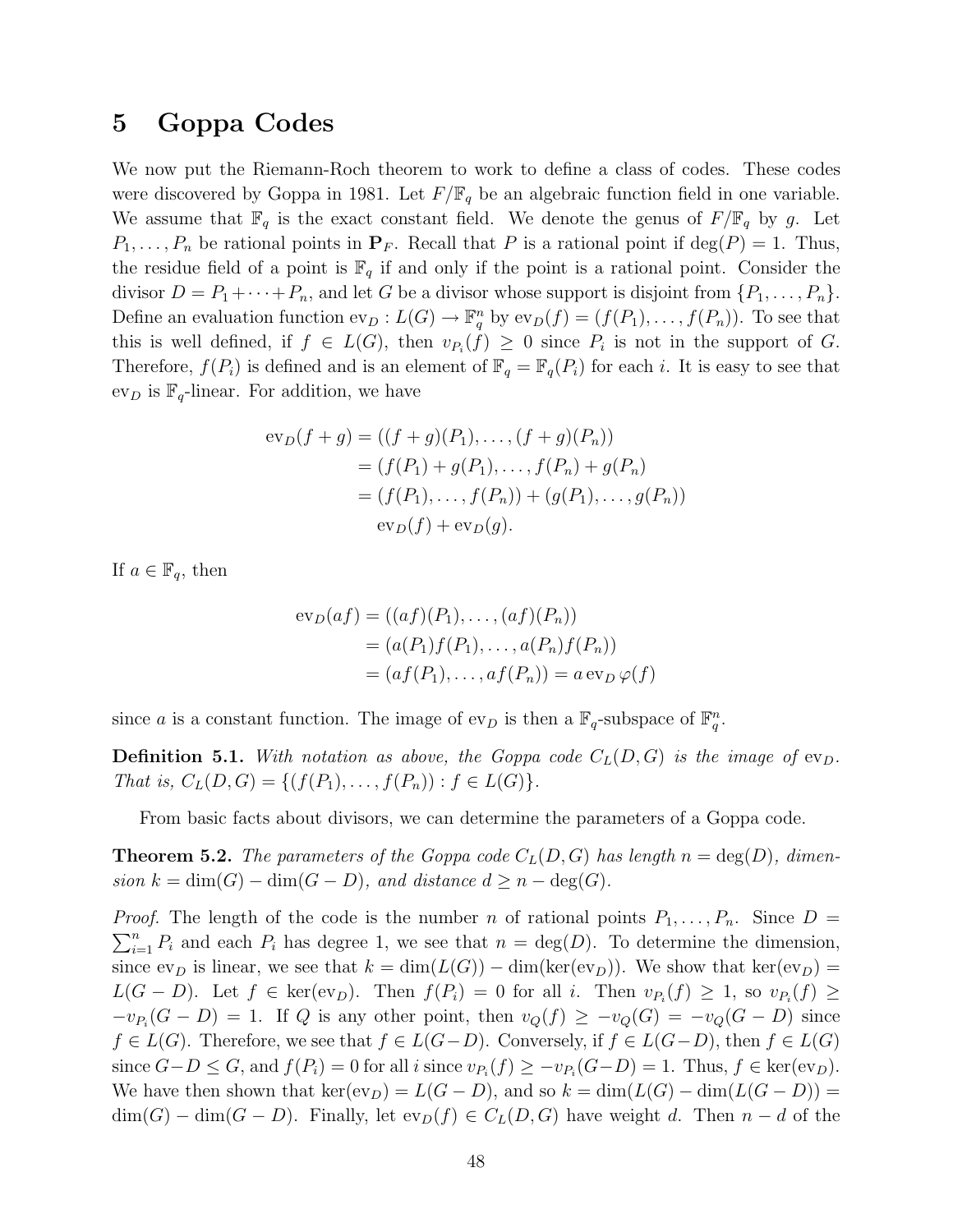coordinates of  $ev_D(f)$  are zero. If these zeros are at the points  $P_{i_1}, \ldots, P_{i_{n-d}}$ , then we see that  $f \in L(G - P_{i_1} - \cdots - P_{i_{n-d}})$ . This space is then nonzero, so the degree of  $G - P_{i_1} - \cdots - P_{i_{n-d}}$ is nonnegative. In other words,  $deg(G) - (n - d) \geq 0$ , so  $d \geq n - deg(G)$ , as desired.  $\Box$ 

The Riemann-Roch theorem will give us more information about the parameters of this code.

**Corollary 5.3.** Suppose that  $deg(G) < n$ . Then  $ev_D$  is injective, and so  $k = dim(G) \ge$  $deg(G) + 1 - g$  and  $d \geq n - deg(G)$ . Furthermore, if  $n > deg(G) > 2g - 2$ , then  $k =$  $deg(G) + 1 - g.$ 

*Proof.* We are claiming nothing new about d. If  $deg(G) < n$ , then  $deg(G - D) < 0$ , so  $L(G-D) = 0$ . Thus, ker(ev<sub>D</sub>) = 0, so ev<sub>D</sub> is injective. This implies that  $k = \dim(G)$ . From Riemann's theorem, we have  $\dim(G) \geq \deg(G) + 1 - g$ , which yields  $k \geq \deg(G) + 1 - g$ . Finally, if  $n > deg(G) > 2g - 2$ , then the Riemann-Roch theorem yields  $dim(G) = deg(G) +$  $1 - g$ , so = deg(G) + 1 – g.  $\Box$ 

As an immediate consequence, if  $2g - 2 < deg(G) < n$ , then  $k + d \ge n + 1 - g$ . Therefore, if  $F = \mathbb{F}_q(x)$  is a rational function field over  $\mathbb{F}_q$ , then  $g = 0$ , and so  $k + d \geq n + 1$ . However, the Singleton bound says that  $k + d \leq n + 1$ . Therefore,  $k + d = n + 1$ . In other words, Goppa codes associated to  $\mathbb{F}_q(x)/\mathbb{F}_q$  are MDS codes; that is, codes that attain the Singleton bound. The only problem with this is that there are only  $q + 1$  rational points of  $\mathbb{F}_q(x)/\mathbb{F}_q$ ; these are the points corresponding to the discrete valuation rings  $k[x]_{(x-a)}$  for  $a \in \mathbb{F}_q$  along with  $k[x^{-1}]_{(x^{-1})}$ . So, if  $q=2$ , we can only build Goppa codes of length at most 3 if we use  $F = \mathbb{F}_2(x)$ .

**Proposition 5.4.** Suppose that  $\deg(G) < n$ . If  $\{x_1, \ldots, x_k\}$  is a basis for  $L(G)$ , then

|                                | $x_1(P_1)$ $x_1(P_2)$ |          | $\cdots x_1(P_n)$ |
|--------------------------------|-----------------------|----------|-------------------|
|                                | $x_2(P_1)$ $x_2(P_2)$ | $\cdots$ | $x_2(P_n)$        |
|                                |                       |          |                   |
| $x_k(P_1)$ $x_k(P_2)$ $\cdots$ |                       |          | $x_k(P_n)$ /      |

is a generator matrix for  $C_L(D, G)$ .

*Proof.* Recall that a generator matrix for a code is a  $k \times n$  matrix whose rows form a basis for the code. Since  $\deg(G) < n$ , the map  $ev_D: L(G) \to \mathbb{F}_q^n$  is injective. Therefore, if  $\{x_1, \ldots, x_k\}$ is a basis for  $L(G)$ , then  $\{ev_D(x_1), \ldots, ev_D(x_n)\}$  is a basis for the image of  $ev_D$ , which is  $C<sub>L</sub>(D, G)$ . The *i*-th row of the matrix above is simply the vector  $ev<sub>D</sub>(x<sub>i</sub>)$ , so the matrix is indeed a generator matrix for the Goppa code.  $\Box$ 

**Definition 5.5.** The integer  $d^* = n - \deg(G)$  is called the designated distance of the code  $C<sub>L</sub>(D, G)$ . It is a lower bound for the actual distance of the code.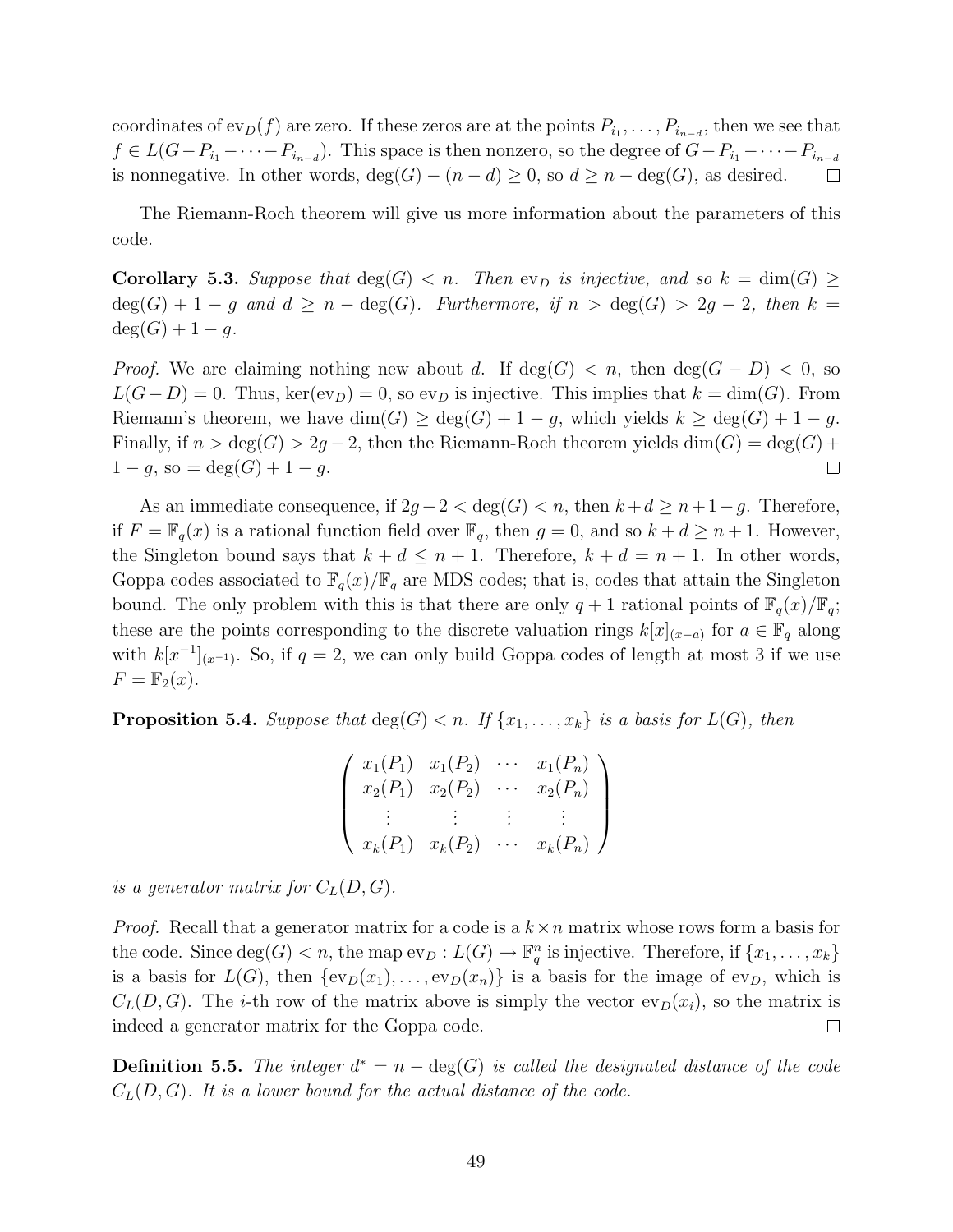# 5.1 Goppa Codes coming from  $\mathbb{F}_q(x)/\mathbb{F}_q$

In this section we will relate BCH codes and Reed Solomon codes to Goppa codes. We will see that such codes arise from Goppa codes associated to the function field  $\mathbb{F}_q(x)$ . First note that there are  $q + 1$  rational points of  $\mathbb{F}_q(x)/\mathbb{F}_q$ ; these correspond to the discrete valuation rings  $\mathbb{F}_q[x]_{(x-a)}$  for  $a \in \mathbb{F}_q$  and to  $\mathbb{F}_q[x^{-1}]_{(x^{-1})}$ . Therefore, any Goppa code constructed from this function field is limited to have its length n satisfy  $n \leq q+1$ . In particular, if we work with  $\mathbb{F}_2$ , we can have codes of length at most 3. To avoid repeatedly making reference to the function field  $\mathbb{F}_q(x)/\mathbb{F}_q$ , we call a Goppa code a *rational Goppa code* if it is associated to  $\mathbb{F}_q(x)/\mathbb{F}_q$ .

Recall our standard notation for the parameters of a code;  $n$  is the length of the code,  $k$  is the dimension of the code, and  $d$  is the distance of the code. We note what are the parameters of a rational Goppa code in terms of the degree of G in the next proposition.

**Proposition 5.6.** Let  $C<sub>L</sub>(D, G)$  be a rational Goppa code with parameters n, k, and d. Then  $k = 0$  if and only if  $\deg(G) < 0$ , and  $k = n$  if and only if  $\deg(G) > n - 2$ . Furthermore, if  $0 \leq deg(G) \leq n-2$ , then  $k = 1 + deg(G)$  and  $d = n - deg(G)$ . In particular,  $C<sub>L</sub>(D, G)$  is an MDS code.

*Proof.* If  $deg(G) < 0$ , then  $L(G) = 0$ , so  $C_L(D, G) = 0$ . If  $deg(G) > n-2$ , then  $deg(G-D) >$  $-2 = 2g - 2$ , where  $g = 0$  is the genus of  $\mathbb{F}_q(x)/\mathbb{F}_q$ . Thus, by the Riemann-Roch theorem,

$$
\dim(G - D) = \deg(G - D) + 1 - g = \deg(G - D) + 1 = \deg(G) - n + 1.
$$

Since  $k = \dim(G) - \dim(G - D)$ , and  $\dim(G) = \deg(G) + 1 - g$ , also by Riemann-Roch, we see that  $k = \deg(G) + 1 - (\deg(G) - n + 1) = n$ . Finally, if  $0 \le \deg(G) \le n - 2$ , then  $\dim(G - D) = 0$  since  $\deg(G - D) \leq -2 < 0$ . Thus,  $k = \dim(G) = \deg(G) + 1$  by Riemann-Roch. Also,  $d \geq n - \deg(G)$ . Since  $k + d \leq n + 1$  by the Singleton bound, this forces  $d = n - \deg(G)$ . The code is then an MDS code since the Singleton bound is met.  $\Box$ 

Recall the definition of a Reed-Solomon code over  $\mathbb{F}_q$ . Let  $n = q - 1$ , and let  $\alpha$  be a primitive element of  $\mathbb{F}_q$ . We identify the vector space  $\mathbb{F}_q^n$  with the vector space of polynomials of degree less than *n* under the association  $(a_0, \ldots, a_{n-1}) \mapsto a_0 + \cdots + a_{n-1}x^{n-1}$ . The code consisting of all polynomials  $p(x)$  of degree less than n with  $p(\alpha) = p(\alpha^2) = \cdots = p(\alpha^{d-1}) = 0$ is a Reed-Solomon code of dimension  $n + 1 - d$ . As we will see, this is (almost) a special example of a Goppa code. In fact, we look at a larger class of codes, which are called generalized Reed-Solomon codes. To motivate the definition, we look at the original definition of Reed and Solomon, which is different than the definition we gave. Set  $n = q$ , and let  $\alpha$  be a primitive element of  $\mathbb{F}_q$ . Set  $\alpha_i = \alpha^i$  for  $0 \le i \le q-2$ , and set  $\alpha_{q-1} = 0$ . Pick an integer  $k < n$  and let L be the vector space of polynomials in  $\mathbb{F}_q[x]$  of degree less than k. Then the code

$$
C = \{ (f(\alpha_0), \dots, f(\alpha_{q-1})) : f \in L \}
$$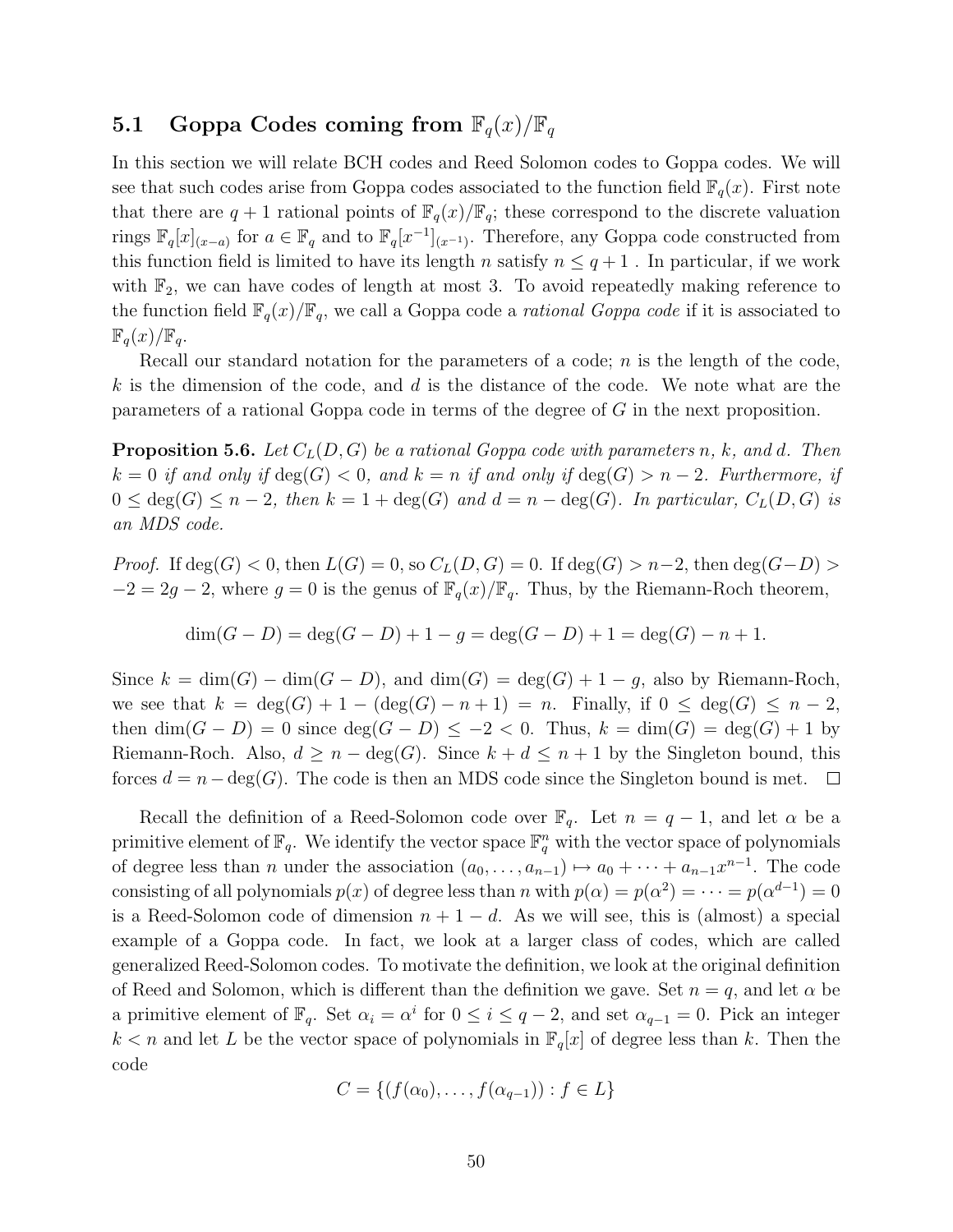is the type originally defined by Reed and Solomon. This is a code of length  $n = q$  and dimension k; we note that the linear transformation  $f \mapsto (f(\alpha_0), \ldots, f(\alpha_{q-1}))$  is injective since  $k < n$  and a nonzero polynomial of degree  $\lt k$  cannot have n roots. Thus,  $\dim(C)$  $\dim(L) = k$ . Moreover, given any nonzero f, since f has at most k-1 roots, at least  $n-k+1$ of the components of the vector  $(f(\alpha_0), \ldots, f(\alpha_{q-1}))$  are nonzero. This says  $d \geq n - k + 1$ . The Singleton bound shows that  $d = n-k+1$ , and so this code is an MDS code. To generalize this definition, let  $v = (v_1, \ldots, v_n) \in \mathbb{F}_q^n$  have all nonzero entries, let  $\alpha = (\alpha_1, \ldots, \alpha_n)$  have distinct components in  $\mathbb{F}_q$ , and consider the code

$$
GRSk(\alpha, v) = \{ (v_1 f(\alpha_1), \ldots, v_n f(\alpha_n) : f \in L \}.
$$

This is called a generalized Reed-Solomon code. If  $\mathbf{1} = (1, \ldots, 1)$  and  $\alpha = (\alpha_0, \ldots, \alpha_{q-1})$  as above, then this Reed-Solomon code is the code originally defined by Reed and Solomon. To see the connection between these codes and the Reed-Solomon codes we defined earlier, we first define the *extended code*  $\overline{C}$  of a code C. This is the code

$$
\overline{C} = \left\{ (c_1, \ldots, c_{n+1}) \in \mathbb{F}_q^{n+1} : (c_1, \ldots, c_n) \in C, \sum_{i=1}^{n+1} c_i = 0 \right\}.
$$

If H is a parity check matrix for C, then the matrix whose top left part is  $H$ , whose bottom row has every entry 1, and whose last column has all 0 entries except for the bottom is a parity check matrix for  $\overline{C}$ . The code  $\overline{C}$  has length 1 more than the length of C, but whose dimension is the same as the dimension of C. The distance of  $\overline{C}$  is either equal to the distance d of C or to  $d+1$ , depending on whether or not every word in C of weight d has the sum of its coefficients different than 0. We will now show that an extended Reed-Solomon code is a generalized Reed-Solomon code. Let  $\alpha = (\alpha_0, \ldots, \alpha_{q-1})$  with the  $\alpha_i$  defined as above. First note that since every element of  $\mathbb{F}_q$  is a root of  $x^q - x$ , every nonzero element is a root of  $x^{q-1} - 1 = (x - 1)(x^{q-2} + \cdots + x + 1)$ . Thus, if  $c \in \mathbb{F}_q$ , then  $\sum_{i=0}^{q-2} c^i = 0$  if  $c \neq 0, 1$ . Now, let  $f(x) = \sum_{j=0}^{k-1} a_j x^j$ , and set  $c_i = f(\alpha^i) = f(\alpha_i)$  for  $0 \le i \le q-2$ . If  $1 \le l \le q-k-1$ , then

$$
\sum_{i=0}^{q-2} c_i (\alpha^l)^i = \sum_{i=0}^{q-2} \left( \sum_{j=0}^{k-1} a_j (\alpha^i)^j \right) (\alpha^l)^i = \sum_{j=0}^{k-1} a_j \sum_{i=0}^{q-2} (\alpha^{l+j})^i = \sum_{j=0}^{k-1} a_j \cdot 0 = 0
$$

since  $\sum_{i=0}^{q-2} (\alpha^{l+j})^i = 0$  by the comment above since  $1 \leq l + j \leq q - 2$ . Therefore, taking the Reed-Solomon code for  $d = q - k$ , we see that  $\sum_{i=0}^{q-2} c_i x^i$  lies in this code. Under the correspondence between polynomials and n-tuples, this polynomial corresponds to  $(c_0, \ldots, c_{q-2}) = (f(\alpha_0), \ldots, f(\alpha_{q-2}))$ . So, given  $(c_0, \ldots, c_{q-1}) \in \text{GRS}_k(1, \alpha)$ , there is a unique  $f(x)$  of degree  $\lt n$  such that  $f(\alpha_i) = c_i$ , and then  $(c_0, \ldots, c_{q-2})$  lies in the Reed-Solomon code of dimension k and distance  $q - k$ . A similar calculation to that above shows that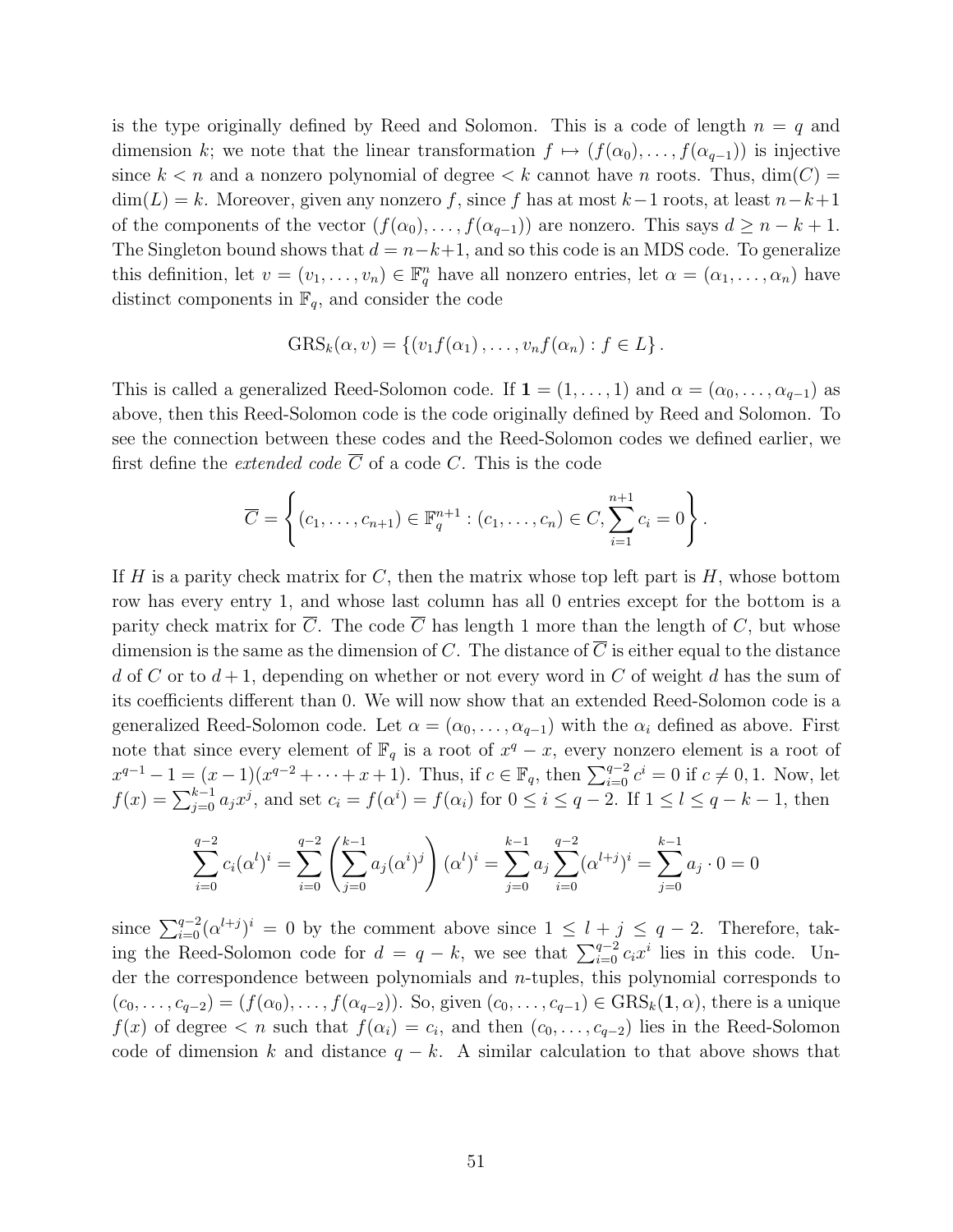$\sum_{i=0}^{q-1} c_i = 0$ , since

$$
\sum_{i=0}^{q-1} c_i = \sum_{i=0}^{q-1} f(\alpha_i) = f(0) + \sum_{i=0}^{q-2} f(\alpha^i) = \sum_{i=0}^{q-2} \sum_{j=0}^{k-1} a_j (\alpha^i)^j
$$

$$
= a_0 + \sum_{j=0}^{k-1} a_j \sum_{i=0}^{q-2} (\alpha^j)^i = a_0 + a_0 \left( \sum_{i=0}^{q-2} 1 \right)
$$

$$
= a_0 + (q-1)a_0 = qa_0 = 0.
$$

Thus,  $GRS_k(1, \alpha)$  is the extended code corresponding to the Reed-Solomon code for  $d = q-k$ . We now show that any generalized Reed-Solomon code is a rational Goppa code.

Proposition 5.7. Every generalized Reed-Solomon code is a rational Goppa code.

*Proof.* Let  $G = nP_{\infty}$  and let  $P_i$  be the point corresponding to  $\mathbb{F}_q[x]_{(x-\alpha_i)}$ . Set  $D = P_1 +$  $\cdots + P_n$ . Then  $L(G) = \{f \in \mathbb{F}_q[x] : \deg(f) < k\}$ , and so

$$
C_L(G, D) = \{ (f(P_1), \dots, f(P_n)) : f \in L(G) \}
$$
  
= \{ (f(\alpha\_1), \dots, f(\alpha\_n)) : f \in L \}

is the generalized Reed-Solomon code  $GRS_k(1, \alpha)$ . To deal with a general  $v = (v_1, \ldots, v_n)$ , find  $g \in \mathbb{F}[x]$  with  $g(P_i) = v_i$  for each i. (This is possible to do with a polynomial of degree  $n-1$ ; finding such a polynomial amounts to solving an appropriate system of n equation and n unknowns.) Consider now  $G = nP_\infty - (g)$ . The support of G is disjoint from that of D, since each  $v_i$  is nonzero, so no  $P_i$  is a zero (or pole) of g. Moreover,  $L(G) = gL(nP_{\infty})$ . Thus, if  $f \in L(nP_{\infty})$ , then  $gf \in L(G)$ , and so

$$
\mathrm{ev}_D(gf) = ((gf)(P_1), \dots, (gf)(P_n)) = (g(P_1)f(P_1), \dots, g(P_n)f(P_n))
$$
  
=  $(v_1f(P_1), \dots, v_nf(P_n)),$ 

which shows that  $C_L(G, D) = \text{GRS}_k(v, \alpha)$ .

We now look at the connection between BCH codes and rational Goppa codes. Recall the definition of a BCH code. We set  $n = q^m - 1$  and let  $\alpha$  be a primitive element of  $\mathbb{F}_{q^m}$ . We choose a positive integer  $e \leq n$ , and we consider the code of all polynomials  $p(x) \in \mathbb{F}_q[x]$ of degree  $\langle n \rangle$  with  $p(\alpha) = \cdots = p(\alpha^{e-1}) = 0$ . The resulting code has designated distance e, which is a lower bound for the actual distance d. A Reed-Solomon code is nothing but a BCH code when  $m = 1$ .

To connect these codes to Goppa codes, we need to relate codes over  $\mathbb{F}_q$  to codes over  $\mathbb{F}_{q^m}.$ 

**Definition 5.8.** Let C be a code of length n over  $\mathbb{F}_{q^m}$ . Then  $C|_{\mathbb{F}_q} := C \cap \mathbb{F}_q^n$  is called a subfield subcode of C, or the restriction of C to  $\mathbb{F}_q$ .

 $\Box$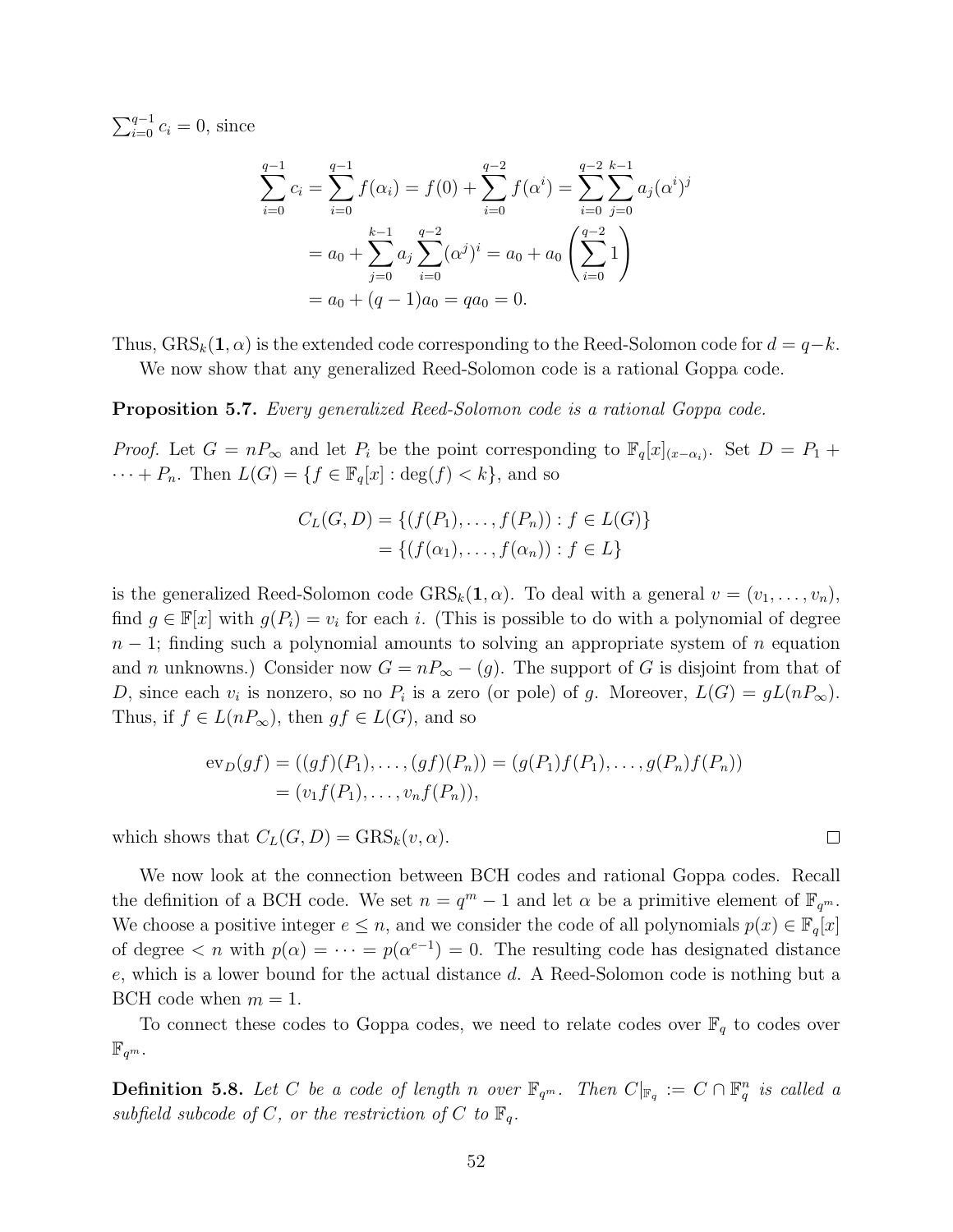In other words,  $C|_{\mathbb{F}_q}$  consists of all codewords  $(c_1, \ldots, c_n) \in C$  such that each  $c_i \in \mathbb{F}_q$ . Assuming that  $C|_{\mathbb{F}_q}$  is not the trivial code, its minimum distance is at least that of C, and its length is *n*. Moreover,  $\dim_{\mathbb{F}_q}(C|_{\mathbb{F}_q}) \leq \dim_{\mathbb{F}_{q^m}}(C)$ ; to see this, suppose that  $\alpha_1, \ldots, \alpha_m$  is an  $\mathbb{F}_q$ -basis for  $\mathbb{F}_{q^m}$ . Take  $v_1, \ldots, v_r \in C|_{\mathbb{F}_q}$  that are linearly independent over  $\mathbb{F}_q$ . If there are  $a_i \in \mathbb{F}_{q^m}$  with  $\sum_i a_i v_i = 0$ , write  $a_i = \sum_j x_{ij} \alpha_j$  for some  $x_j \in \mathbb{F}_q$ . We then have

$$
0 = \sum_{i} a_i v_i = \sum_{i} \left( \sum_{j} x_{ij} \alpha_j \right) v_i = \sum_{j} \alpha_j \left( \sum_{i} x_{ij} v_i \right).
$$

By looking at each component of  $v_i$ , which is an element of  $\mathbb{F}_q$ , we see that since  $\{\alpha_1, \dots, \alpha_m\}$ is an  $\mathbb{F}_q$ -basis of  $\mathbb{F}_{q^m}$ , we have  $\sum_i x_{ij}v_i = 0$  for each j. However, the  $\mathbb{F}_q$ -independence of the  $v_i$  implies that each  $x_{ij} = 0$ , and so each  $a_i = 0$ . Thus, an  $\mathbb{F}_q$ -basis of  $C|_{\mathbb{F}_q}$  is an  $\mathbb{F}_{q^m}$ -independent set in C, which yields the result about dimensions. It is possible that  $\dim_{\mathbb{F}_q}(C|_{\mathbb{F}_q}) < \dim_{\mathbb{F}_{q^m}}(C)$ ; for example, if C is a 1-dimensional code generated by a vector  $(c_1, \ldots, c_n)$ , where  $c_1/c_2 \notin \mathbb{F}_q$ , then for no  $\alpha \in \mathbb{F}_{q^m}$  do we have  $\alpha c_1 \in \mathbb{F}_q$  and  $\alpha c_2 \in \mathbb{F}_q$ . Therefore,  $C|_{\mathbb{F}_q} = 0$ .

Proposition 5.9. Every extended BCH code is a subfield subcode for some rational Goppa code.

*Proof.* Let  $n = q^m - 1$ , and let  $\alpha$  be a primitive element of  $\mathbb{F}_{q^m}$ . Let

$$
C = \{p(x) \in \mathbb{F}_q[x] : \deg(p(x)) < n, \ p(\alpha) = \dots = p(\alpha^{e-1}) = 0\}
$$

be a BCH code. As usual, we associate the *n*-tuple  $(a_0, \ldots, a_{n-1})$  with the polynomial  $a_0 + \cdots + a_{n-1}x^{n-1}$ . If

$$
C' = \{p(x) \in \mathbb{F}_{q^m}[x] : \deg(p(x) < n, \ p(\alpha) = \dots = p(\alpha^{e-1}) = 0\},\
$$

then C' is a Reed-Solomon code, and  $C = C'|_{\mathbb{F}_q}$ . We claim that  $C = C'|_{\mathbb{F}_q}$ . First, if  $(c_1, ..., c_{n+1}) \in \overline{C}$ , then  $(c_1, ..., c_n) \in C = C'|_{\mathbb{F}_q}$ , and  $c_{n+1} = -\sum_{i=1}^n c_i$ . Thus,  $(c_1, ..., c_{n+1}) \in$ C', and so it lies in  $C'|_{\mathbb{F}_q}$  since  $c_{n+1} \in \mathbb{F}_q$ . Conversely, if  $(c_1, \ldots, c_{n+1}) \in C'|_{\mathbb{F}_q}$ , then  $(c_1,\ldots,c_n) \in C'|_{\mathbb{F}_q} = C$  since all  $c_i \in \mathbb{F}_q$ , and as  $c_{n+1} = -\sum_{i=1}^n c_i$ , we see that  $c_{n+1} \in \mathbb{F}_q$ and  $(c_1, \ldots, c_n) \in C$ . Thus,  $C = C'|_{\mathbb{F}_q}$ , as claimed. By the previous result,  $C'$  is a rational Goppa code. Therefore,  $\overline{C}$  is a subfield subcode of a rational Goppa code.  $\Box$ 

In order to get Goppa codes of arbitrary large length over a fixed finite field  $\mathbb{F}_q$ , we need to work with function fields other than  $\mathbb{F}_q(x)/\mathbb{F}_q$ . We will look in detail at some other examples of function fields in the next chapter. Later, we will consider the problem of determining how many rational points there is on a curve. We will prove the Hasse-Weil theorem, which gives a bound, in terms of  $q$  and of the genus of the curve, for the number of rational points.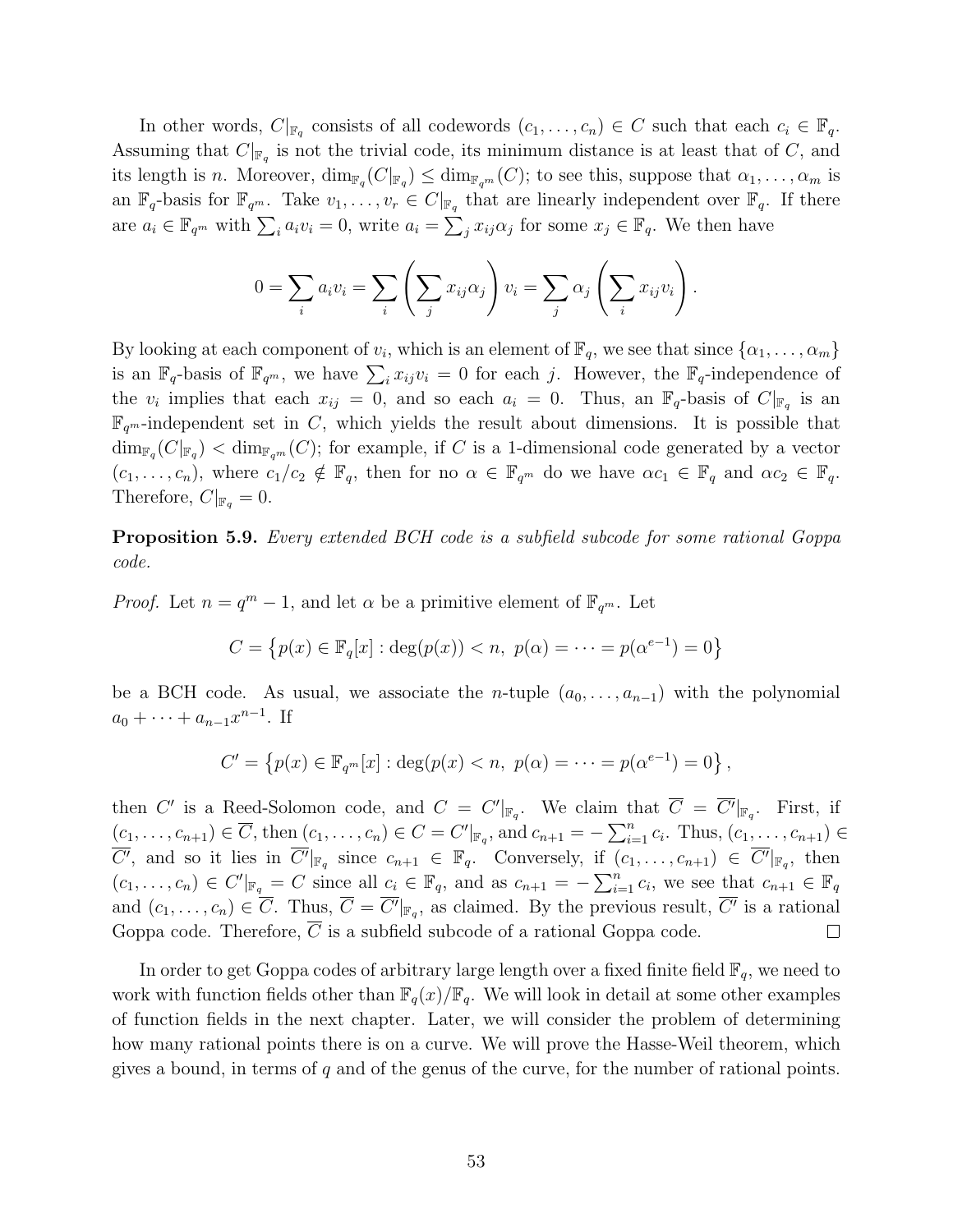# 6 Examples of Function Fields

In this chapter we work in detail with two examples of curves defined over a finite field. To help us make computations, we describe, without proof, the connection between points on the curve and discrete valuation rings of its function field. This connection is a bit more complicated than the situation for algebraically closed fields, where there is a 1-1 correspondence between the points on a nonsingular curve and the discrete valuation rings of its function field.

### 6.1 The Connection Between Points and Places

To describe the correspondence, let  $k = \mathbb{F}_q$  be a finite field, let C be a nonsingular projective curve defined over k, and let  $F = k(C)$  be its function field. Recall that for C to be defined over k means  $C = Z(f)$  for some homogeneous polynomial  $f \in k[x, y, z]$ . Let K be an algebraic closure of k. An exercise, using a small amount of Galois theory, will show that we may take K to be the union of all finite fields containing  $k$ . We view our curve in projective space  $\mathbf{P}^2(K)$  over K. Let P be a point on the curve. The local ring of P is

$$
\mathcal{O}_P(C/k) = \{ \varphi \in F : \varphi(P) \text{ is defined} \}.
$$

Its unique maximal ideal is

$$
M_P(C/k) = \{ \varphi \in F : \varphi(P) = 0 \}.
$$

We will write  $\mathcal{O}_P$  for  $\mathcal{O}_P(C/k)$  and  $M_P$  for  $M_P(C/k)$ . Let  $k(P)$  be the residue field of this valuation ring; that is,  $k(P) = \mathcal{O}_P/M_P$ . Then  $k(P)$  is a finite extension of k. In fact, if ev<sub>P</sub> is the evaluation map  $\mathcal{O}_P \to K$  given by  $ev_P(f) = f(P)$ , then  $ev_P$  is a ring homomorphism from  $\mathcal{O}_P$  to K with kernel  $M_P$ . Thus, ev<sub>P</sub> induces an injective homomorphism  $k(P) \to K$ , and this sends the coset  $\varphi + M_P$  of a function  $\varphi$  to the evaluation  $f(P)$ . If  $P = (a : b : c) \in C$ , then  $\varphi(P) = \varphi(a, b, c)$ . Recall that we may represent elements of  $F = k(C)$  as quotients of homogeneous polynomials over k of the same degree. Thus, we see that  $\varphi(a, b, c) \in k(a, b, c)$ , the field generated over k by the coordinates of P. From this we see that  $k(P) = k(a, b, c)$ . In particular,  $k(P) = k$  if and only if  $a, b, c \in k$ . That is,  $k(P) = k$  if and only if P is a k-rational point. For any point P, we set  $\deg(P) = [k(P) : k]$ . This is the same number as  $deg(M_P)$ , since  $deg(M_P)$  was defined to be  $[\mathcal{O}_P/M_P : k] = [k(P) : k]$ . So, if  $P \in C(k)$  is a k-rational point of C, then  $deg(M_P) = 1$ , so  $M_P$  is a rational point of  $P_F$ . Furthermore, it can be shown that given any place M of  $F/k$  with  $\deg(M) = 1$ , then there is a unique k-rational point  $P \in C$  with  $M = M_P$ . Thus, there is a 1-1 correspondence between rational points of C and rational points of  $P_F$ .

For points of degree greater than 1, the correspondence is somewhat more complicated. Suppose that  $P = (a : b : c) \in C$ . Any automorphism  $\sigma$  of  $K/k$  yields a new point  $\sigma(P) = (\sigma(a), \sigma(b), \sigma(c)) \in \mathbf{P}^2(K)$ . If C is the curve  $Z(f)$  with  $f \in k[x, y, z]$ , then the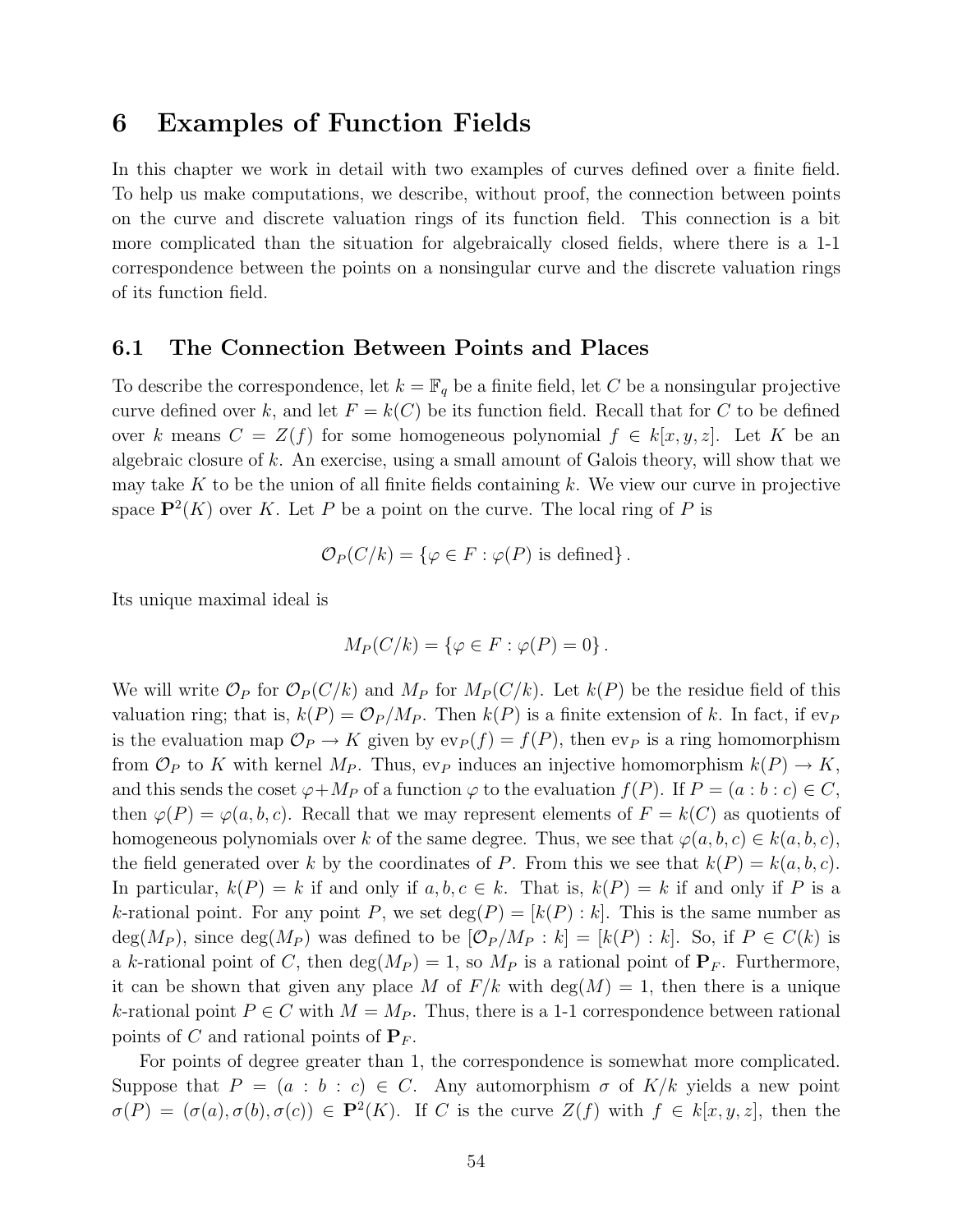coefficients of f are fixed by  $\sigma$ . Thus,  $f(\sigma(P)) = f(P) = 0$ , so  $\sigma(P) \in C$ . We state without proof that the set of points  $\{\tau(P) : \tau \in \text{Gal}(K/k)\}\$  satisfies

$$
|\{\tau(P) : \tau \in \text{Gal}(K/k)\}| = \text{deg}(P),
$$

and that this set is the set of all points whose local ring is equal to  $\mathcal{O}_P$ . Moreover, we have a 1-1 correspondence between places of  $P_F$  and sets of points on C, where the correspondence sends  $M_P$  to  $\{\tau(P): \tau \in \text{Gal}(K/k)\}\$ . Moreover, if  $P = (a:b:c)$  has its coordinates in the finite field  $\mathbb{F}_{q^r}$ , then  $Gal(\mathbb{F}_{q^r}/\mathbb{F}_q)$  is generated by the automorphism  $\sigma$ , where  $\sigma(t) = t^q$ . Then  $\{\sigma^i(P): 1 \leq i \leq r\}$  is the set of points who share the same local ring. If  $\tau \in \text{Gal}(K/k)$  and  $\varphi \in k(C)$ , by representing  $\varphi$  as a quotient of homogeneous polynomials with coefficients in k, we see that  $\varphi(\tau(P)) = \tau(\varphi(P)) = \varphi(P)$ . Therefore,  $\varphi$  is defined at P if and only if  $\varphi$  is defined at  $\tau(P)$ . This is why P and  $\tau(P)$  share the same local ring.

Finally, we point out that  $f(P) = f + M_P$  for any  $P \in C$ , although the proof is not too difficult. Since we have defined evaluation of  $f \in F$  at a place  $M_P \in \mathbf{P}_F$  by  $f(M_P) = f + M_P$ , we see that our two definition of evaluation agree; that is,  $f(P) = f(M_P)$ .

To summarize this connection, we state it as a theorem. Recall that an extension  $\mathbb{F}_{q^r}/\mathbb{F}_q$ of finite fields is a cyclic Galois extension with Galois group generated by the Frobenius automorphism  $\sigma$ , where  $\sigma$  is given by the formula  $\sigma(a) = a^q$  for all  $a \in \mathbb{F}_{q^r}$ .

**Theorem 6.1.** Let F be the function field of a nonsingular projective curve C defined over the base field  $k = \mathbb{F}_q$ .

- 1. There is a 1-1 correspondence between rational points on the curve and places of degree 1 of  $F/k$ , where a rational point P corresponds to the place  $M_P$ .
- 2. There is a 1-1 correspondence between places of  $F/k$  of degree n and sets of points on the curve with coefficients in  $\mathbb{F}_{q^n}$ , where a place corresponds to the set of points all having the same local ring. Alternatively, if  $K$  is the algebraic closure of k, and if  $P \in C$ , the place  $M_P$  corresponds to the set  $\{\tau(P) : \tau \in \text{Gal}(K/k)\}\$ . If  $k(P) = \mathbb{F}_{q^n}$ , then  $P \in C(\mathbb{F}_{q^n})$ , and this set of points is equal to  $\{\sigma(P) : \sigma \in \text{Gal}(\mathbb{F}_{q^n}/\mathbb{F}_q)\}.$
- 3. If  $P \in C$ , and if  $M_P$  is the corresponding place, then  $k(P) = k(M_P)$ . Moreover, if  $f \in F$ , then  $f(P)$  is defined if and only if  $f(M_P)$  is defined, and  $f(P) = f(M_P)$ .

### 6.2 Connections Between Divisors

To help to compute divisors of functions, we define the intersection divisor of a curve. Recall that we have defined divisors of  $F/k$ ; we will refer to the group of such divisors as  $Div(F/k)$ . These divisors are integral linear combinations of points in  $P_F$ . The divisors we are about to define will be combinations of points on a curve  $C$ . We will refer to the group of these divisors as  $Div(C)$ . Let  $C = Z(g)$  be a curve. If f is a homogeneous polynomial, then the *intersection divisor*  $Z(g) \cap Z(f) \in Div(C)$  is the divisor  $\sum_{P} n_{P}P$ , where P is summed over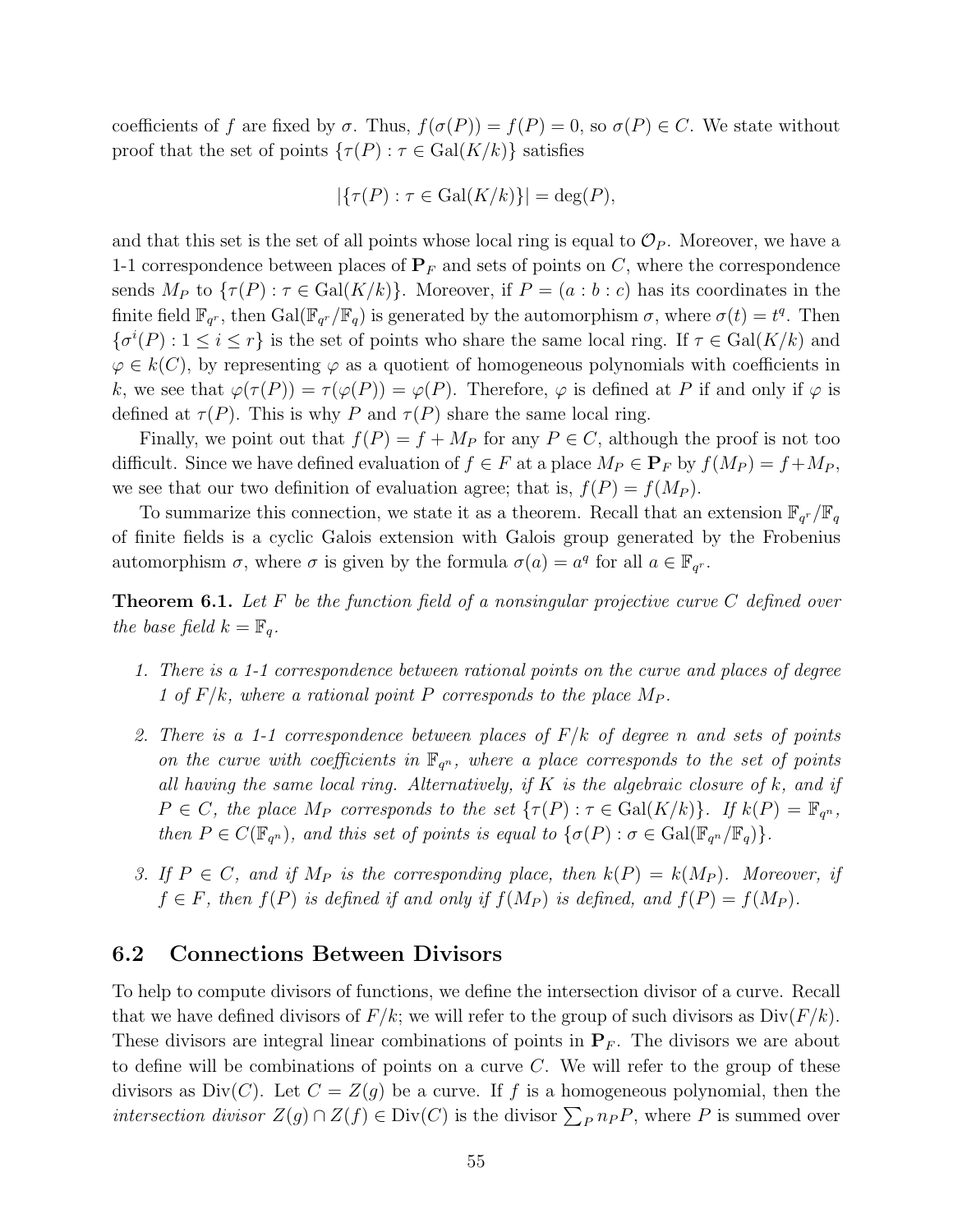all points in both  $Z(g)$  and  $Z(f)$ , and where  $n_P$  is the *multiplicity* of P in this intersection. If  $D = \sum_i n_i P_i \in Div(C)$ , then the *degree* of D is defined to be  $\sum_i n_i$ . The degree of the intersection divisor  $Z(f) \cap Z(g)$  is  $\deg(f) \deg(g)$ , by the following theorem of Bézout.

**Theorem 6.2 (Bézout).** Let  $Z(f)$  and  $Z(g)$  be projective curves in  $\mathbf{P}^2(K)$ , where K is an algebraically closed field. Then the number of points, counted with multiplicity, on both  $Z(f)$ and  $Z(q)$  is equal to  $\deg(f) \cdot \deg(q)$ .

We will not give the definition of multiplicity, but we indicate its meaning in examples below. If  $f, g \in k[x, y, z]$ , and if  $P \in Z(f) \cap Z(g)$ , then any point of the form  $\tau(P)$  for  $\tau \in \text{Gal}(K/k)$  is also in  $Z(f) \cap Z(g)$ . The difference (and connections) between a divisor of  $F/k$  and an intersection divisor of C will be addressed in examples below.

As means of using intersection divisors in  $Div(C)$  to compute divisors in  $Div(F/k)$ , we describe the connection between  $\text{Div}(F/k)$  and  $\text{Div}(C)$ . If  $P \in \mathbf{P}_F$ , set  $\Psi(P) = \sum_i P_i$ , where  $P_i \in C$  are the points whose local ring is  $\mathcal{O}_P$ . That is,  $\Psi(P)$  is the sum of the points on  $C$  whose local ring is the discrete valuation ring corresponding to  $P$ . The map  $\Psi : Div(F/k) \to Div(C)$  is a group homomorphism, and it is degree preserving; that is,  $\deg(\Psi(D)) = \deg(D)$ . This follows since if M is a place, then there are  $\deg(M)$  points on C whose corresponding place is M. The map  $\Psi$  is injective since distinct places correspond to distinct sets of points. The connection between the divisor of a function and an intersection divisor is the following. If  $f \in k(C)$ , then we may write  $f = g/h$  for some homogeneous polynomials g, h. Then  $(f) = \Psi^{-1}(D - E)$ , where D is the intersection divisor  $C \cap Z(g)$ and E is the intersection divisor  $C \cap Z(h)$ . In examples below, we will compute principal divisors using this fact.

#### 6.3 Elliptic Curves

An elliptic curve is a curve given by an affine equation of the form  $y^2 = f(x)$ , where  $f(x)$  is a cubic with no repeated roots. We look at a specific example. Let  $k = \mathbb{F}_3$ , and let C be the projective curve over k given by the equation  $y^2z = x^3 - xz^2 - z^3$ . This is an elliptic curve since the dehomogenized version of this equation is  $y^2 = x^3 - x - 1$ , and  $x^3 - x - 1$  can be seen to have no repeated roots over  $\mathbb{F}_3$ . Let  $s = x/z$  and  $t = y/z$ , elements of the function field  $F = k(C)$ . Note that  $t^2 = s^3 - s - 1$  and that  $F = k(s, t)$ . Moreover, we claim that k is the exact constant field of  $F/k$ . To see this, we could give a direct argument, although instead we quote a theorem that says k is the exact constant field of  $F/k$  provided that the defining polynomial (or the dehomogenized polynomial) is *absolutely irreducible*. This latter condition means that the polynomial is irreducible over  $L(s, t)$  for any field extension L of k. To see this is true in our example, let  $f = y^2 - x^3 + x + 1$ . If f factors in  $L[x, y]$  as  $f = gh$ , then either the degrees in y of both g and h are 1, or one has degree 0 and the other degree 2. This latter case cannot happen since one of g and h is then a polynomial in x which would divide every coefficient of f, which is clearly false. If g and h are both linear in y, then we may write  $g = ay + b$  and  $h = cy + d$  with  $a, b, c, d \in k[x]$ . Then  $f = (ac)y^2 + (ad + bc)y + bd$ .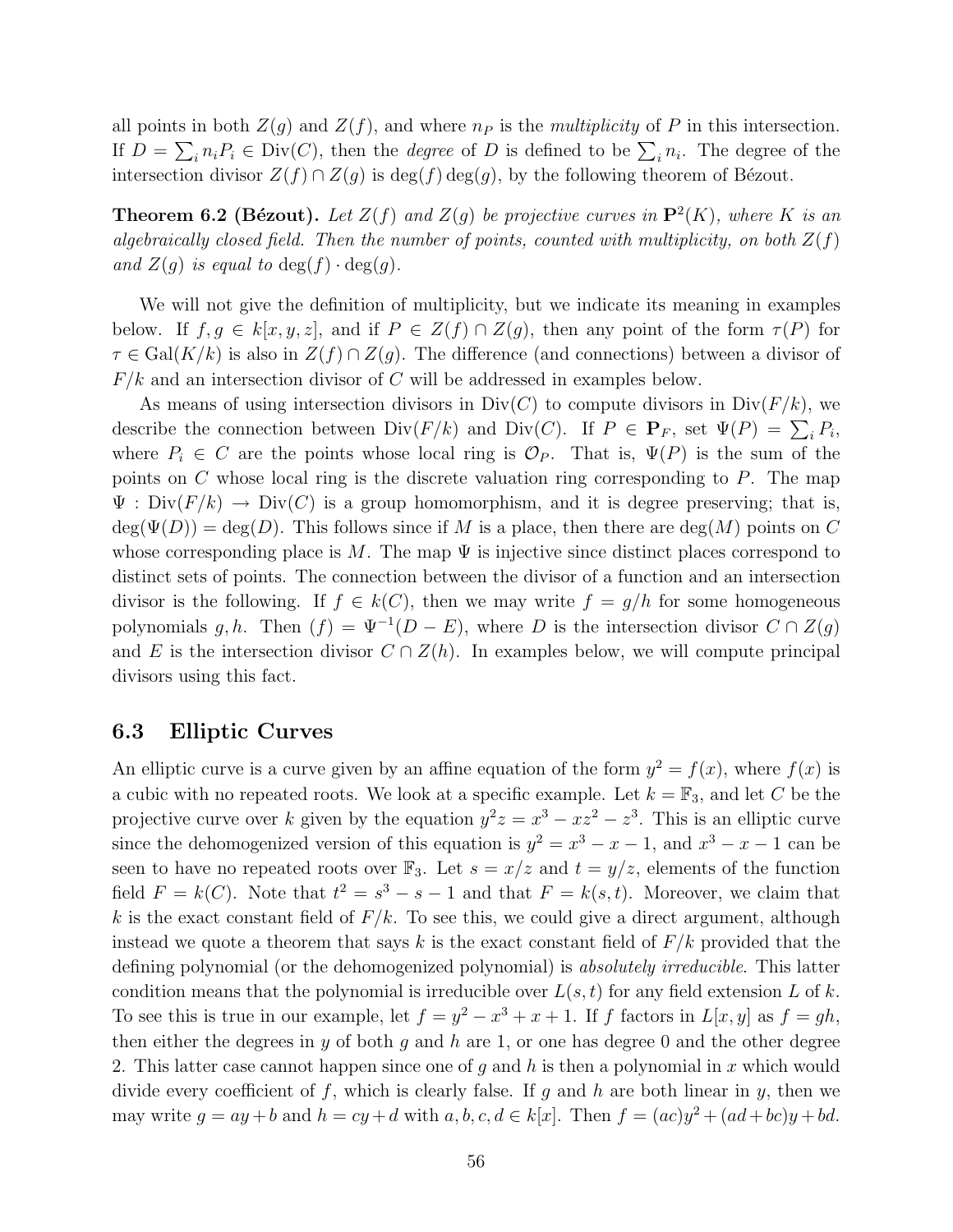Then  $ac = 1$ , so a, c are units in  $k[x]$ . They are then constants, and by multiplying and dividing accordingly, we may assume that  $a = c = 1$ . Then  $b + d = 0$  and  $bd = -x^3 + x + 1$ . This yields  $b^2 = x^3 - x - 1$ , which is false since  $x^3 - x - 1$  has no repeated roots (and is square free). This contradiction shows that f is irreducible in  $L[x, y]$  for any field  $L \supseteq k$ . Since  $C = Z(f)$  is nonsingular, the genus of  $F/k$  is given by the formula

$$
g = \frac{1}{2}(\deg(f) - 1)(\deg(f) - 2) = 1.
$$

It is easy to check that  $C$  is a nonsingular curve; essentially this follows from the fact that  $x^3 - x - 1$  has no repeated roots over  $\mathbb{F}_3$ . Therefore, each local ring  $\mathcal{O}_P$  for  $P \in C$  is a discrete valuation ring of F.

This curve has a unique rational point; to see this, note that if  $(a : b : c) \in C(\mathbb{F}_3)$ , and if  $c \neq 0$ , then we may assume that  $c = 1$ . Then  $b^2 = a^3 - a - 1$ . Checking the three possibilities of  $a \in \mathbb{F}_3$ , we see that there are no solutions to this equation. However, if  $c = 0$ , then  $0 = a^3$ , so  $a = 0$ . Finally, since  $b \neq 0$  else  $(a : b : c)$  is not a valid point in  $\mathbf{P}^2$ , we see that, by dividing by b, we may assume that  $b = 1$ . Therefore,  $P_{\infty} = (0:1:0)$  is the unique rational point of this curve, and it is the unique *point at infinity*; recall that we can view the affine curve  $y^2 = x^3 - x - 1$  as sitting inside C by sending a point  $(a, b)$  to  $(a : b : 1)$ . Thus, points at infinity are points whose third component is 0. Let  $C_0$  be the affine curve  $y^2 = x^3 - x - 1$ , viewed inside C. So,  $C = C_0 \cup \{P_{\infty}\}.$ 

We now consider points of larger degree. To do this we need to consider field extensions of  $\mathbb{F}_3$ . The polynomial  $T^2 + 1$  is irreducible over  $\mathbb{F}_3$ . Therefore,  $\mathbb{F}_3[T]/(T^2 + 1)$  is a field, and since it has dimension 2 over  $\mathbb{F}_3$ , it is isomorphic to  $\mathbb{F}_9$ . If  $\alpha$  is a root of  $T^2 + 1$ , then  $\mathbb{F}_9 = \mathbb{F}_3(\alpha)$ . A computation will show that

$$
C(\mathbb{F}_9) = \{ (0 : \alpha : 1), (0 : -\alpha : 1), (1 : \alpha : 1), (1 : -\alpha : 1), (-1 : \alpha : 1), (-1 : -\alpha : 1), P_\infty \}.
$$

In fact, from the equation  $y^2 = x(x-1)(x+1) - 1$ , we see that if  $x = 0, 1, -1$ , then  $y^2 = -1$ , so  $y = \pm \alpha$ . All of these points have degree 2 except for  $P_{\infty}$ , since their coefficients generate  $\mathbb{F}_9$ . By a Maple calculation, one can show that  $C(\mathbb{F}_{27})$  has 28 points. All points in  $C(\mathbb{F}_{27})$  but  $P_{\infty}$  is a point of degree 3 since each has at least one coordinate outside  $\mathbb{F}_3$ , so the coordinates generate  $\mathbb{F}_{27}$ . These calculations can be done with the Maple worksheet POINTS.MWS, which defines procedures for computing points on an affine or a projective plane curve.

We now look at examples of computing the intersection divisors. To give some notation to connect divisors of  $F/k$  and divisors of C, if  $(a:b:1) \in C$ , we write the corresponding place in  $P_F$  as  $P_{ab}$ , or as  $P_{a,b}$ . We use the notation  $P_{\infty}$  both for the point  $(0:1:0)$  and the corresponding place of  $F/k$ .

**Example 6.3.** Consider the intersection divisor  $C \cap Z(z)$ . If  $(a : b : c) \in C$ , then  $(a : b : c)$  $c \in Z(z)$  if and only if  $c = 0$ . Thus, the only point on both curves is  $P_{\infty}$ . Since C is the zero set of a cubic and  $z$  is linear, their degrees multiply to 3. Therefore, this intersection divisor is  $3P_{\infty}$ . Similarly, if we consider  $C \cap Z(x)$ , then  $P = (a : b : c)$  is on both curves if  $a = 0$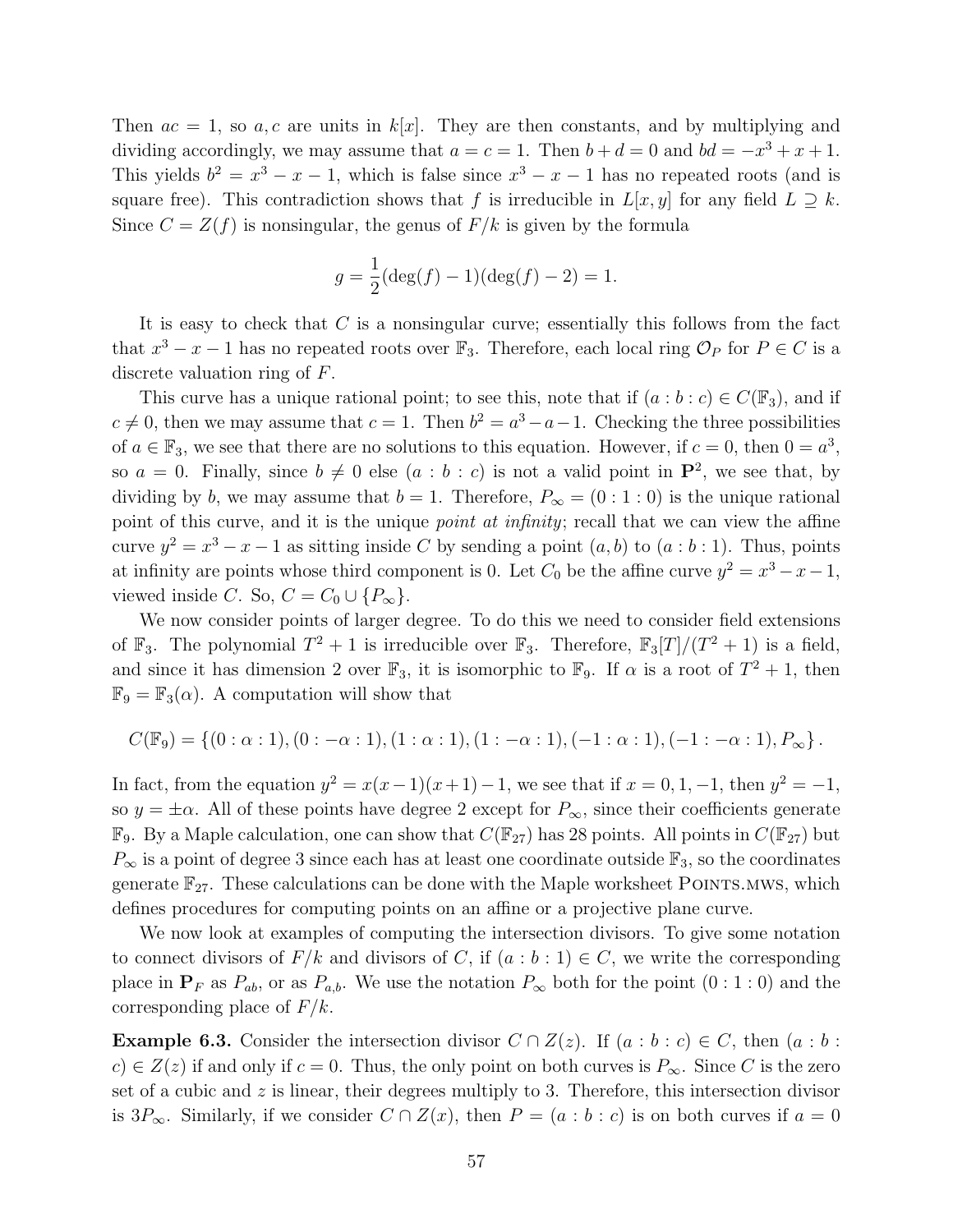and  $b^2c = a^3 - ac^2 - c^3 = -c^3$ . Therefore, if  $c = 0$ , then  $b = 1$ , and we get  $P_{\infty}$ . If  $c \neq 0$ , we may assume that  $c = 1$ , and then  $b^2 = -1$ , so  $b = \pm \alpha$ . We then have two points  $(0 : \alpha : 1)$ and  $(0: -\alpha: 1)$ . There are three points in total in this intersection, so the multiplicity of each is 1. Thus, the intersection divisor is  $P_{\infty} + (0 : \alpha : 1) + (0 : -\alpha : 1)$ . This is a divisor in Div(C). Under the map  $\Psi$  defined above, this divisor is  $\Psi(P_{\infty} + P_{0\alpha})$ .

**Example 6.4.** Let us consider the divisor of  $s = x/z$  in  $Div(F/k)$ . As we calculated earlier, the intersection divisors  $C \cap Z(x)$  and  $C \cap Z(z)$  are  $P_{\infty}+(0:\alpha:1)+(0:-\alpha:1)=\Psi(P_{0\alpha}+P_{\infty})$ and  $\Psi(3P_{\infty})$ , respectively. Thus, by the relation between principal divisors and intersection divisors,  $(s) = P_{0\alpha} - 2P_{\infty}$ .

**Example 6.5.** We calculate the divisor of  $t = y/z$ . We have already calculated the intersection divisor  $C \cap Z(z)$ , getting  $3P_{\infty}$ . We next must see what is the intersection divisor  $C \cap Z(y)$ . A point  $(a : b : c)$  is on  $Z(y)$  if and only if  $b = 0$ . Since  $b^2c = a^3 - ac^2 - c^3$ , we have  $a^3 = ac^2 + c^3$ . If  $c = 0$ , then  $a = 0$ ; thus,  $c \neq 0$ . By dividing by c, we may assume that  $c = 1$ . Then  $a^3 - a - 1 = 0$ . There are three roots in K to this equation. If we label them  $a_1$ ,  $a_2$ , and  $a_3$ , then the points on this intersection divisor are  $(a_1 : 0 : 1), (a_2 : 0 : 1),$  and  $(a_3 : 0 : 1)$ . Therefore, the multiplicity of each point is 1, and so  $C \cap Z(y) = (a_1 : 0 : 1) + (a_2 : 0 : 1) + (a_3 : 0 : 1)$ . Each  $a_i$  generates the field  $\mathbb{F}_3(a_i) = \mathbb{F}_{27}$  since  $x^3 - x - 1$  is easily seen to be irreducible over  $\mathbb{F}_3$  (because it has no roots in  $\mathbb{F}_3$ ). These three points are of the form  $\{\tau(a_1:0:1):\tau\in Gal(\mathbb{F}_{27}/\mathbb{F}_3)\}\.$  Therefore, the three correspond to the one place  $P_{a_10}$ . This is then a place of degree 3, and so  $C \cap Z(y) = \Psi(P_{a_10})$ . Since  $(g)$  is the difference of the preimages of these intersection divisors, we have  $(t) = P_{a_10} - 3P_{\infty}$ .

**Example 6.6.** We calculate the space  $L(nP_{\infty})$ . If  $n > 0 = 2g - 2$ , then the Riemann-Roch theorem yields  $\dim(nP_{\infty}) = \deg(nP_{\infty}) + 1 - g = n$ . We claim that

$$
\left\{s^it^j: 0\leq i, 0\leq j\leq 1, 2i+3j\leq n\right\}
$$

is a basis for  $L(nP_{\infty})$ . These elements clearly are linearly independent over k since  $\{1,t\}$  is a basis for F over  $k(s)$  and since s is transcendental over k. Moreover, it is not hard to see that there are *n* elements in the set, so we only need to show that all are in  $L(nP_\infty)$ . We see that this is true since

$$
(s^i y t^j) = i(s) + j(t) = i (P_{0\alpha} - 2P_{\infty}) + j(P_{a_1 0} - 3P_{\infty})
$$
  
=  $(iP_{0\alpha} + jP_{a_1 0}) - (2i + 3j)P_{\infty}$ .

Therefore, if  $2i + 3j \le n$ , then  $(s^i t^j) + nP_\infty \ge 0$ .

We finish this section by giving a connection between divisors of  $F/k$  of degree 0 and rational points on C. While we will not need this for our coding theory purposes, it will help to illustrate one of the first notions in the theory of elliptic curves. First, recall that  $P_{\infty}$  is a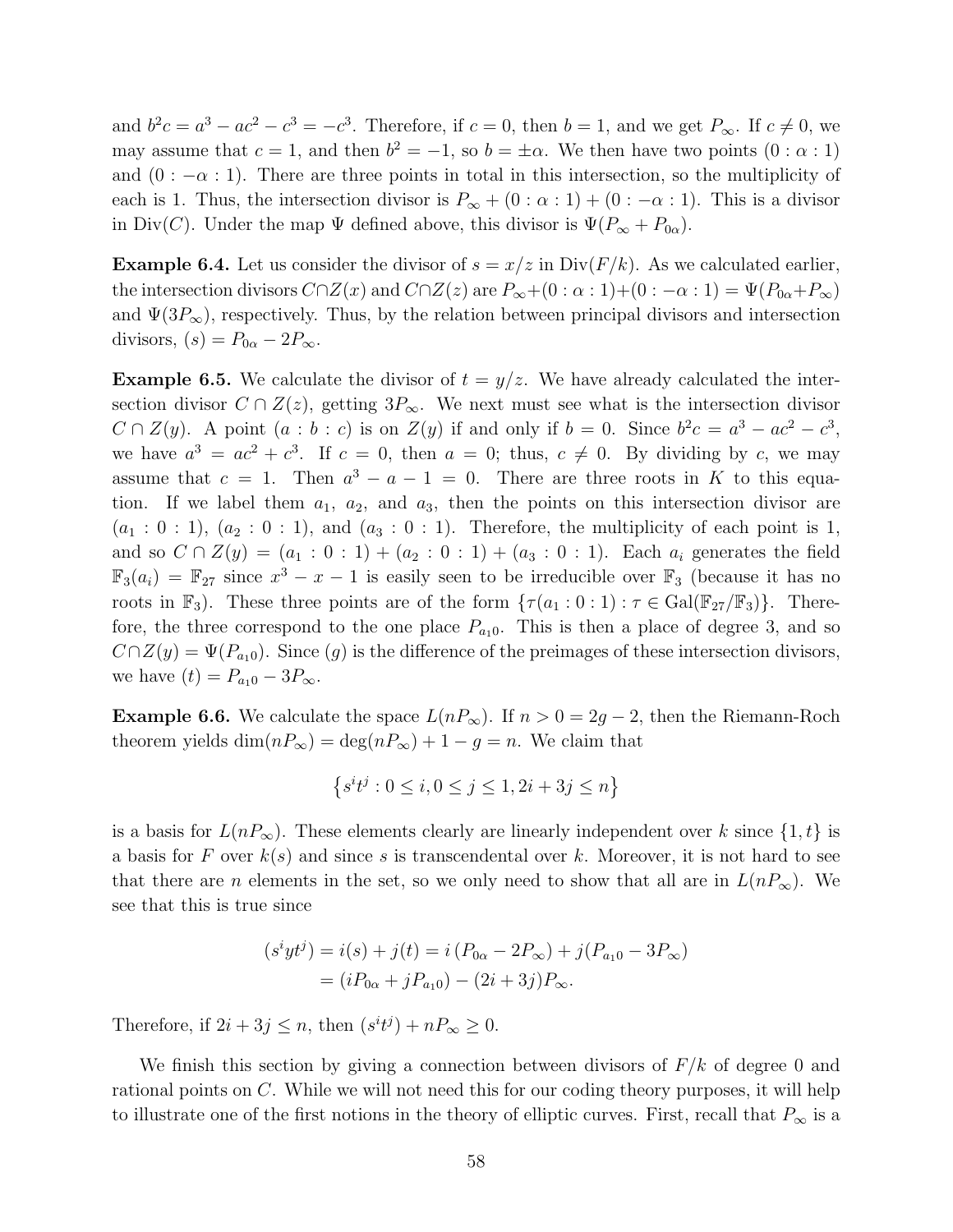rational point. If Q is another rational point, then  $Q-P_{\infty}$  is a divisor of degree 0. We claim that every divisor of degree 0 is equivalent to a divisor of the form  $Q - P_{\infty}$  for some rational point Q. To prove this, let D be a divisor of degree 0. Then  $D + P_{\infty}$  has degree 1. Since the genus of C is 1, the Riemann-Roch theorem yields  $\dim(D + P_\infty) = \deg(D + P_\infty) = 1$ . Thus, there is a nonzero  $f \in L(D + P_{\infty})$ . Then  $D + P_{\infty} + (f) \geq 0$  is a positive divisor of degree 1. The only way for this to happen is if  $D + P_{\infty} + (f) = Q$  for some rational point Q, which shows that D is equivalent to  $Q - P_{\infty}$ . We have thus proven that every divisor D of degree 1 is equivalent to a divisor of the form  $Q - P_{\infty}$ . If D is principal, then D is equivalent to  $0 = P_{\infty} - P_{\infty}$ . On the other hand, if  $Q \neq P_{\infty}$ , we claim that  $Q - P_{\infty}$  is not principal. For, if  $Q - P_{\infty} = (f)$  for some f, then  $(f)_0 = Q$  and  $(f)_{\infty} = P_{\infty}$ . However,  $deg((f)_{\infty}) = [F : k(f)],$ which would force  $[F: k(f)] = 1$ , or  $F = k(f)$ . Since a rational function field has genus 0, this cannot happen. Thus,  $Q - P_{\infty}$  is not principal. Similarly, if  $Q \neq Q'$  are both rational points, then  $Q-P_{\infty}$  is not equivalent to  $Q'-P_{\infty}$ . As a consequence, the subgroup of divisor classes of degree 0 is  $\{Q - P_{\infty} : Q \in C(k)\}.$ 

Example 6.7. To give some motivation for looking at the group of divisor classes of degree 0, a classical result about elliptic curves is that one can define a group structure on the set of rational points such that  $P_{\infty}$  is the identity of the group. Given rational points P and Q, to define  $P + Q$ , consider the line connecting P and Q. This line will intersect the elliptic curve in three points. Two of these points are  $P$  and  $Q$ ; let  $R$  be the third point. Next, the line connecting  $P_{\infty}$  and R hits the curve at a third point. This third point is the point  $P + Q$ . It is tedious to show that we do get a group structure from this.

(In the picture  $O = P_{\infty}$ ,  $T = P * Q$ , and  $R = P + Q$ .) However, The function that sends Q to the divisor class of  $Q - P_{\infty}$  is a group isomorphism from this group of rational points to the group of divisor classes of degree 0. Thus, a non-geometric way to define  $P + Q$  is that  $P + Q$  is the unique point R that satisfies  $R - P_{\infty} \sim (Q - P_{\infty}) + (P - P_{\infty})$ . To see why this is true, say that the line L passing through P and Q hits C at T, and the line  $L'$ passing through  $P_{\infty}$  and T hits C at R. There are linear polynomials f and g with  $L = Z(f)$ and  $L' = Z(g)$ . The divisor  $(f/g)$  is the difference between the intersection divisor  $C \cap Z(f)$ and the intersection divisor  $C \cap Z(g)$ . These divisors are  $P + Q + T$  and  $P_{\infty} + T + R$ , respectively. Thus, in the divisor class group, we have  $0 \sim (f/g) = P + Q - P_{\infty} - R$ . Thus,  $R \sim P + Q - P_{\infty}$ , and so  $R - P_{\infty} \sim (Q - P_{\infty}) + (P - P_{\infty})$ .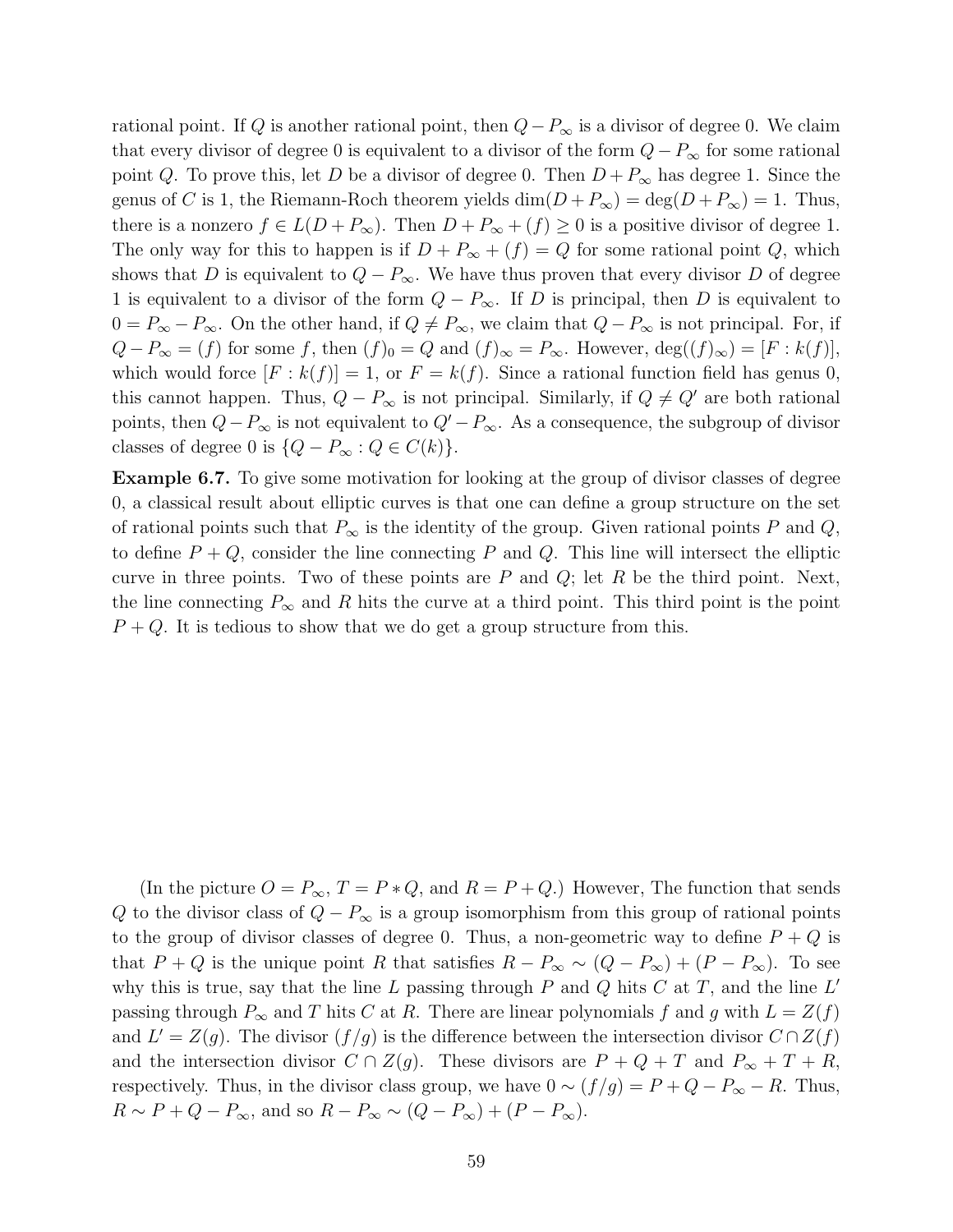### 6.4 Hermitian Curves

In this section we work with a curve that has many rational points. This curve will allow us to construct Goppa codes of large length. Let  $q$  be a power of a prime, and let  $C$  be the Hermitian curve given by the equation  $y^q z + y z^q = x^{q+1}$  over the field  $k = \mathbb{F}_{q^2}$ . We first note that C is a nonsingular curve since the three partial derivatives of  $y^qz + yz^q - x^{q+1}$ simultaneously vanish only at  $x = y = z = 0$ . Let F be the function field  $F = k(C)$  of C and let  $s = x/z$  and  $t = y/z$ . Then  $F = k(s, t)$ , and  $t^q + t = s^{q+1}$ . The base field k is the exact field of constants because  $x^{q+1} - y^q - y$  is absolutely irreducible. To see that this is true, let  $L$  be any field extension of  $k$ . The Eisenstein criterion, applied to the principal ideal domain  $L[y]$ , shows that  $x^{q+1} - y^q - y$  is irreducible over  $L(y)$  since  $y^q + y$  is a square-free polynomial since its derivative is relatively prime to  $y^q + y$ .

As a consequence of this, we see that  $[F : k(s)] = q$  and  $[F : k(t)] = q + 1$ . For the first equation, we have  $F = k(s)(t)$ , so  $[F : k(s)]$  is equal to the degree of the minimal polynomial of t over  $k(s)$ . This polynomial clearly is  $T^q + T - s^{q+1} \in k(s)[T]$ , which has degree q. A similar argument holds for the second equation.

We first consider what are the k-rational points of C. We claim that there are  $1+q^3$  such points. First, let  $(a:b:c) \in C$ . If  $c = 0$ , then  $a = 0$ , and so  $b \neq 0$ . By dividing by b, we see that the only such point is  $(0:1:0)$ . This is the only point at infinity; that is, it is the only point not on the affine curve  $y^q + y = x^{q+1}$  consisting of all points whose third component is 1. This point is clearly a k-rational point. Now, consider rational points  $(a:b:1)$ . If  $a \in k$ is any element, then we note that  $a^{q+1} \in \mathbb{F}_q$ . For, since  $a \in \mathbb{F}_{q^2}$ , we have  $a^{q^2} = a$ . Then

$$
(a^{q+1})^q = a^{q^2+q} = a^{q^2}a^q = a \cdot a^q = a^{q+1},
$$

so  $a^{q+1}$  is a root of  $x^q - x$ . Since the elements of  $\mathbb{F}_q$  are precisely the roots of this polynomial, we see that  $a^{q+1} \in \mathbb{F}_q$ , as claimed. Next, if  $\alpha \in \mathbb{F}_q$ , we claim that there are q elements of  $\mathbb{F}_{q^2}$ satisfying  $y^q + y = \alpha$ . To see this, recall that  $\mathbb{F}_{q^2}$  is a Galois extension of  $\mathbb{F}_q$ , and the Galois group is the cyclic group generated by  $\sigma$ , where  $\sigma(t) = t^q$  for all  $t \in \mathbb{F}_{q^2}$ . Moreover  $\sigma$  has order 2 since  $[\mathbb{F}_{q^2} : \mathbb{F}_q] = 2$ . An element y satisfying  $y^q + y = \alpha$  is then an element y satisfying  $\sigma(y) + y = \alpha$ . Consider the polynomial  $t^2 - \alpha t + \beta \in \mathbb{F}_q[t]$ , where  $\beta \in \mathbb{F}_q$  is chosen so that this polynomial is irreducible over  $\mathbb{F}_q$ . This is possible since  $\mathbb{F}_{q^2}$  can be generated over  $\mathbb{F}_q$  by an element whose minimal polynomial has degree 2 over  $\mathbb{F}_q$ . This minimal polynomial then has two roots in  $\mathbb{F}_{q^2}$ , and these roots are not in  $\mathbb{F}_q$ . Say the roots are y and y'. Since  $\sigma(y)$  is also a root, we have  $y' = \sigma(y)$ . Then  $t^2 - \alpha t + \beta = (t - y)(t - \sigma(y))$  shows that  $y + \sigma(y) = \alpha$ , or  $y^q + y = \alpha$ . Thus,  $\mathbb{F}_{q^2}$  contains a root of  $y^q + y = \alpha$ . This polynomial then splits over  $\mathbb{F}_{q^2}$  since  $\mathbb{F}_{q^2}$  is Galois over  $\mathbb{F}_q$ . Furthermore, since the derivative of  $y^q + y - \alpha$  is 1, which is not zero, there are no repeated roots. So, there are exactly q elements of  $\mathbb{F}_{q^2}$  satisfying  $y^q + y - \alpha$ . Since this is true for every  $\alpha \in \mathbb{F}_q$ , and since  $x^{q+1} \in \mathbb{F}_q$  for all  $x \in \mathbb{F}_{q^2}$ , we see that the number of pairs  $(a, b)$  satisfying  $b^q + b = a^{q+1}$  is  $q^3$  as there are  $q^2$  choices for a, and for each a there are q solutions to  $b^q + b = a^{q+1}$ . Finally, adding our point  $(0:1:0)$  at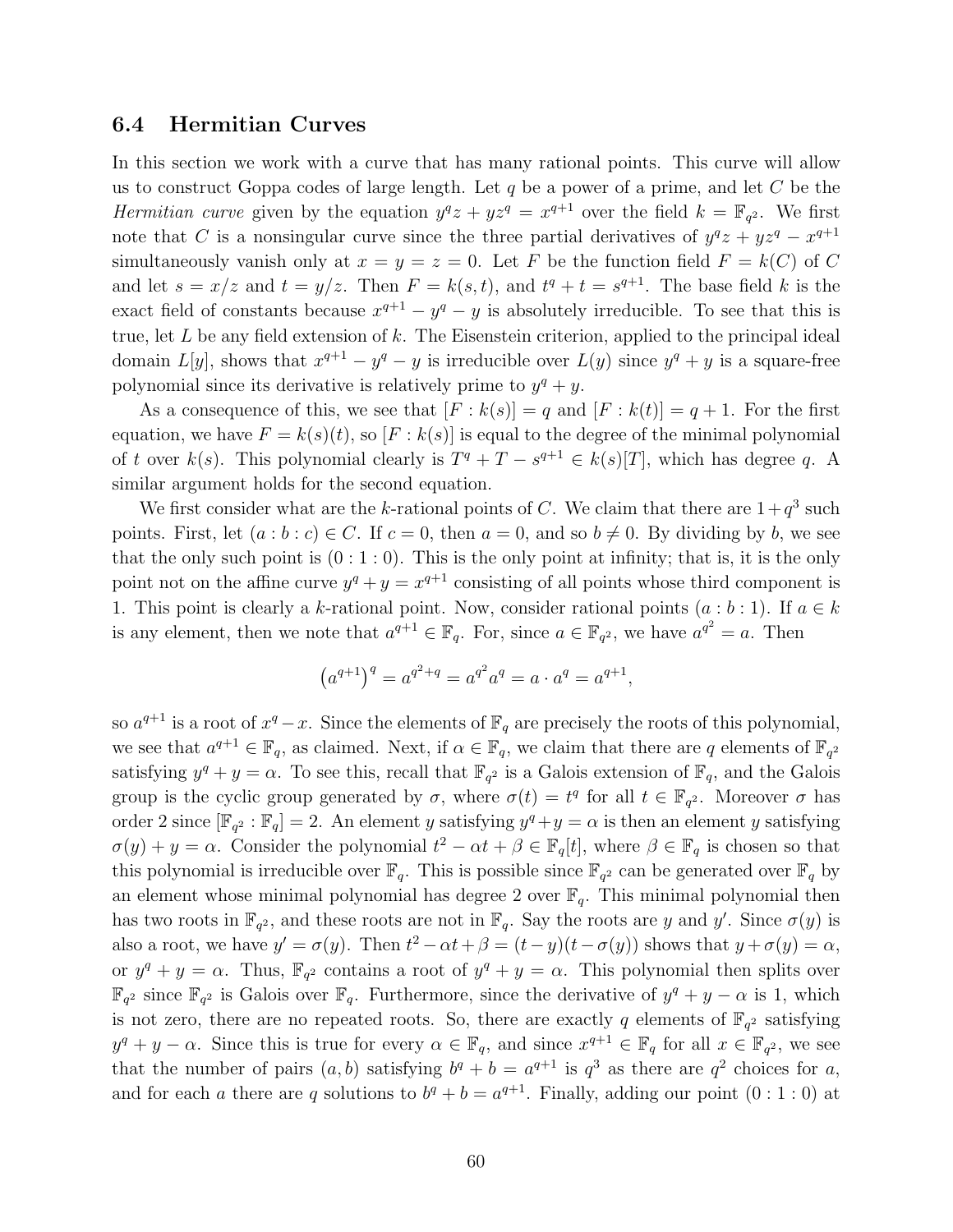infinity, we have  $1 + q^3$  points over  $\mathbb{F}_{q^2}$ .

The Hermitian curve  $y^q z + y z^q = x^{q+1}$  is an example of a curve that meets the Hasse-Weil bound. We will see that this bound is a consequence of the Hasse-Weil theorem, which proves the Riemann Hypothesis for algebraic function fields over finite fields. This bound says that the number of k-rational points N of a curve of genus q satisfies

$$
|N - (1+|k|)| \le 2g\sqrt{|k|}.
$$

If  $k = \mathbb{F}_{q^2}$ , then  $|k| = q^2$ , and so this bound is  $|N - (1 + q^2)| \leq 2qg$ . Because our curve is nonsingular, the genus is given by the formula  $g = \frac{1}{2}$  $\frac{1}{2}(\deg f-1)(\deg f-2)$ , where f is the polynomial defining the curve. This degree is  $q+1$ , so  $q=\frac{1}{2}$  $\frac{1}{2}q(q-1)$ . The Serre bound then simplifies to

$$
|N - (1 + q^2)| \le q^2(q - 1),
$$

or

$$
q^3 - 2q^2 - 1 \le N \le 1 + q^3.
$$

Therefore, N is as large as possible for a curve of genus g that defined over  $\mathbb{F}_{q^2}$ .

We now look into calculating some divisors on  $C$ . We mimic our notation in the previous section by writing  $P_{ab}$  for the place corresponding to the point  $(a : b : 1)$ , and  $P_{\infty}$  for the place corresponding to  $(0:1:0)$ .

**Example 6.8.** First, let us consider the divisor of  $x/z$ . We calculate this as we calculated principal divisors for the elliptic curve example. So, consider first the intersection divisor  $C \cap Z(x)$ . Since points on the curve satisfy the equation  $y^q z + y z^q = x^{q+1}$ , if a point  $(a : b : c)$ is in  $Z(x)$ , then  $a = 0$  and  $b^q c + bc^q = 0$ . If  $c = 0$ , then  $b \neq 0$  to have a legitimate point of projective space, so the point is  $(0:1:0)$ . If  $c \neq 0$ , we may divide by c to assume that  $c = 1$ . Then  $b^q + b = 0$ . There are exactly q solutions in k to this equation (see the argument above for rational points of C); say they are  $b_1, \ldots, b_q$ . Then the points in  $C \cap Z(x)$  are  $(0:1:0), (0:b_1:1), \ldots, (0:b_q:1)$ . Thus, the multiplicities of each must be 1, and so  $C \cap Z(x) = (0 : 1 : 0) + (0 : b_1 : 1) + \cdots + (0 : b_q : 1)$ . As for  $C \cap Z(z)$ , we see that if  $(a:b:c) \in C$  has  $c=0$ , then  $a=0$ , and so the only point we get is  $(0:1:0)$ . This point must then have multiplicity  $q + 1$ , so  $C \cap Z(z) = (q + 1)(0 : 1 : 0)$ . Therefore,

$$
\Psi((x/z)) = (0:b_1:1) + \cdots + (0:b_q:1) - q(0:1:0).
$$

The divisor  $(x/z)$  is then equal to  $P_{0b_1} + \cdots + P_{0b_q} - qP_{\infty}$ . In particular, this says that  $P_{\infty}$ is a pole of  $x/z$ . It is not at first apparent that this is so, because  $P_{\infty}$  is a zero of both x and of z. However, we can manipulate the defining equation of the curve to see why this is so. From  $y^q z + y z^q = x^{q+1}$ , dividing by  $x^q z$  gives

$$
\frac{x}{z} = \frac{y^q + yz^{q-1}}{x^q}.
$$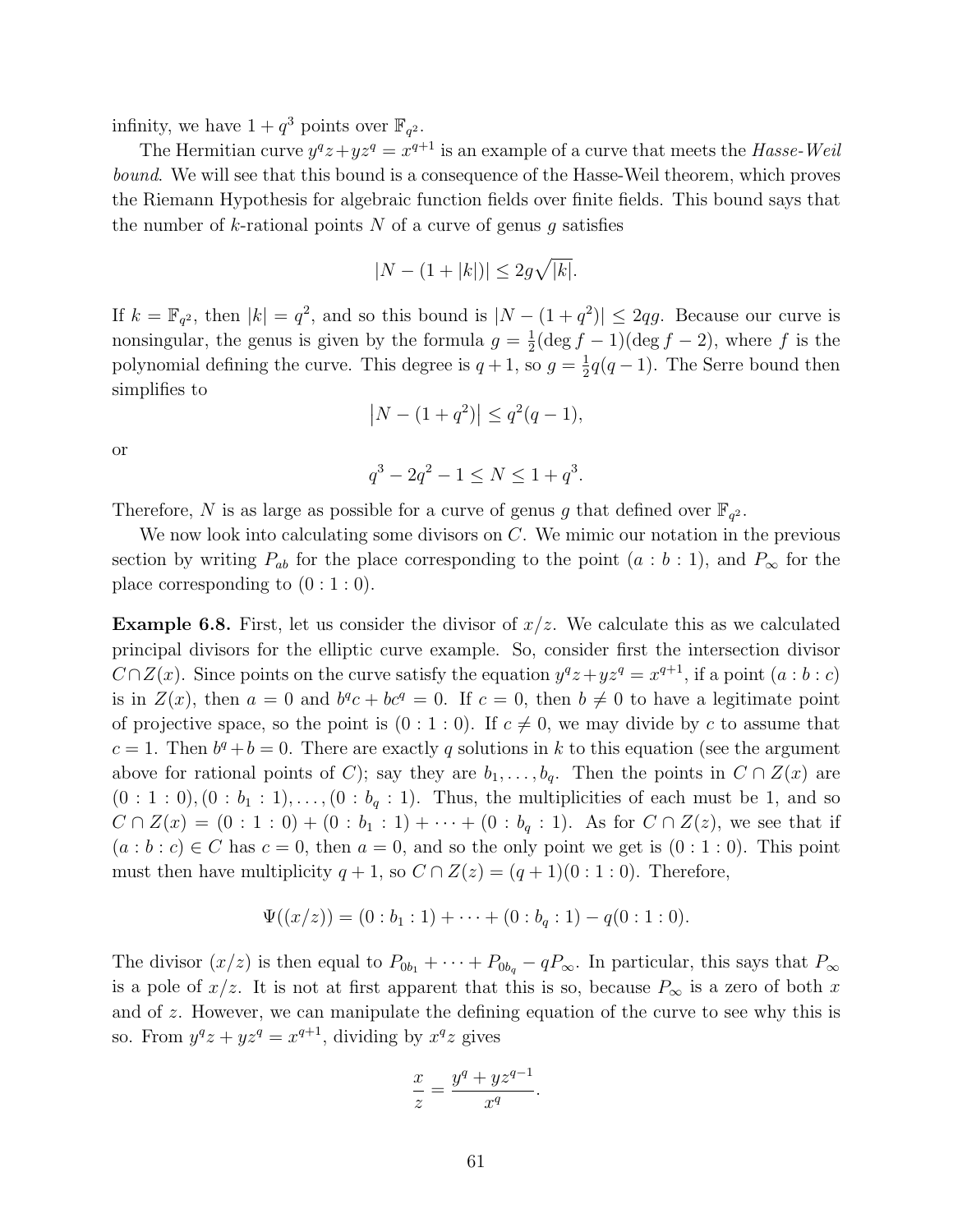The numerator of the right hand quotient is defined at  $P_{\infty}$  and is not 0 at  $P_{\infty}$ , while the denominator vanishes at  $P_{\infty}$ . Thus,  $P_{\infty}$  is indeed a pole of  $x/z$ . Moreover, we see that  $v_{P_{\infty}}(x/z) = -qv_{\infty}(x)$ , which shows that the order of the pole  $P_{\infty}$  is at least q, since  $v_{\infty}(x) \geq 1$ . By realizing that  $P_{\infty}$  is the only pole of  $x/z$ , we see that  $(x/z)_{\infty} = qP_{\infty}$  since  $[F: k(x/z)] = q$ , which we pointed out earlier.

**Example 6.9.** For another example of calculating divisors, consider  $f = y/z$ . Since we have already calculated  $C \cap Z(z) = (q+1)P_{\infty}$ , we only need to calculate  $C \cap Z(y)$ . If  $(a:b:c) \in C$ lies on  $Z(y)$ , then  $b = 0$ . Therefore, we get  $a = 0$ , since  $b^q c + b c^q = a^{q+1}$ . Then  $c \neq 0$ , and so  $(a:b:c) = (0:0:1)$ . This point then must have multiplicity  $(q+1)$ . Our divisor  $(y/z)$ is then equal to

$$
(y/z) = (q + 1)P_{00} - (q + 1)P_{\infty} = (q + 1) (P_{00} - P_{\infty}).
$$

Next, we calculate the space  $L(nP_{\infty})$ , where *n* is an arbitrary positive integer.

**Proposition 6.10.** The space  $L(nP_{\infty})$  has basis  $\{s^it^j : 0 \le i, 0 \le j \le q-1, iq+j(q+1) \le n\}$ .

*Proof.* We have shown that  $(s) = P_{0b_1} + \cdots + P_{0b_q} - qP_{\infty}$  and  $(t) = (q+1)(P_{00} - P_{\infty})$ . Therefore,

$$
(sitj) = i(s) + j(t) = i(P0b1 + \cdots + P0bq - qP\infty) + j(q + 1)(P00 - P\infty).
$$

Thus,  $s^it^j \in L(nP_\infty)$  if and only if  $iq + j(q + 1) \leq n$ . Moreover, since  $[F : k(s)] = q$ , the elements  $1, t, \ldots, t^{q-1}$  span F as a  $k(s)$ -vector space. We then see that the set of elements given above is k-linearly dependent (since s is transcendental over  $k$ ). It remains to show that they span  $L(nP_{\infty})$ . To see this, let  $f \in L(nP_{\infty})$ , and write

$$
f = \frac{f_0 + f_1 t + \dots + f_{q-1} t^{q-1}}{g},
$$

where  $f_i, g \in k[s]$  and g has no factor in common with every  $f_i$ . Since  $(f) + nP_{\infty} \geq 0$ , the only possible pole of f is  $P_{\infty}$ . Thus, the only zero of g can be  $P_{\infty}$ . However, since g is a polynomial,  $P_{\infty}$  is not a zero of g, and that g has a zero unless it is constant. Suppose that g is not a constant, and let  $a$  be a zero of  $g$ . Since there is no factor of  $g$  common to each  $f_i$ , we see that  $f_j(a) \neq 0$  for some j. The polynomial  $\sum_i f_i(a)T^i$  is nontrivial, so there is some nonzero value b (in an algebraic closure of  $\mathbb{F}_{q^2}$ ) for which the polynomial evaluated at b is nonzero. Then  $\sum_i f_i(a)b^i \neq 0$ . Consider a point  $(a:b:c)$ , where  $c \neq 0$  is any element satisfying  $(a : b : c) \in C$ . Finding a c is possible, since c can be any root of the polynomial  $b^qT + bT^q - a^{q+1}$ , and this polynomial has a root in an algebraic closure of  $\mathbb{F}_{q^2}$  since  $b \neq 0$ . If P is a place corresponding to the point  $(a : b : c)$ , then P is a pole of f, which is a contradiction since the only pole of f is  $P_{\infty}$  and  $P \neq P_{\infty}$  as  $c \neq 0$ . This forces g to be a constant, so f is a linear combination of  $\{s^it^j : 0 \le j \le q-1, 0 \le i\}$ , as desired.  $\Box$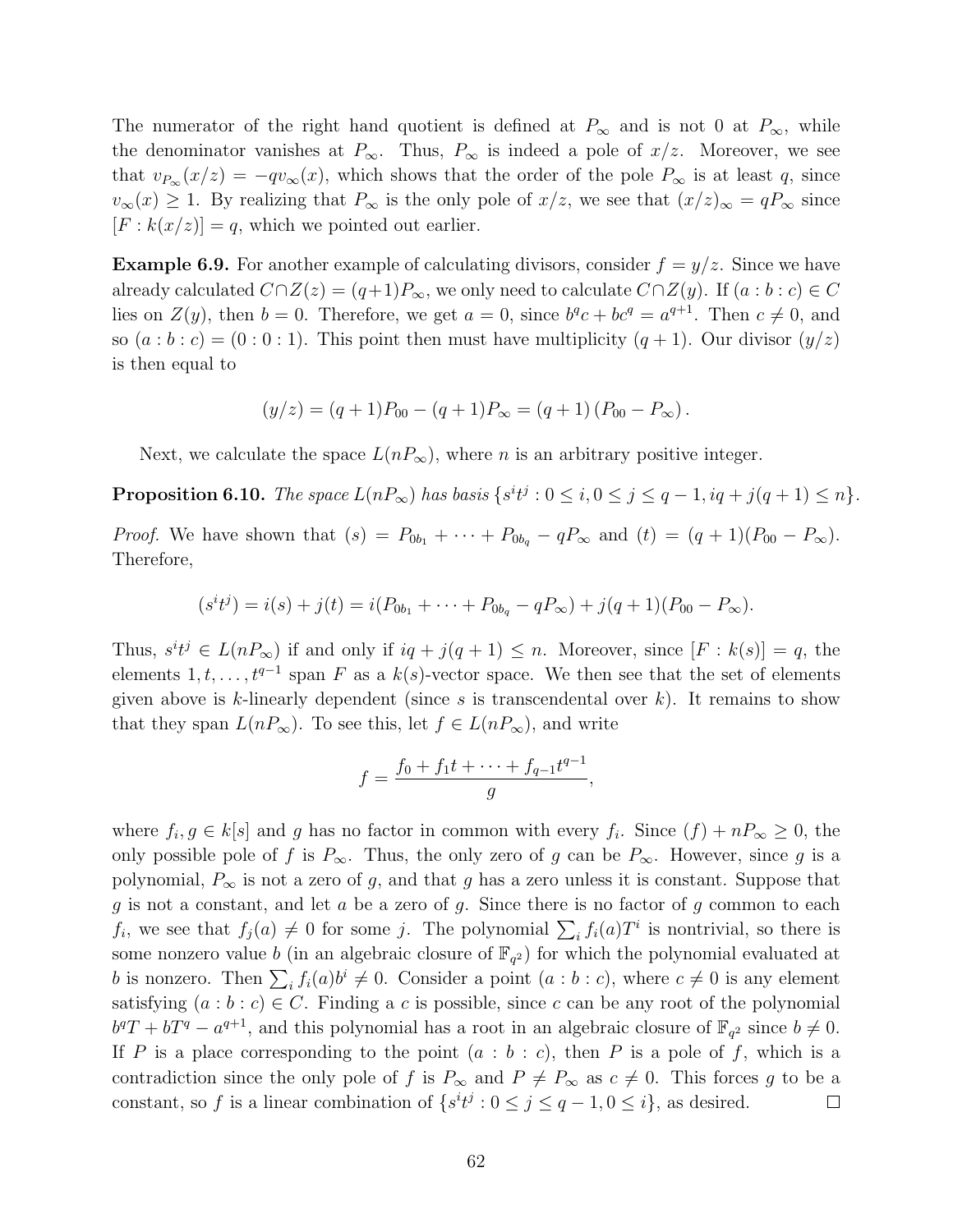With this example we can nicely illustrate the dependence of  $\dim(D)$  on  $\deg(D)$ . The Maple worksheet HERMITIAN.MWS will calculate the size of the basis of  $L(nP_{\infty})$ ; using it, we obtain the following table in the case  $q = 8$ . Recall that since the genus is  $q(q - 1)/2 = 28$ , if  $\deg(D) > 2g - 2 = 54$ , then  $\dim(D) = \deg(D) + 1 - g$ , while  $\dim(D) \ge \deg(D) + 1 - g$  in any case.

| $\, n$ | $\deg(nP_{\infty})+1-g$ | $\dim(nP_{\infty})$ |
|--------|-------------------------|---------------------|
| 45     | 18                      | 21                  |
| 46     | 19                      | 21                  |
| 47     | 20                      | 21                  |
| 48     | 21                      | 22                  |
| 49     | 22                      | 23                  |
| 50     | 23                      | 24                  |
| 51     | 24                      | 25                  |
| 52     | 25                      | 26                  |
| 53     | 26                      | 27                  |
| 54     | 27                      | 28                  |
| 55     | 28                      | 28                  |
| 56     | 29                      | 29                  |
| 57     | 30                      | 30                  |
|        |                         |                     |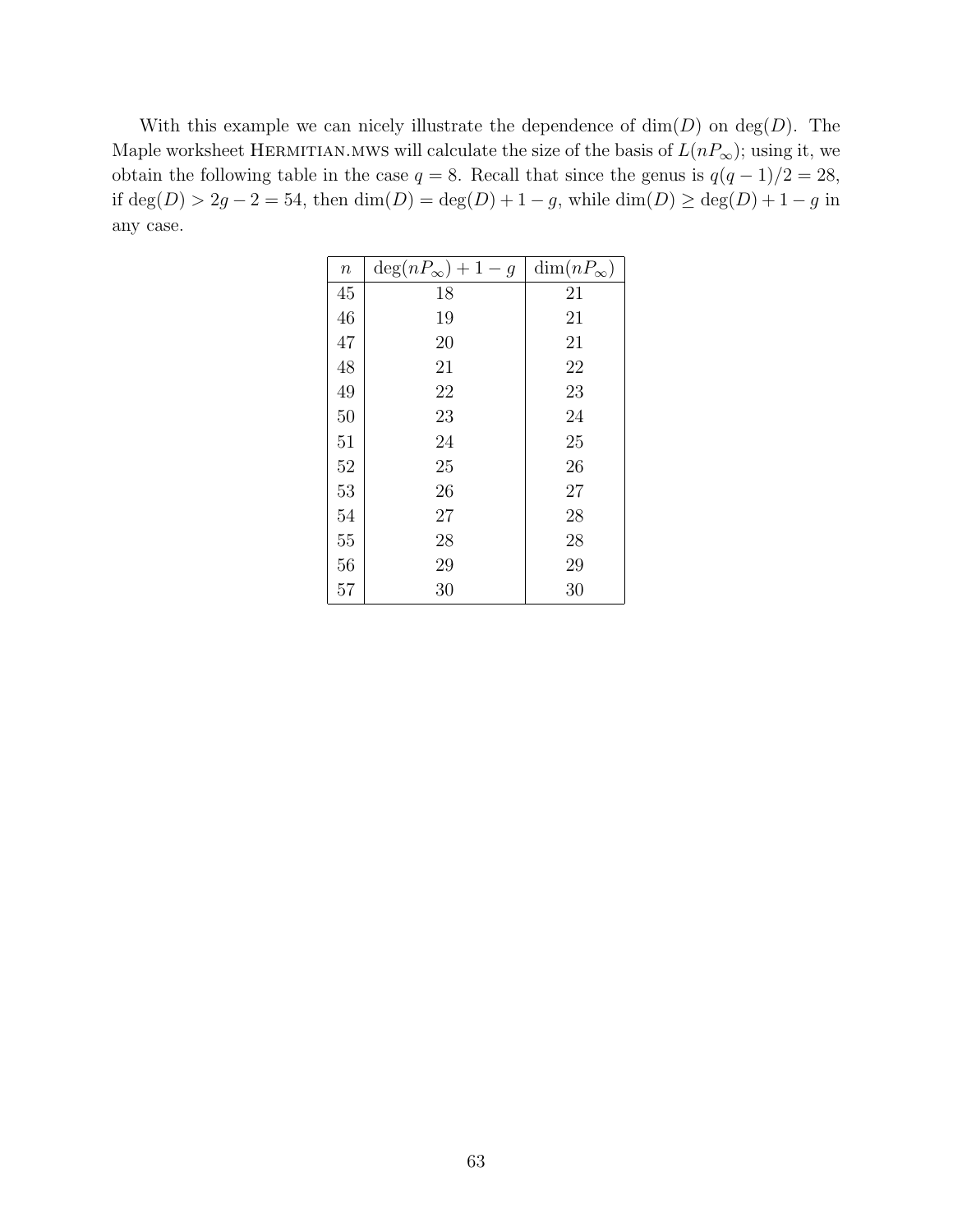# 7 The Hasse-Weil Theorem

In this final chapter we will introduce the Riemann zeta function of a curve defined over a finite field and see how knowledge of its zeros yield bounds on the number of rational points of the curve. We start off by describing the classical Riemann zeta function, including writing it in a way that will allow us to define a zeta function of an arbitrary algebraic number field, and then to define a zeta function for an algebraic function field F in one variable over a finite field.

## 7.1 The Riemann Zeta Function

The classical Riemann zeta function  $\zeta(s)$  is defined by the formula

$$
\zeta(s) = \sum_{n=1}^{\infty} n^{-s}.
$$

From the integral test, we see that this series converges if  $s > 1$ . By making use of complex function theory, we can view  $\zeta(s)$  as a function of a complex variable s, and by doing so, we get a complex analytic function that converges for  $Re(s) > 1$ . This function encodes a lot of information about primes; one indication of this is the product formula for  $\zeta(s)$ ; which says that

$$
\zeta(s) = \prod_p (1 - p^s)^{-1},
$$

where the product is over all prime numbers. The proof of this fact can be found in standard complex analysis texts. To give an intuitive idea of why it is true, first consider  $\zeta(s)(1-2^s)$ . We have

$$
\zeta(s)(1-2^s) = \sum_{n=1}^{\infty} n^{-s} - \sum_{n=1}^{\infty} (2n)^{-s} = \sum_m m^{-s},
$$

where  $m$  runs over all odd numbers. Next,

$$
\zeta(s)(1-2^s)(1-3^s) = \sum_m m^{-s} - \sum_m (3m)^{-s} = \sum_r r^{-s},
$$

where  $r$  runs over all integers not divisible by 2 or 3. Continuing this reasoning, and being careful with the limits, will yield the result.

The Riemann hypothesis, probably the most important unsolved problem in mathematics has to do with the zeros of  $\zeta(s)$ . The functional equation for  $\zeta$  says that  $\zeta(s)$  =  $2^{s}\pi^{s-1}\sin(\pi s/2)\Gamma(1-s)\zeta(1-s)$ , where  $\Gamma(s)$  is the Gamma function, a generalization of the factorial function in that  $\Gamma(n) = n!$  if n is a nonnegative integer. From this equation we see that there are "trivial" zeros of  $\zeta(s)$ , occurring when  $\sin(\pi s/2) = 0$ . Other zeros of  $\zeta(s)$  are then called nontrivial zeros. Using the product formula for  $\zeta(s)$ , it follows that  $\zeta(s)$  has no zeros in the half plane  $\text{Re}(s) > 1$ . From the functional equation, one sees that the only non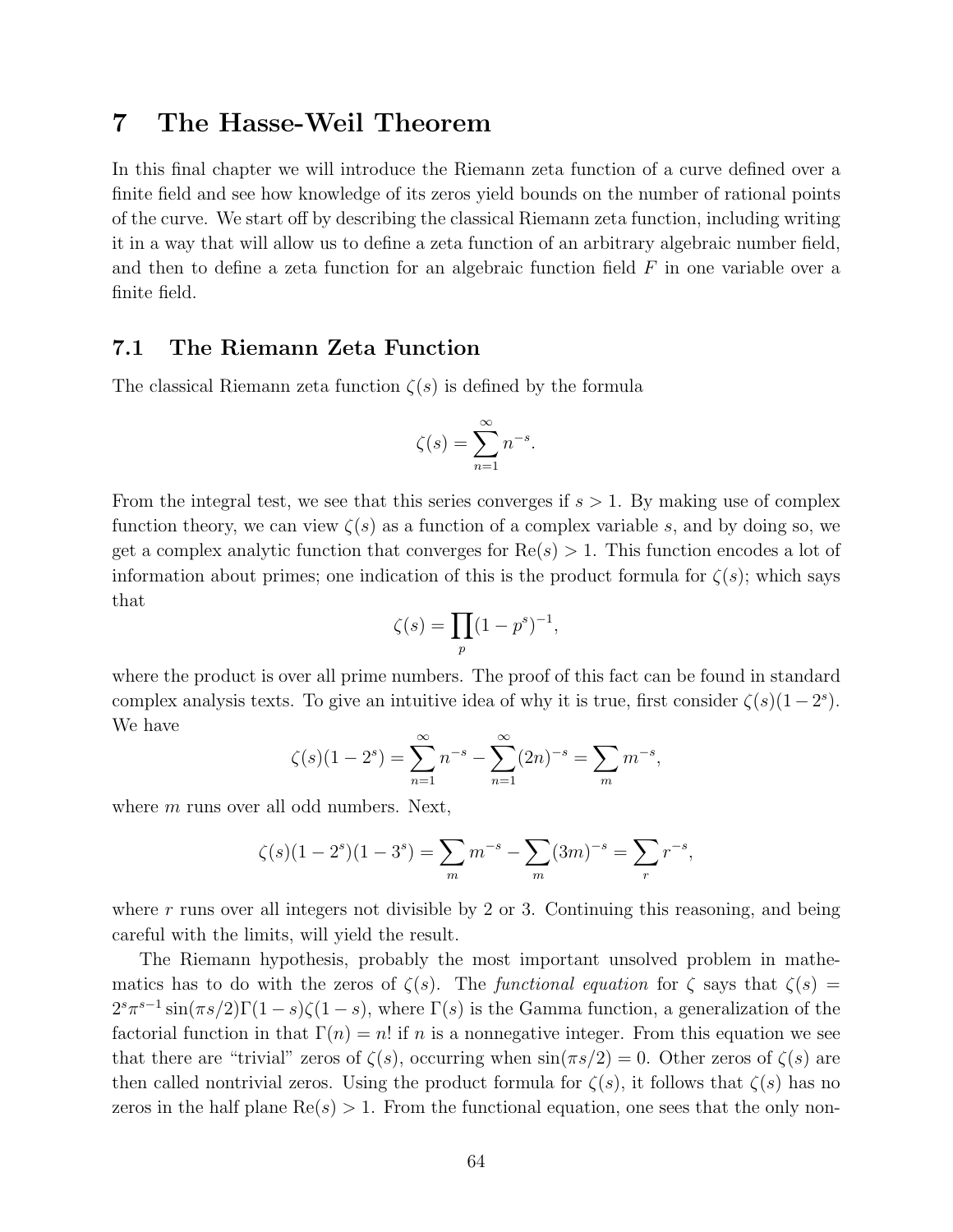trivial zeros occur in the strip  $0 \leq \text{Re}(s) \leq 1$ . The Riemann hypothesis conjectures that all of the nontrivial zeros of  $\zeta(s)$  are on the line Re $(s) = 1/2$ . While this is still unproven, Weil proved in 1941 that the analogue of the Riemann hypothesis for zeta functions associated to function fields of curves over finite fields is true. It is this fact that we will see in this chapter, and how this fact leads to a bound on the number of rational points of a curve.

### 7.2 Riemann Zeta Functions of Number Fields

We will define an analogue of the Riemann zeta function which will be associated to a curve defined over a finite field. However, to motivate its definition, we first discuss the Riemann zeta function of an algebraic number field. To motivate the definition of these functions, we view  $\zeta(s)$  in another light. To do this we recall some of the theory of Dedekind domains.

Let A be a Dedekind domain with quotient field K. A *fractional ideal* of A is a nonzero A-submodule I of K such that  $aI \subseteq A$  for some nonzero  $a \in A$ . For example, if  $r = a/b \in K$ , then  $(r) = rA$  is a fractional ideal of A since rA is an A-submodule of K, and  $b(rA) = aA \subseteq$ A. We call  $(r)$  a principal fractional ideal. Furthermore, as this example indicates, if I is a fractional ideal and  $aI \subseteq A$  for some a, then aI is an ordinary ideal of A. We extend the definition of product of two ideals to the case of fractional ideals, by setting, for fractional ideals  $I$  and  $J$ ,

$$
IJ = \left\{ \sum_{i=1}^{n} a_i b_i : a_i \in I, b_i \in J, n \ge 1 \right\},\
$$

the usual formula for the product of two ideals. It is easy to show that  $IJ$  is a fractional ideal. Let  $G$  be the set of all fractional ideals of  $A$ . Then this multiplication is an operation on A, and the fractional ideal A is the identity for this operation. Multiplication of fractional ideals is an associative operation, so we have a semigroup with identity. However, one very important fact about Dedekind domains is that any fractional ideal has an inverse. If I is a nonzero fractional ideal, then

$$
(A: I) = \{x \in K : xI \subseteq A\}
$$

is another fractional ideal, and it is the inverse of  $I$  in  $G$ . Therefore,  $G$  is an Abelian group. The set of principal fractional ideals is a subgroup of G, and the resulting quotient group is called the *ideal class group* of A. The ideal class group of A is often denoted by  $Cl(A)$ . If  $A = \mathbb{Z}$ , then  $Cl(A) = 0$ . More generally, a Math 582 exercise shows that  $Cl(A) = 0$  if and only if A is a unique factorization domain. Therefore,  $Cl(A)$  measures the factorization properties of A, in some sense. For some terminology, we call a fractional ideal positive if it is an ordinary ideal, and we write  $I \geq 0$  when this occurs.

We now rephrase the definition of the Riemann zeta function. Since  $\mathbb Z$  is a principal ideal domain, every nonzero ideal of  $\mathbb Z$  can be written uniquely in the form  $(n)$  for some  $n \geq 1$ . If  $I = (n)$ , then we recover n as  $n = \mathbb{Z}/I$ . We call this number the norm of I, and write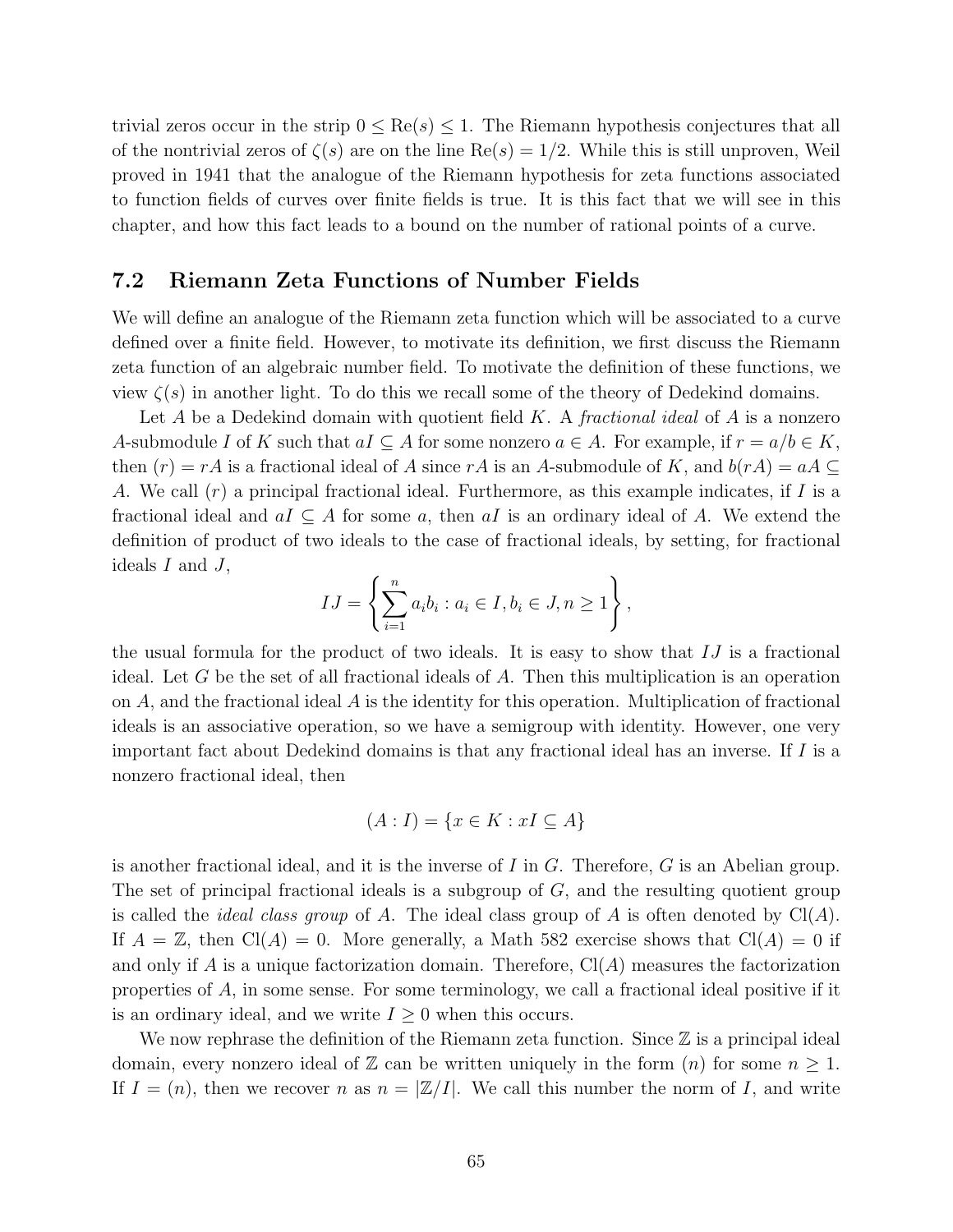$N(I)$  for this. In other words,

$$
N(I)=\left|\mathbb{Z}/I\right|.
$$

Therefore,

$$
\zeta(s) = \sum_{I \ge 0} N(I)^{-s}.
$$

In this formulation, we can extend the definition easily to other number fields. Recall that an algebraic number field K is a finite extension of  $\mathbb{Q}$ . If A is the integral closure of  $\mathbb{Z}$  in  $K$ ; that is, A is the set of all elements of K that satisfy a monic polynomial equation with coefficients in Z, then A is a Dedekind domain. If I is an ideal of A, we set  $N(I) = |A/I|$ . We define the Riemann zeta function  $\zeta_K(s)$  by

$$
\zeta_K(s) = \sum_{I \ge 0} N(I)^{-s},
$$

where the sum is over all nonzero ideals of A.

To view this in a slightly different way, recall that since A is a Dedekind domain, any nonzero ideal I can be written uniquely in the form  $I = P_1^{e_1} \cdots P_r^{e_r}$ , where the  $P_i$  are prime ideals and  $e_i \geq 1$ . By the Chinese remainder theorem, it follows that

$$
A/I = A/P_1^{e_1} \oplus \cdots \oplus A/P_r^{e_r}.
$$

A calculation, which can be found in the handout on Dedekind domains, shows that  $|A/P^e|$  =  $|A/P|^e$  for any prime ideal P and positive integer e. Therefore,

$$
|A/I| = \prod_{i=1}^{r} |A/P_i|^{e_i}.
$$

Thus,  $N(I) = \prod_i N(P_i)^{e_i}$ .

#### 7.3 Riemann Zeta Functions of Curves

To define zeta functions for curves, we point out that the group of fractional ideals of A is the free Abelian group on the set of nonzero prime ideals of A. This is just a fancy way to say that every ideal can be written uniquely as a product of prime ideals. Every fractional ideal is, in multiplicative notation, an integer linear combination of prime ideals. This indicates that the group of fractional ideals of a number ring is the analogue of the group of divisors of a function field  $F/\mathbb{F}_q$ . Let  $\mathbf{P}_F$  be the set of places of  $F/\mathbb{F}_q$ ; this set is the analogue of the set of nonzero prime ideals of a Dedekind domain. For  $P \in \mathbf{P}_F$ , we define the norm  $N(P)$  of P by  $N(P) = |\mathbb{F}_q(P)|$ , which is equal to  $q^{\deg(P)}$  since  $\deg(P) = [\mathbb{F}_q(P) : \mathbb{F}_q]$ . If  $E = \sum_{i=1}^r e_i P_i$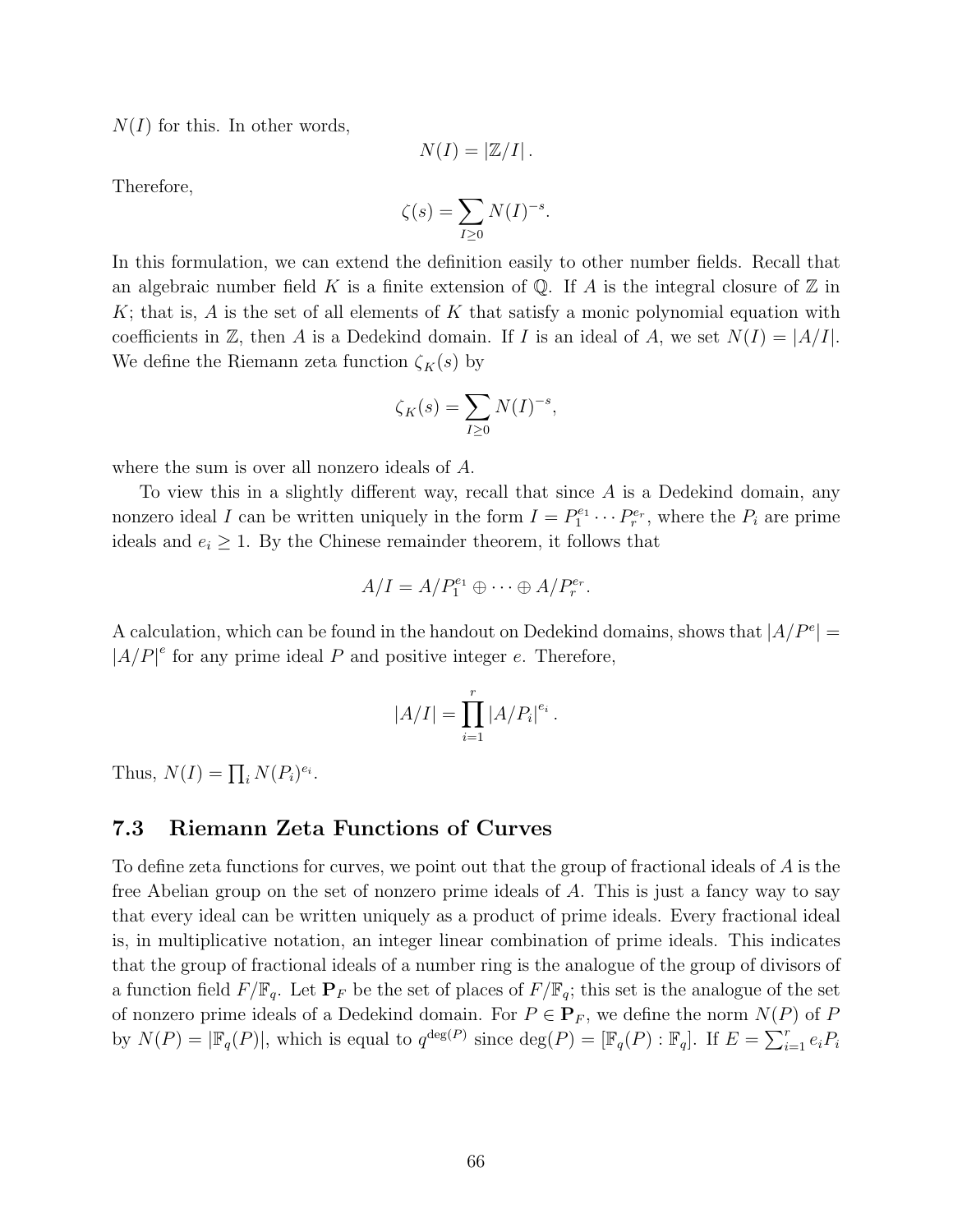is a positive divisor of  $F/\mathbb{F}_q$ , we define the norm of E by

$$
N(E) = \prod_{i=1}^{r} N(P_i)^{e_i} = \prod_{i=1}^{r} q^{\deg(P_i)e_i} = q^{\sum_{i=1}^{e} e_i \deg(P_i)}
$$
  
=  $q^{\deg(E)}$ .

Finally, we define the Riemann zeta function  $\zeta_F(s)$  by

$$
\zeta_F(s) = \sum_{E \ge 0} N(E)^{-s},
$$

where the sum is over all positive divisors of  $F/\mathbb{F}_q$ . We can rewrite this a little, which will lead us to a related function. We have

$$
\zeta_F(s) = \sum_{E \ge 0} N(E)^{-s} = \sum_{E \ge 0} q^{-s \deg(E)} = \sum_{E \ge 0} (q^{-s})^{\deg(E)}.
$$

Let us write  $t = q^{-s}$  for the moment. Then

$$
\zeta_F(s) = \sum_{E \ge 0} t^{\deg(E)} = \sum_{n=1}^{\infty} \left( \sum_{\deg(E)=n} t^n \right) = \sum_{n=1}^{\infty} A_n t^n,
$$

where

$$
A_n = |E \in \text{Div}(F/\mathbb{F}_q) : E \ge 0, \deg(E) = n|.
$$

Note that  $A_1$  is the number of places of degree 1; this follows since a positive divisor of degree 1 must be a single place, and then the place is necessarily of degree 1.

We need to investigate the sets  $\{E : E \geq 0, \deg(E) = n\}$  in order to know that this formulation of  $\zeta_F(s)$  is well defined. However, before we do this, we set

$$
Z_F(t) = \sum_{n=1}^{\infty} A_n t^n,
$$

and call this the Z-function associated to the function field  $F/\mathbb{F}_q$ .

**Lemma 7.1.** If n is a positive integer, then there are only finitely many positive divisors of degree n.

*Proof.* If  $E = \sum_i e_i P_i$  is a positive divisor of degree n, then  $n = \sum_i e_i \deg(P_i)$ , so  $0 \le e_i \le n$ and  $\deg(P_i) \leq n$ . It is then enough to prove that there are only finitely many places of degree less than or equal to n. To do this, suppose that F is the function field of a curve X defined over  $\mathbb{F}_q$ . We have seen that the places of degree r correspond to sets of r conjugate points with coefficients in  $\mathbb{F}_{q^r}$ . Since there are only finitely many such points, since  $\mathbb{F}_{q^r}$  is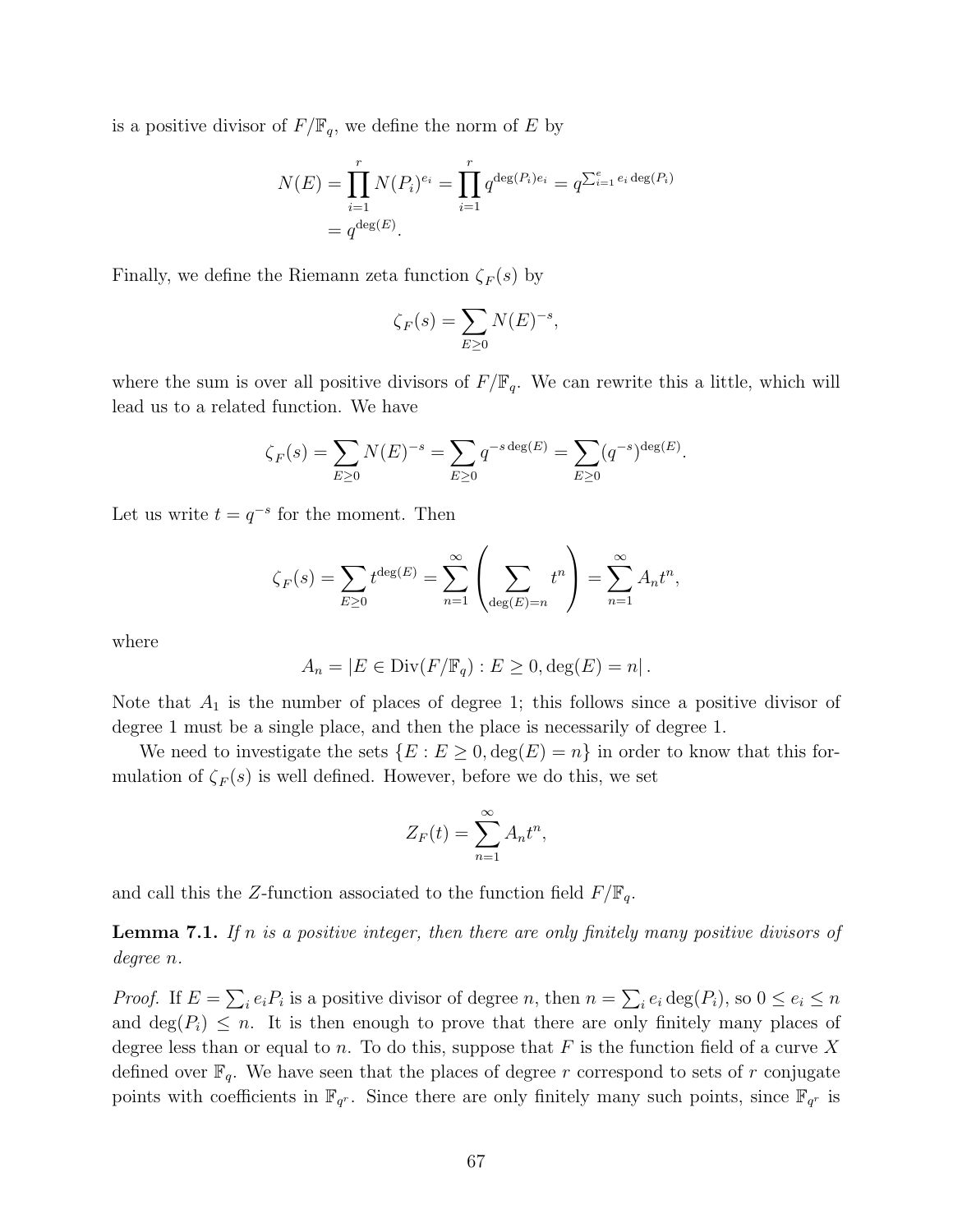finite, there can be only finitely many places of degree  $r$ . Since this is true for any  $r$ , there are only finitely many places of degree  $\leq n$ .  $\Box$ 

Let  $C_F$  be the divisor class group of  $F/\mathbb{F}_q$ . We set  $C_F^0$  to be the subgroup of divisor classes of degree 0.

# **Lemma 7.2.** The group  $C_F^0$  is a finite group.

*Proof.* Let E be a divisor of degree  $n \geq g$ , where g is the genus of  $F/\mathbb{F}_q$ . We set  $C_F^n =$  $\{[D]: \deg(D) = n\}.$  It is elementary to check that  $C_F^n$  is the coset  $C_F^0 + [E]$ . Therefore,  $|C_F^0| = |C_F^n|$ . It then suffices to show that  $C_F^n$  is a finite set. By Riemann's theorem,  $\dim(E) \geq \deg(E) + 1 - g \geq 1$  by the choice of E. Therefore, there is a nonzero  $f \in L(E)$ ; the divisor  $E + (f)$  is then a positive divisor similar to E. Thus, every divisor of degree n is equivalent to a positive divisor (of degree *n*). This yields  $C_F^n = \{[C] : C \ge 0, \deg(C) = n\}.$ By the previous lemma, there are only finitely many positive divisors of a given degree, so  $|C_F^n| < \infty$ , and so  $|C_F^0| < \infty$ , as desired.  $\Box$ 

Corollary 7.3. If  $A_n = |\{E \in \text{Div}(F/\mathbb{F}_q) : E \geq 0, \deg(E) = n\}|$ , then  $A_n$  is a nonnegative integer.

The degree map deg :  $Div(F/\mathbb{F}_q) \to \mathbb{Z}$  is a group homomorphism. The image is a subgroup of  $\mathbb{Z}$ ; therefore, there is a positive integer  $\partial$  such that the image is  $\partial \mathbb{Z}$ . The integer  $\partial$  then can be characterized as the smallest degree of a nonzero divisor, or the greatest common divisor of the degrees of places. Furthermore, every divisor's degree is a multiple of  $\partial$ . We will see later that  $\partial = 1$ .

**Definition 7.4.** The class number of  $F/\mathbb{F}_q$  is the integer  $h = |C_F^0|$ .

Note that, from the proof of the lemma above, if  $C_F^n$  is the set of divisor classes of degree n, and if  $C_F^n$  is nonempty, then  $C_F^n$  is a coset of  $C_F^0$ , so  $|C_F^n| = h$ . We now investigate the function  $Z(t)$ . We need further information about the numbers  $A_n$ .

**Lemma 7.5.** Let  $[C] \in C_F$ . Then

$$
|\{A \in [C] : A \ge 0\}| = \frac{1}{q-1}(q^{\dim(C)} - 1).
$$

Furthermore, if  $n > 2g - 2$  and  $\partial \mid n$ , then

$$
A_n = \frac{h}{q-1} \left( q^{n+1-g} - 1 \right).
$$

*Proof.* Let C be a divisor, and set  $n = \dim(C)$ . Then any divisor  $A \in [C]$  is of the form  $C + (f)$  for some  $f \in F^*$ , and if  $A \geq 0$ , then  $f \in L(C)$ , by definition of  $L(C)$ . Now,  $C + (f) = C + (g)$  if and only if  $(f) - (g) = 0$ , or  $(fg^{-1}) = 0$ . Therefore, as a principal divisor is 0 only when the function is a constant, we see that  $C + (f) = C + (g)$  if and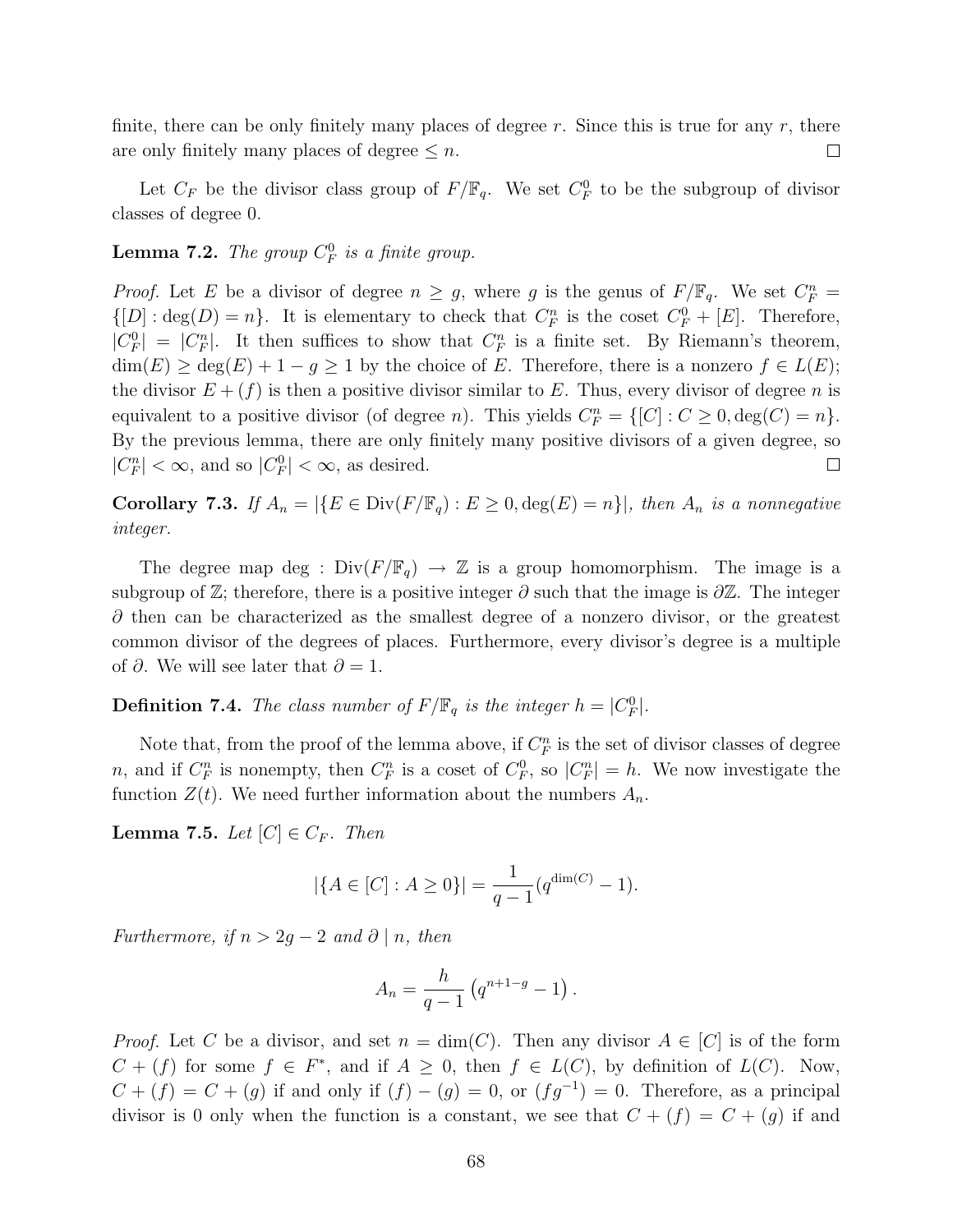only if  $g = \alpha f$  for some  $\alpha \in \mathbb{F}_q$ . Therefore, for every  $A \in [C]$  with  $A \geq 0$ , there are  $q - 1$ elements  $f \in L(C)$  with  $A = C + (f)$ . Furthermore, the number of nonzero  $f \in L(C)$  is  $|L(C)| - 1 = q^{\dim(C)} - 1$ . Thus, the formula

$$
|\{A \in [C] : A \ge 0\}| = \frac{1}{q-1}(q^{\dim(C)} - 1)
$$

is true. For the second statement, suppose that  $n > 2g - 2$  and  $\partial \mid n$ . The divisibility condition implies that there are divisors of degree n. Moreover, if  $deg(C) = n$ , then  $dim(C) =$  $deg(C) + 1 - g$  by the Riemann-Roch theorem. By the first part of the lemma and the definitions of  $A_n$  and h, we have

$$
A_n = |\{ [C] : \deg(C) = n \}| \cdot |\{ A \in [C] : A \ge 0 \}|
$$
  
= 
$$
h \cdot \frac{1}{q-1} (q^{\dim(C)} - 1) = \frac{h}{q-1} (q^{n+1-g} - 1)
$$

since  $h = |C_F^0| = |C_F^n|$ , which was shown in the proof of the previous lemma.

**Corollary 7.6.** The power series  $Z(t) = \sum_{n=0}^{\infty} A_n t^n$  converges for  $|t| < q^{-1}$ .

*Proof.* We have  $Z(t) = \sum_{m=0}^{\infty} A_m \partial t^{m\partial}$ . A little algebra and a basic fact about power series shows that if

$$
\lim_{n \to \infty} \left| \frac{A_{n+1}}{A_n} \right| = c,
$$

then the power series converges for  $|t| < c^{-1}$ . From the previous lemma, we have, for n large enough,

$$
\lim_{n \to \infty} \left| \frac{A_{n+1}}{A_n} \right| = \lim_{n \to \infty} \frac{\frac{h}{q-1} \left( q^{n+2-g} - 1 \right)}{\frac{h}{q-1} \left( q^{n+1-g} - 1 \right)} = \lim_{n \to \infty} \frac{\left( q^{n+2-g} - 1 \right)}{\left( q^{n+1-g} - 1 \right)}
$$
\n
$$
= \lim_{n \to \infty} \frac{\left( q - q^{-n+g+1} \right)}{\left( 1 - q^{-n+g+1} \right)} = q.
$$

Thus, the power series converges for  $|t| < q^{-1}$ .

**Lemma 7.7.** Let  $F/\mathbb{F}_q$  have genus 0. Then  $h = 1$ .

*Proof.* We need to prove that every divisor class of degree 0 is principal. Let C be a divisor with deg(C) = 0. By Riemann's theorem, we have  $\dim(C) \geq \deg(C) + 1 - g = 1$ . Thus, there is a nonzero  $f \in L(C)$ . Then  $(f) + C \geq 0$ , and  $(f) + C$  also has degree 0. This forces  $(f) + C = 0$ , so  $C = -(f) = (f^{-1})$  is principal.  $\Box$ 

To help with the proof of the following proposition, recall that the power series representation of  $1/(1-x)$  in the range  $|x| < 1$  is  $\sum_{n=0}^{\infty} x^n$ . Moreover,  $\sum_{n=r}^{\infty} x^n = x^r/(1-x)$  on this range. We now see that  $Z(t)$  is a rational function. This indicates how much simpler zeta functions for curves over a finite field are than zeta functions of number fields.

 $\Box$ 

 $\Box$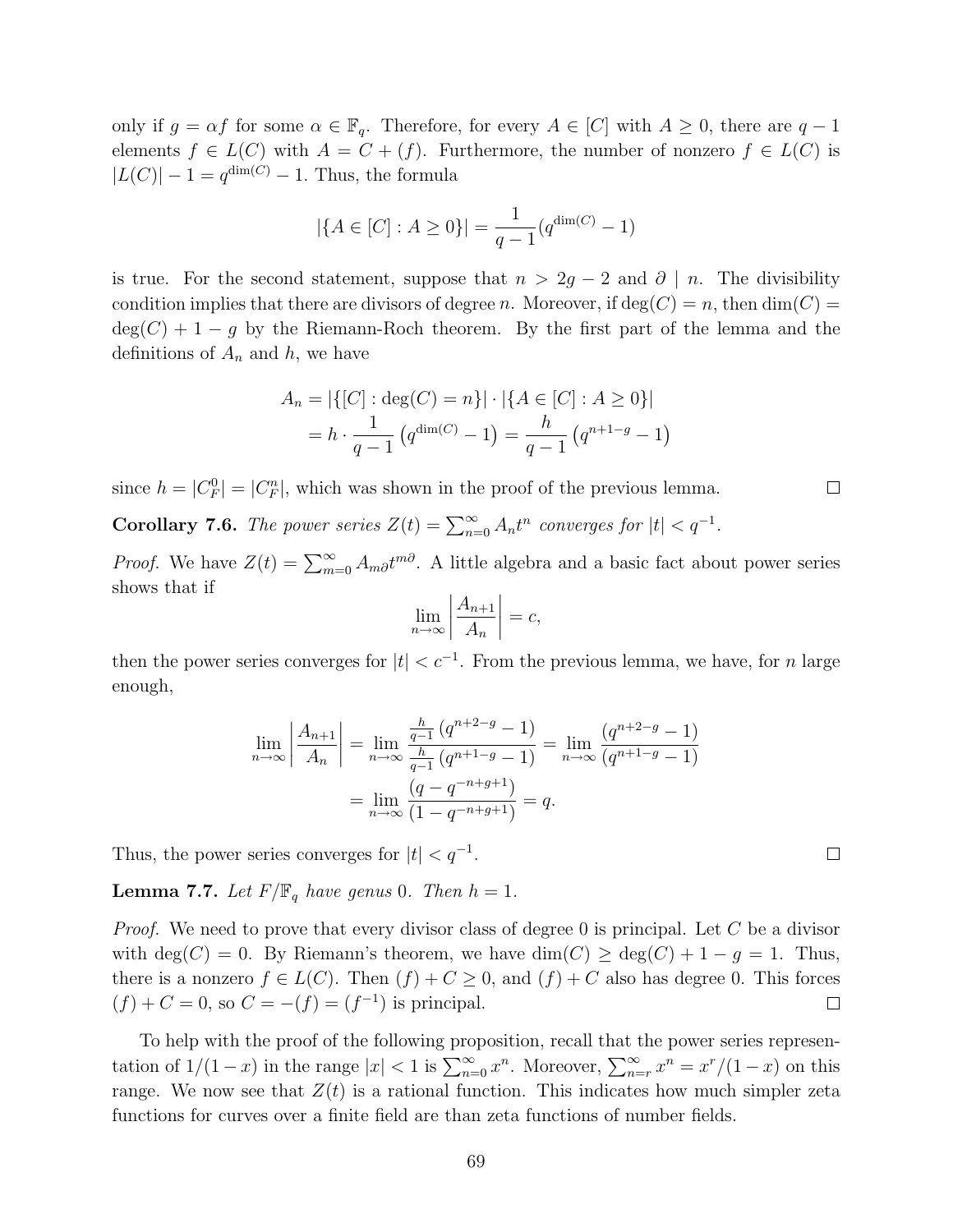**Proposition 7.8.** Let g be the genus of  $F/\mathbb{F}_q$ . Consider  $Z(t)$  on the interval of convergence  $|t| < q^{-1}$ .

1. If  $g = 0$ , then

$$
Z(t) = \frac{1}{q-1} \left( \frac{q}{1-(qt)^{\partial}} - \frac{1}{1-t^{\partial}} \right).
$$

2. If  $g \geq 1$ , then  $Z(t) = F(t) + G(t)$ , where

$$
F(t) = \frac{1}{q-1} \sum_{0 \le \deg(C) \le 2g-2} q^{\dim(C)} t^{\deg(C)},
$$

where the sum is over all divisor classes [C] with  $0 \le \deg(C) \le 2g - 2$ , and

$$
G(t) = \frac{h}{q-1} \left( \frac{q^{1-q}(qt)^{2g-2+\partial}}{1-(qt)^{\partial}} - \frac{1}{1-t^{\partial}} \right).
$$

*Proof.* First, suppose that  $g = 0$ . By the previous lemmas, and since  $A_n = 0$  if  $\partial$  does not divide n,

$$
\sum_{n=0}^{\infty} A_n t^n = \sum_{m=0}^{\infty} A_{\partial m} t^{\partial m} = \sum_{m=0}^{\infty} \frac{1}{q-1} (q^{\partial m+1} - 1) t^{\partial m}
$$

$$
= \frac{1}{q-1} \left( q \sum_{m=0}^{\infty} ((qt)^{\partial})^m - \sum_{m=0}^{\infty} (t^{\partial})^m \right)
$$

$$
= \frac{1}{q-1} \left( \frac{q}{1 - (qt)^{\partial}} - \frac{1}{1 - t^{\partial}} \right).
$$

The final equality holds for  $|t| < q^{-1}$ , since both power series converge on this range to the respective rational functions.

For the second part, suppose that  $g \geq 1$ . We have, by the definition of  $A_n$ , and the lemmas,

$$
\sum_{n=0}^{\infty} A_n t^n = \sum_{[C], \deg(C) \ge 0} |A \in [C] : A \ge 0| \cdot t^{\deg(C)} = \sum_{[C], \deg(C) \ge 0} \left( \frac{q^{\dim(C)} - 1}{q - 1} \right) t^{\deg(C)}
$$

$$
= \frac{1}{q - 1} \sum_{[C], \deg(C) \ge 0} q^{\dim(C)} t^{\deg(C)} - \frac{1}{q - 1} \sum_{[C], \deg(C) \ge 0} t^{\deg(C)}
$$

$$
= \frac{1}{q - 1} \sum_{0 \le \deg([C]) \le 2g - 2} q^{\dim(C)} t^{\deg(C)} + \frac{1}{q - 1} \sum_{\deg([C]) > 2g - 2} q^{\dim(C)} t^{\deg(C)}
$$

$$
- \frac{1}{q - 1} \sum_{\deg([C]) \ge 0} t^{\deg(C)}
$$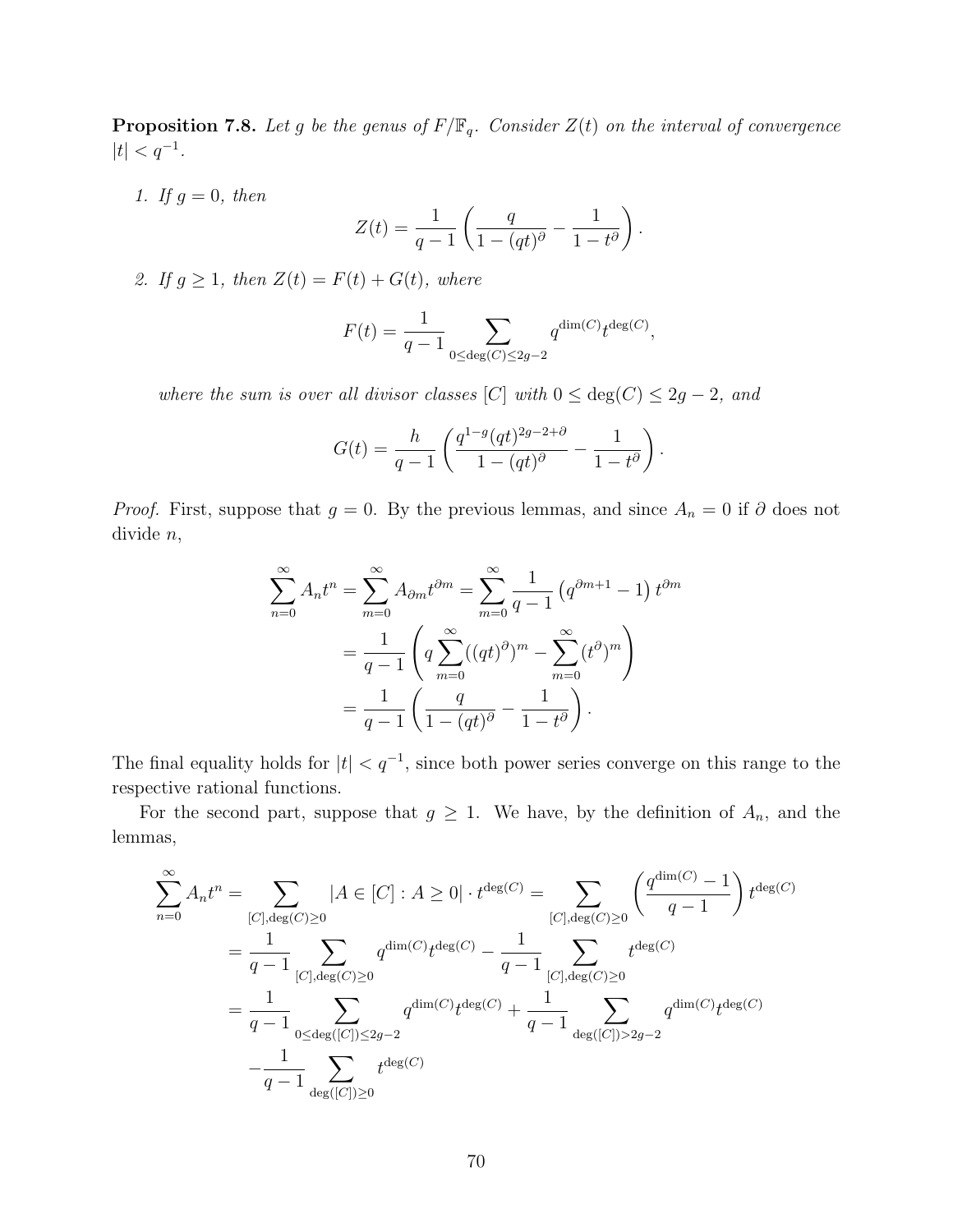The first term, by definition, is  $F(t)$ . To analyze the second and third terms, recall that if n is divisible by  $\partial$ , then there are exactly h divisor classes of degree n; the set of these divisor classes is the coset  $\{E+C : \deg(E) = n, [C] \in C_F^0\}$  of  $C_F^0$ , and  $h = |C_F^0|$ . Therefore, the third term simplifies as

$$
\frac{-1}{q-1}\sum_{\deg([C])\geq 0} t^{\deg(C)}=\frac{-h}{q-1}\sum_{m=0}^{\infty}t^{\partial m}=\frac{-h}{q-1}\left(\frac{1}{1-t^{\partial}}\right).
$$

For the second term, we have, by Riemann-Roch,

$$
\frac{1}{q-1} \sum_{\deg([C])>2g-2} q^{\dim(C)} t^{\deg(C)} = \frac{1}{q-1} \sum_{\deg([C])>2g-2} q^{\deg(C)+1-g} t^{\deg(C)}
$$
\n
$$
= \frac{q^{1-g}}{q-1} \sum_{\deg([C])>2g-2} (qt)^{\deg(C)} = \frac{hq^{1-g}}{q-1} \sum_{\partial m>2g-2} ((qt)^{\partial})^m
$$
\n
$$
= \frac{hq^{1-g}}{q-1} \sum_{m=\frac{2g-2}{\partial}}^{\infty} ((qt)^{\partial})^m = \frac{hq^{1-g}(qt)^{2g-2+\partial}}{q-1} \sum_{m=0}^{\infty} ((qt)^{\partial})^m
$$
\n
$$
= \frac{hq^{1-g}(qt)^{2g-2+\partial}}{q-1} \left(\frac{1}{1-(qt)^{\partial}}\right)
$$

because  $\partial$  divides  $2g - 2$ , since  $2g - 2$  is the degree of a divisor, namely the canonical divisor. The sum of the second and third terms is  $G(t)$ . Since the sums for  $G(t)$  converge on  $|t| < q^{-1}$ , the series for  $Z(t)$  converges on the same interval.  $\Box$ 

**Corollary 7.9.** The function  $Z(t)$  is a rational function with a simple pole at  $t = 1$ .

*Proof.* The formula for  $F(t)$  shows that  $F(t)$  is a polynomial, since there are only finitely many divisor classes [C] with  $0 \le \deg(C) \le 2g - 2$ . The formula for  $G(t)$  shows that it is a rational function with a simple pole at  $t = 1$ . Therefore,  $Z(t) = F(t) + G(t)$  is a rational function with a simple pole at  $t = 1$ .  $\Box$ 

We now give a product representation for  $Z(t)$ .

**Proposition 7.10.** The function  $Z(t)$  can be represented on  $|t| < q^{-1}$  as

$$
Z(t) = \prod_{P \in \mathbf{P}_F} (1 - t^{\deg(P)})^{-1}.
$$

Therefore,  $Z(t) \neq 0$  for  $|t| < q^{-1}$ .

*Proof.* We need a fact about convergence of infinite products: the product  $\prod_{n=1}^{\infty} (1 + a_n)$ converges absolutely if and only if  $\sum_{n=0}^{\infty} a_n$  converges absolutely. This fact can be found in most complex analysis books. Therefore, the product above converges absolutely on  $|t| < q^{-1}$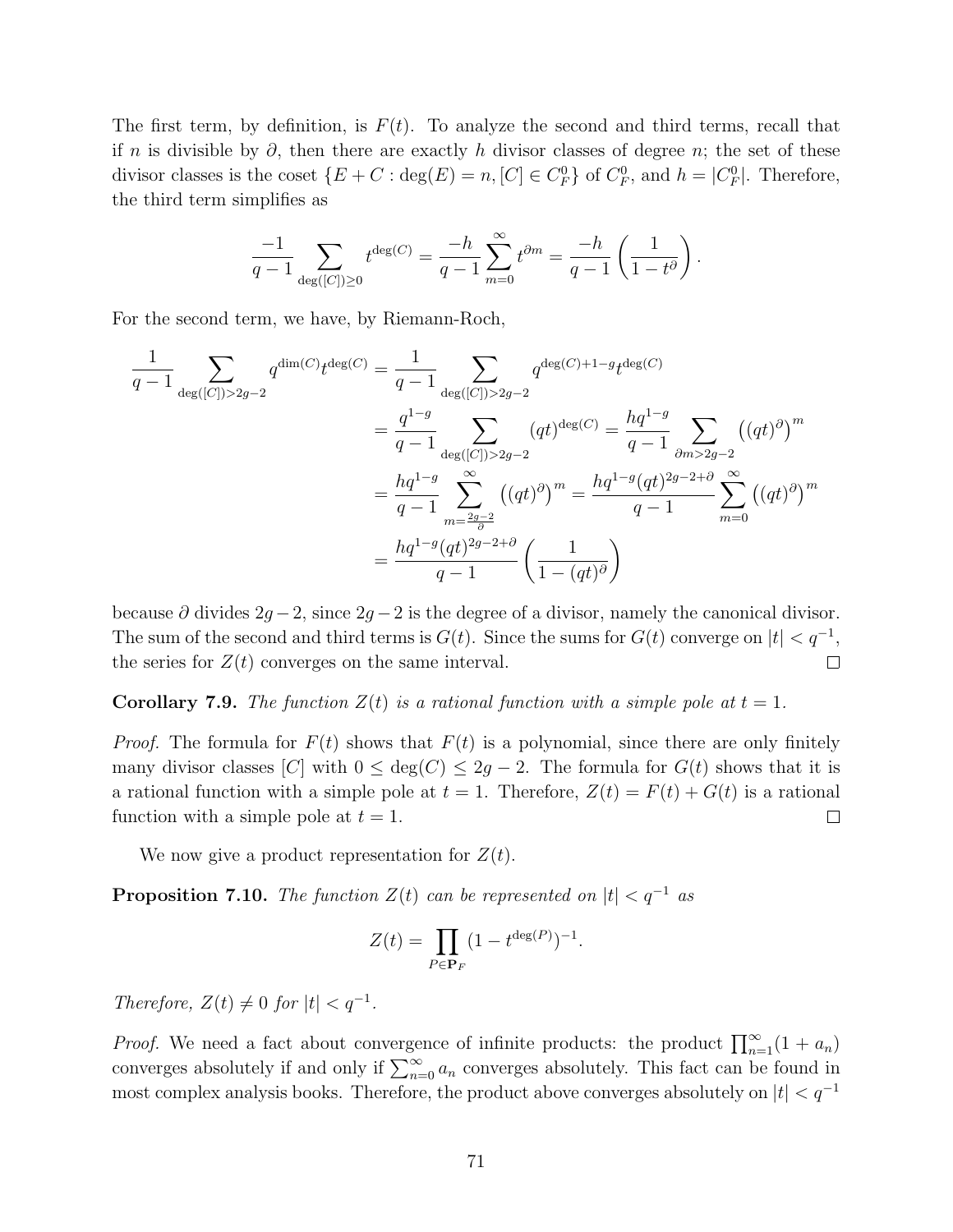since

$$
\sum_{P \in \mathbf{P}_F} t^{\deg(P)} \le \sum_{n=0}^{\infty} A_n t^n = Z(t)
$$

converges absolutely on  $|t| < q^{-1}$ . By writing each term of the product as a geometric series, and doing lots of rearranging of terms, we have

$$
\prod_{P \in \mathbf{P}_F} \left( \frac{1}{1 - t^{\deg(P)}} \right) = \prod_{P \in \mathbf{P}_F} \sum_{n=0}^{\infty} t^{n \deg(P)}
$$

$$
= \sum_{E \ge 0} t^{\deg(E)} = \sum_{n=0}^{\infty} A_n t^n
$$

$$
= Z(t).
$$

 $\Box$ 

To prove that  $\partial = 1$ , we will need to consider how function fields behave under base extension. Let  $X = Z(f)$  be a nonsingular irreducible projective curve defined over  $\mathbb{F}_q$ , and let X be its function field. Then  $F = \mathbb{F}_q(s,t)$ , where  $s = x/z$  and  $t = y/z$ , viewed as rational functions on X. We assume that  $\mathbb{F}_q$  is the exact constant field of  $F/\mathbb{F}_q$ . Let  $r \geq 1$ , and consider the extension  $\mathbb{F}_{q^r}/\mathbb{F}_q$ . We can view X as a curve over  $\mathbb{F}_{q^r}$ , and the function field of X over  $\mathbb{F}_{q^r}$  is  $\mathbb{F}_{q^r}(s,t)$ . We write  $F_r$  for this function field. What we need to know is information about places of  $F_r$  in relation to places of F. Note that, in any case, our curve X is the set of all points  $(a:b:c) \in \mathbb{P}^2(\overline{\mathbb{F}_q})$  such that  $f(a,b,c) = 0$ , where  $\overline{\mathbb{F}_q}$  is an algebraic closure of  $\mathbb{F}_q$  (or of  $\mathbb{F}_{q^r}$ ). If P is the place of F that corresponds to  $(a:b:c)$ , then

$$
P = \{ \varphi \in F : \varphi(a, b, c) = 0 \}.
$$

Also, if P' is the place of  $F_r$  that corresponds to  $(a:b:c)$ , then

$$
P' = \{ \varphi \in F_r : \varphi(a, b, c) = 0 \}.
$$

Thus,  $P' \cap F = P$ .

In the proof of the following lemma, we need to know some facts about finite fields. First, recall that if q is any prime power, then the fields containing  $\mathbb{F}_q$  are exactly the fields of the form  $\mathbb{F}_{q^r}$  for some  $r \geq 1$ . Conversely, if T is a subfield of  $\mathbb{F}_{q^r}$  containing  $\mathbb{F}_{q}$ , then  $T = \mathbb{F}_{q^s}$  for some integer s that divides r, since if  $t = [\mathbb{F}_{q^r} : T]$ , then  $q^r = |\mathbb{F}_{q^r}| = |T|^t = q^{st}$ . Moreover, the field  $\mathbb{F}_{q^s}$  is characterized as the subfield of  $\mathbb{F}_{q^r}$  consisting of the solutions to the equation  $x^{q^s} = x.$ 

**Lemma 7.11.** Let P be a place of F, and let P' be a place of  $F_r$  for which  $P' \cap F = P$ . If  $m = \deg(P)$ , then  $\deg(P') = m/\gcd(m, r)$ . Moreover, there are  $\gcd(m, r)$  many such P'.

*Proof.* Let X be a curve whose function field over  $\mathbb{F}_q$  is F. Choose a point  $(a : b : c) \in X$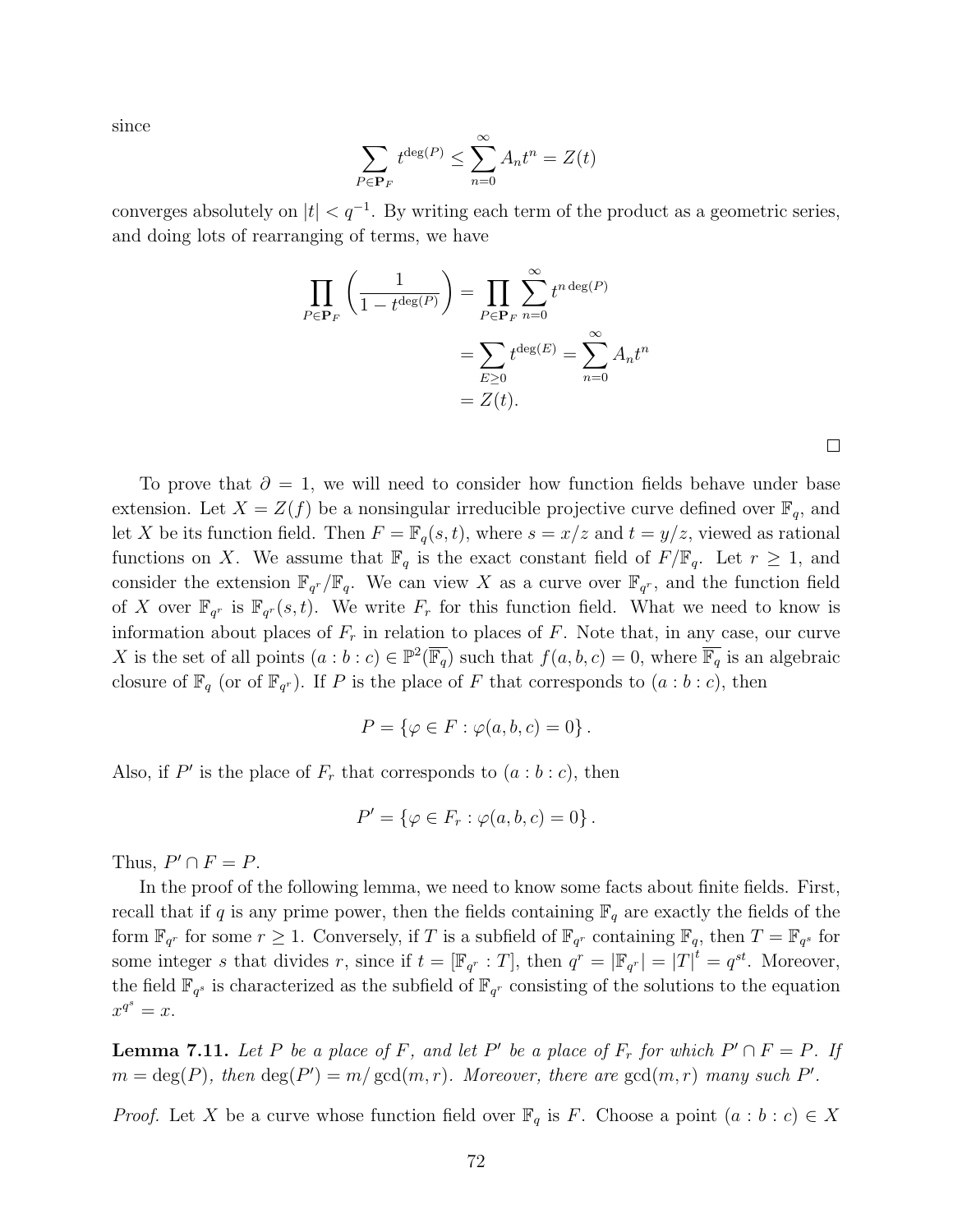whose corresponding place in F is P and whose place in  $F_r$  is P'. The residue field of P is  $\mathbb{F}_q(a, b, c)$  and the residue field of P' is  $\mathbb{F}_{q^r}(a, b, c)$ . Then, by definition,  $\deg(P') =$  $[\mathbb{F}_{q^r}(a,b,c):\mathbb{F}_{q^r}]$  and  $\text{deg}(P)=[\mathbb{F}_q(a,b,c):\mathbb{F}_q]$ . Set  $L=\mathbb{F}_q(a,b,c)$ . Then the residue field of P' is the composite field  $L\mathbb{F}_{q^r}$ . By the theorem of natural irrationalities from Galois theory,  $[L\mathbb{F}_{q^r}:\mathbb{F}_{q^r}]=[L:L\cap\mathbb{F}_{q^r}].$  Note that, since  $m=\deg(P)$ , we have  $L=\mathbb{F}_{q^m}$ . We claim that  $\mathbb{F}_{q^r} \cap \mathbb{F}_{q^m} = \mathbb{F}_{q^d}$ , where  $d = \gcd(m, r)$ . If this is true, then

$$
[L:L\cap \mathbb{F}_{q^r}]=\frac{[L:\mathbb{F}_q]}{[L\cap \mathbb{F}_{q^r}:\mathbb{F}_q]}=\frac{[\mathbb{F}_{q^m}:\mathbb{F}_q]}{[\mathbb{F}_{q^d}:\mathbb{F}_q]}=\frac{m}{d},
$$

as desired. To prove the claim, note that  $\mathbb{F}_{q^d} \subseteq \mathbb{F}_{q^r} \cap \mathbb{F}_{q^m}$  since d divides both r and m. For the reverse inclusion, let  $a \in \mathbb{F}_{q^r} \cap \mathbb{F}_{q^m}$ . Then  $a^{q^r} = a$  and  $a^{q^m} = a$ . Since  $d = \gcd(m, r)$ , we may write  $d = \alpha m + \beta r$  for some integers  $\alpha, \beta$ . Since  $d, m, r$  are all positive, one of  $\alpha, \beta$ is positive and the other is negative. Suppose that  $\alpha > 0$ . Then  $d - \beta r = \alpha m$ . A simple induction shows that  $a^{q^{\alpha m}} = a$  and  $a^{q^{-\beta r}} = a$ . Therefore,

$$
a = a^{q^{\alpha m}} = a^{q^{d-\beta r}} = a^{q^d q^{-\beta r}} = \left(a^{q^{-\beta r}}\right)^{q^d} = a^{q^d}.
$$

This shows that  $a \in \mathbb{F}_{q^d}$ , as desired. Note that as a consequence of this, we see that the composite  $\mathbb{F}_{q^m}\mathbb{F}_{q^r} = \mathbb{F}_{q^l}$ , where  $l = mr/d = \text{lcm}(m, r)$ .

To prove the second statement, let  $P$  be a place of  $F$  of degree  $m$ , and let  $S$  be the set of points of X whose corresponding place is P. This set has m elements. The places of  $F_r$ lying over P are exactly the places corresponding to points in S. However, each such place of  $F_r$  corresponds to  $l/r$  points; this is because if p is a point in S, then its residue field  $\mathbb{F}_{q^r}(p)$  with respect to  $F_r$  has degree  $[\mathbb{F}_{q^r}(p) : \mathbb{F}_{q^r}] = [\mathbb{F}_{q^l} : \mathbb{F}_{q^r}] = l/r$ , as mentioned above. Now,  $l = mr/d$ , so  $l/r = m/d$ . Therefore, if  $P'_1, \ldots, P'_t$  are the places of  $F_r$  lying over P, each corresponds to  $m/d$  points of S, and every point of S corresponds to exactly one of the  $P'_i$ . Therefore, there are d such  $P'_i$ . This finishes the proof.  $\Box$ 

To help prove the following proposition, we need a result about roots of unity. Let  $r$  and m be positive integers and set  $d = \gcd(r, m)$ . Then

$$
(x^{r/d} - 1)^d = \prod_{\delta} (x - \delta^m),
$$

where the product runs over the r-th roots of unity in  $\mathbb{C}$ . That is,  $\delta$  ranges over the elements  $\{\exp(2\pi i/r): 0 \leq i < r\}$ . To see why this equation is true, we note that both sides are monic polynomials of degree r. It is enough to see that they have the same roots. The roots of the left hand side are precisely the  $r/d$ -th roots of unity. If  $\delta$  is an r-th root of unity, then  $(\delta^m)^{r/d} = \delta^{r(m/d)} = 1$ . Conversely, any  $r/d$ -th root of unity is of the form  $\delta^m$  for some r-th root of unity  $\delta$ , as a group theory exercise shows. If we substitute  $x = t^{-m}$  and then multiply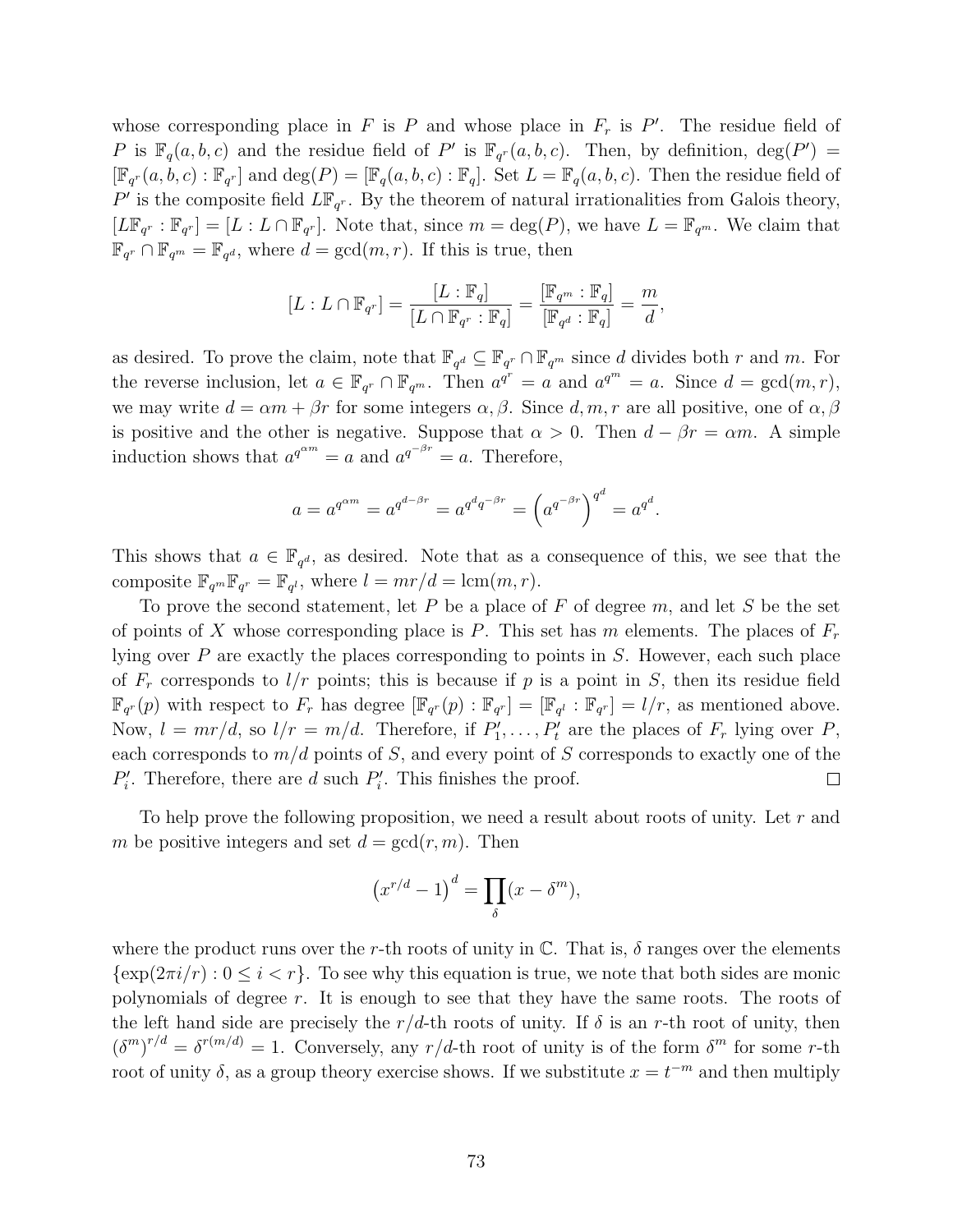both sides by  $t^{mr}$ , a little algebra will show that

$$
(1 - t^{mr/d})^d = \prod_{\delta} (1 - (t\delta)^m).
$$

We will use this in the following proposition.

**Proposition 7.12.** Let  $Z_r(t)$  be the Z-function associated to  $F_r$ . Then  $Z_r(t^r) = \prod_{\delta} Z(\delta t)$ , where  $\delta$  runs over all r-th roots of unity in  $\mathbb{C}$ .

Proof. Since two complex analytic functions are equal if they agree on a nontrivial open disk of the complex plane, and because both sides of the equation above are rational functions in t, it is enough to prove the equality for  $|t| < q^{-1}$ . We will write  $P' | P$  if  $P' \cap F = P$ . In the region  $|t| < q^{-1}$ , the product representation yields

$$
Z_r(t^r) = \prod_{P' \in \mathbf{P}_{F_r}} (1 - t^{r \deg(P')})^{-1} = \prod_{P \in \mathbf{P}_F} \prod_{P'|P} (1 - t^{r \deg(P')})^{-1}.
$$

For a fixed  $P \in \mathbf{P}_F$ , let  $m = \deg(P)$  and  $d = \gcd(r, m)$ . We then have, by the lemma,

$$
\prod_{P'|P} \left( 1 - t^{r \deg(P')} \right) = (1 - t^{rm/d})^d
$$

$$
= \prod_{\delta} (1 - (\delta t)^m)
$$

$$
= \prod_{\delta} \left( 1 - (\delta t)^{\deg(P)} \right).
$$

Therefore,

$$
Z_r(t^r) = \prod_{P \in \mathbf{P}_F} \prod_{\delta} \left(1 - (\delta t)^{\deg(P)}\right)^{-1}
$$
  
= 
$$
\prod_{\delta} \prod_{P \in \mathbf{P}_F} \left(1 - (\delta t)^{\deg(P)}\right)^{-1} = \prod_{\delta} Z(\delta t).
$$

 $\Box$ 

Corollary 7.13. If  $\partial = \gcd \{ \deg(E) : E \in D_F \}$ , then  $\partial = 1$ .

*Proof.* Set  $r = \partial$ . Then  $(1 - (\delta t)^{\deg(P)}) = 1 - t^{\deg(P)}$  since  $\deg(P)$  is a multiple of  $\partial$ , so  $\delta^{\deg(P)}=1$ . Therefore,

$$
Z(\delta t) = \prod_{P \in \mathbf{P}_F} \left(1 - (\delta t)^{\deg(P)}\right)^{-1} = \prod_{P \in \mathbf{P}_F} \left(1 - t^{\deg(P)}\right)^{-1} = Z(t).
$$

Therefore, by the proposition,  $Z_r(t^r) = Z(t)^r$ . By the description of  $Z(t)$  in Proposition 7.10, applied to  $Z_r(t)$ , the Z-function associated to  $F_r/\mathbb{F}_{q^r}$ , we see that  $Z_r(t^r)$  has a simple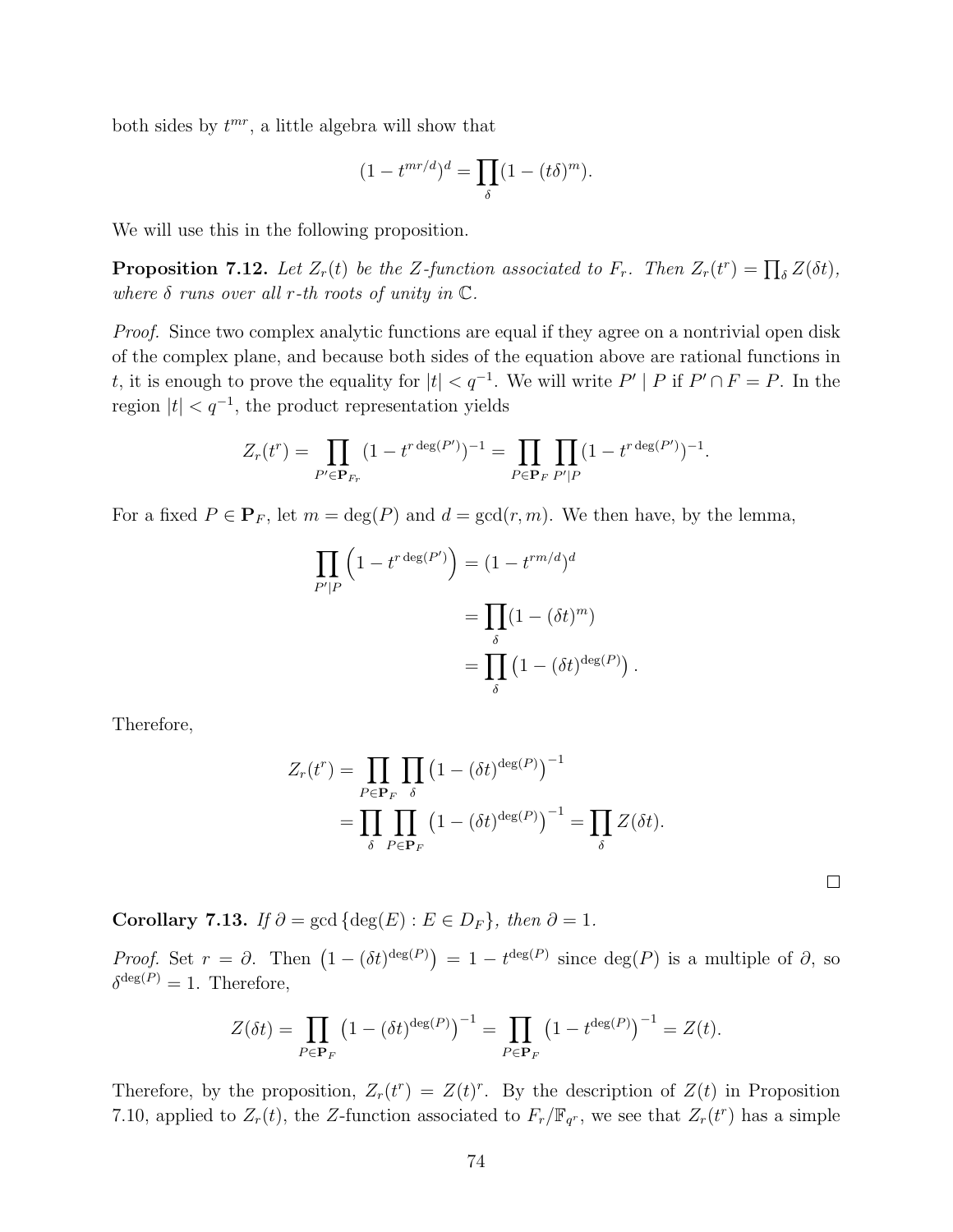pole at  $t = 1$ . However,  $Z(t)^r$  has a pole of order r at  $t = 1$ . Thus, as  $Z_r(t^r) = Z(t)^r$ , we see that  $r = 1$ . In other words,  $\partial = 1$ .  $\Box$ 

This corollary is not true if the base field is infinite. For example, if  $F$  is the function field of the curve  $x^2 + y^2 + z^2 = 0$  over R, then the curve has no R-rational point. Since the residue field of any point is a finite extension of  $\mathbb{R}$ , each residue field must then be  $\mathbb{C}$ . Therefore, the degree of every place is 2, and so  $\partial = 2$  for this function field.

**Corollary 7.14.** Any function field  $F/\mathbb{F}_q$  of genus 0 is a rational function field, and

$$
Z(t) = \frac{1}{(1-t)(1-qt)}.
$$

*Proof.* Since  $\partial = 1$ , there is a divisor E of degree 1. By Riemann-Roch, dim(E) = 2, so  $L(E)$  is nonzero. Taking a nonzero  $f \in L(E)$ , we have  $(f) + E \geq 0$ , a positive divisor of degree 1. Then  $(f) + E = P$  for some single place P, which is then necessarily of degree 1. Therefore,  $F/\mathbb{F}_q$  has a place of degree 1. We have proven that a function field of genus 0 with a rational point is a rational function field, which says that F is isomorphic to  $\mathbb{F}_q(x)$ . Finally, from Proposition 7.10, we have

$$
Z(t) = \frac{1}{q-1} \left( \frac{q}{1 - (qt)^{\partial}} - \frac{1}{1 - t^{\partial}} \right) = \frac{1}{q-1} \left( \frac{q}{1 - qt} - \frac{1}{1 - t} \right)
$$
  
= 
$$
\frac{1}{(1 - qt)(1 - t)},
$$

as a little algebra shows.

**Corollary 7.15.** If  $F/\mathbb{F}_q$  has genus  $g \geq 1$ , then  $Z(t) = F(t) + G(t)$ , where

$$
F(t) = \frac{1}{q-1} \sum_{0 \le \deg([C]) \le 2g-2} q^{\dim(C)} t^{\deg(C)}
$$

and

$$
G(t) = \frac{h}{q-1} \left( \frac{q^g t^{2g-1}}{1-qt} - \frac{1}{1-t} \right).
$$

The following result is an analogue of the functional equation mentioned at the beginning of this chapter. We will use the functional equation to get information about the zeros of  $Z(t)$ .

**Proposition 7.16.** If  $Z(t)$  is the Z-function of  $F/\mathbb{F}_q$ , then

$$
Z(t) = q^{g-1}t^{2g-2}Z(1/qt).
$$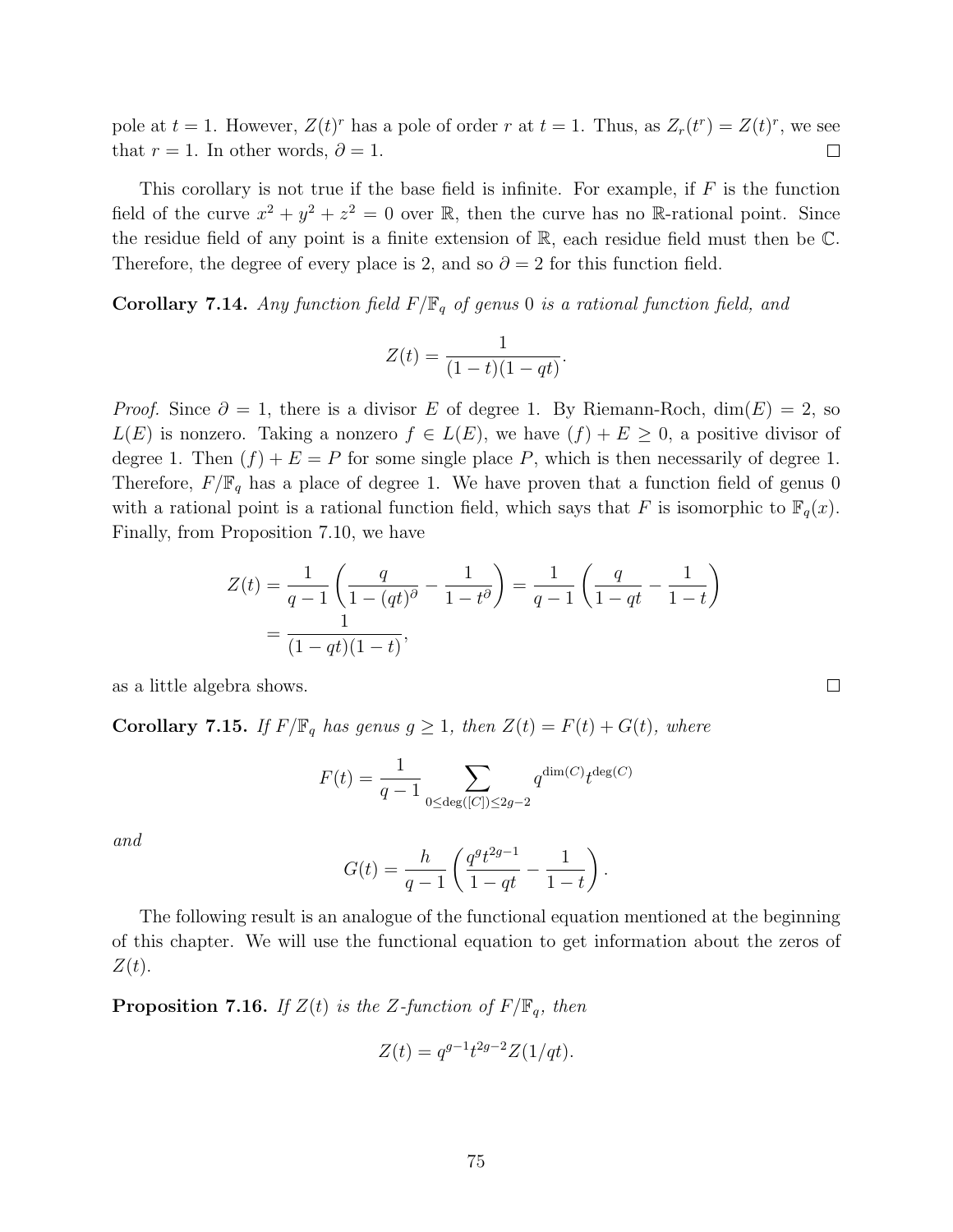First suppose that  $g = 0$ . Then  $Z(t) = 1/(1-t)(1-qt)$ . Therefore,

$$
q^{g-1}t^{2g-2}Z(1/qt) = \frac{q^{-1}t^{-2}}{(1-(qt)^{-1})(1-q(qt)^{-1})}
$$
  
= 
$$
\frac{1}{(qt-1)(t-1)} = \frac{1}{(1-t)(1-qt)}.
$$

Next, suppose that  $g \geq 1$ . We write  $Z(t) = F(t) + G(t)$  as earlier. Let C be a canonical divisor. Recall that  $deg(C) = 2g - 2$ . Then, by the Riemann-Roch theorem,

$$
(q-1)F(t) = \sum_{0 \le \deg([E]) \le 2g-2} q^{\dim(E)} t^{\deg(E)}
$$
  
= 
$$
\sum_{0 \le \deg([E]) \le 2g-2} q^{\deg(E)+1-g+\dim(C-E)} t^{\deg(E)}
$$
  
= 
$$
q^{g-1}t^{2g-2} \sum_{0 \le \deg([E]) \le 2g-2} q^{\deg(E)-(2g-2)+\dim(C-E)} t^{\deg(E)-(2g-2)}
$$

If E is a divisor with  $0 \le \deg(C) \le 2g - 2$ , then  $\deg(C - E) = \deg(C) - \deg(E) =$  $2g - 2 - \deg(E)$ , and so  $0 \le \deg(C - E) \le 2g - 2$ . Furthermore, by Riemann-Roch,  $\dim(C - E) = \deg(C - E) + 1 - g + \dim(E)$ . Moreover, as [E] ranges over divisors of degree between 0 and  $2g - 2$ , so does [C − E]. Therefore, setting  $D = C - E$ , we have

$$
(q-1)F(t) = q^{g-1}t^{2g-2} \sum_{0 \le \deg([D]) \le 2g-2} q^{\dim(D) - \deg(D)} t^{-\deg(D)}
$$

$$
q^{g-1}t^{2g-2} \sum_{0 \le \deg([D]) \le 2g-2} q^{\dim(D)} \left(\frac{1}{qt}\right)^{\deg(D)}
$$

$$
= q^{g-1}t^{2g-2}F(1/qt).
$$

Next, for  $G(t)$ , we have, by the corollary,

$$
q^{g-1}t^{2g-2}G(1/qt) = \frac{h}{q-1}q^{g-1}t^{2g-2}\left(q^g\left(\frac{1}{qt}\right)^{2g-1}\frac{1}{(1-q(qt)^{-1})} - \frac{1}{(1-(qt)^{-1})}\right)
$$
  
= 
$$
\frac{h}{q-1}\left(\frac{1}{t}\frac{1}{(1-t^{-1})} - \frac{q^{g-1}t^{2g-2}}{(1-(qt)^{-1})}\right)
$$
  
= 
$$
\frac{h}{q-1}\left(\frac{1}{t-1} - \frac{q^gt^{2g-1}}{qt-1}\right) = G(t).
$$

Therefore,  $q^{g-1}t^{2g-2}Z(1/qt) = Z(t)$ .

We can phrase the functional equation in terms of the zeta function  $\zeta(s)$ . Recall that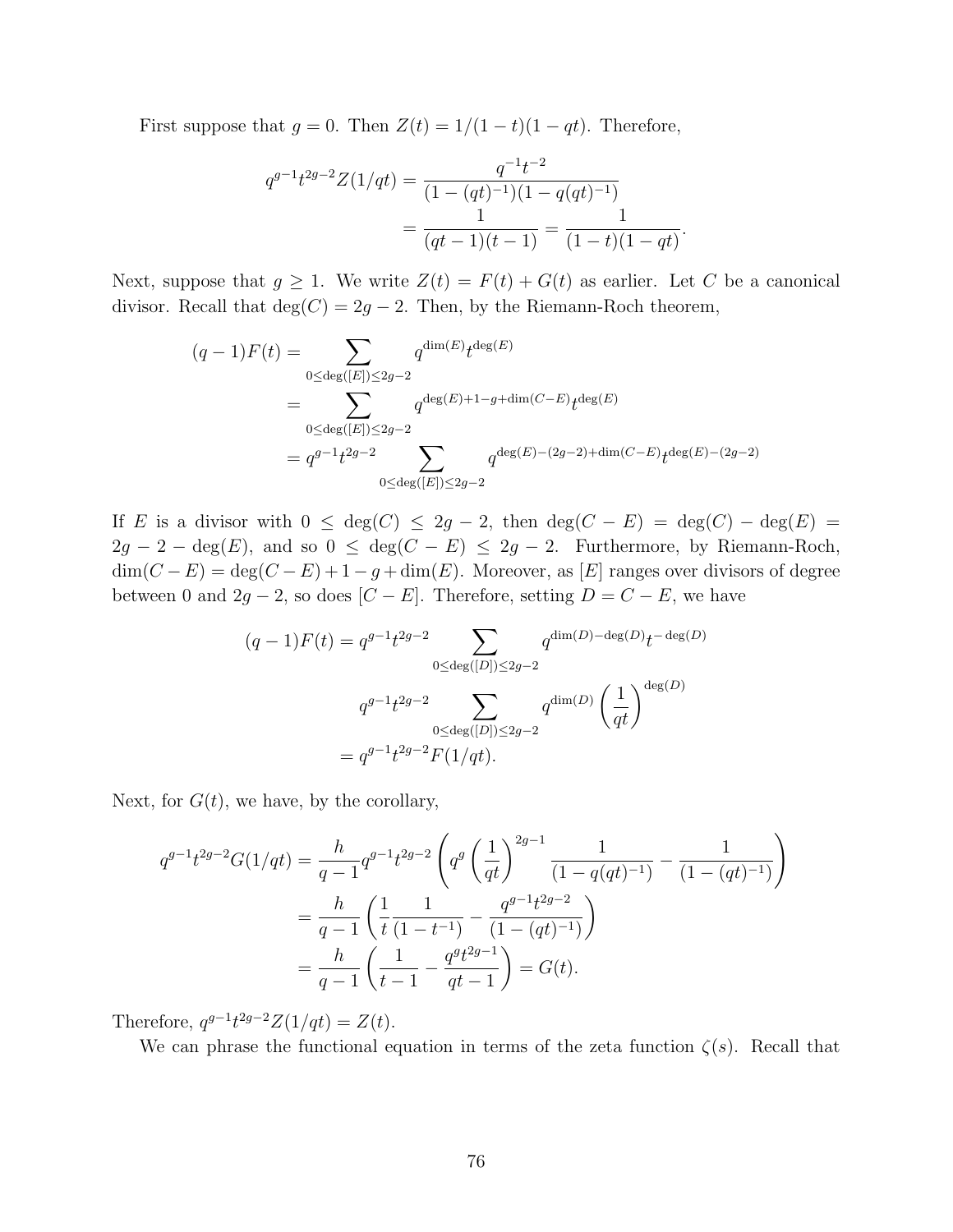$\zeta(s) = Z(q^{-s})$ . Substituting  $t = q^{-s}$  in the functional equation yields

$$
\zeta(s) = q^{g-1} (q^{-s})^{2g-2} Z(q^{s-1}) = q^{g-1} (q^{-s})^{2g-2} \zeta(1-s)
$$
  
=  $q^{(g-1)(1-2s)} \zeta(1-s)$ .

In this case, unlike the classical case, we have no "trivial zeros." Also, if s is a zero of  $\zeta(s)$ , then so is  $1 - s$ .

The function  $Z(t)$  is a rational function with denominator  $(1-t)(1-qt)$ . We work with the numerator of  $Z(t)$ .

**Definition 7.17.** The polynomial  $L(t) = (1-t)(1-qt)Z(t)$  is called the L-polynomial of  $F/\mathbb{F}_q$ .

By the previous two corollaries, we see that  $L(t) = 1$  if the genus of  $F/\mathbb{F}_q$  is 0 and that in any case,  $deg(L(t)) \leq 2g$ ; this comes from the fact that  $F(t)$  is a polynomial of degree at most 2g − 2, and  $G(t)$  is a rational function of degree 2g − 2. Thus, the degree of  $Z(t)$  is at most  $2g - 2$ . We will see that much information is encoded in this polynomial. Note that  $Z(t)$  is determined by  $L(t)$ , as

$$
Z(t) = \frac{L(t)}{(1-t)(1-qt)}.
$$

Therefore,  $L(t)$  encodes all the information about the numbers  $A_n$  that  $Z(t)$  encodes.

**Theorem 7.18.** Let  $L(t)$  be the L-polynomial of the function field  $F/\mathbb{F}_q$ .

- 1.  $L(t)$  has coefficients in Z, and  $\deg(L(t)) = 2g$ .
- 2.  $L(t) = q^{g}t^{2g}L(1/qt);$
- 3.  $L(1) = h$ , the class number of  $F/\mathbb{F}_q$ ;
- 4. If  $L(t) = a_0 + a_1t + \cdots + a_{2g}t^{2g}$ , then  $a_0 = 1$ ,  $a_{2g} = q^g$ , and  $a_1 = N (q + 1)$ , where N is the number of places of  $P_F$  of degree 1.

*Proof.* If the genus  $g = 0$ , then  $L(t) = 1$ , and the result is trivial in this case. We thus assume that  $g \ge 1$ . Since  $L(t) = (1 - t)(1 - qt) \sum_{n=0}^{\infty} A_n t^n$ , the polynomial  $L(t)$  is a power series in  $t$  with integer coefficients. Thus, its coefficients as a polynomial are the same integer coefficients. We have already remarked that  $deg(L(t)) \leq 2g$ . When we prove that the coefficient  $a_{2g} = q^g$ , we will have  $\deg(L(t)) = 2g$ .

For the functional equation, we have

$$
Z(t) = q^{g-1}t^{2g-2}Z(1/qt).
$$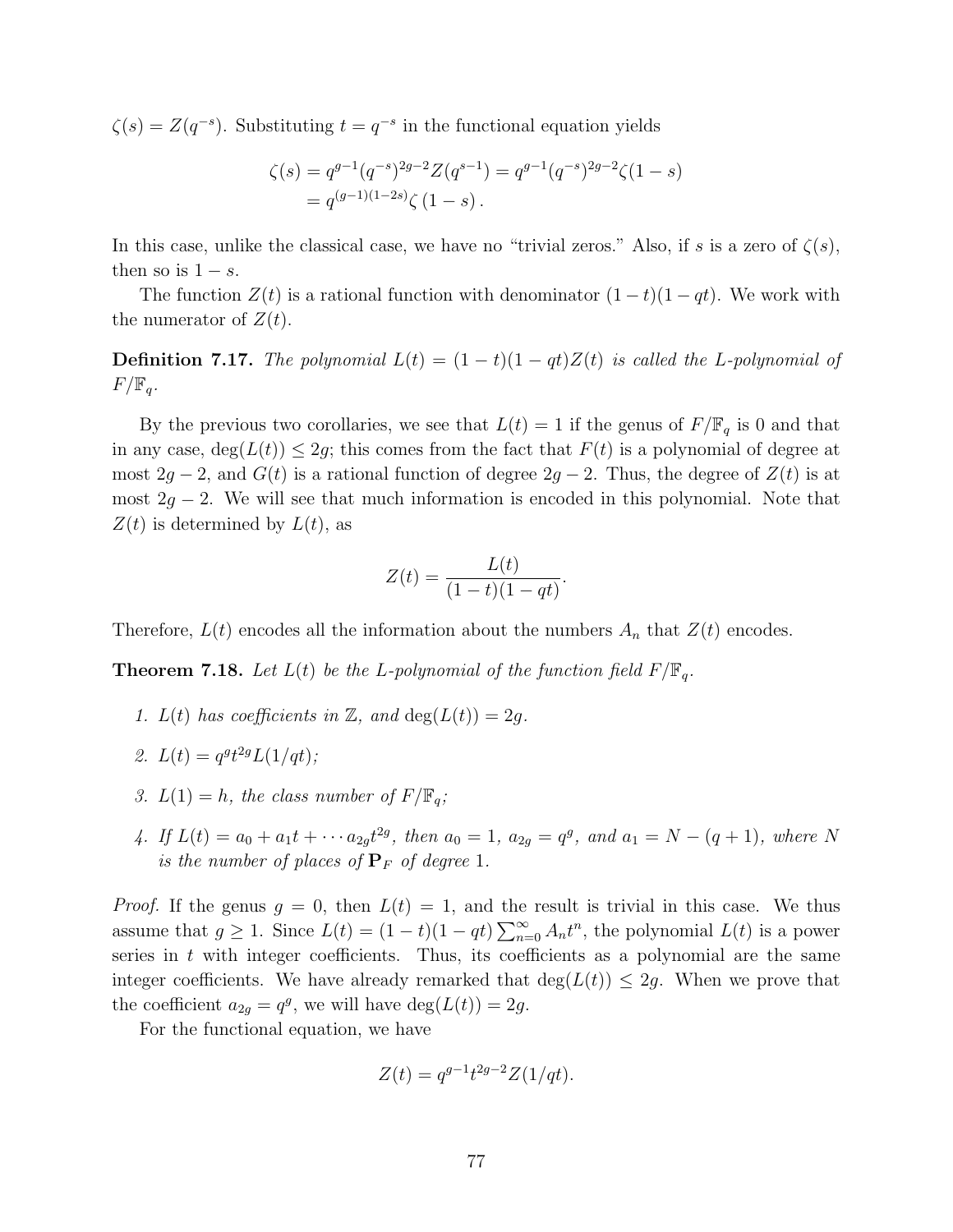Therefore,

$$
L(t) = (1 - t)(1 - qt)Z(t) = (1 - t)(1 - qt)q^{g-1}t^{2g-2}Z(1/qt)
$$
  
=  $(1 - t)(1 - qt)q^{g-1}t^{2g-2} \frac{L(1/qt)}{(1 - (qt)^{-1})(1 - q(qt)^{-1})}$   
=  $(1 - t)(1 - qt)q^{g-1}t^{2g-2} \frac{L(1/qt)}{(1 - q^{-1}t^{-1})(1 - t^{-1})}$   
=  $(1 - t)(1 - qt)q^{gt}t^{2g} \frac{L(1/qt)}{(qt - 1)(t - 1)}$   
=  $q^{gt}t^{2g}L(1/qt).$ 

This proves the functional equation.

To prove (3), since  $Z(t) = F(t) + G(t)$ , we may write

$$
L(t) = (1-t)(1-qt)F(t) + \frac{h}{q-1} \left( q^q t^{2g-1} (1-t) - (1-qt) \right)
$$

by our description of  $G(t)$ . Since  $F(t)$  is a polynomial,  $F(1)$  is defined, and this formula then yields

$$
L(1) = \frac{h}{q-1}(- (1-q)) = h.
$$

Finally, write  $L(t) = a_0 + a_1 t + \dots + a_{2g} t^{2g}$ . From  $L(t) = (1 - t)(1 - qt) \sum_{n=0}^{\infty} A_n t^n$ , if we multiply this out, we see that  $a_0 = A_0$  and  $a_1 = A_1 - (q + 1)$ . We have noted earlier that  $A_1$ is the number of places of degree 1; in other words,  $A_1 = N$ . Therefore,  $a_1 = N - (q + 1)$ . Also,  $A_0 = 1$  since the only positive divisor of degree 0 is 0. Thus,  $a_0 = 1$ . Finally, the functional equation yields

$$
L(t) = q^{g}t^{2g}L(1/qt) = q^{g}t^{2g} \left(a_{0} + \frac{a_{1}}{qt} + \dots + \frac{a_{2g}}{(qt)^{2g}}\right)
$$
  
= 
$$
\frac{a_{2g}}{q^{g}} + \frac{a_{2g-1}}{q^{g-1}}t + \dots + a_{1}q^{g-1}t^{2g-1} + a_{0}q^{g}t^{2g}.
$$

Equating the constant terms gives  $a_0 = a_{2g}/q^g$ , so  $a_{2g} = a_0 q^g = q^g$ . This completes the proof.  $\Box$ 

The polynomial  $L(t)$  has degree 2g. If we work over  $\mathbb{C}$ , then the fundamental theorem of algebra says that we can factor  $L(t)$  into linear factors. It is more convenient to work with the reciprocals  $\alpha_1, \ldots, \alpha_{2g}$  of the roots of  $L(t)$ . Since the leading coefficient of  $L(t)$  is  $q^g$ , we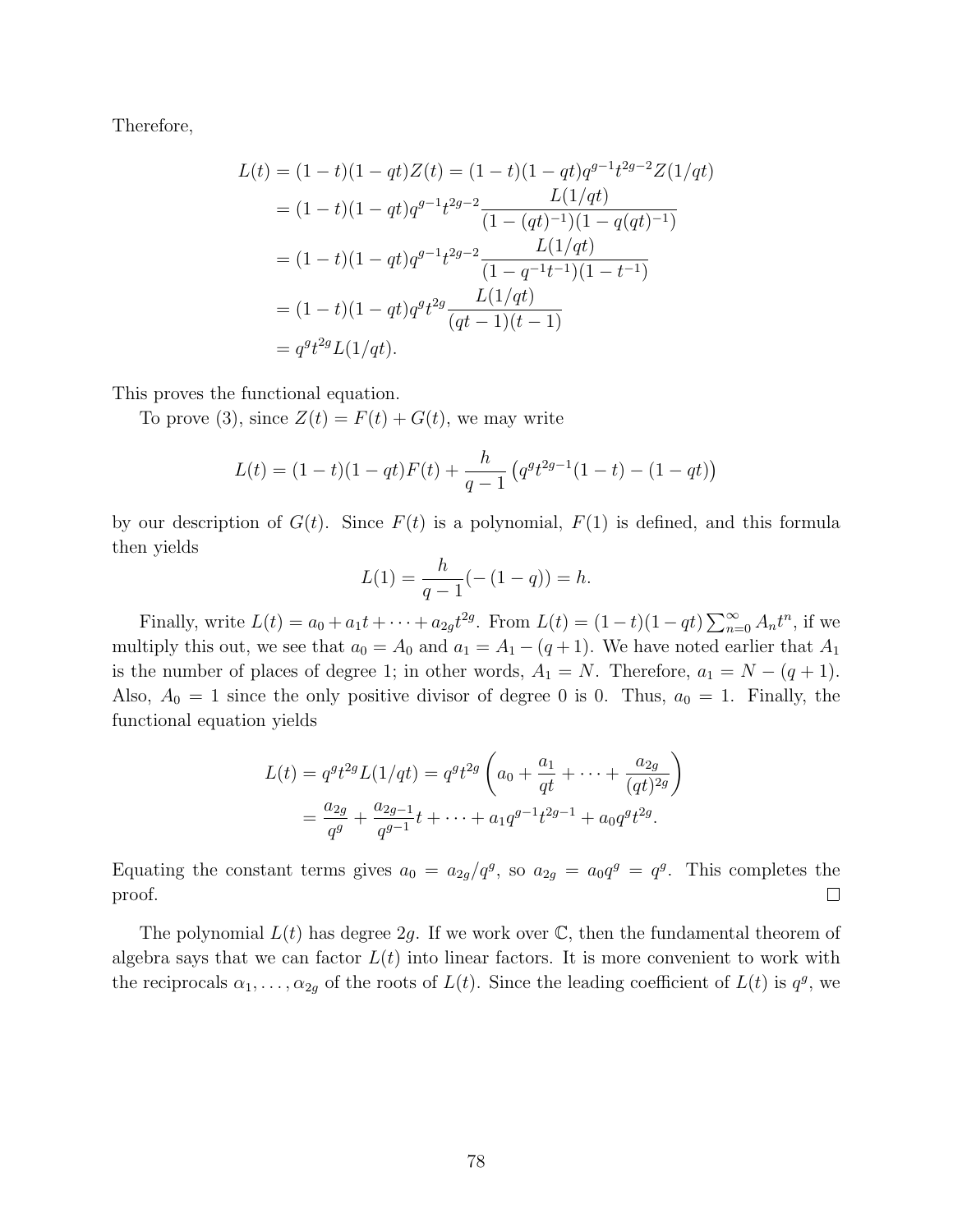write

$$
L(t) = q^g \prod_{i=1}^{2g} (t - \alpha_i^{-1}) = q^g \prod_{i=1}^{2g} -\alpha_i^{-1} (1 - \alpha_i t)
$$
  
= 
$$
\frac{q^g}{\alpha_1 \cdots \alpha_{2g}} \prod_{i=1}^{2g} (1 - \alpha_i t).
$$

Now, since the constant term of  $L(t)$  is 1, we see that the coefficient in front of the product is 1. Therefore,

$$
L(t) = \prod_{i=1}^{2g} (1 - \alpha_i t).
$$

**Corollary 7.19.** If N is the number of places of degree 1 in F, then  $N = q + 1 - \sum_{i=1}^{2g} \alpha_i$ .

*Proof.* This follows immediately from  $L(t) = \prod (1 - \alpha_i t) = a_0 + a_1 t + \cdots + a_{2g} t^{2g}$  and  $a_1 = N - (q+1)$ , once we multiply out the product and gather together the linear terms.  $\Box$ 

From this corollary, in order to determine the number of rational points of  $F/\mathbb{F}_q$ , we need to know about the reciprocals of the roots of  $L(t)$ . The Riemann hypothesis for function fields of curves over finite fields, proved by André Weil in 1941, gives the needed information about the  $\alpha_i$ .

**Theorem 7.20 (Hasse-Weil).** The roots of the Riemann zeta function  $\zeta_F(s)$  lie on the line  $\text{Re}(s) = 1/2$ . Therefore, if  $\alpha_1, \ldots, \alpha_{2g}$  are the reciprocals of the roots of  $L(t)$ , then  $|\alpha_i| = \sqrt{q}$ .

Because of time constraints, we will not prove this theorem. However, to relate the two statements of the theorem, recall that  $\zeta(s)$  and  $Z(t)$  are related by the equation  $\zeta_F(s)$  =  $Z(q^{-s})$ . Furthermore, since

$$
Z(t) = \frac{L(t)}{(1-t)(1-qt)},
$$

the roots of  $L(t)$  are the zeros of  $Z(t)$ . So, if s is a zero of  $\zeta_F(s)$ , then  $Z(q^{-s}) = 0$ . If we write  $s = 1/2 + yi$ , then

$$
q^{-s} = e^{-\ln(q)s} = e^{-\ln(q)(1/2 + yi)}
$$
  
= 
$$
e^{-1/2\ln q}e^{-y\ln(q)i}.
$$

Therefore,  $|q^{-s}| = |e^{-1/2 \ln q}| = q^{-1/2}$ ; recall that  $e^{i\theta} = \cos \theta + i \sin \theta$ , so  $|e^{i\theta}| = 1$  for any  $\theta$ . Thus, a root of  $L(t)$  has absolute value  $1/\sqrt{q}$ , so any  $\alpha_i$  has absolute value  $\sqrt{q}$ .

Corollary 7.21 (Hasse-Weil Bound). If N is the number of places of  $F/\mathbb{F}_q$  of degree 1, then

$$
|N - (q+1)| \le 2g\sqrt{q}.
$$